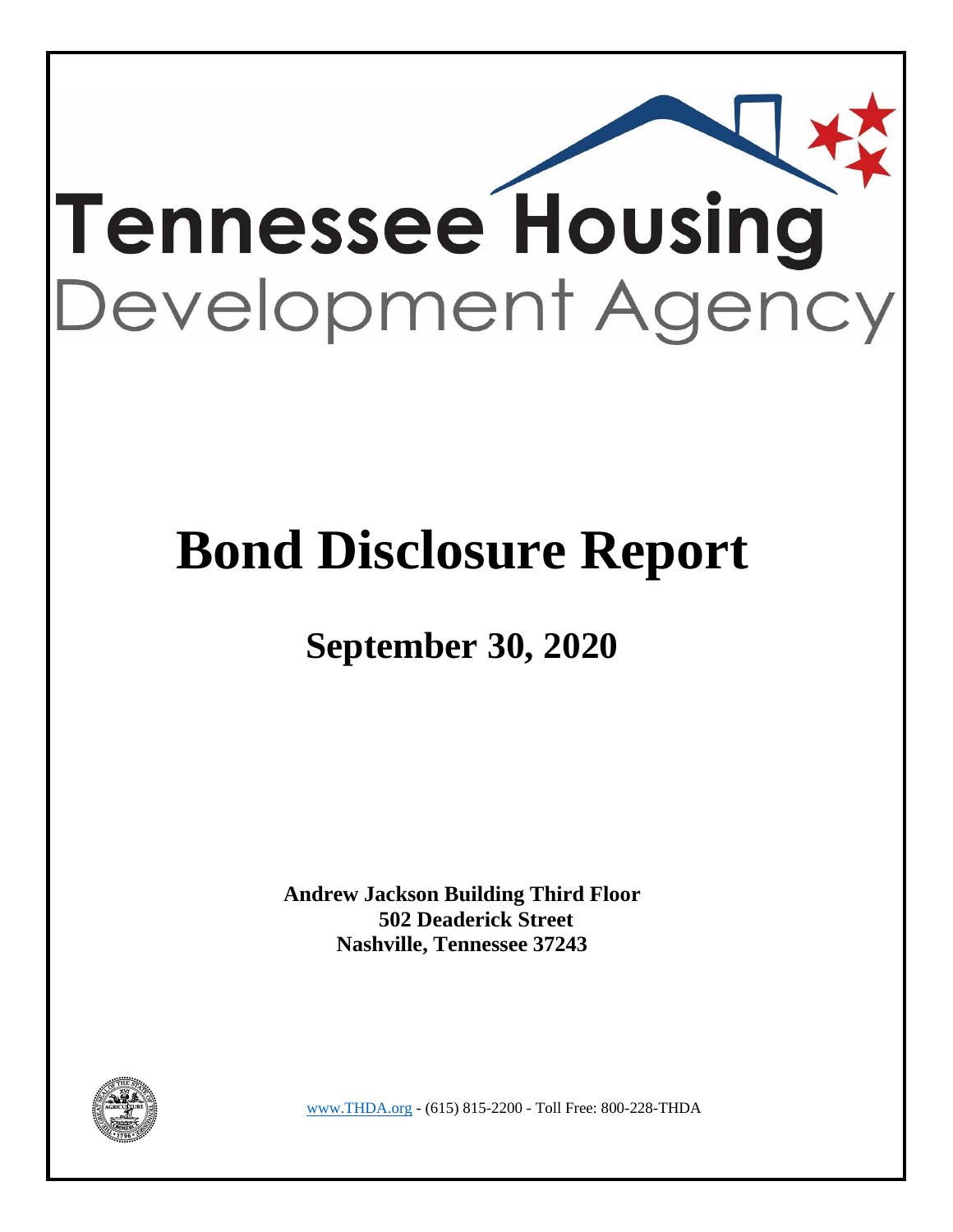## **TENNESSEE HOUSING DEVELOPMENT AGENCY DISCLOSURE REPORT TABLE OF CONTENTS**

## *Information as of September 30, 2020*

| Homeownership Program (1985 Resolution)              |     |
|------------------------------------------------------|-----|
| <b>General Information</b>                           | 3   |
| Mortgage information per bond issue                  | 6   |
| Loan portfolio characteristics                       | 8   |
| <b>Delinquency statistics</b>                        | 11  |
| Delinquency & Foreclosure statistics                 |     |
| Per Bond Issue                                       | 13  |
| <b>REO</b>                                           | 14  |
| Bonds by maturity date within bond series            | 15  |
| Investments by fund with bond series                 | 17  |
| Reserve fund and equity                              | 19  |
| Disclaimer                                           | 20  |
|                                                      |     |
| <b>Housing Finance Program (2009 Resolution)</b>     |     |
| <b>General Information</b>                           | 21  |
| Mortgage information per bond issue                  | 24  |
| Loan portfolio characteristics                       | 26  |
| <b>Delinquency statistics</b>                        | 29  |
| Delinquency & Foreclosure statistics                 |     |
| Per Bond Issue                                       | 31  |
| <b>REO</b>                                           | 32  |
| Bonds by maturity date within bond series            | 33  |
| Investments by fund with bond series                 | 35  |
| Reserve fund and equity                              | 37  |
| <b>Disclaimer</b>                                    | 38  |
|                                                      |     |
| <b>Residential Finance Program (2013 Resolution)</b> |     |
| <b>General Information</b>                           | 39  |
| Mortgage information per bond issue                  | 52  |
| Loan portfolio characteristics                       | 65  |
| <b>Delinquency statistics</b>                        | 68  |
| Delinquency & Foreclosure statistics                 |     |
| Per Bond Issue                                       | 70  |
| <b>REO</b>                                           | 72  |
| Bonds by maturity date within bond series            | 74  |
| Investments by fund with bond series                 | 106 |
| Reserve fund and equity                              | 125 |
| <b>Disclaimer</b>                                    | 128 |
|                                                      |     |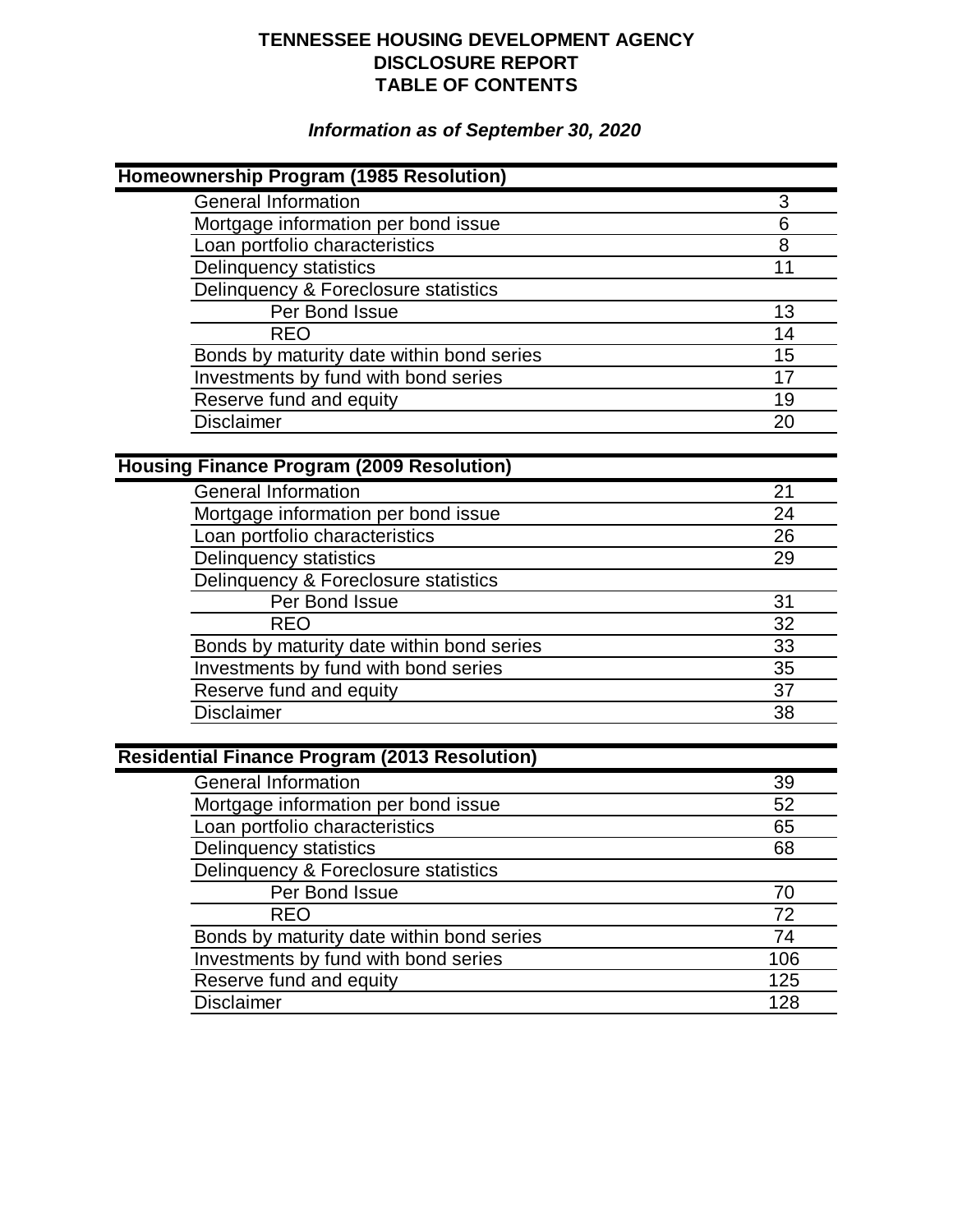### **General Information :**

| Total Number of Loans :                    |               |
|--------------------------------------------|---------------|
| Average Original Loan Amount:              | 81,215.58     |
| <b>Current Uncommitted Lendable Funds:</b> | 0.00          |
| <b>Current Outstanding Commitments:</b>    | 0.00          |
| <b>Outstanding Principal Balance:</b>      | 89.729.044.65 |
| <b>Bonds Outstanding:</b>                  | 71,705,000.00 |

### **Total Number of Loans**

| Outstanding: | 1,639 |
|--------------|-------|
|--------------|-------|

### **1985 Resolution** Date Created: **10/15/2020 3:05 PM** Page: 1-001

### **Trustee :**

|                             | Name: U.S Bank N.A.                    |
|-----------------------------|----------------------------------------|
|                             | Address: 333 Commerce Place, 8th Floor |
|                             | City: Nashville, TN 37201              |
|                             | Telephone: 615-251-0737                |
| Contact Person: Connie Jaco |                                        |

### **Program Administrator :**

|                              | Name: Tennessee Housing Development Agency |
|------------------------------|--------------------------------------------|
|                              | Address: 502 Deaderick Street, 3rd Floor   |
|                              | City: Nashville, TN 37243                  |
|                              | Telephone: 615-815-2012                    |
| Contact Person: Trent Ridley |                                            |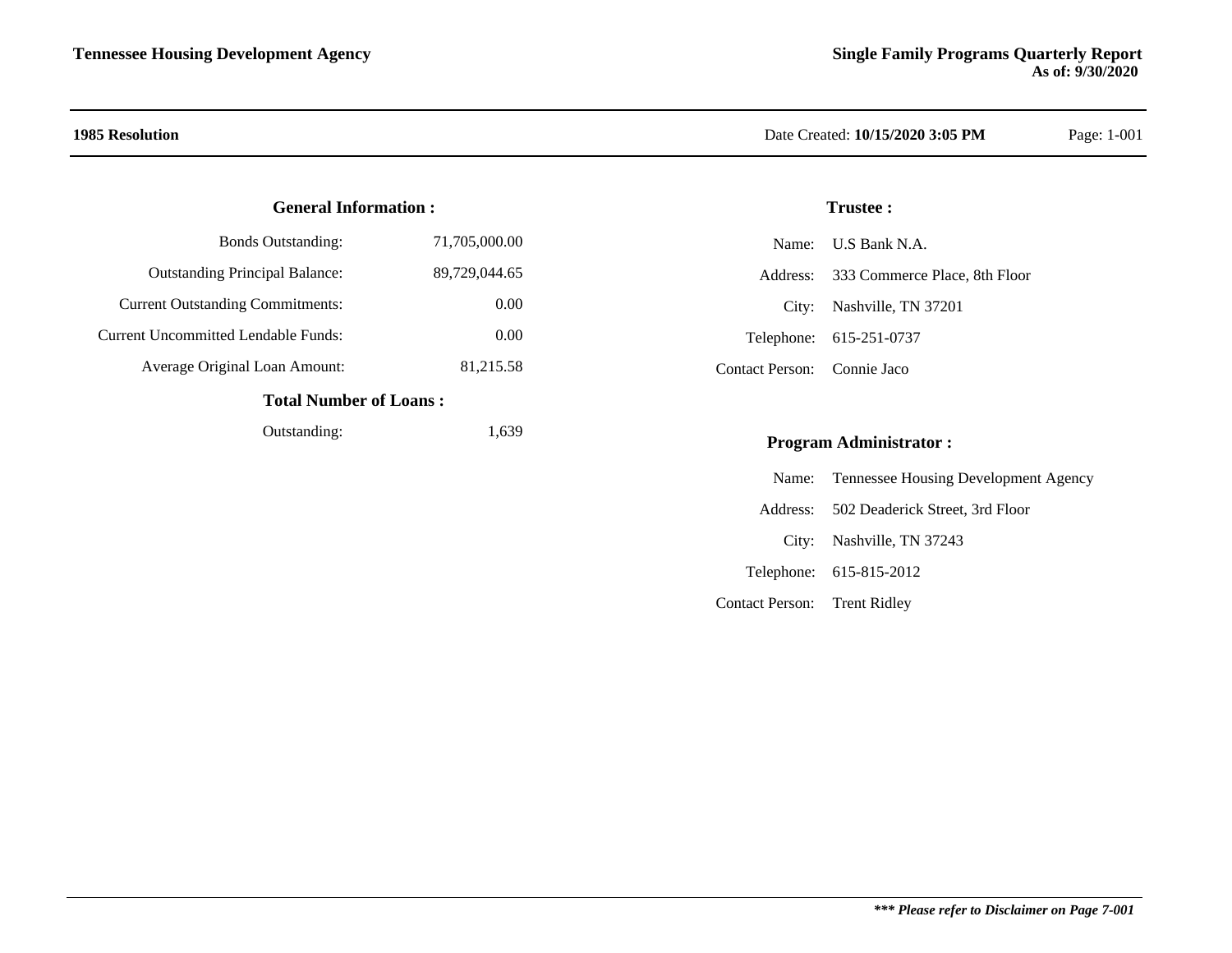### **1985 Resolution**

 Date Created: **10/15/2020 10:35 AM**Page: 1-002

### **Bond Issue Series Sold LoansSeries Date BondsOutstanding Commitments**1985 RES BR 06/01/2018 653 0.0006/01/2018 0.00 16,161,572.22 0.00 55,551.13  $0.00\,$ Bond Issue 2012-1 03/01/2012 03/01/2012 39,515,000.00 573 41,226,635.39 0.00 0.00 95,657.37  $0.00\,$ Bond Issue 2012-2 09/01/2012 09/01/2012 32,190,000.00 413 32,340,837.04 0.00 0.00 101,819.48 **Totals: 71,705,000.00 89,729,044.65 0.00 81,215.58 1,639 0.00 General Information for each Bond Issue: Outstanding Principal Outstanding**<br>16,161,572.22 **UncommittedFundsAverage Original Loan Amount**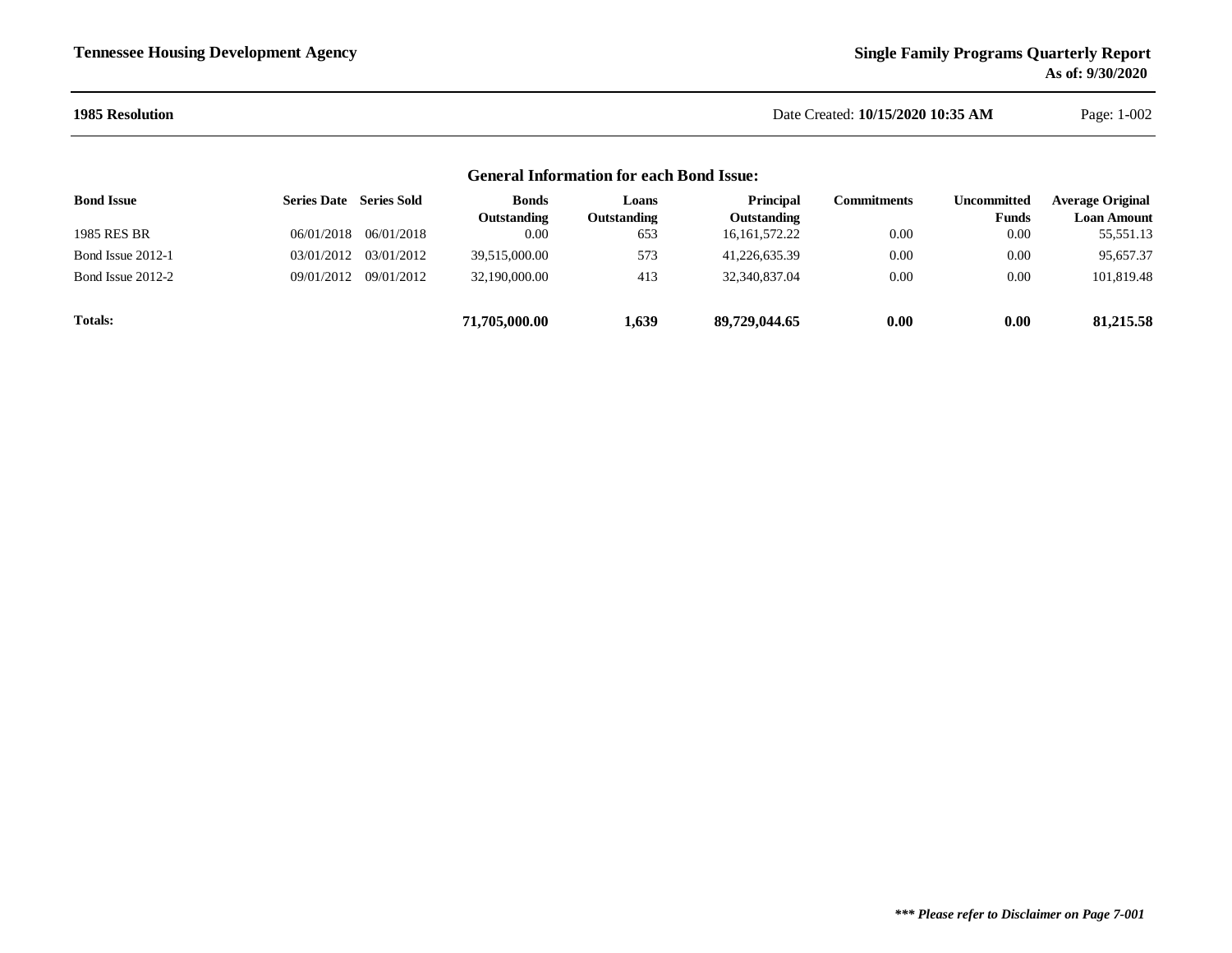### **TENNESSEE HOUSING DEVELOPMENT AGENCYQUARTERLY DISCLOSURE REPORTSeptember 30, 2020**

*NOTE (ADDENDUM) TO PAGES 1-002, 1-004, 1-006 AND 1-008* **1985 BOND RESOLUTION**

### **CERTAIN LOANS IN BOND ISSUE 2012-1 ARE COMPRISED OF THE FOLLOWING BLENDED COMPONENTS:**

|                     | <b>Bond Issue:</b> |       |                         |              |        |                              |
|---------------------|--------------------|-------|-------------------------|--------------|--------|------------------------------|
|                     |                    |       | $2012 - 1$ (2003-1) (3) |              |        | 2020-2 (2011-1) (2001-1) (2) |
|                     |                    |       | (Original Proceeds)     |              |        | $(0%$ Pool)                  |
| Program:            |                    |       |                         |              |        |                              |
| Great Rate (5.25%)  | $0.00\%$           | 0.001 | 95.45%                  | 1,716,774.50 | 4.55%  | 81,836.81                    |
| Great Start (6.25%) | $0.00\%$           | 0.00  | 96.15%                  | 1,740,745.87 | 3.85%  | 69,702.25                    |
| Great Rate (5.40%)  | $0.00\%$           | 0.00  | 98.18%                  | 330,261.51   | 1.82%  | 6,122.18                     |
| Great Start (5.75%) | $0.00\%$           | 0.00  | 88.46%                  | 523,258.08   | 11.54% | 68,261.34                    |
| Great Rate (4.75%)  | $0.00\%$           | 0.00  | 86.36%                  | 441,814.29   | 13.64% | 69,781.69                    |
| Great Start (6.40%) | $0.00\%$           | 0.00  | 98.46%                  | 0.00         | 1.54%  | 0.00                         |
| <b>TOTALS</b>       |                    | 0.00  |                         | 4,752,854.24 |        | 295,704.28                   |

### **TOTAL LOANS CONTAINING BLENDED COMPONENTS IN BOND ISSUE 2003-1: 5,048,558.52**

**(2) - 2001-1 and 2002-2 Loans were transferred to Issue 2011-1 on 12/01/2011 as a result of an economic refunding. 2011-1 loans were transferred to 2020-2 on 5/28/2020.**

**(3) - 2003-1 Loans were transferred to Issue 2012-1 on 09/01/2012 as a result of an economic refunding.**

### **CERTAIN LOANS IN BOND ISSUE 2012-2 ARE COMPRISED OF THE FOLLOWING BLENDED COMPONENTS:**

|        | <b>Bond Issue:</b> |      |                     |               |                          |            |
|--------|--------------------|------|---------------------|---------------|--------------------------|------------|
|        |                    |      |                     | 2012-2        | $2020 - 2(2010 - 1)$ (1) |            |
|        |                    |      | (Original Proceeds) |               | $(0%$ Pool)              |            |
|        | $0.00\%$           | 0.00 | 99.27%              | 25,548,092.25 | 0.73%                    | 187,868.75 |
| TOTALS |                    | 0.00 |                     | 25,548,092.25 |                          | 187,868.75 |

### **TOTAL LOANS CONTAINING BLENDED COMPONENTS IN BOND ISSUE 2012-2: 25,735,961.00**

**(1) - 2010-1 \$550,000 0% proceeds blended with 2012-2 proceeds. 2010-1 loans were transferred to 2020-2 on 5/28/2020.**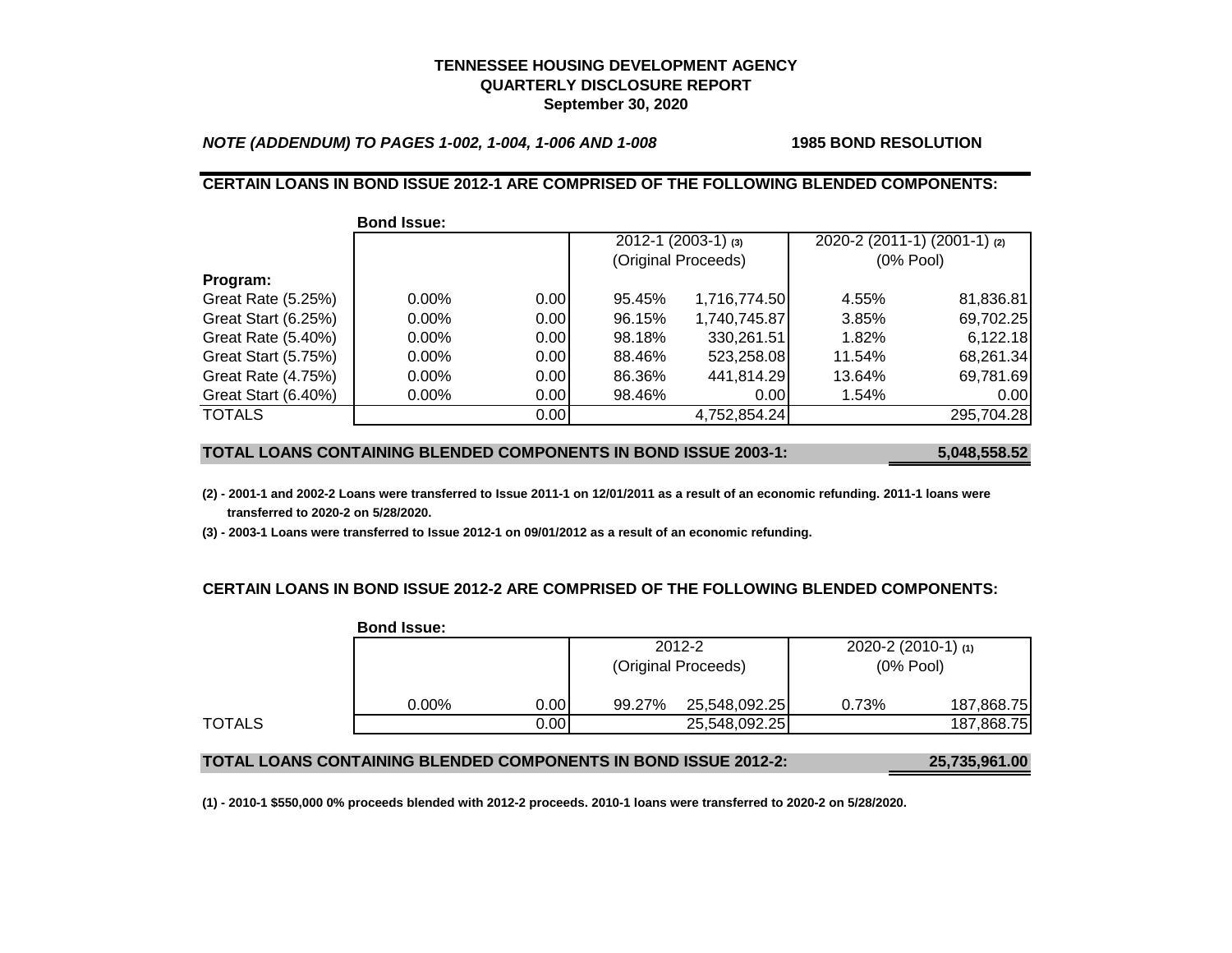| <b>1985 Resolution</b>                |       |                           |                           | Date Created: 10/15/2020 3:05 PM | Page: 1-005                   |  |  |
|---------------------------------------|-------|---------------------------|---------------------------|----------------------------------|-------------------------------|--|--|
| Loans by Interest Rate by Bond Issue: |       |                           |                           |                                  |                               |  |  |
| <b>1985 RES BR</b>                    | Rate  | <b>Number</b><br>of Loans | % of Loans<br>Outstanding | Principal<br>Outstanding         | % of Principal<br>Outstanding |  |  |
|                                       | 7.30% | 99                        | 15.16%                    | 3,392,997.64                     | 20.99 %                       |  |  |
|                                       | 6.15% | 40                        | 6.13%                     | 2,781,341.15                     | 17.21 %                       |  |  |
|                                       | 7.50% | 92                        | 14.09 %                   | 1,755,501.37                     | 10.86 %                       |  |  |
|                                       | 7.00% | 82                        | 12.56 %                   | 1,626,929.38                     | 10.07 %                       |  |  |
|                                       | 5.55% | 20                        | 3.06 %                    | 1,382,567.32                     | 8.55 %                        |  |  |
|                                       | 6.50% | 77                        | 11.79 %                   | 1,258,810.53                     | 7.79 %                        |  |  |
|                                       | 5.50% | 57                        | 8.73 %                    | 681,534.82                       | 4.22 %                        |  |  |
|                                       | 7.25% | 35                        | 5.36 %                    | 586,743.70                       | 3.63 %                        |  |  |
|                                       | 5.85% | $\overline{7}$            | 1.07%                     | 584,804.01                       | 3.62 %                        |  |  |
|                                       | 7.40% | 31                        | 4.75 %                    | 515,692.50                       | 3.19%                         |  |  |
|                                       | Other | 113                       | 17.30 %                   | 1,594,649.80                     | 9.87%                         |  |  |
|                                       |       | 653                       | 100.00 %                  | 16,161,572.22                    | $100.00 \%$                   |  |  |
| <b>Bond Issue 2012-1</b>              | Rate  | <b>Number</b><br>of Loans | % of Loans<br>Outstanding | Principal<br>Outstanding         | % of Principal<br>Outstanding |  |  |
|                                       | 4.20% | 167                       | 29.14 %                   | 15,392,360.29                    | 37.34 %                       |  |  |
|                                       | 4.55% | 114                       | 19.90 %                   | 9,779,972.87                     | 23.72 %                       |  |  |
|                                       | 5.25% | 97                        | 16.93 %                   | 4,725,133.22                     | 11.46 %                       |  |  |
|                                       | 6.25% | 65                        | 11.34 %                   | 3,401,074.25                     | 8.25 %                        |  |  |
|                                       | 3.60% | 15                        | 2.62 %                    | 1,127,211.63                     | 2.73 %                        |  |  |
|                                       | 4.65% | 18                        | 3.14 %                    | 1,091,096.22                     | 2.65 %                        |  |  |
|                                       | 5.35% | 17                        | 2.97 %                    | 846,932.27                       | 2.05 %                        |  |  |
|                                       | 5.75% | 13                        | 2.27 %                    | 591,519.42                       | 1.43 %                        |  |  |
|                                       | 6.35% | 12                        | 2.09 %                    | 559,370.15                       | 1.36 %                        |  |  |
|                                       | 3.95% | $\overline{7}$            | 1.22 %                    | 533,767.65                       | 1.29 %                        |  |  |
|                                       | Other | 48                        | 8.38 %                    | 3,178,197.42                     | 7.71 %                        |  |  |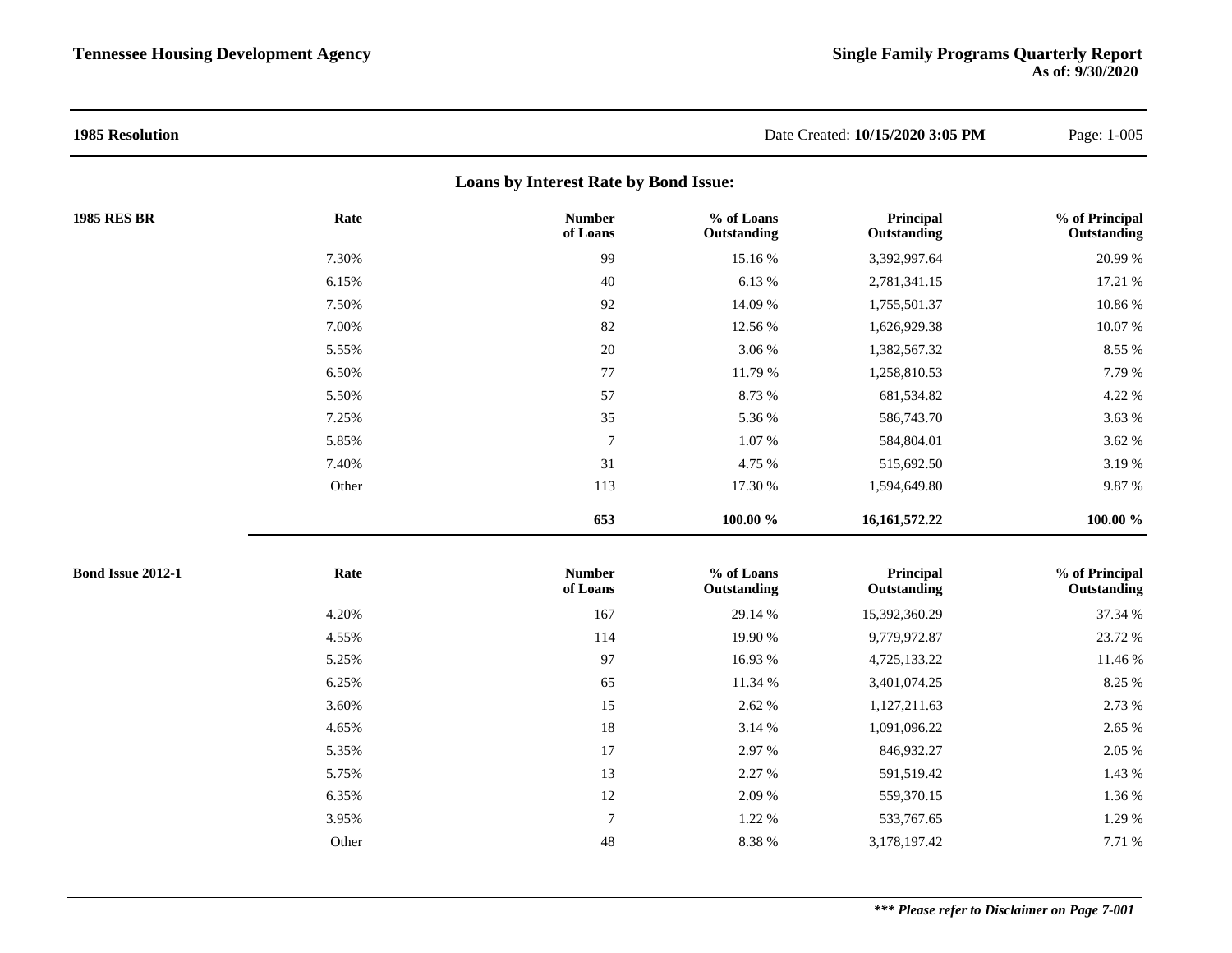| <b>1985 Resolution</b>   |       | Date Created: 10/15/2020 3:05 PM             |                           | Page: 1-006              |                               |
|--------------------------|-------|----------------------------------------------|---------------------------|--------------------------|-------------------------------|
|                          |       | <b>Loans by Interest Rate by Bond Issue:</b> |                           |                          |                               |
| <b>Bond Issue 2012-1</b> |       | 573                                          | 100.00 %                  | 41,226,635.39            | 100.00 %                      |
| Bond Issue 2012-2        | Rate  | <b>Number</b><br>of Loans                    | % of Loans<br>Outstanding | Principal<br>Outstanding | % of Principal<br>Outstanding |
|                          | 4.20% | 245                                          | 59.32 %                   | 22,347,790.85            | 69.10%                        |
|                          | 4.65% | 75                                           | 18.16 %                   | 3,870,868.25             | 11.97 %                       |
|                          | 5.65% | 42                                           | 10.17 %                   | 2,330,131.02             | 7.20 %                        |
|                          | 3.60% | 30                                           | 7.26 %                    | 2,140,561.65             | 6.62%                         |
|                          | 3.90% | $\overline{4}$                               | 0.97 %                    | 333,828.99               | $1.03~\%$                     |
|                          | 3.75% | 2                                            | $0.48~\%$                 | 308,978.93               | $0.96\,\%$                    |
|                          | 3.70% | $\overline{4}$                               | 0.97 %                    | 304,303.10               | 0.94%                         |
|                          | 3.10% | $\mathfrak{Z}$                               | 0.73%                     | 206,855.83               | 0.64%                         |
|                          | 3.88% | 2                                            | $0.48 \%$                 | 133,764.27               | $0.41~\%$                     |
|                          | 4.00% |                                              | 0.24%                     | 93,125.58                | 0.29 %                        |
|                          | Other | 5                                            | 1.21 %                    | 270,628.57               | 0.84 %                        |
|                          |       | 413                                          | 100.00 %                  | 32,340,837.04            | 100.00 %                      |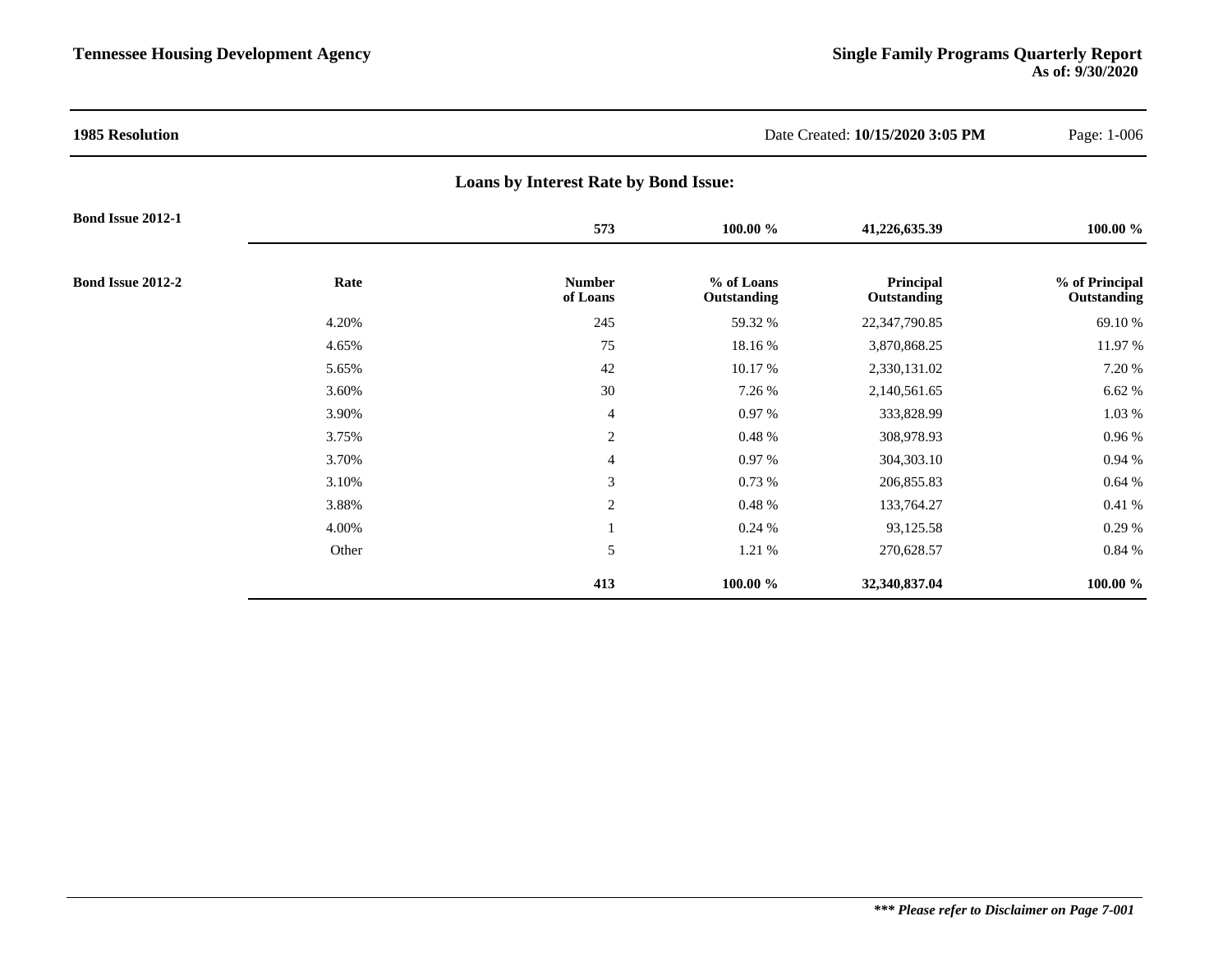| <b>1985 Resolution</b>                                                     |                           | Date Created: 10/15/2020 3:05 PM | Page: 2-001              |                               |  |  |
|----------------------------------------------------------------------------|---------------------------|----------------------------------|--------------------------|-------------------------------|--|--|
| Loans Portfolio Characteristics as a % of Loans Outstanding: Interest Rate |                           |                                  |                          |                               |  |  |
| <b>Interest Rate</b>                                                       | <b>Number</b><br>of Loans | % of Loans<br>Outstanding        | Principal<br>Outstanding | % of Principal<br>Outstanding |  |  |
| 4.20%                                                                      | 412                       | 25.14 %                          | 37,740,151.14            | 42.06 %                       |  |  |
| 4.55%                                                                      | 114                       | 6.96 %                           | 9,779,972.87             | 10.90 %                       |  |  |
| 4.65%                                                                      | 93                        | 5.67 %                           | 4,961,964.47             | 5.53 %                        |  |  |
| 5.25%                                                                      | 97                        | 5.92 %                           | 4,725,133.22             | 5.27 %                        |  |  |
| 6.25%                                                                      | 67                        | 4.09 %                           | 3,457,631.58             | 3.85 %                        |  |  |
| 7.30%                                                                      | 99                        | 6.04 %                           | 3,392,997.64             | 3.78 %                        |  |  |
| 3.60%                                                                      | 45                        | 2.75 %                           | 3,267,773.28             | 3.64 %                        |  |  |
| 6.15%                                                                      | 40                        | 2.44 %                           | 2,781,341.15             | 3.10 %                        |  |  |
| 5.65%                                                                      | 48                        | 2.93 %                           | 2,643,864.27             | 2.95 %                        |  |  |
| 7.50%                                                                      | 92                        | 5.61 %                           | 1,755,501.37             | 1.96 %                        |  |  |
| Other                                                                      | 532                       | 32.46 %                          | 15,222,713.66            | 16.97 %                       |  |  |
|                                                                            | 1,639                     | 100.00 %                         | 89,729,044.65            | 100.00 %                      |  |  |

### **Loans Portfolio Characteristics as a % of Loans Outstanding: Servicer**

| <b>Servicer</b>                   | <b>Number</b><br>of Loans | % of Loans<br>Outstanding | <b>Principal</b><br>Outstanding | % of Principal<br>Outstanding |
|-----------------------------------|---------------------------|---------------------------|---------------------------------|-------------------------------|
| VOLUNTEER MORTGAGE LOAN SERVICING | 1,639                     | 100.00 %                  | 89,729,044.65                   | 100.00 %                      |
|                                   | 1,639                     | 100.00 $\%$               | 89,729,044.65                   | $100.00 \%$                   |

### *\*\*\* Please refer to Disclaimer on Page 7-001*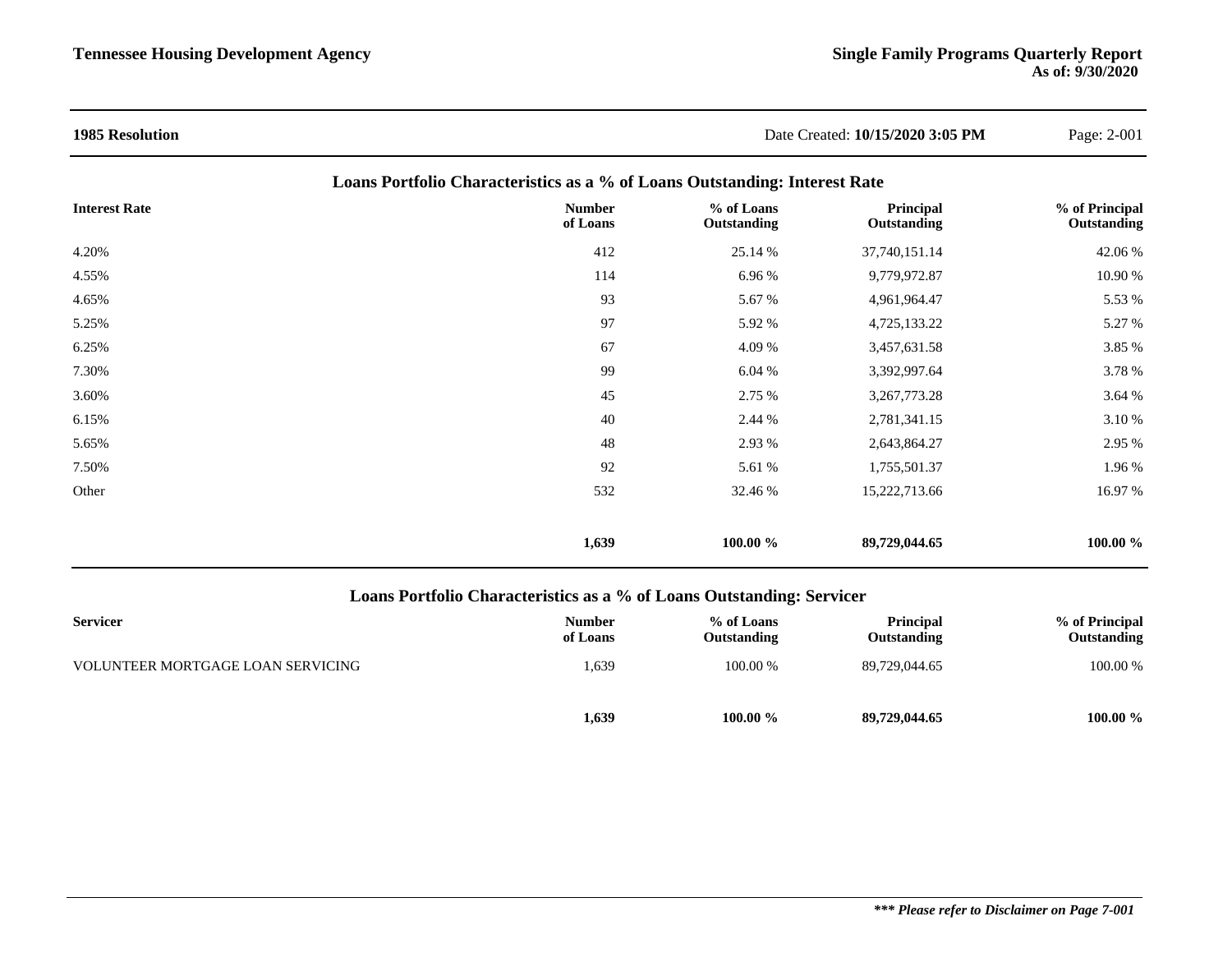| <b>1985 Resolution</b>     | Date Created: 10/15/2020 3:05 PM                                                   |                           |                          |                               |  |  |
|----------------------------|------------------------------------------------------------------------------------|---------------------------|--------------------------|-------------------------------|--|--|
|                            | Loans Portfolio Characteristics as a % of Loans Outstanding: Amortization Type     |                           |                          |                               |  |  |
| <b>Amortization Type</b>   | % of Loans<br><b>Number</b><br>Principal<br>of Loans<br>Outstanding<br>Outstanding |                           |                          |                               |  |  |
| <b>Fixed Rate Mortgage</b> | 1,639                                                                              | 100.00 %                  | 89,729,044.65            | 100.00 %                      |  |  |
|                            | 1,639                                                                              | 100.00 %                  | 89,729,044.65            | 100.00 %                      |  |  |
|                            | Loans Portfolio Characteristics as a % of Loans Outstanding: Type of Housing       |                           |                          |                               |  |  |
| <b>Type of Housing</b>     | <b>Number</b><br>of Loans                                                          | % of Loans<br>Outstanding | Principal<br>Outstanding | % of Principal<br>Outstanding |  |  |
| Single Family              | 1,404                                                                              | 85.66 %                   | 70,410,524.90            | 78.47 %                       |  |  |
| Other                      | 141                                                                                | 8.60 %                    | 13,459,458.73            | 15.00 %                       |  |  |
| Manufactured Home          | 69                                                                                 | 4.21 %                    | 4,461,986.16             | 4.97 %                        |  |  |
| Condominium                | 25                                                                                 | 1.53 %                    | 1,397,074.86             | 1.56 %                        |  |  |
|                            | 1,639                                                                              | 100.00 %                  | 89,729,044.65            | 100.00 %                      |  |  |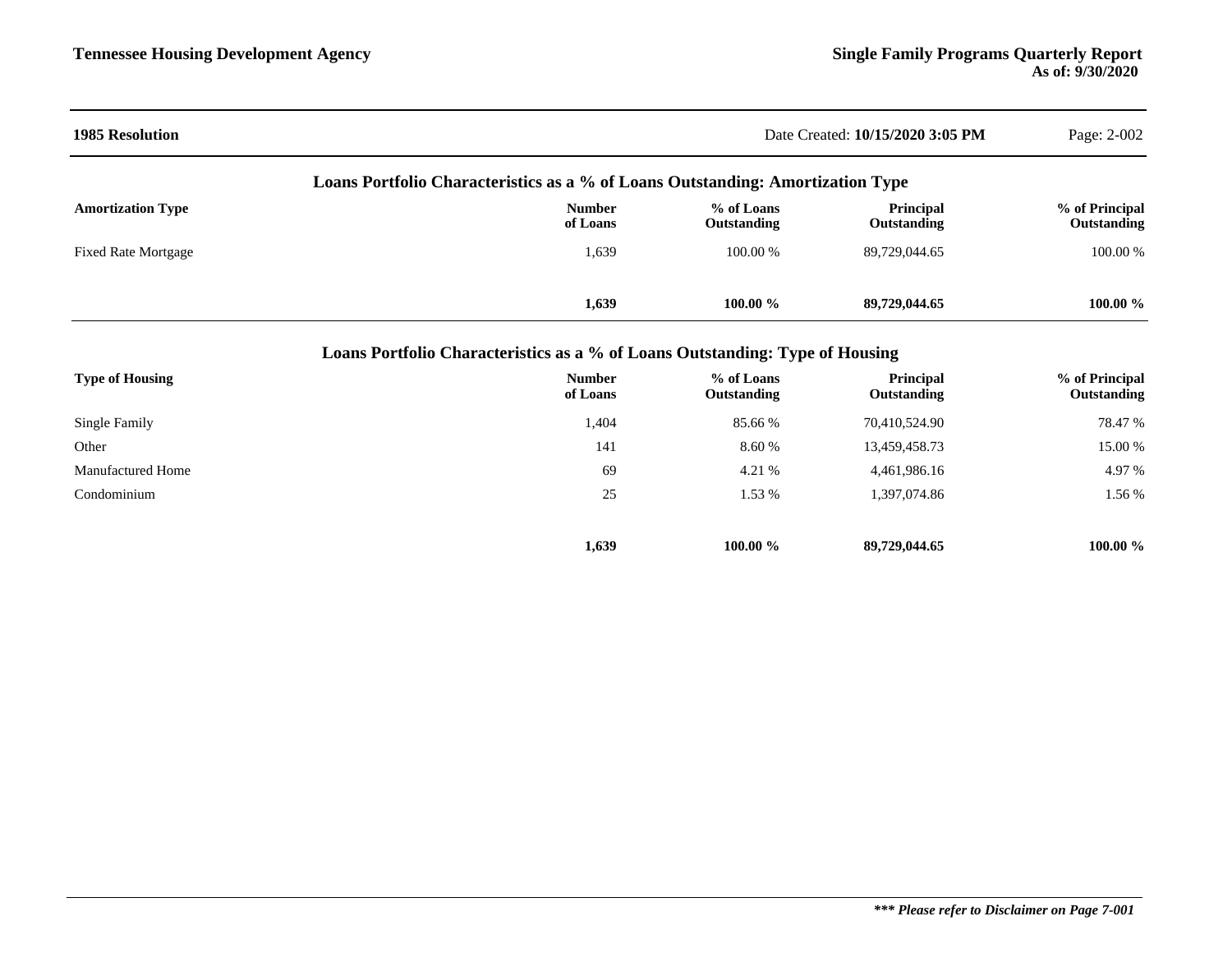| <b>1985 Resolution</b> |                                                                        | Date Created: 10/15/2020 3:05 PM |                          |                               |  |
|------------------------|------------------------------------------------------------------------|----------------------------------|--------------------------|-------------------------------|--|
|                        | Loans Portfolio Characteristics as a % of Loans Outstanding: Loan Type |                                  |                          |                               |  |
| <b>Loan Type</b>       | <b>Number</b><br>of Loans                                              | % of Loans<br>Outstanding        | Principal<br>Outstanding | % of Principal<br>Outstanding |  |
| <b>FHA</b>             | 1,448                                                                  | 88.35 %                          | 82,200,853.33            | 91.61 %                       |  |
| <b>USDA</b>            | 115                                                                    | 7.02 %                           | 4,308,122.76             | 4.80 %                        |  |
| <b>VA</b>              | 34                                                                     | 2.07 %                           | 1,763,206.26             | 1.97 %                        |  |
| Conventional           | 42                                                                     | 2.56 %                           | 1,456,862.30             | 1.62%                         |  |
|                        | 1,639                                                                  | $100.00 \%$                      | 89,729,044.65            | $100.00 \%$                   |  |

## **Loans Portfolio Characteristics as a % of Loans Outstanding: New / Existing Housing**

| New / Existing Housing | <b>Number</b><br>of Loans | % of Loans<br>Outstanding | Principal<br>Outstanding | % of Principal<br>Outstanding |
|------------------------|---------------------------|---------------------------|--------------------------|-------------------------------|
| Existing               | 1,451                     | 88.53 %                   | 76,895,727.04            | 85.70 %                       |
| <b>New</b>             | 187                       | 11.41 %                   | 12,826,521.29            | 14.29 %                       |
| Unknown                |                           | 0.06%                     | 6,796.32                 | 0.01%                         |
|                        | 1,639                     | $100.00 \%$               | 89,729,044.65            | 100.00 %                      |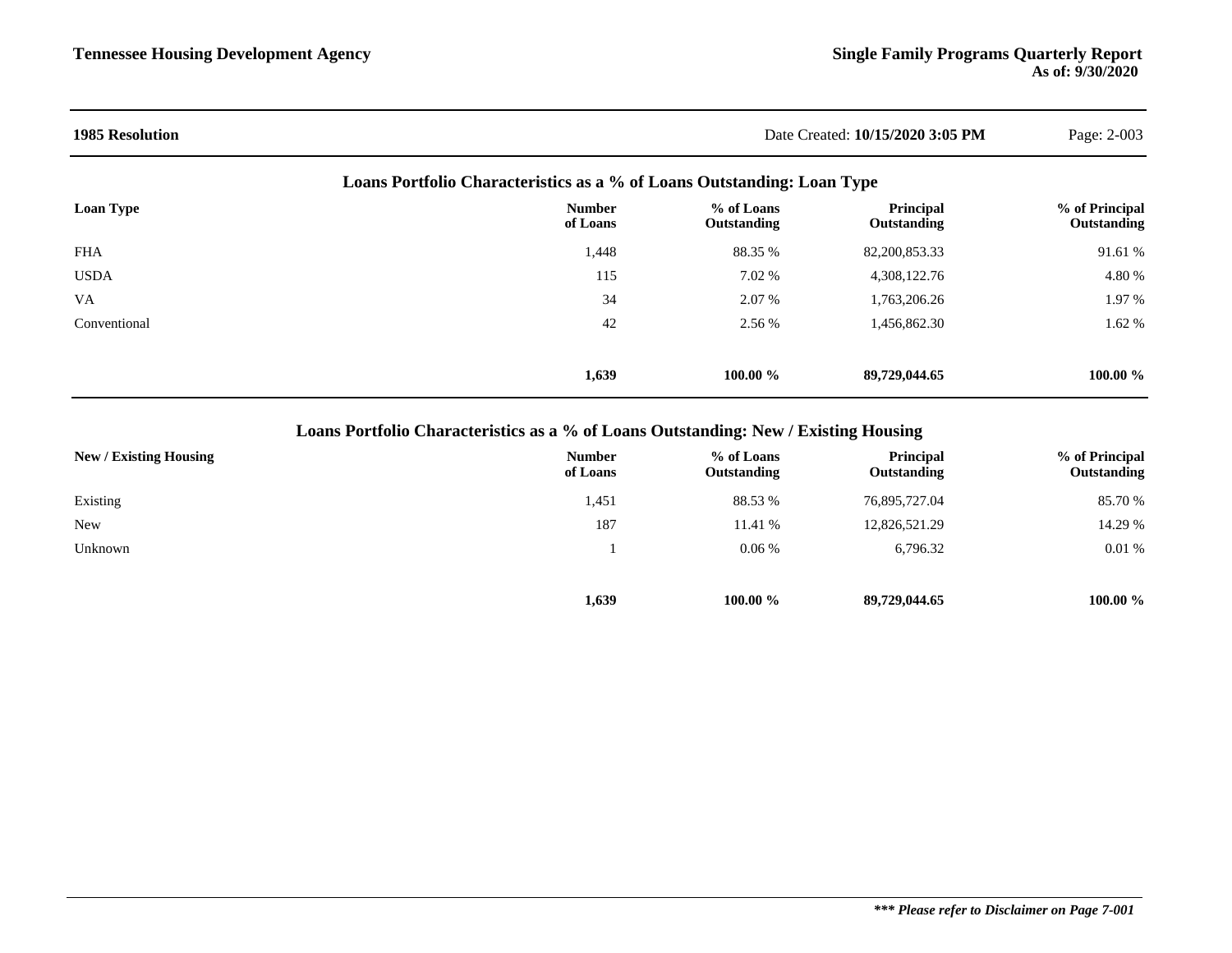| <b>1985 Resolution</b>    |                               |                           | Date Created: 10/15/2020 3:05 PM | Page: 3-001                          |
|---------------------------|-------------------------------|---------------------------|----------------------------------|--------------------------------------|
|                           | <b>Delinquency Statistics</b> |                           |                                  |                                      |
| <b>Delinquency Status</b> | <b>Number</b><br>of Loans     | % of Loans<br>Outstanding | Principal<br>Outstanding         | % of Principal<br><b>Outstanding</b> |
| 60 Days:                  | 47                            | 2.87 %                    | 2,631,637.82                     | 2.93 %                               |
| 90 Days:                  | 124                           | 7.57 %                    | 8,536,586.64                     | 9.51 %                               |
| In Foreclosure:           | 3                             | 0.18%                     | 67,954.61                        | $0.08\%$                             |
|                           |                               |                           |                                  |                                      |

### **REO Statistics**

| Total Number of REO Loans:                    |            |
|-----------------------------------------------|------------|
| Total Outstanding Balance At Time of Default: | 297,885.32 |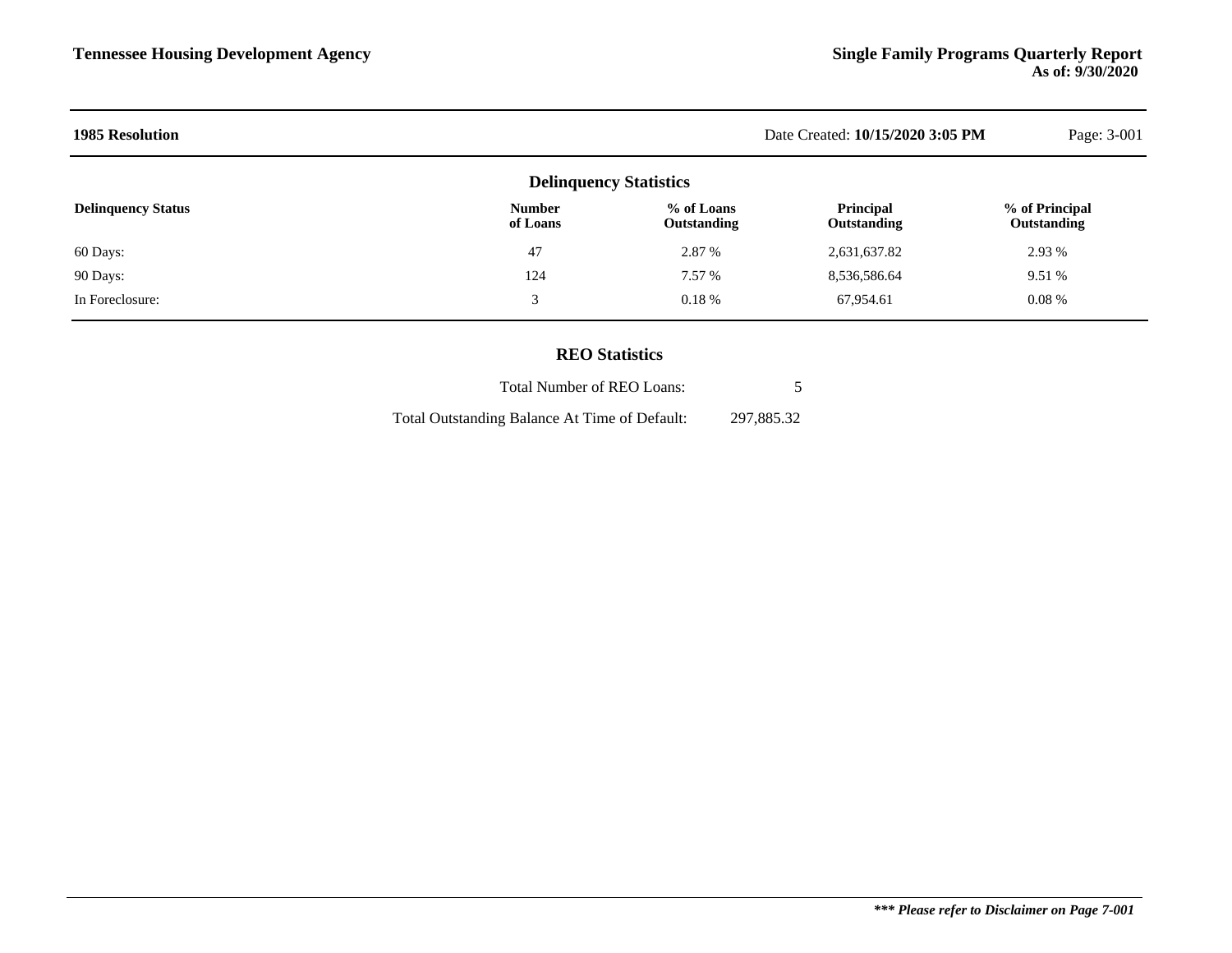| <b>1985 Resolution</b>    |                        |                     |                                            |                           | Date Created: 10/15/2020 3:05 PM | Page: 3-002                   |
|---------------------------|------------------------|---------------------|--------------------------------------------|---------------------------|----------------------------------|-------------------------------|
|                           |                        |                     | <b>Delinquency Statistics by Loan Type</b> |                           |                                  |                               |
| <b>Delinquency Status</b> | Loan Type              |                     | <b>Number</b><br>of Loans                  | % of Loans<br>Outstanding | Principal<br>Outstanding         | % of Principal<br>Outstanding |
| 60-89 Days Past Due       |                        |                     |                                            |                           |                                  |                               |
|                           | <b>FHA</b>             |                     | 41                                         | 2.50 %                    | 2,453,623.43                     | 2.73 %                        |
|                           | <b>USDA</b>            |                     | $\overline{4}$                             | 0.24%                     | 165,380.72                       | 0.18%                         |
|                           | Conventional           |                     |                                            | $0.06~\%$                 | 11,970.22                        | $0.01~\%$                     |
|                           | $\mathsf{V}\mathsf{A}$ |                     | 1                                          | $0.06~\%$                 | 663.45                           | $0.00\ \%$                    |
|                           |                        | <b>Grand Total:</b> | 47                                         | 2.86 %                    | 2,631,637.82                     | 2.92 %                        |
| 90 Days or More Past Due  |                        |                     |                                            |                           |                                  |                               |
|                           | <b>FHA</b>             |                     | 118                                        | 7.20 %                    | 8,340,921.45                     | 9.30 %                        |
|                           | <b>USDA</b>            |                     | 6                                          | 0.37 %                    | 195,665.19                       | 0.22 %                        |
|                           | Conventional           |                     | $\boldsymbol{0}$                           | $0.00\ \%$                | 0.00                             | 0.00 %                        |
|                           | <b>VA</b>              |                     | $\boldsymbol{0}$                           | $0.00\ \%$                | 0.00                             | $0.00\ \%$                    |
|                           |                        | <b>Grand Total:</b> | 124                                        | 7.57 %                    | 8,536,586.64                     | 9.52%                         |
| In Foreclosure            |                        |                     |                                            |                           |                                  |                               |
|                           | <b>FHA</b>             |                     | $\mathfrak 3$                              | 0.18%                     | 67,954.61                        | 0.08%                         |
|                           | Conventional           |                     | $\boldsymbol{0}$                           | 0.00 %                    | 0.00                             | 0.00 %                        |
|                           | <b>USDA</b>            |                     | $\overline{0}$                             | $0.00\ \%$                | 0.00                             | $0.00\ \%$                    |
|                           | <b>VA</b>              |                     | $\boldsymbol{0}$                           | $0.00\ \%$                | $0.00\,$                         | $0.00\ \%$                    |
|                           |                        | <b>Grand Total:</b> | 3                                          | $0.18 \%$                 | 67,954.61                        | $0.08 \%$                     |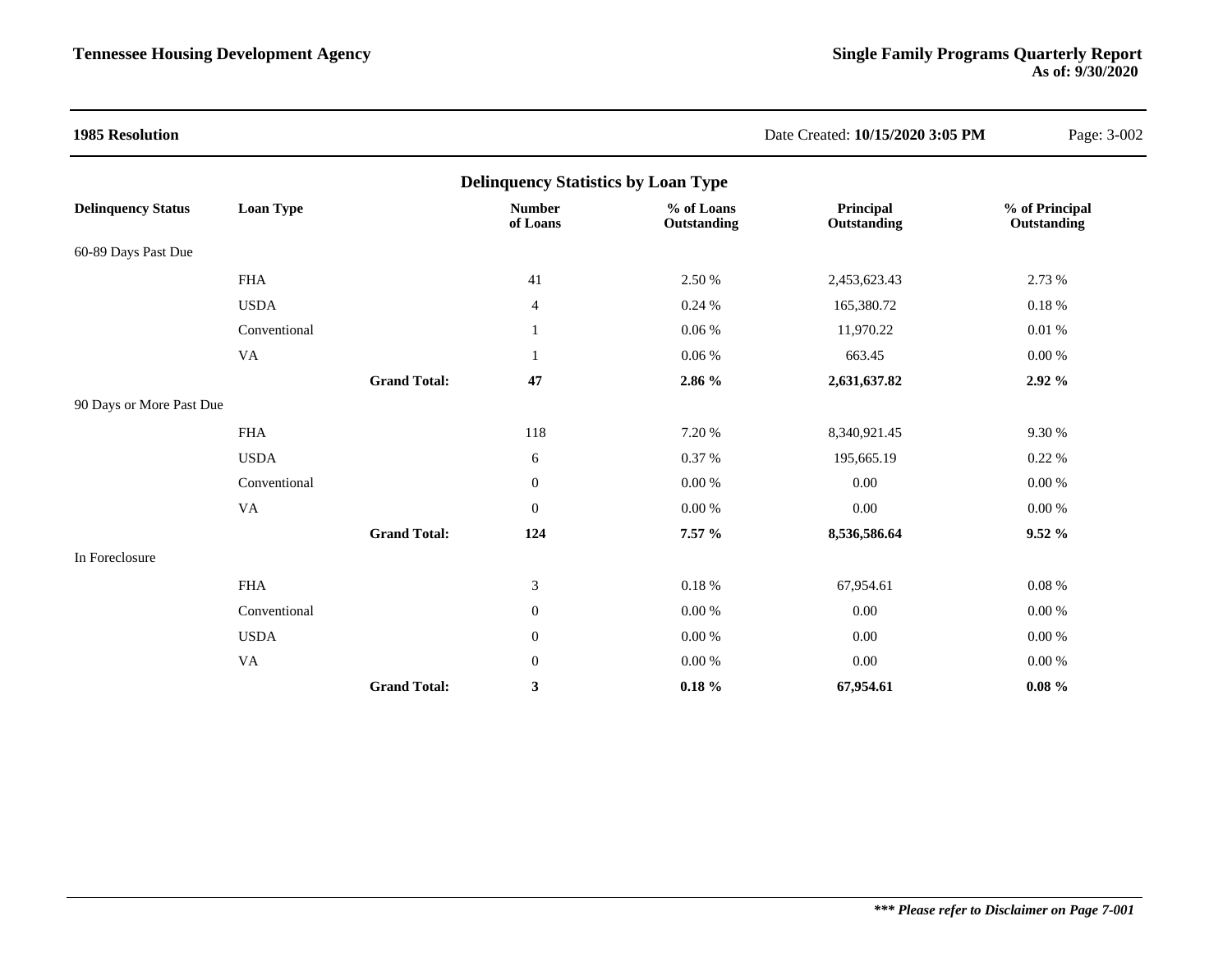### **1985 Resolution** Date Created: **10/15/2020 3:05 PM** Page: 3-003

| <b>Delinquency/Foreclosure Statistics by Bond Issue</b> |                           |                                 |                           |                                 |                           |                                 |  |
|---------------------------------------------------------|---------------------------|---------------------------------|---------------------------|---------------------------------|---------------------------|---------------------------------|--|
|                                                         | 60-89 Days Past Due       |                                 | 90 or More Days Past Due  |                                 | In Foreclosure            |                                 |  |
| <b>Bond Issue</b>                                       | <b>Number</b><br>of Loans | <b>Principal</b><br>Outstanding | <b>Number</b><br>of Loans | <b>Principal</b><br>Outstanding | <b>Number</b><br>of Loans | <b>Principal</b><br>Outstanding |  |
| 1985 RES BR                                             | 15                        | 353,111.89                      | 43                        | 1,260,789.51                    | $\mathbf{\mathcal{R}}$    | 67,954.61                       |  |
| Bond Issue 2012-1                                       | 23                        | 1,578,131.82                    | 59                        | 5,174,059.47                    | 0                         | 0.00                            |  |
| Bond Issue 2012-2                                       | 9                         | 700,394.11                      | 22                        | 2, 101, 737.66                  | 0                         | 0.00                            |  |
|                                                         | 47                        | 2,631,637.82                    | 124                       | 8,536,586.64                    | 3                         | 67.954.61                       |  |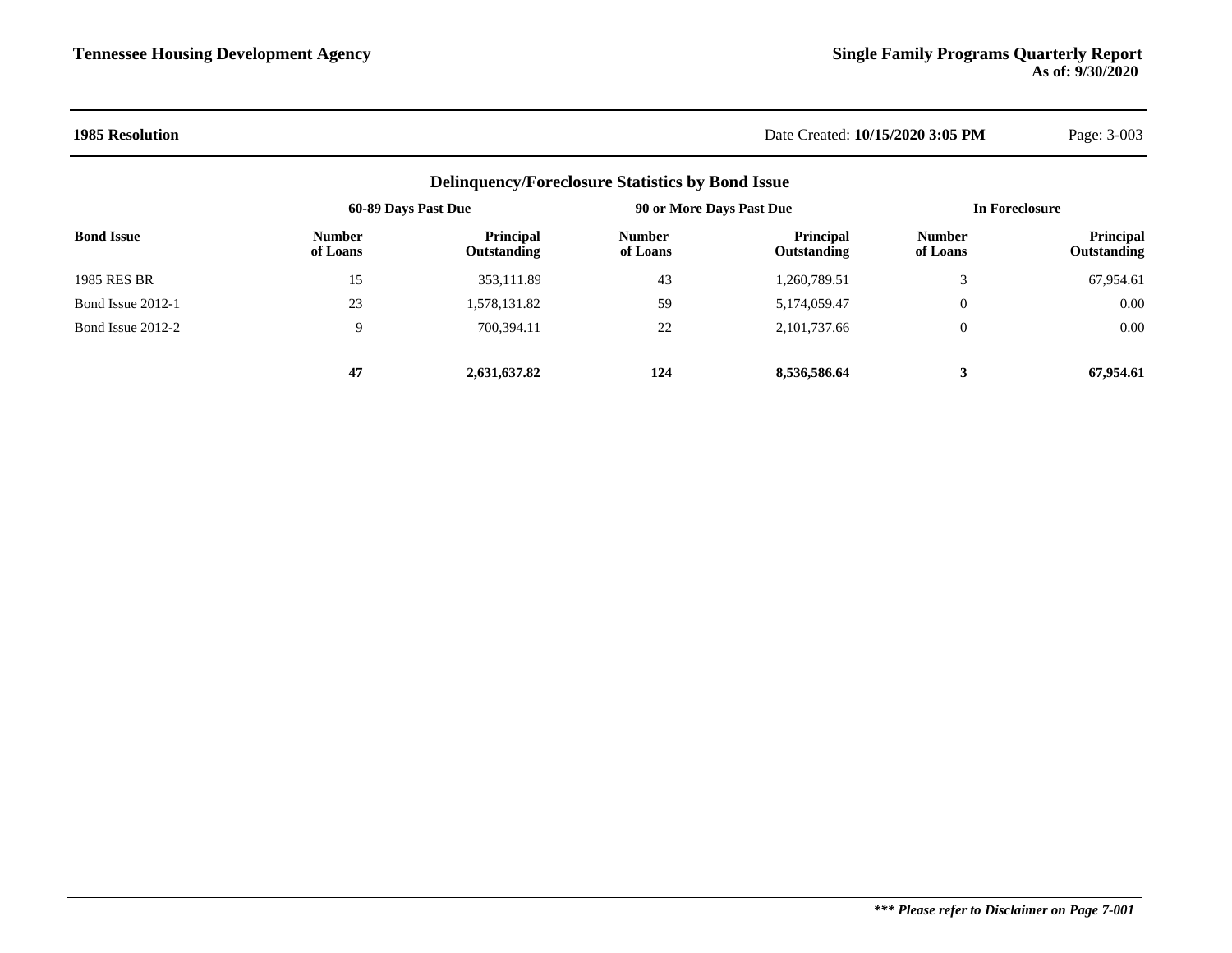| <b>1985 Resolution</b> |                                     |                                                               | Date Created: 10/15/2020 3:05 PM | Page: 3-004 |
|------------------------|-------------------------------------|---------------------------------------------------------------|----------------------------------|-------------|
|                        | <b>REO Statistics by Bond Issue</b> |                                                               |                                  |             |
| <b>Bond Issue</b>      | Number of<br>Loans                  | <b>Total Outstanding Balance</b><br><b>At Time of Default</b> |                                  |             |
| 1985 RES BR            |                                     | 19,770.18                                                     |                                  |             |
| Bond Issue 2012-1      | 3                                   | 193,117.62                                                    |                                  |             |
| Bond Issue 2012-2      |                                     | 84,997.52                                                     |                                  |             |

**Total for the Resolution: 5 297,885.32**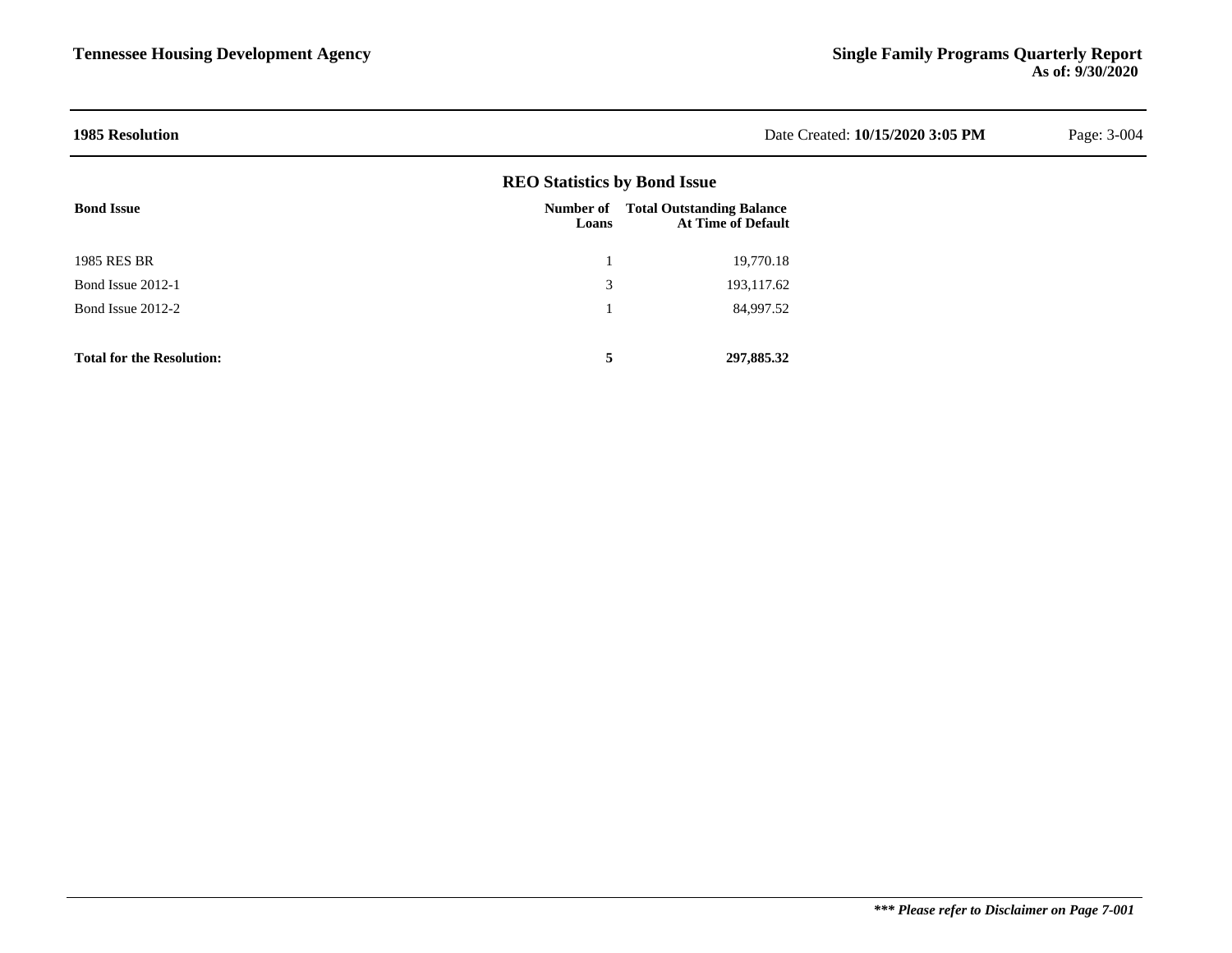### **1985 Resolution**

### Date Created: **10/15/2020 10:35 AM**

Page: 4-001

|                   |                 |                  |                 | <b>Bonds by Maturity</b> |                |                 |               |              |
|-------------------|-----------------|------------------|-----------------|--------------------------|----------------|-----------------|---------------|--------------|
| <b>Bond Issue</b> | <b>Maturity</b> | <b>Bond Type</b> | <b>Interest</b> | Original                 | Principal      | Principal       | Principal     | <b>CUSIP</b> |
| Bond Issue 2012-1 | Date            |                  | Rate            | <b>Amount</b>            | <b>Matured</b> | <b>Redeemed</b> | Outstanding   |              |
|                   | 1/1/2013        | Serial Bonds     | 0.8             | 1,220,000.00             | 610,000.00     | 610,000.00      | 0.00          | 88045RXD9    |
|                   | 7/1/2013        | Serial Bonds     | 0.85            | 1,705,000.00             | 845,000.00     | 860,000.00      | 0.00          | 88045RXJ6    |
|                   | 1/1/2014        | Serial Bonds     | 1.05            | 1,710,000.00             | 610,000.00     | 1,100,000.00    | 0.00          | 88045RXE7    |
|                   | 7/1/2014        | Serial Bonds     | $1.1\,$         | 1,720,000.00             | 420,000.00     | 1,300,000.00    | 0.00          | 88045RXK3    |
|                   | 1/1/2015        | Serial Bonds     | 1.3             | 1,730,000.00             | $0.00\,$       | 1,730,000.00    | 0.00          | 88045RXF4    |
|                   | 7/1/2015        | Serial Bonds     | 1.35            | 1,740,000.00             | 0.00           | 1,740,000.00    | 0.00          | 88045RXL1    |
|                   | 1/1/2016        | Serial Bonds     | 1.5             | 1,750,000.00             | 0.00           | 1,750,000.00    | 0.00          | 88045RXG2    |
|                   | 7/1/2016        | Serial Bonds     | 1.55            | 1,765,000.00             | 295,000.00     | 1,470,000.00    | 0.00          | 88045RXM9    |
|                   | 1/1/2017        | Serial Bonds     | 1.9             | 1,780,000.00             | 0.00           | 1,780,000.00    | 0.00          | 88045RXH0    |
|                   | 7/1/2017        | Serial Bonds     | 1.95            | 1,800,000.00             | 790,000.00     | 1,010,000.00    | 0.00          | 88045RXN7    |
|                   | 1/1/2018        | Serial Bonds     | 1.9             | 1,895,000.00             | 495,000.00     | 1,400,000.00    | 0.00          | 88045RXQ0    |
|                   | 7/1/2018        | Serial Bonds     | 1.95            | 1,915,000.00             | 310,000.00     | 1,605,000.00    | 0.00          | 88045RXU1    |
|                   | 1/1/2019        | Serial Bonds     | 2.15            | 1,940,000.00             | 405,000.00     | 1,535,000.00    | 0.00          | 88045RXR8    |
|                   | 7/1/2019        | Serial Bonds     | 2.2             | 1,965,000.00             | 455,000.00     | 1,510,000.00    | 0.00          | 88045RXV9    |
|                   | 1/1/2020        | Serial Bonds     | 2.45            | 1,980,000.00             | 340,000.00     | 1,640,000.00    | 0.00          | 88045RXS6    |
|                   | 7/1/2020        | Serial Bonds     | 2.45            | 2,020,000.00             | 230,000.00     | 1,790,000.00    | 0.00          | 88045RXW7    |
|                   | 1/1/2021        | Serial Bonds     | 2.65            | 2,040,000.00             | $0.00\,$       | 1,815,000.00    | 225,000.00    | 88045RXT4    |
|                   | 7/1/2021        | Serial Bonds     | 2.65            | 2,070,000.00             | 0.00           | 940,000.00      | 1,130,000.00  | 88045RXX5    |
|                   | 1/1/2022        | Serial Bonds     | 2.8             | 2,100,000.00             | 0.00           | 950,000.00      | 1,150,000.00  | 88045RXY3    |
|                   | 7/1/2022        | Serial Bonds     | 2.8             | 2,130,000.00             | 0.00           | 960,000.00      | 1,170,000.00  | 88045RYA4    |
|                   | 1/1/2023        | Serial Bonds     | 3               | 2,155,000.00             | $0.00\,$       | 970,000.00      | 1,185,000.00  | 88045RXZ0    |
|                   | 7/1/2023        | Serial Bonds     | 3               | 2,190,000.00             | $0.00\,$       | 980,000.00      | 1,210,000.00  | 88045RYB2    |
|                   | 7/1/2027        | Term Bonds       | $3.5$           | 18,920,000.00            | $0.00\,$       | 8,560,000.00    | 10,360,000.00 | 88045RYC0    |
|                   | 7/1/2029        | Term Bonds       | 3.65            | 10,560,000.00            | 0.00           | 4,785,000.00    | 5,775,000.00  | 88045RYD8    |
|                   | 7/1/2037        | Term Bonds       | $4.5\,$         | 28,980,000.00            | $0.00\,$       | 25,365,000.00   | 3,615,000.00  | 88045RYE6    |
|                   | 1/1/2038        | Term Bonds       | $4.5\,$         | 10,365,000.00            | $0.00\,$       | 9,065,000.00    | 1,300,000.00  | 88045RXP2    |
|                   | 7/1/2042        | Term Bonds       | $4.2\,$         | 22,965,000.00            | 0.00           | 10,570,000.00   | 12,395,000.00 | 88045RYF3    |
|                   |                 |                  |                 | 133,110,000.00           | 5,805,000.00   | 87,790,000.00   | 39,515,000.00 |              |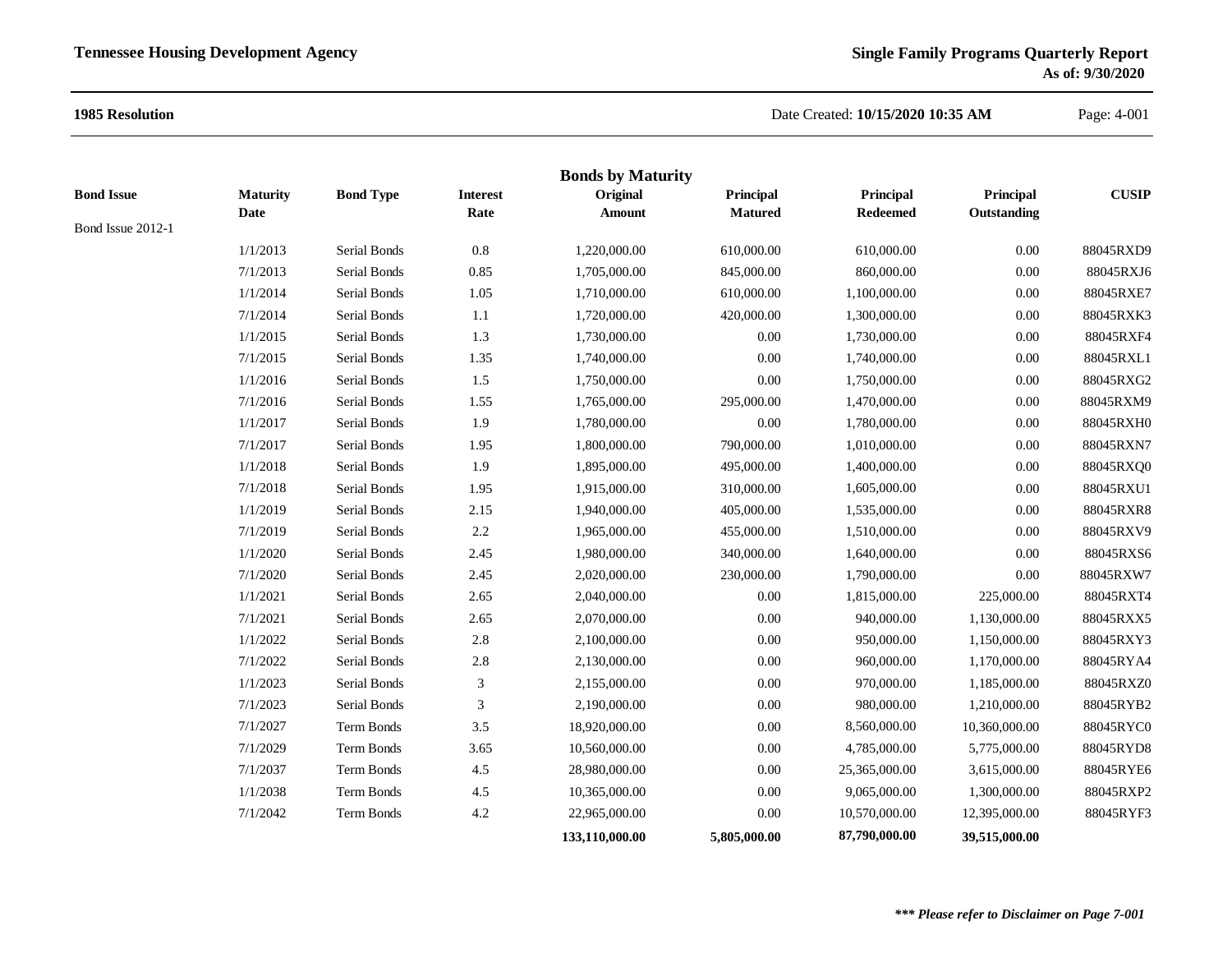| 1985 Resolution   |          |              |                |               |              | Date Created: 10/15/2020 10:35 AM |               |           |
|-------------------|----------|--------------|----------------|---------------|--------------|-----------------------------------|---------------|-----------|
| Bond Issue 2012-2 |          |              |                |               |              |                                   |               |           |
|                   | 7/1/2013 | Serial Bonds | 0.5            | 920,000.00    | 920,000.00   | 0.00                              | 0.00          | 88045RYH9 |
|                   | 1/1/2014 | Serial Bonds | 0.7            | 1,235,000.00  | 450,000.00   | 785,000.00                        | 0.00          | 88045RYQ9 |
|                   | 7/1/2014 | Serial Bonds | 0.8            | 1,245,000.00  | 540,000.00   | 705,000.00                        | 0.00          | 88045RYJ5 |
|                   | 1/1/2015 | Serial Bonds | 0.95           | 1,250,000.00  | 0.00         | 1,250,000.00                      | 0.00          | 88045RYR7 |
|                   | 7/1/2015 | Serial Bonds | 1.05           | 1,255,000.00  | $0.00\,$     | 1,255,000.00                      | 0.00          | 88045RYK2 |
|                   | 1/1/2016 | Serial Bonds | 1.4            | 1,265,000.00  | 0.00         | 1,265,000.00                      | 0.00          | 88045RYS5 |
|                   | 7/1/2016 | Serial Bonds | 1.5            | 1,265,000.00  | 310,000.00   | 955,000.00                        | 0.00          | 88045RYL0 |
|                   | 1/1/2017 | Serial Bonds | 1.65           | 1,275,000.00  | 0.00         | 1,275,000.00                      | 0.00          | 88045RYT3 |
|                   | 7/1/2017 | Serial Bonds | 1.75           | 1,285,000.00  | 140,000.00   | 1,145,000.00                      | 0.00          | 88045RYM8 |
|                   | 1/1/2018 | Serial Bonds | $\overline{c}$ | 1,300,000.00  | 310,000.00   | 990,000.00                        | 0.00          | 88045RYU0 |
|                   | 7/1/2018 | Serial Bonds | 2.1            | 1,310,000.00  | 230,000.00   | 1,080,000.00                      | 0.00          | 88045RYN6 |
|                   | 1/1/2019 | Serial Bonds | 2.3            | 750,000.00    | 160,000.00   | 590,000.00                        | 0.00          | 88045RYP1 |
|                   | 1/1/2019 | Serial Bonds | 1.85           | 575,000.00    | 125,000.00   | 450,000.00                        | 0.00          | 88045RYV8 |
|                   | 7/1/2019 | Serial Bonds | 1.9            | 1,340,000.00  | 620,000.00   | 720,000.00                        | 0.00          | 88045RYZ9 |
|                   | 1/1/2020 | Serial Bonds | 2.1            | 1,350,000.00  | 300,000.00   | 1,050,000.00                      | 0.00          | 88045RYW6 |
|                   | 7/1/2020 | Serial Bonds | 2.15           | 1,370,000.00  | 15,000.00    | 1,355,000.00                      | 0.00          | 88045RZA3 |
|                   | 1/1/2021 | Serial Bonds | 2.35           | 1,390,000.00  | 0.00         | 1,020,000.00                      | 370,000.00    | 88045RYX4 |
|                   | 7/1/2021 | Serial Bonds | 2.35           | 1,405,000.00  | 0.00         | 610,000.00                        | 795,000.00    | 88045RZB1 |
|                   | 1/1/2022 | Serial Bonds | $2.5\,$        | 840,000.00    | $0.00\,$     | 370,000.00                        | 470,000.00    | 88045RYY2 |
|                   | 1/1/2022 | Serial Bonds | $2.5\,$        | 590,000.00    | 0.00         | 275,000.00                        | 315,000.00    | 88045RZC9 |
|                   | 7/1/2022 | Serial Bonds | $2.5\,$        | 1,445,000.00  | $0.00\,$     | 635,000.00                        | 810,000.00    | 88045RZJ4 |
|                   | 1/1/2023 | Serial Bonds | 2.7            | 1,465,000.00  | 0.00         | 640,000.00                        | 825,000.00    | 88045RZD7 |
|                   | 7/1/2023 | Serial Bonds | 2.7            | 1,490,000.00  | 0.00         | 655,000.00                        | 835,000.00    | 88045RZK1 |
|                   | 1/1/2024 | Serial Bonds | 2.75           | 1,510,000.00  | 0.00         | 665,000.00                        | 845,000.00    | 88045RZL9 |
|                   | 7/1/2024 | Serial Bonds | 2.75           | 1,535,000.00  | $0.00\,$     | 675,000.00                        | 860,000.00    | 88045RZE5 |
|                   | 7/1/2028 | Term Bonds   | 3.1            | 13,235,000.00 | 0.00         | 5,825,000.00                      | 7,410,000.00  | 88045RZF2 |
|                   | 1/1/2031 | Term Bonds   | 3.3            | 8,735,000.00  | 0.00         | 3,845,000.00                      | 4,890,000.00  | 88045RZM7 |
|                   | 7/1/2038 | Term Bonds   | $\overline{4}$ | 26,575,000.00 | 0.00         | 22,855,000.00                     | 3,720,000.00  | 88045RZG0 |
|                   | 7/1/2043 | Term Bonds   | 3.8            | 18,420,000.00 | 0.00         | 8,375,000.00                      | 10,045,000.00 | 88045RZH8 |
|                   |          |              |                | 97,625,000.00 | 4,120,000.00 | 61,315,000.00                     | 32,190,000.00 |           |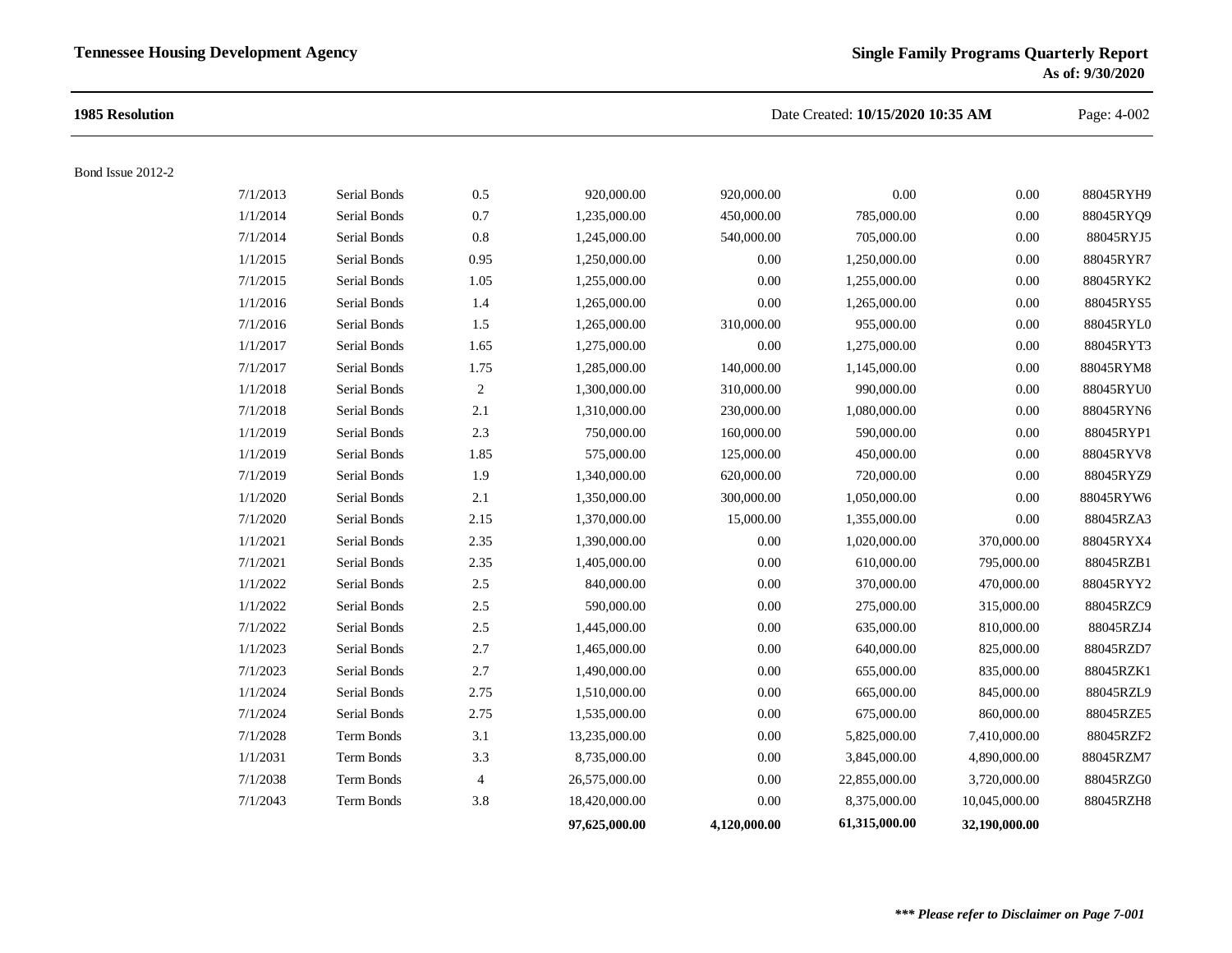## **As of: 09/30/2020**

| <b>Resolution</b>                            | <b>1985 BOND RESOLUTION</b>                         |                                                                                     | Date Run: 11/03/2020 |            |  |
|----------------------------------------------|-----------------------------------------------------|-------------------------------------------------------------------------------------|----------------------|------------|--|
| Fund                                         | <b>Investment Type</b>                              | <b>Outstanding Investments</b><br>(By funds over \$100,000)<br>Investment<br>Amount | Yield                | Maturity   |  |
|                                              |                                                     |                                                                                     |                      |            |  |
| 1985 A-L DSRF                                | <b>FHLB</b>                                         | 9,000,000.00                                                                        | 0.122%               | 12/31/2020 |  |
| 1985 A-L DSRF                                | <b>FHLB Total</b><br><b>UST</b><br><b>UST Total</b> | 9,000,000.00<br>5,524,000.00<br>5,524,000.00                                        | 6.611%               | 8/15/2023  |  |
|                                              | 1985 A-L DSRF Total                                 | 14,524,000.00                                                                       |                      |            |  |
|                                              | Bond Issue 1985 A-L Total                           | 14,524,000.00                                                                       |                      |            |  |
| Bond Issue 2012-1<br>Bond Issue 2012-1 Total | <b>FHLB</b>                                         | 1,230,000.00<br>1,230,000.00                                                        | 0.112%               | 11/2/2020  |  |
|                                              | 2012-1 RF Total                                     | 1,230,000.00                                                                        |                      |            |  |
|                                              | Bond Issue 2012-1 Total                             | 1,230,000.00                                                                        |                      |            |  |
| Bond Issue 2012-2<br>Bond Issue 2012-2 Total | <b>FHLB</b>                                         | 360,000.00<br>360,000.00                                                            | 0.112%               | 11/2/2020  |  |
|                                              | 2012-2 RF Total                                     | 360,000.00                                                                          |                      |            |  |
|                                              | Bond Issue 2012-2 Total                             | 360,000.00                                                                          |                      |            |  |
| <b>Investment Summary</b>                    |                                                     |                                                                                     |                      |            |  |
| Revenue Fund                                 |                                                     | 1,590,000.00                                                                        |                      |            |  |
| Debt Service Reserve Fund                    |                                                     | 14,524,000.00                                                                       |                      |            |  |
| <b>Total Investments 1985 Resolution</b>     |                                                     | \$16,114,000.00                                                                     |                      |            |  |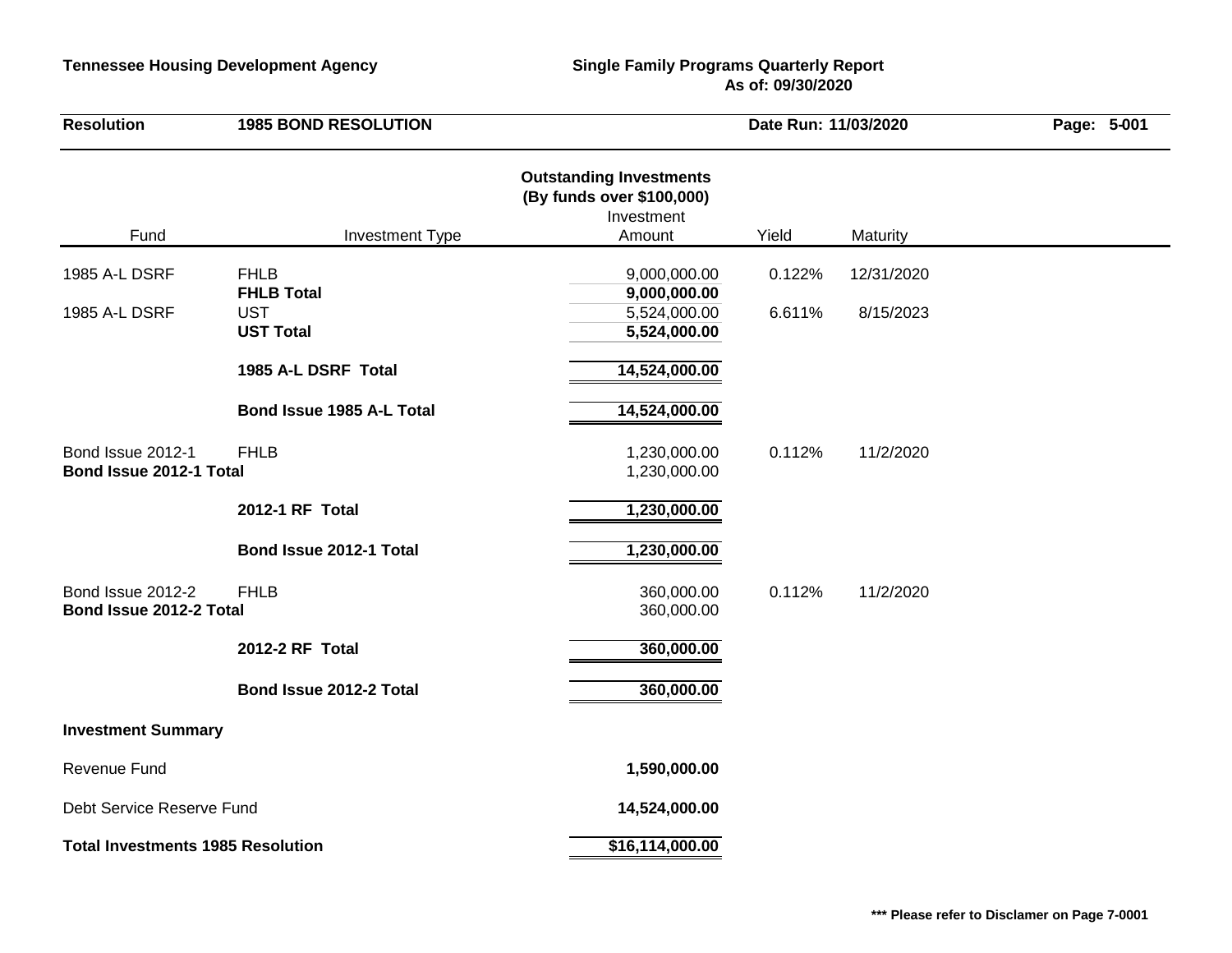## **As of: 09/30/2020**

| <b>Resolution</b>   | <b>1985 BOND RESOLUTION</b>           |                                                                           | Date Run: 11/03/2020 |          | 5-002<br>Page: |
|---------------------|---------------------------------------|---------------------------------------------------------------------------|----------------------|----------|----------------|
|                     |                                       | <b>Outstanding Investments</b><br>(By funds over \$100,000)<br>Investment |                      |          |                |
| Fund                | Investment Type                       | Amount                                                                    | Yield                | Maturity |                |
|                     | Demand Deposits at September 30, 2020 |                                                                           |                      |          |                |
| <b>1985 BR DSRF</b> | 1st American US Govt Obligation MMKT  | 1,388,059.32                                                              | 0.006%               |          |                |
| 1985 BR RF          | 1st American US Govt Obligation MMKT  | 474,518.83                                                                | 0.006%               |          |                |
| 2012-1 RF           | 1st American US Govt Obligation MMKT  | 2,326,072.38                                                              | 0.006%               |          |                |
| 2012-2 RF           | 1st American US Govt Obligation MMKT  | 1,101,133.01                                                              | 0.006%               |          |                |
|                     | US Govt Oblig MMKT Total              | \$5,289,783.54                                                            |                      |          |                |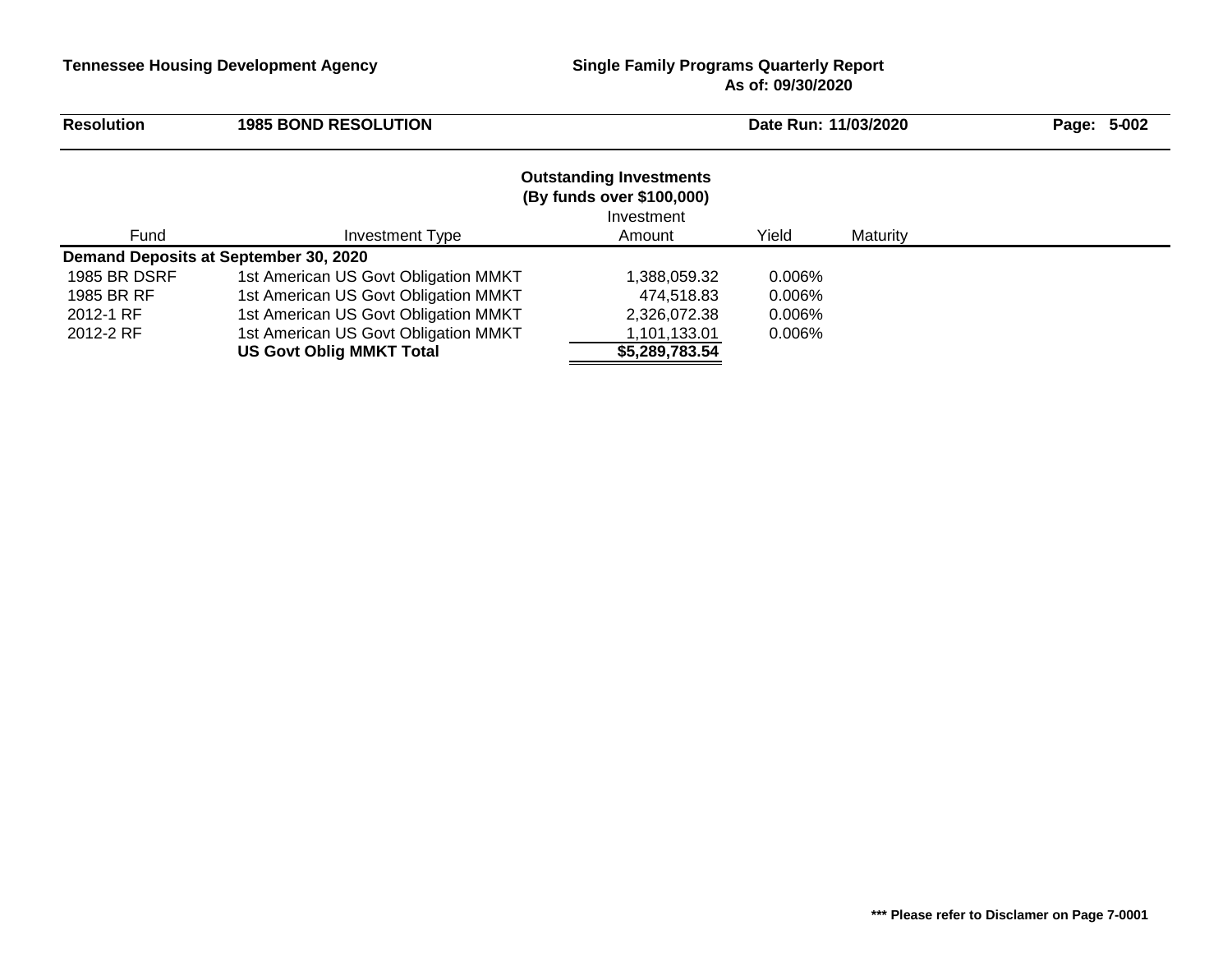## **Single Family Programs Quarterly Report As of: 09/30/2020**

|  | <b>Resolution 1985 BOND RESOLUTION</b> | Date Run: | 11/13/2020 | Page: 6-001 |
|--|----------------------------------------|-----------|------------|-------------|
|--|----------------------------------------|-----------|------------|-------------|

|                                  | <b>Reserve Funds</b> |    |                   | <b>Equity</b> |                        |  |                             |    |                         |
|----------------------------------|----------------------|----|-------------------|---------------|------------------------|--|-----------------------------|----|-------------------------|
| <b>Bond Issue</b>                | Original<br>Amount   |    | Current<br>Amount |               | Total<br><b>Assets</b> |  | Total<br><b>Liabilities</b> |    | Surplus or<br>(Deficit) |
| \$<br>Issue A - L                | 51,013,837 \$        |    | 15,908,609        | \$            | 33,707,504 \$          |  | 9,020                       | \$ | 33,698,484              |
| <b>Issue 2012-1</b>              |                      |    | $\blacksquare$    |               | 45,256,972             |  | 40,199,987                  |    | 5,056,984               |
| <b>Issue 2012-2</b>              | $\blacksquare$       |    | $\blacksquare$    |               | 33,903,354             |  | 32,731,638                  |    | 1,171,716               |
| <b>General Escrow Fund</b>       |                      |    |                   |               | 2,823,829              |  | 1,495                       |    | 2,822,334               |
| Total for the 1985 Resolution \$ | 51,013,837           | \$ | 15,908,609 \$     |               | 115,691,659 \$         |  | 72,942,141                  | \$ | 42,749,519              |

Issue A through L have been combined for accounting purposes.

**These bonds are on parity with all other issues in the 1985 Resolution. In some issues, prepayments have been used to cross call bonds from another issue. This has created a deficit in some issues. See Assets, Liabilities and Equity for the 1985 Resolution combined.**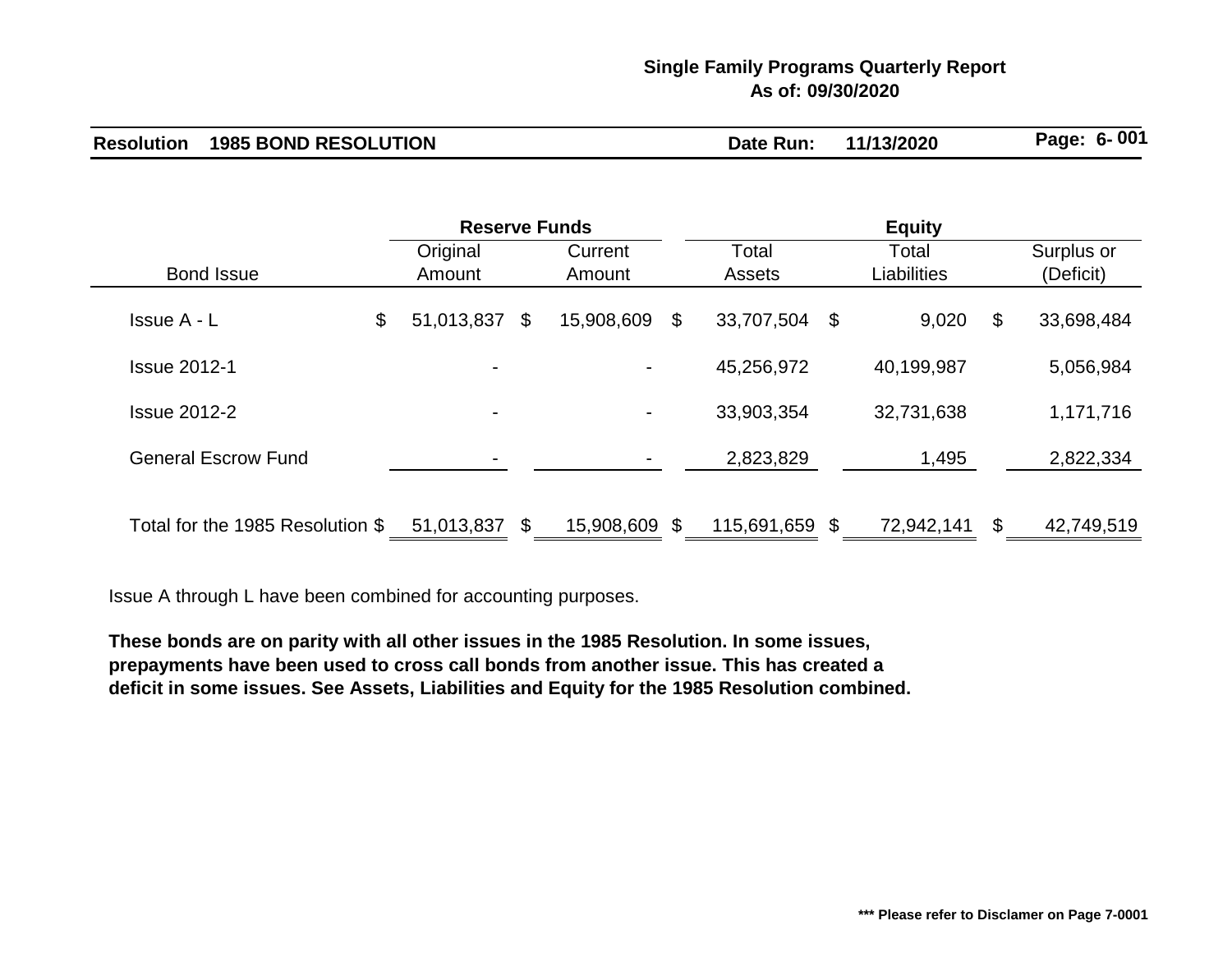**1985 Resolution** Date Created: **10/15/2020 3:05 PM** Page: 7-001

### **DISCLAIMER**

All information contained herein is obtained from sources believed to be accurate and reliable. The information contained herein speaks only as of its date, is subject to change without notice and the availability of this information shall not, under any circumstances, create any implication that there have been no changes in such information since such date. Because of the possibility of human and mechanical error as well as other factors, however, such information is provided "as is" without warranty of any kind and, in particular, no representation or warranty, express or implied, is made nor to be inferred as to the accuracy, timeliness or completeness of any such information. Under no circumstances shall TENNESSEE HOUSING DEVELOPMENT AGENCY ("THDA") be liable to any person or entity for (a) any loss or damage in whole or part caused by, resulting from, or relating to any error, whether or not due to negligence or other circumstances involved in procuring, collecting, compiling, interpreting, analyzing, editing, transcribing, transmitting, communicating or delivering any such information, or (b) any direct, indirect, special, consequential or incidental damages, fees or costs, whatsoever, even if THDA is advised in advance of the possibility of such damages, fees or costs, resulting from the use of, or inability to use, any such information.

### **THIS IS NOT AN OFFERING DOCUMENT**

The following information relates to bond issues of THDA that have been sold and distributed in underwritten public offerings described in the related official statements. Each viewer of the information contained in this Quarterly Report acknowledges all of the following:

- (i) THDA is not now by this document offering any bonds or other securities, nor soliciting an offer to buy any securities,
- (ii) This information is not to be construed as any description of THDA or its programs in conjunction with any offering of bonds or securities of THDA. Such offerings are only made pursuant to the appropriate official statements of THDA. Nor shall anyone assume from the availability of the information contained in this Quarterly Report that the affairs of THDA (or its programs) have not changed since the date of this information,
- (iii) No representation is made as to the propriety or legality of any secondary market trading of the bonds or other securities of THDA by anyone in any jurisdiction, and
- (iv) THDA does not hereby obligate itself in any manner to periodically or otherwise update this information.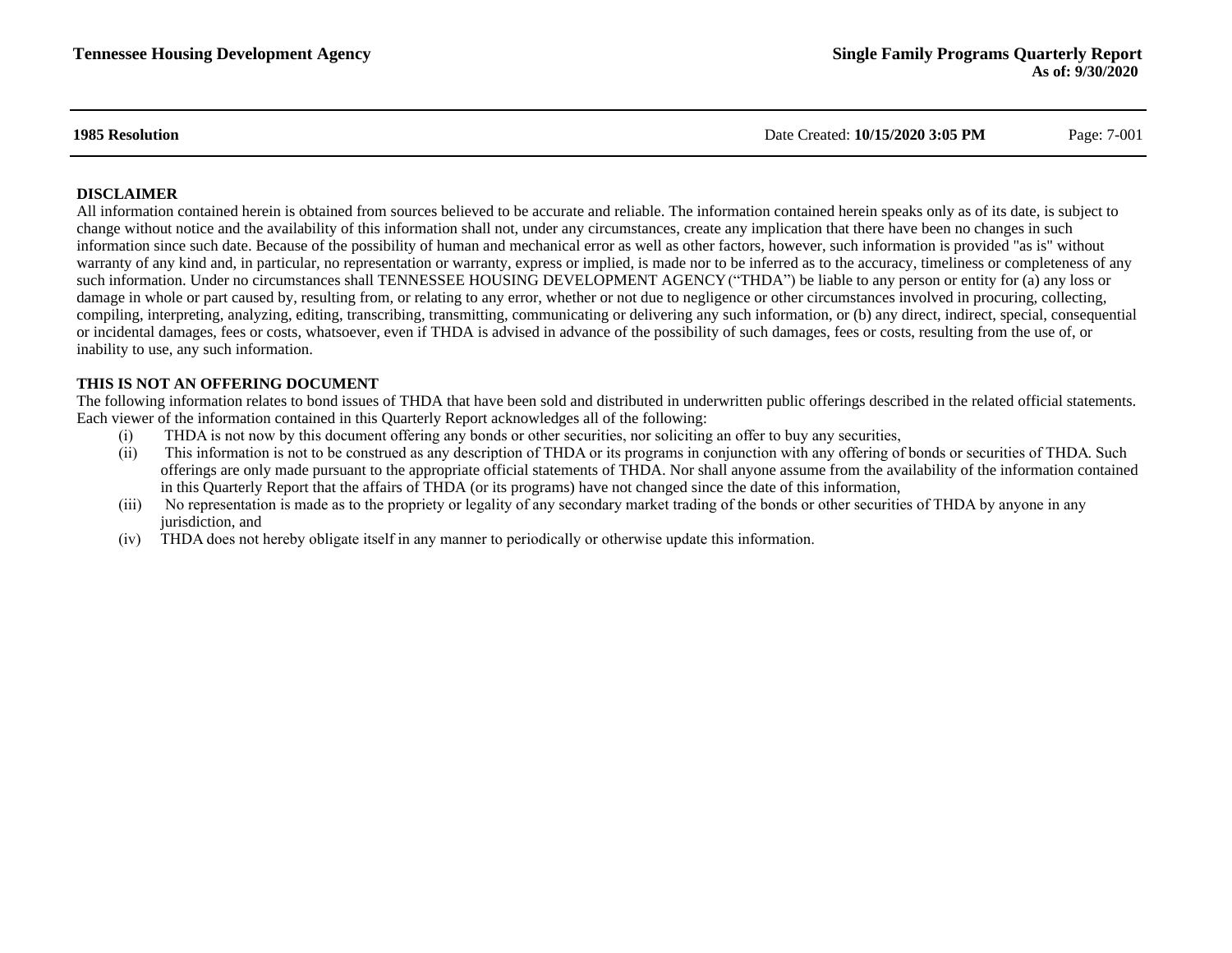### **General Information :**

| <b>Total Number of Loans:</b>           |               |
|-----------------------------------------|---------------|
| Average Original Loan Amount:           | 94,657.56     |
| Current Uncommitted Lendable Funds:     | 0.00          |
| <b>Current Outstanding Commitments:</b> | 0.00          |
| <b>Outstanding Principal Balance:</b>   | 67,096,005.06 |
| <b>Bonds Outstanding:</b>               | 72,160,000.00 |

### Outstanding: 911

### **2009 Resolution** Date Created: **10/15/2020 3:01 PM** Page: 1-001

### **Trustee :**

|                             | Name: U.S Bank N.A.                    |
|-----------------------------|----------------------------------------|
|                             | Address: 333 Commerce Place, 8th Floor |
|                             | City: Nashville, TN 37201              |
|                             | Telephone: 615-251-0737                |
| Contact Person: Connie Jaco |                                        |

### **Program Administrator :**

|                              | Name: Tennessee Housing Development Agency |
|------------------------------|--------------------------------------------|
|                              | Address: 502 Deaderick Street, 3rd Floor   |
|                              | City: Nashville, TN 37243                  |
|                              | Telephone: 615-815-2012                    |
| Contact Person: Trent Ridley |                                            |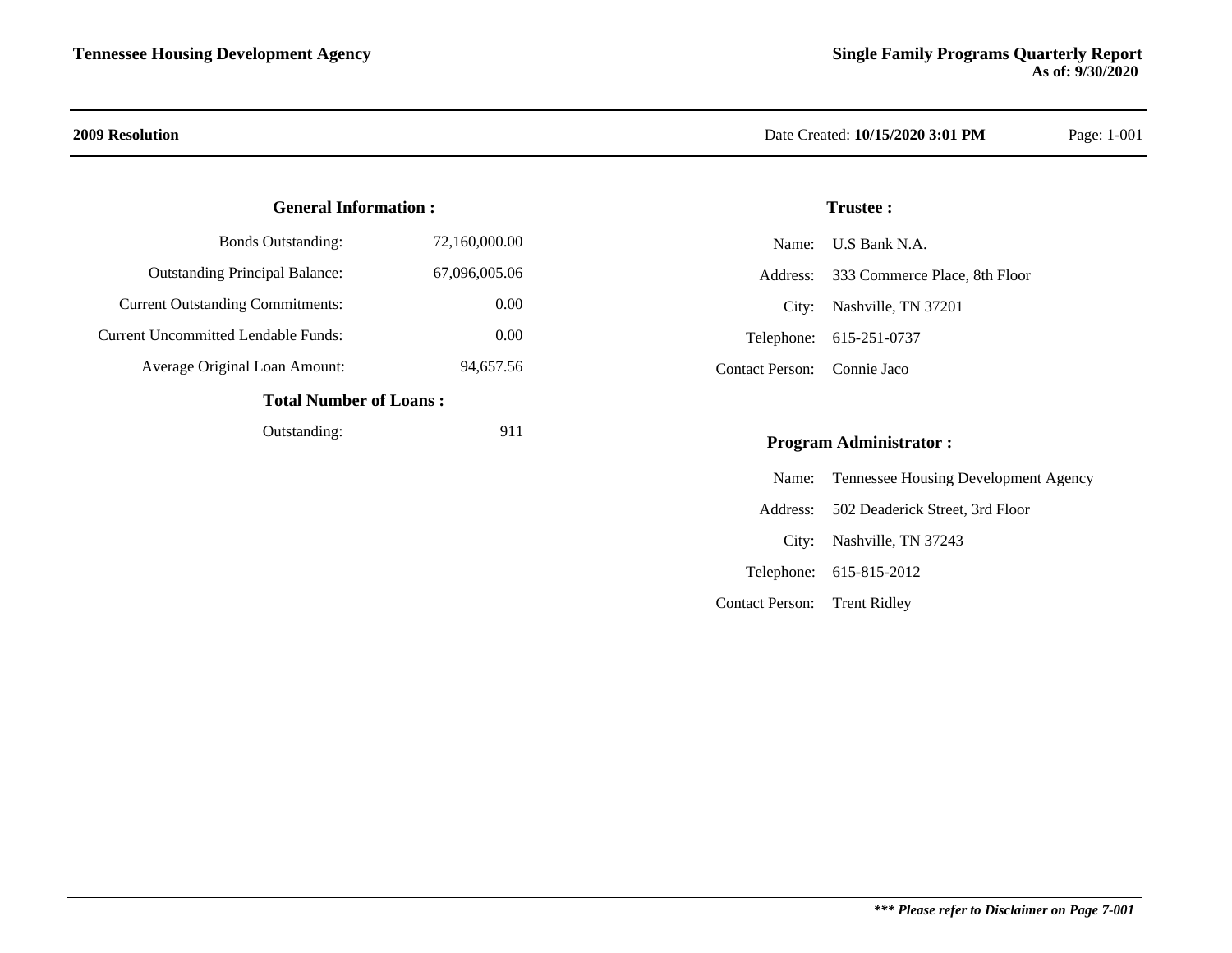Page: 1-002

| 2009 Resolution | Date Created: 10/15/2020 3:01 PM |
|-----------------|----------------------------------|

| <b>General Information for each Bond Issue:</b> |                                |                       |                             |                      |                                 |                    |                                    |                                        |
|-------------------------------------------------|--------------------------------|-----------------------|-----------------------------|----------------------|---------------------------------|--------------------|------------------------------------|----------------------------------------|
| <b>Bond Issue</b>                               | <b>Series Date</b> Series Sold |                       | <b>Bonds</b><br>Outstanding | Loans<br>Outstanding | <b>Principal</b><br>Outstanding | <b>Commitments</b> | <b>Uncommitted</b><br><b>Funds</b> | <b>Average Original</b><br>Loan Amount |
| Bond Issue 2009-A                               | 12/23/2009                     | 12/23/2009            | 0.00                        | 102                  | 8,114,378.72                    | 0.00               | 0.00                               | 100,316.09                             |
| Bond Issue 2015-A                               |                                | 05/28/2015 05/28/2015 | 72,160,000.00               | 809                  | 58.981.626.34                   | 0.00               | 0.00                               | 93,944.12                              |
| <b>Totals:</b>                                  |                                |                       | 72,160,000.00               | 911                  | 67,096,005.06                   | 0.00               | 0.00                               | 94,657.56                              |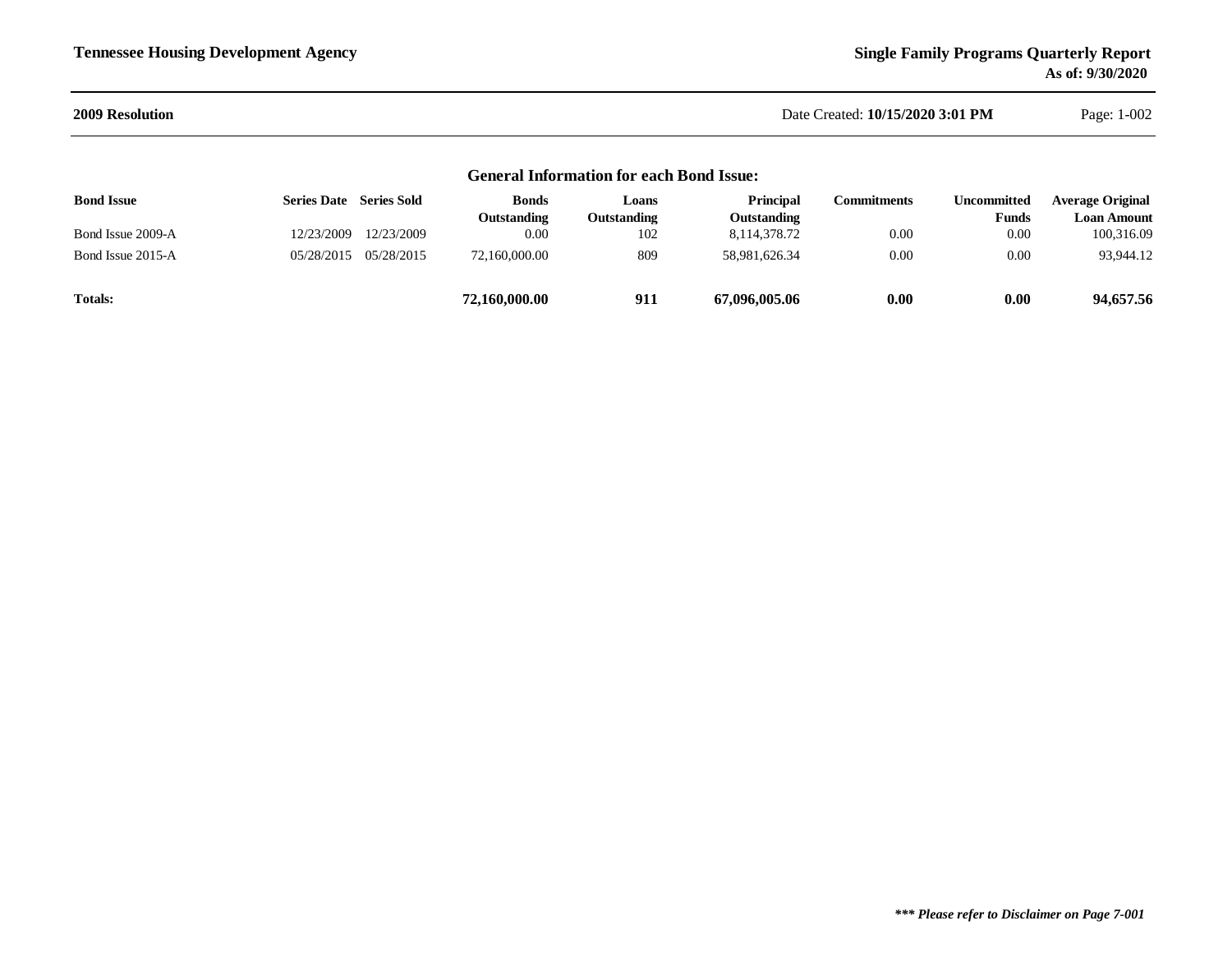### **CERTAIN LOANS IN BOND ISSUE 2015-A ARE COMPRISED OF THE FOLLOWING BLENDED COMPONENTS:**

|        | <b>Bond Issue:</b> |      |                     |               |                 |            |
|--------|--------------------|------|---------------------|---------------|-----------------|------------|
|        |                    |      |                     | $2015 - A(1)$ | 2019-4 (2010-B) |            |
|        |                    |      | (Original Proceeds) |               | (0% Pool)       |            |
|        | $0.00\%$           | 0.00 | 97.74%              | 17,334,573.86 | 2.26%           | 400,457.00 |
| TOTALS |                    | 0.00 |                     | 17,334,573.86 |                 | 400,457.00 |
|        |                    |      |                     |               |                 |            |

| <b>TOTAL LOANS CONTAINING BLENDED COMPONENTS IN BOND ISSUE 2011-C:</b> | 17,735,030.86 |
|------------------------------------------------------------------------|---------------|
|------------------------------------------------------------------------|---------------|

**(1) - Loans from 2011-A were transferred to Issue 2015-A on 05/01/2015 as a result of an economic refunding.**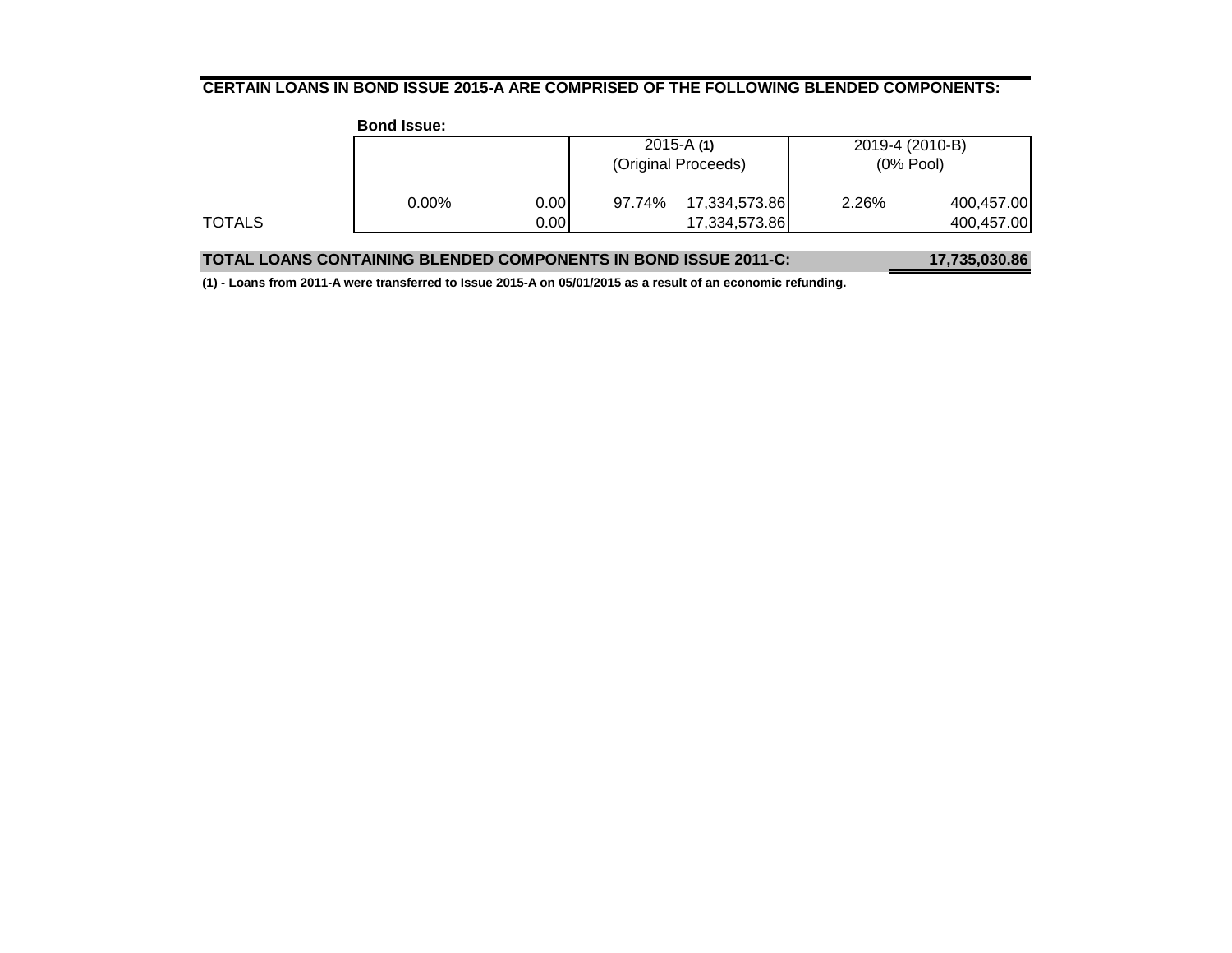| 2009 Resolution          |       |                                       |                           | Date Created: 10/15/2020 3:01 PM | Page: 1-003                   |
|--------------------------|-------|---------------------------------------|---------------------------|----------------------------------|-------------------------------|
|                          |       | Loans by Interest Rate by Bond Issue: |                           |                                  |                               |
| <b>Bond Issue 2009-A</b> | Rate  | <b>Number</b><br>of Loans             | % of Loans<br>Outstanding | Principal<br>Outstanding         | % of Principal<br>Outstanding |
|                          | 5.60% | 44                                    | 43.14 %                   | 3,324,888.88                     | 40.98%                        |
|                          | 5.00% | 22                                    | 21.57 %                   | 1,769,917.86                     | 21.81 %                       |
|                          | 5.30% | $\,8\,$                               | 7.84 %                    | 783,063.59                       | 9.65 %                        |
|                          | 5.58% | 9                                     | 8.82 %                    | 726,964.29                       | 8.96%                         |
|                          | 4.98% | $\tau$                                | 6.86 %                    | 507,526.92                       | 6.25 %                        |
|                          | 0.00% | $\overline{4}$                        | 3.92 %                    | 270,642.45                       | 3.34 %                        |
|                          | 5.28% | 3                                     | 2.94 %                    | 246,106.68                       | 3.03 %                        |
|                          | 3.88% | $\sqrt{2}$                            | 1.96 %                    | 137,612.14                       | 1.70 %                        |
|                          | 4.25% | $\mathbf{1}$                          | 0.98%                     | 137,249.08                       | 1.69 %                        |
|                          | 4.75% | $\mathbf{1}$                          | 0.98%                     | 127,358.45                       | 1.57 %                        |
|                          | Other | $\overline{1}$                        | $0.98\ \%$                | 83,048.38                        | 1.02 %                        |
|                          |       | 102                                   | 100.00 %                  | 8,114,378.72                     | 100.00 %                      |
| <b>Bond Issue 2015-A</b> | Rate  | <b>Number</b><br>of Loans             | % of Loans<br>Outstanding | Principal<br>Outstanding         | % of Principal<br>Outstanding |
|                          | 5.35% | 225                                   | 27.81 %                   | 18,333,842.22                    | 31.08%                        |
|                          | 5.60% | 85                                    | 10.51 %                   | 6,118,303.54                     | 10.37 %                       |
|                          | 4.75% | 69                                    | 8.53 %                    | 5,845,959.90                     | 9.91 %                        |
|                          | 5.00% | 55                                    | 6.80 %                    | 4,276,110.64                     | 7.25 %                        |
|                          | 5.58% | 55                                    | 6.80%                     | 3,889,200.36                     | 6.59%                         |
|                          | 4.85% | 41                                    | 5.07%                     | 3,394,255.84                     | 5.75 %                        |
|                          | 5.20% | 37                                    | 4.57 %                    | 3,063,806.26                     | 5.19%                         |
|                          | 6.75% | 61                                    | 7.54 %                    | 2,173,613.22                     | 3.69 %                        |
|                          | 4.98% | 25                                    | 3.09 %                    | 1,914,535.56                     | 3.25 %                        |
|                          | 4.55% | 20                                    | 2.47 %                    | 1,801,086.15                     | 3.05 %                        |
|                          | Other | 136                                   | 16.81 %                   | 8,170,912.65                     | 13.85 %                       |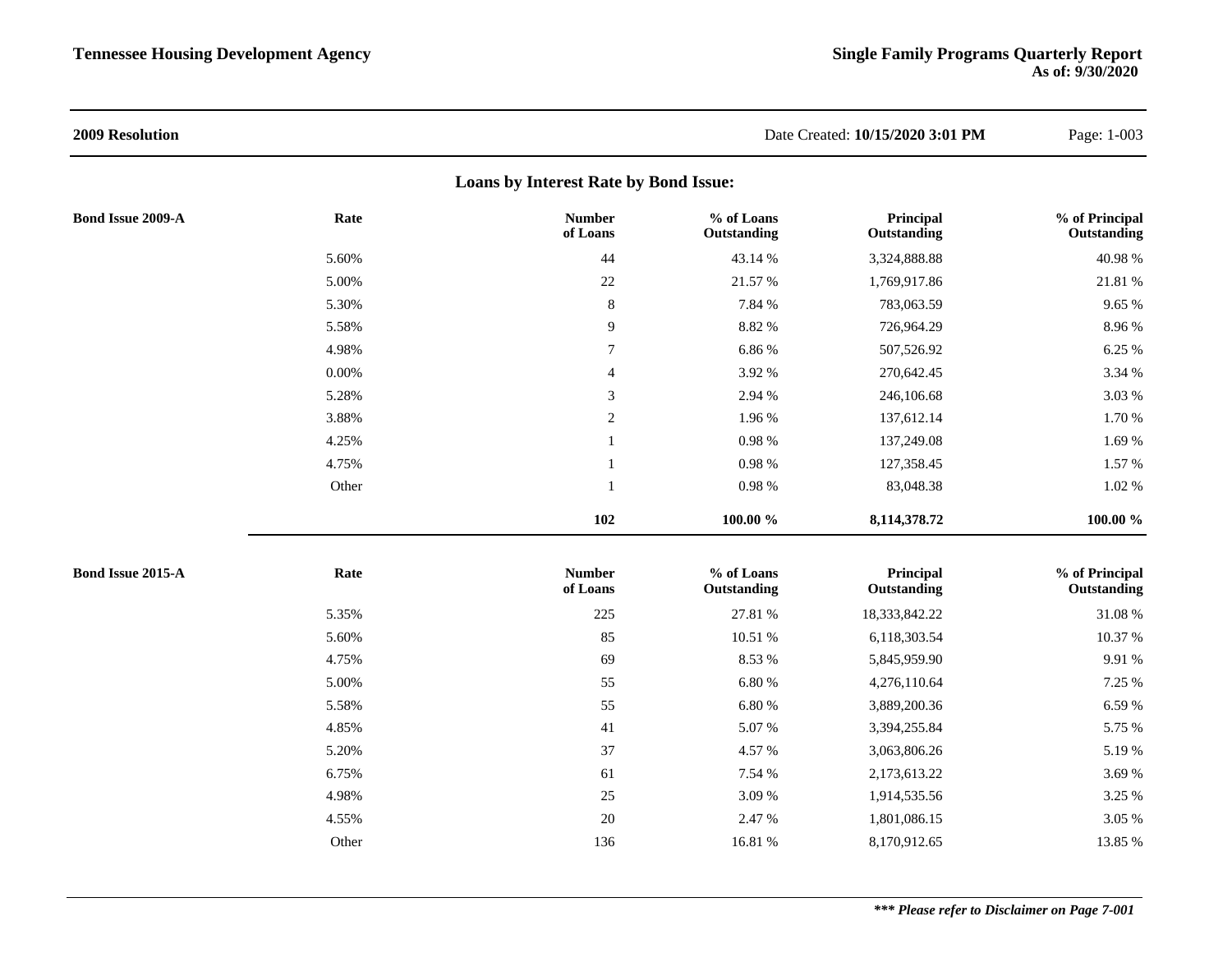| <b>2009 Resolution</b>                       | Date Created: 10/15/2020 3:01 PM    | Page: 1-004 |  |  |  |  |
|----------------------------------------------|-------------------------------------|-------------|--|--|--|--|
| <b>Loans by Interest Rate by Bond Issue:</b> |                                     |             |  |  |  |  |
| <b>Bond Issue 2015-A</b>                     | 809<br>100.00 $\%$<br>58,981,626.34 | 100.00 %    |  |  |  |  |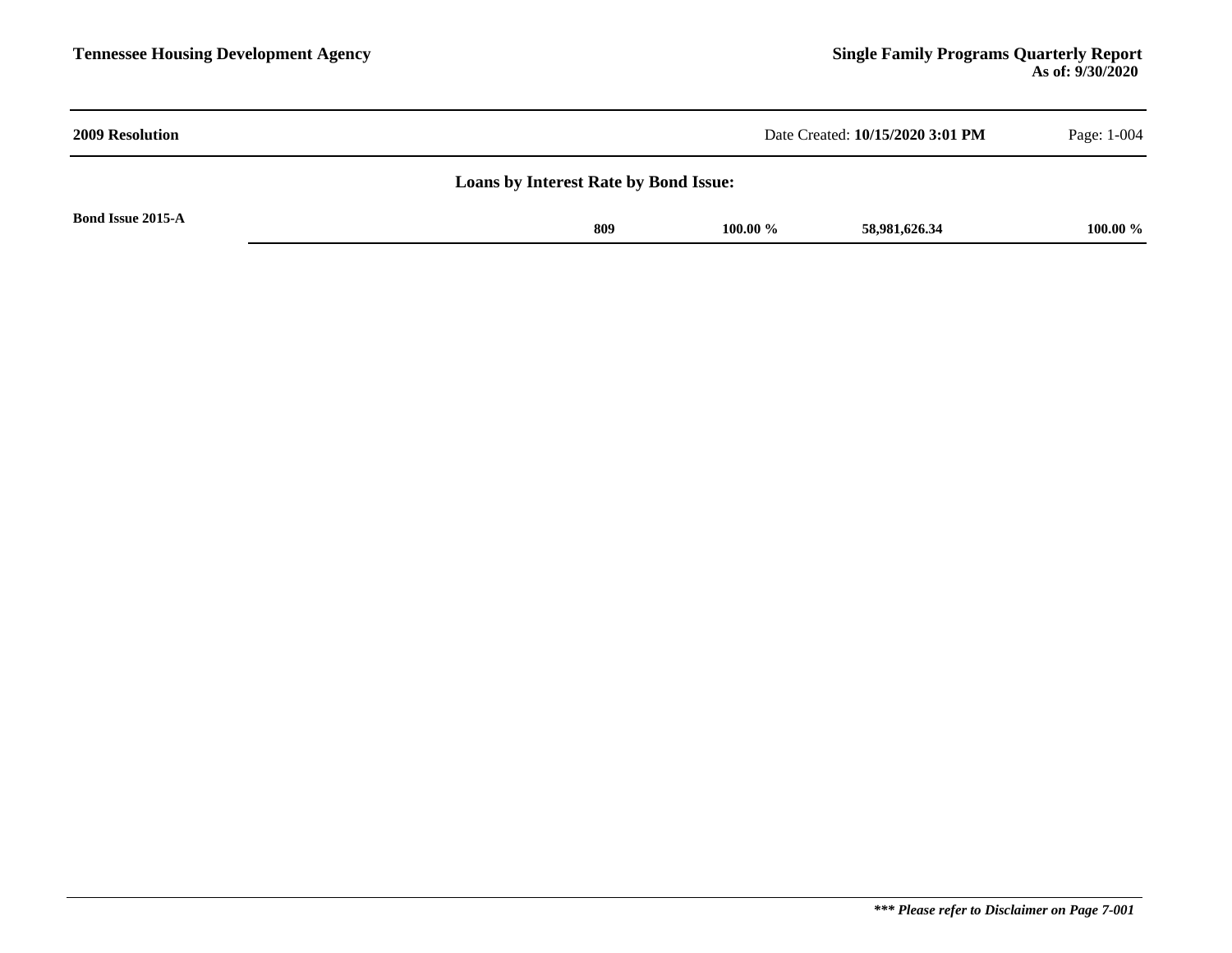| <b>2009 Resolution</b> |                                                                            | Date Created: 10/15/2020 3:01 PM | Page: 2-001              |                               |
|------------------------|----------------------------------------------------------------------------|----------------------------------|--------------------------|-------------------------------|
|                        | Loans Portfolio Characteristics as a % of Loans Outstanding: Interest Rate |                                  |                          |                               |
| <b>Interest Rate</b>   | <b>Number</b><br>of Loans                                                  | % of Loans<br>Outstanding        | Principal<br>Outstanding | % of Principal<br>Outstanding |
| 5.35%                  | 225                                                                        | 24.70 %                          | 18,333,842.22            | 27.32 %                       |
| 5.60%                  | 129                                                                        | 14.16 %                          | 9,443,192.42             | 14.07 %                       |
| 5.00%                  | 77                                                                         | 8.45 %                           | 6,046,028.50             | 9.01 %                        |
| 4.75%                  | 70                                                                         | 7.68 %                           | 5,973,318.35             | 8.90 %                        |
| 5.58%                  | 64                                                                         | 7.03 %                           | 4,616,164.65             | 6.88 %                        |
| 4.85%                  | 41                                                                         | 4.50 %                           | 3,394,255.84             | 5.06 %                        |
| 5.20%                  | 37                                                                         | 4.06 %                           | 3,063,806.26             | 4.57 %                        |
| 4.98%                  | 32                                                                         | 3.51 %                           | 2,422,062.48             | 3.61 %                        |
| 5.30%                  | 27                                                                         | 2.96 %                           | 2,220,635.99             | 3.31 %                        |
| 6.75%                  | 61                                                                         | 6.70 %                           | 2,173,613.22             | 3.24 %                        |
| Other                  | 148                                                                        | 16.25 %                          | 9,409,085.13             | 14.02 %                       |
|                        | 911                                                                        | 100.00 %                         | 67,096,005.06            | 100.00 %                      |

### **Loans Portfolio Characteristics as a % of Loans Outstanding: Servicer**

| <b>Servicer</b>                   | <b>Number</b><br>of Loans | % of Loans<br>Outstanding | <b>Principal</b><br>Outstanding | % of Principal<br>Outstanding |
|-----------------------------------|---------------------------|---------------------------|---------------------------------|-------------------------------|
| VOLUNTEER MORTGAGE LOAN SERVICING | 911                       | 100.00 %                  | 67,096,005.06                   | 100.00 %                      |
|                                   | 911                       | 100.00 $\%$               | 67,096,005.06                   | $100.00\%$                    |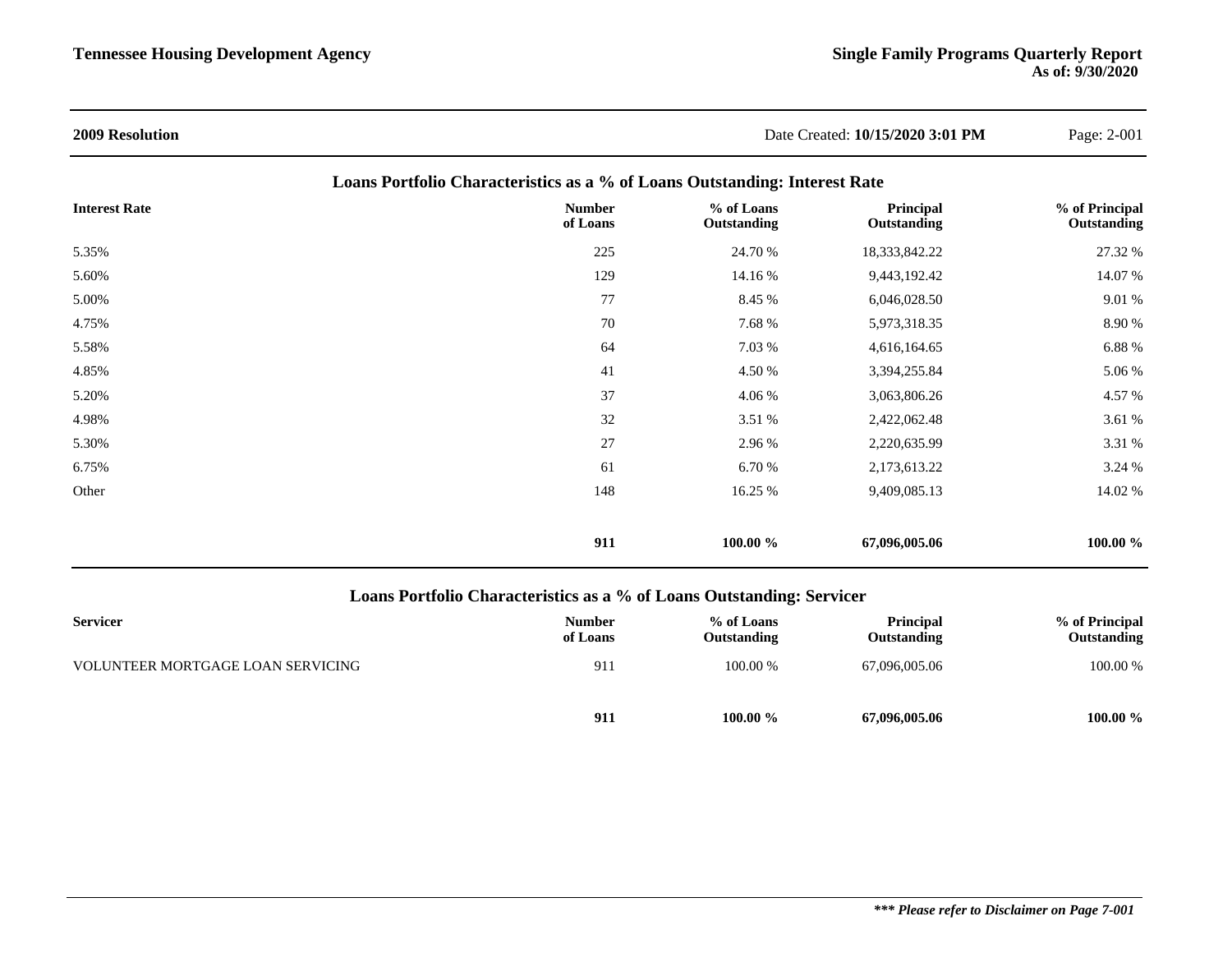| <b>2009 Resolution</b>     |                                                                                |                           | Date Created: 10/15/2020 3:01 PM | Page: 2-002                   |
|----------------------------|--------------------------------------------------------------------------------|---------------------------|----------------------------------|-------------------------------|
|                            | Loans Portfolio Characteristics as a % of Loans Outstanding: Amortization Type |                           |                                  |                               |
| <b>Amortization Type</b>   | <b>Number</b><br>of Loans                                                      | % of Loans<br>Outstanding | Principal<br>Outstanding         | % of Principal<br>Outstanding |
| <b>Fixed Rate Mortgage</b> | 895                                                                            | 98.24 %                   | 66,214,169.69                    | 98.69 %                       |
| Principal Only Due         | 16                                                                             | 1.76 %                    | 881,835.37                       | 1.31 %                        |
|                            | 911                                                                            | 100.00 $\%$               | 67,096,005.06                    | 100.00 %                      |
|                            | Loans Portfolio Characteristics as a % of Loans Outstanding: Type of Housing   |                           |                                  |                               |
| Tymo of Handas             | $N$ ----- $k$                                                                  | $0/$ of Lomma             | Duinainal                        | $0/2$ of Deinstries           |

| <b>Type of Housing</b>   | <b>Number</b><br>of Loans | % of Loans<br>Outstanding | Principal<br>Outstanding | % of Principal<br>Outstanding |
|--------------------------|---------------------------|---------------------------|--------------------------|-------------------------------|
| Single Family            | 709                       | 77.83 %                   | 49,965,571.01            | 74.47 %                       |
| Other                    | 135                       | 14.82 %                   | 12,816,542.47            | 19.10 %                       |
| <b>Manufactured Home</b> | 55                        | 6.04%                     | 3,323,263.94             | 4.95 %                        |
| Condominium              | 12                        | 1.32 %                    | 990,627.64               | 1.48 %                        |
|                          | 911                       | $100.00 \%$               | 67,096,005.06            | 100.00 $\%$                   |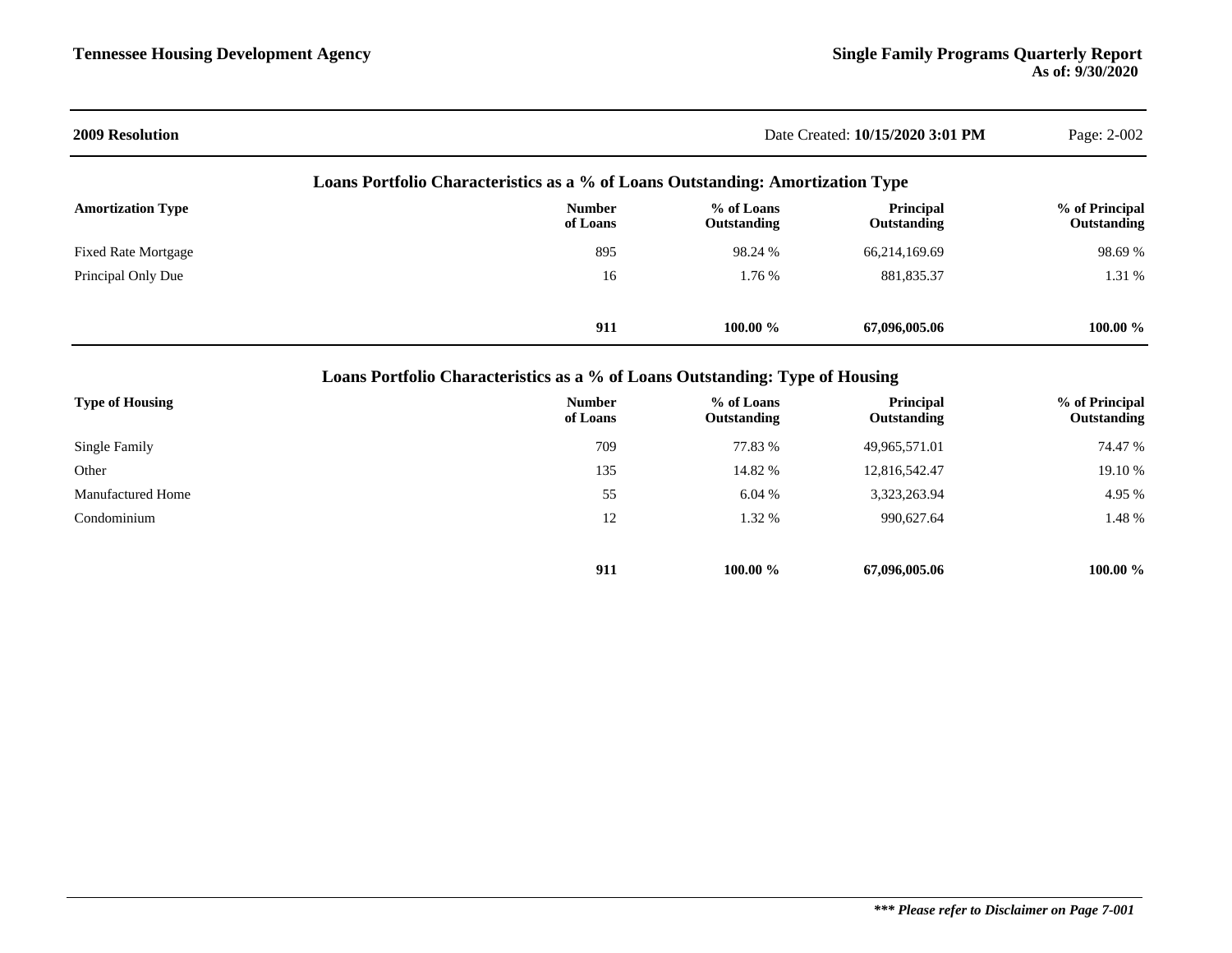| <b>2009 Resolution</b> | Date Created: 10/15/2020 3:01 PM                                       |                           |                                 |                               |
|------------------------|------------------------------------------------------------------------|---------------------------|---------------------------------|-------------------------------|
|                        | Loans Portfolio Characteristics as a % of Loans Outstanding: Loan Type |                           |                                 |                               |
| Loan Type              | <b>Number</b><br>of Loans                                              | % of Loans<br>Outstanding | <b>Principal</b><br>Outstanding | % of Principal<br>Outstanding |
| <b>FHA</b>             | 849                                                                    | 93.19 %                   | 63,294,417.13                   | 94.33 %                       |
| <b>USDA</b>            | 34                                                                     | 3.73 %                    | 2,186,615.59                    | 3.26 %                        |
| Conventional           | 23                                                                     | 2.52 %                    | 1,293,452.27                    | 1.93 %                        |
| <b>VA</b>              | 5                                                                      | $0.55\%$                  | 321,520.07                      | $0.48 \%$                     |
|                        | 911                                                                    | 100.00 $\%$               | 67,096,005.06                   | 100.00 $\%$                   |

## **Loans Portfolio Characteristics as a % of Loans Outstanding: New / Existing Housing**

| New / Existing Housing | <b>Number</b><br>of Loans | % of Loans<br>Outstanding | <b>Principal</b><br>Outstanding | % of Principal<br>Outstanding |
|------------------------|---------------------------|---------------------------|---------------------------------|-------------------------------|
| Existing               | 818                       | 89.79 %                   | 59,474,124.18                   | 88.64 %                       |
| <b>New</b>             | 93                        | 10.21%                    | 7,621,880.88                    | 11.36 %                       |
|                        |                           |                           |                                 |                               |
|                        | 911                       | 100.00 %                  | 67,096,005.06                   | 100.00 %                      |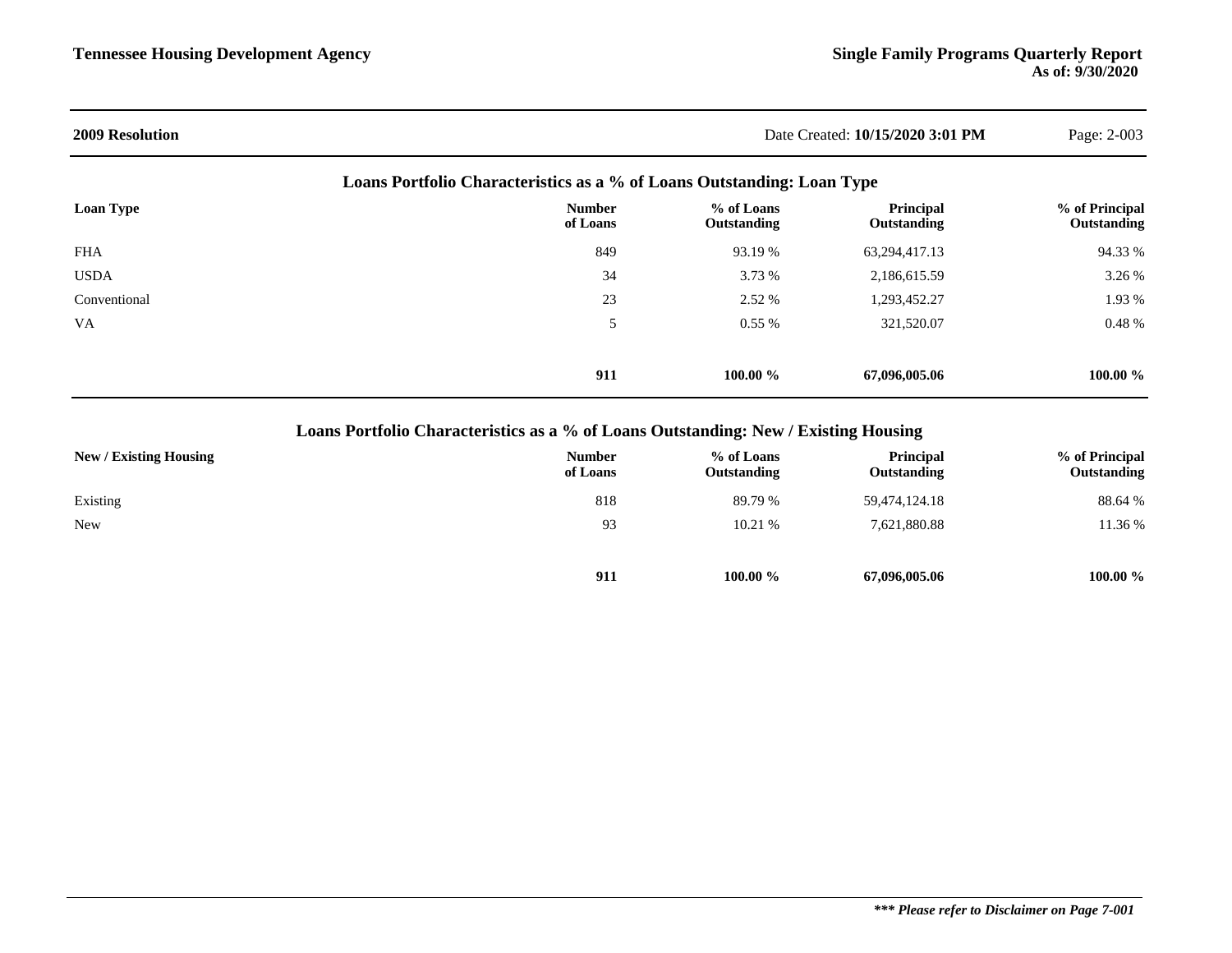| <b>2009 Resolution</b>    | Date Created: 10/15/2020 3:01 PM | Page: 3-001               |                          |                               |
|---------------------------|----------------------------------|---------------------------|--------------------------|-------------------------------|
|                           | <b>Delinquency Statistics</b>    |                           |                          |                               |
| <b>Delinquency Status</b> | <b>Number</b><br>of Loans        | % of Loans<br>Outstanding | Principal<br>Outstanding | % of Principal<br>Outstanding |
| 60 Days:                  | 22                               | 2.41 %                    | 1,788,953.90             | 2.67 %                        |
| 90 Days:                  | 96                               | 10.54 %                   | 7,765,817.98             | 11.57 %                       |
| In Foreclosure:           | 3                                | $0.33\%$                  | 269,175.03               | 0.40%                         |
|                           |                                  |                           |                          |                               |

### **REO Statistics**

| <b>Total Number of REO Loans:</b>             |            |
|-----------------------------------------------|------------|
| Total Outstanding Balance At Time of Default: | 261.494.91 |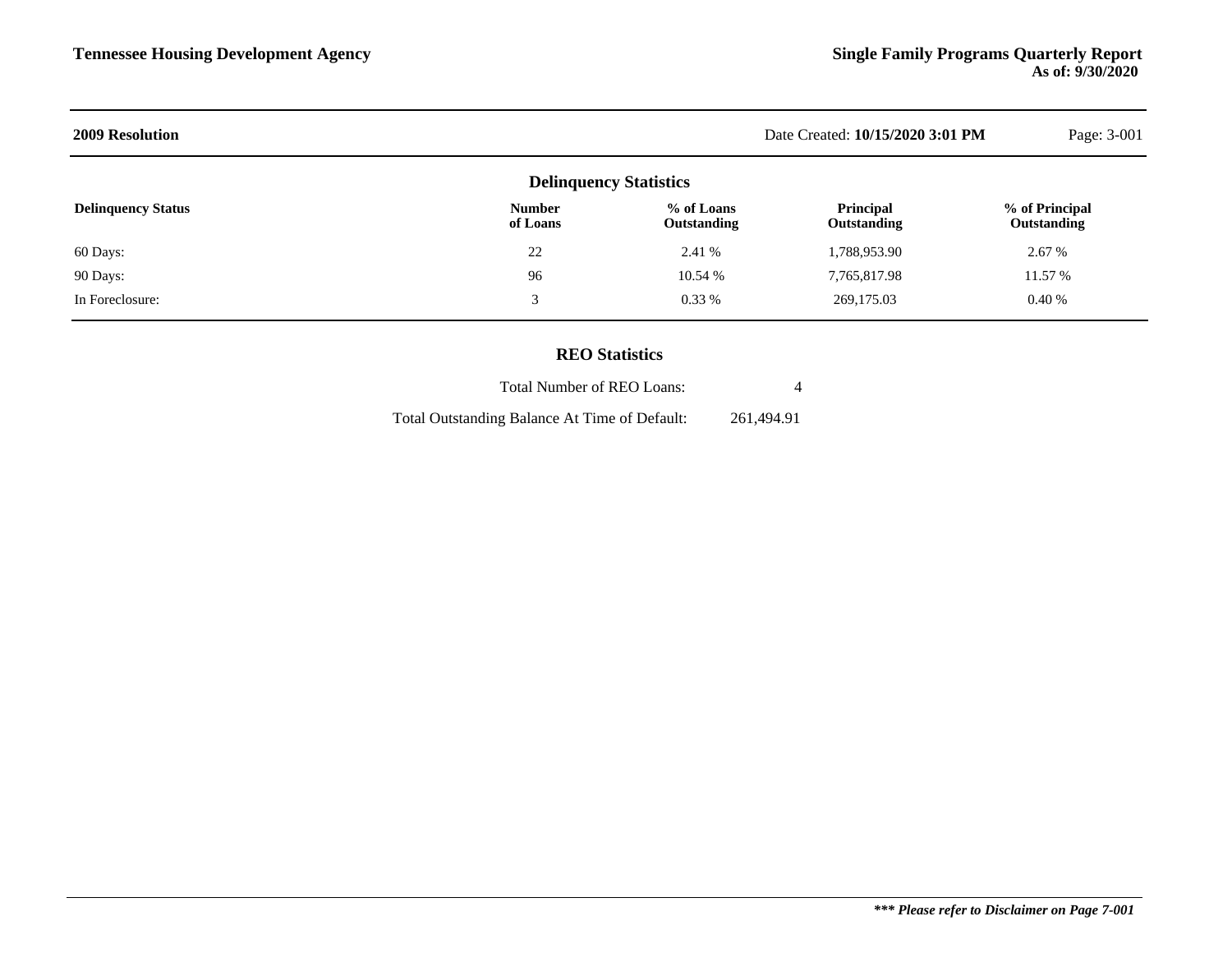| <b>2009 Resolution</b>    |                        |                     |                                            |                           | Date Created: 10/15/2020 3:01 PM | Page: 3-002                   |
|---------------------------|------------------------|---------------------|--------------------------------------------|---------------------------|----------------------------------|-------------------------------|
|                           |                        |                     | <b>Delinquency Statistics by Loan Type</b> |                           |                                  |                               |
| <b>Delinquency Status</b> | Loan Type              |                     | <b>Number</b><br>of Loans                  | % of Loans<br>Outstanding | Principal<br>Outstanding         | % of Principal<br>Outstanding |
| 60-89 Days Past Due       |                        |                     |                                            |                           |                                  |                               |
|                           | <b>FHA</b>             |                     | $22\,$                                     | 2.41 %                    | 1,788,953.90                     | 2.67 %                        |
|                           | Conventional           |                     | $\boldsymbol{0}$                           | $0.00\ \%$                | 0.00                             | 0.00 %                        |
|                           | <b>USDA</b>            |                     | $\boldsymbol{0}$                           | $0.00\ \%$                | 0.00                             | $0.00\ \%$                    |
|                           | $\mathbf{V}\mathbf{A}$ |                     | $\boldsymbol{0}$                           | $0.00\ \%$                | $0.00\,$                         | $0.00\ \%$                    |
|                           |                        | <b>Grand Total:</b> | 22                                         | 2.41 %                    | 1,788,953.90                     | 2.67%                         |
| 90 Days or More Past Due  |                        |                     |                                            |                           |                                  |                               |
|                           | <b>FHA</b>             |                     | 92                                         | 10.10%                    | 7,479,272.50                     | 11.15 %                       |
|                           | Conventional           |                     | $\sqrt{2}$                                 | 0.22%                     | 102,340.80                       | 0.15 %                        |
|                           | VA                     |                     | 1                                          | 0.11 %                    | 99,360.87                        | $0.15~\%$                     |
|                           | <b>USDA</b>            |                     |                                            | 0.11%                     | 84,843.81                        | 0.13%                         |
|                           |                        | <b>Grand Total:</b> | 96                                         | 10.54 %                   | 7,765,817.98                     | 11.58 %                       |
| In Foreclosure            |                        |                     |                                            |                           |                                  |                               |
|                           | <b>FHA</b>             |                     | $\mathfrak{Z}$                             | 0.33 %                    | 269,175.03                       | 0.40%                         |
|                           | Conventional           |                     | $\boldsymbol{0}$                           | 0.00 %                    | 0.00                             | 0.00 %                        |
|                           | <b>USDA</b>            |                     | $\mathbf{0}$                               | $0.00\ \%$                | 0.00                             | $0.00\ \%$                    |
|                           | <b>VA</b>              |                     | $\boldsymbol{0}$                           | $0.00\ \%$                | 0.00                             | $0.00\ \%$                    |
|                           |                        | <b>Grand Total:</b> | 3                                          | $0.33\%$                  | 269,175.03                       | $0.40 \%$                     |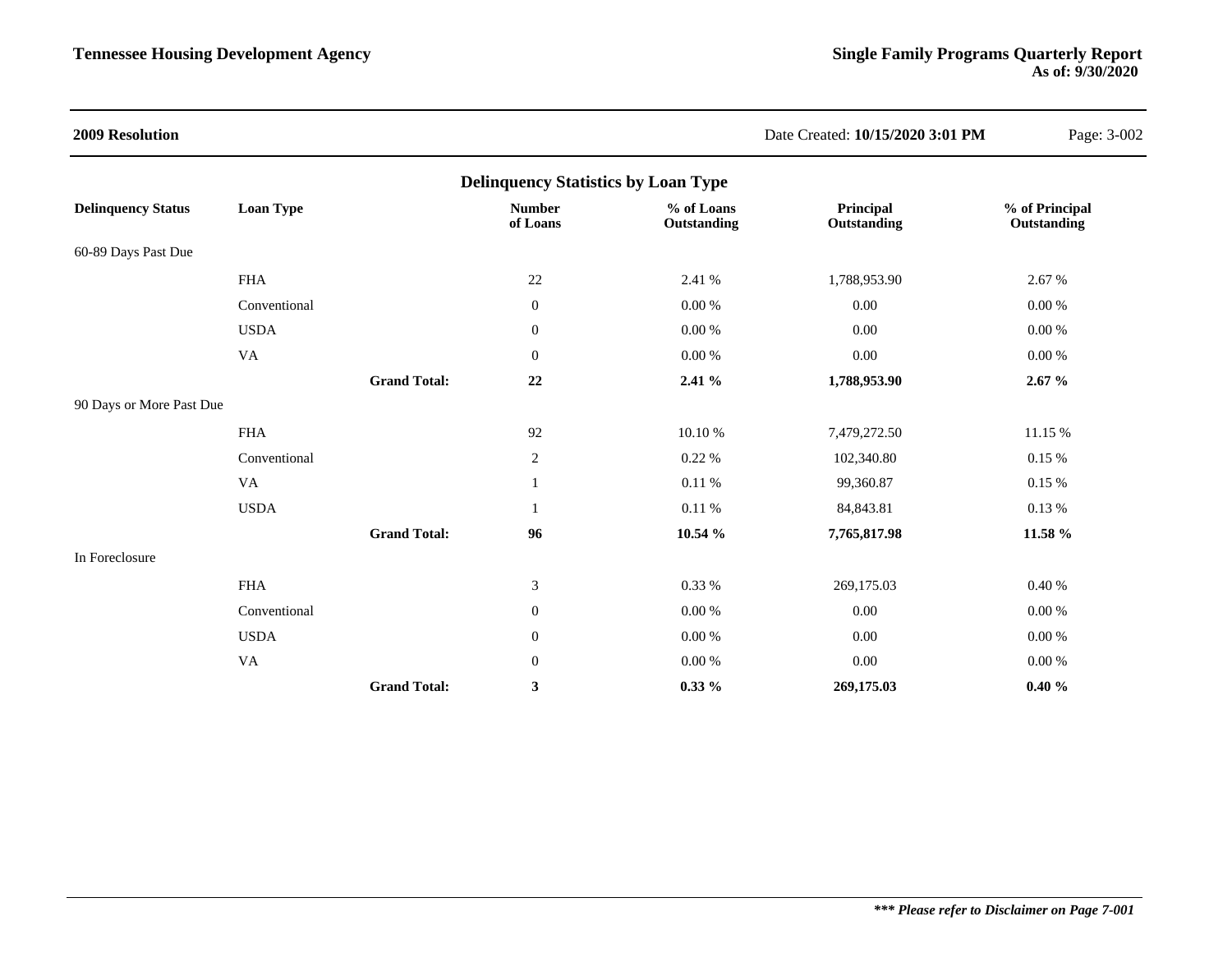### **2009 Resolution** Date Created: **10/15/2020 3:01 PM** Page: 3-003

|                   |                           | <b>Delinquency/Foreclosure Statistics by Bond Issue</b> |                           |                          |                           |                                 |
|-------------------|---------------------------|---------------------------------------------------------|---------------------------|--------------------------|---------------------------|---------------------------------|
|                   | 60-89 Days Past Due       |                                                         | 90 or More Days Past Due  |                          | In Foreclosure            |                                 |
| <b>Bond Issue</b> | <b>Number</b><br>of Loans | <b>Principal</b><br>Outstanding                         | <b>Number</b><br>of Loans | Principal<br>Outstanding | <b>Number</b><br>of Loans | <b>Principal</b><br>Outstanding |
| Bond Issue 2009-A | $\bigcap$                 | 188,559.01                                              | 11                        | 883, 821.54              | $\mathbf{0}$              | 0.00                            |
| Bond Issue 2015-A | 20                        | 1,600,394.89                                            | 85                        | 6,881,996.44             |                           | 269,175.03                      |
|                   | 22                        | 1,788,953,90                                            | 96                        | 7.765.817.98             |                           | 269,175.03                      |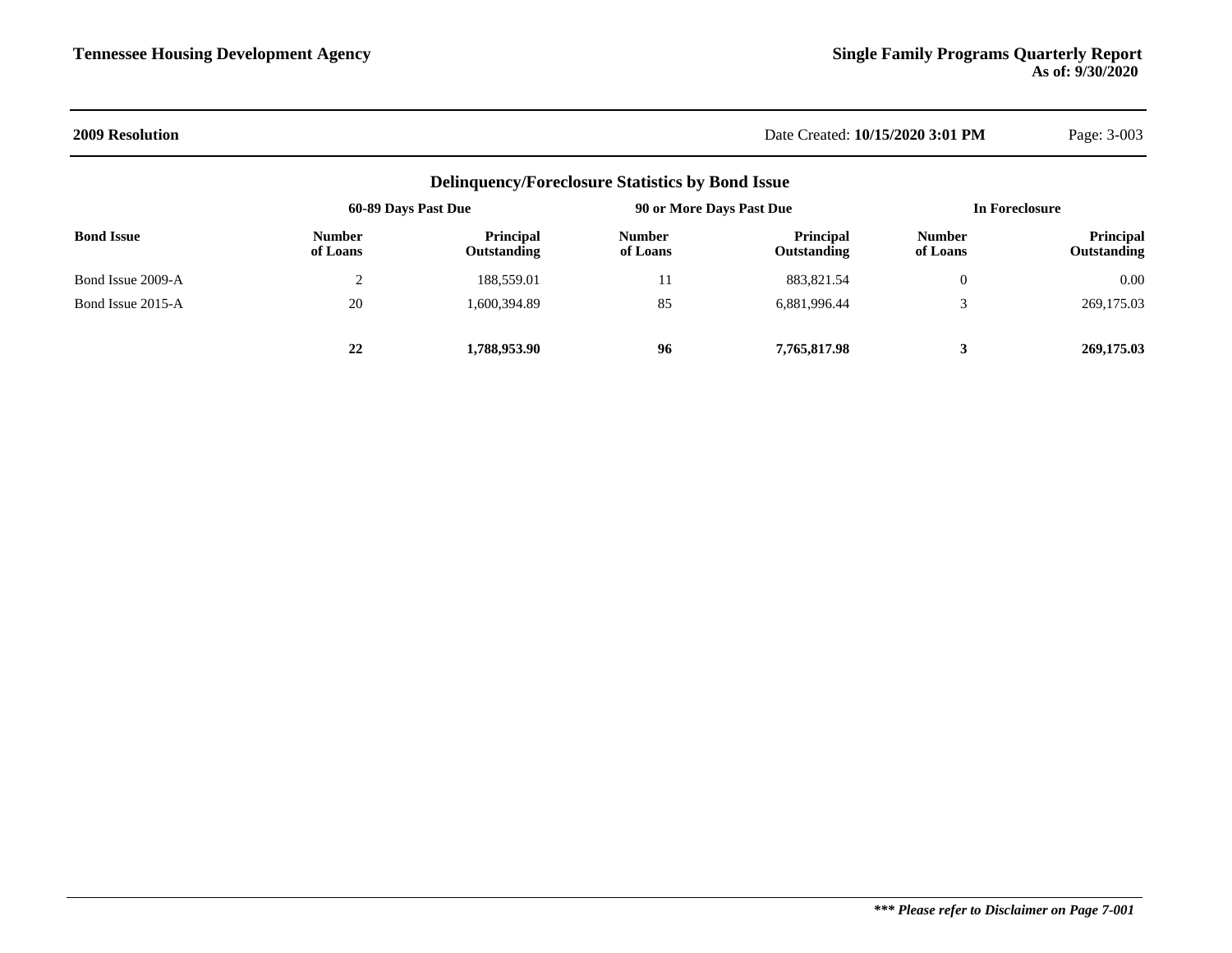| <b>2009 Resolution</b>           | Date Created: 10/15/2020 3:01 PM    | Page: 3-004                                                   |  |  |
|----------------------------------|-------------------------------------|---------------------------------------------------------------|--|--|
|                                  | <b>REO Statistics by Bond Issue</b> |                                                               |  |  |
| <b>Bond Issue</b>                | Number of<br>Loans                  | <b>Total Outstanding Balance</b><br><b>At Time of Default</b> |  |  |
| Bond Issue 2009-A                |                                     | 48,876.65                                                     |  |  |
| Bond Issue 2015-A                | 3                                   | 212,618.26                                                    |  |  |
| <b>Total for the Resolution:</b> | 4                                   | 261,494.91                                                    |  |  |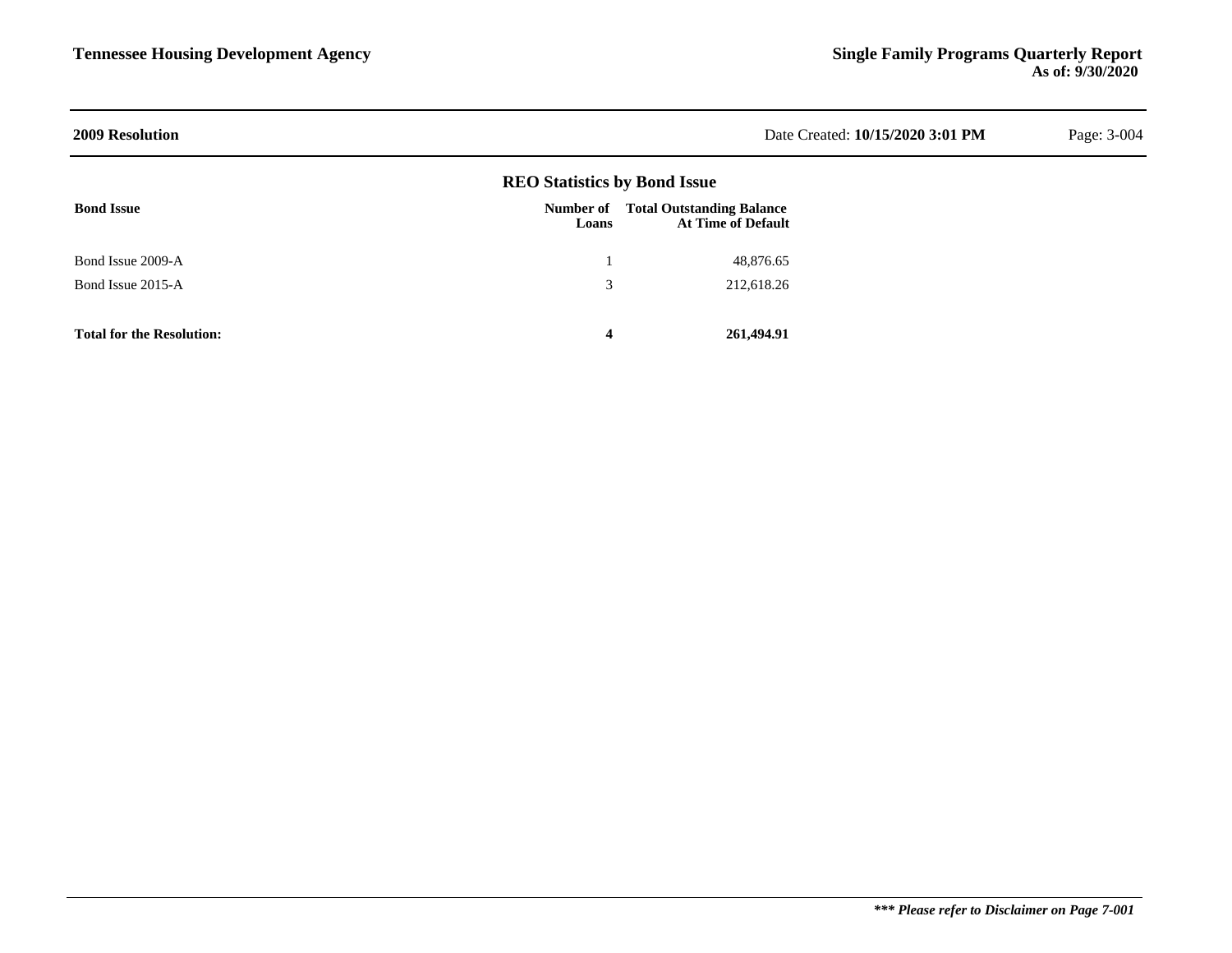### **2009 Resolution**

### Date Created: **10/15/2020 3:01 PM**Page: 4-001

|                   |                 |                  |                 | <b>Bonds by Maturity</b> |                |                 |              |              |
|-------------------|-----------------|------------------|-----------------|--------------------------|----------------|-----------------|--------------|--------------|
| <b>Bond Issue</b> | <b>Maturity</b> | <b>Bond Type</b> | <b>Interest</b> | Original                 | Principal      | Principal       | Principal    | <b>CUSIP</b> |
| Bond Issue 2015-A | Date            |                  | Rate            | <b>Amount</b>            | <b>Matured</b> | <b>Redeemed</b> | Outstanding  |              |
|                   | 1/1/2016        | Serial Bonds     | 0.3             | 165,000.00               | 165,000.00     | $0.00\,$        | $0.00\,$     | 88045RZQ8    |
|                   | 7/1/2016        | Serial Bonds     | 0.4             | 165,000.00               | 0.00           | 165,000.00      | 0.00         | 88045RZR6    |
|                   | 1/1/2017        | Serial Bonds     | 0.75            | 180,000.00               | $0.00\,$       | 180,000.00      | 0.00         | 88045RZS4    |
|                   | 7/1/2017        | Serial Bonds     | 0.85            | 180,000.00               | $0.00\,$       | 180,000.00      | 0.00         | 88045RZT2    |
|                   | 1/1/2018        | Serial Bonds     | 1.15            | 180,000.00               | 75,000.00      | 105,000.00      | 0.00         | 88045RZU9    |
|                   | 7/1/2018        | Serial Bonds     | 1.25            | 180,000.00               | 35,000.00      | 145,000.00      | 0.00         | 88045RZV7    |
|                   | 1/1/2019        | Serial Bonds     | 1.5             | 190,000.00               | 105,000.00     | 85,000.00       | $0.00\,$     | 88045RZW5    |
|                   | 7/1/2019        | Serial Bonds     | $1.6\,$         | 190,000.00               | 95,000.00      | 95,000.00       | $0.00\,$     | 88045RZX3    |
|                   | 1/1/2020        | Serial Bonds     | 1.7             | 190,000.00               | 95,000.00      | 95,000.00       | 0.00         | 88045RZY1    |
|                   | 7/1/2020        | Serial Bonds     | 1.8             | 2,385,000.00             | 0.00           | 2,385,000.00    | 0.00         | 88045RZZ8    |
|                   | 1/1/2021        | Serial Bonds     | 2.05            | 2,410,000.00             | 0.00           | 2,365,000.00    | 45,000.00    | 88045RA28    |
|                   | 7/1/2021        | Serial Bonds     | 2.15            | 2,455,000.00             | 0.00           | 1,230,000.00    | 1,225,000.00 | 88045RA36    |
|                   | 1/1/2022        | Serial Bonds     | 2.25            | 2,490,000.00             | $0.00\,$       | 1,250,000.00    | 1,240,000.00 | 88045RA44    |
|                   | 7/1/2022        | Serial Bonds     | 2.35            | 2,520,000.00             | $0.00\,$       | 1,265,000.00    | 1,255,000.00 | 88045RA51    |
|                   | 1/1/2023        | Serial Bonds     | 2.55            | 2,550,000.00             | $0.00\,$       | 1,290,000.00    | 1,260,000.00 | 88045RA69    |
|                   | 7/1/2023        | Serial Bonds     | 2.6             | 2,585,000.00             | $0.00\,$       | 1,305,000.00    | 1,280,000.00 | 88045RA77    |
|                   | 1/1/2024        | Serial Bonds     | 2.7             | 2,620,000.00             | $0.00\,$       | 1,320,000.00    | 1,300,000.00 | 88045RA85    |
|                   | 7/1/2024        | Serial Bonds     | 2.75            | 2,660,000.00             | 0.00           | 1,340,000.00    | 1,320,000.00 | 88045RA93    |
|                   | 1/1/2025        | Serial Bonds     | 2.8             | 2,705,000.00             | $0.00\,$       | 1,375,000.00    | 1,330,000.00 | 88045RB27    |
|                   | 7/1/2025        | Serial Bonds     | 2.8             | 2,765,000.00             | $0.00\,$       | 1,395,000.00    | 1,370,000.00 | 88045RB35    |
|                   | 1/1/2026        | Serial Bonds     | 2.95            | 2,815,000.00             | $0.00\,$       | 1,430,000.00    | 1,385,000.00 | 88045RB43    |
|                   | 7/1/2026        | Serial Bonds     | 2.95            | 2,870,000.00             | $0.00\,$       | 1,455,000.00    | 1,415,000.00 | 88045RB50    |
|                   | 1/1/2027        | Serial Bonds     | 3.1             | 2,930,000.00             | $0.00\,$       | 1,470,000.00    | 1,460,000.00 | 88045RB84    |
|                   | 7/1/2027        | Serial Bonds     | $3.1\,$         | 2,990,000.00             | $0.00\,$       | 1,510,000.00    | 1,480,000.00 | 88045RB92    |
|                   | 1/1/2028        | Serial Bonds     | 3.25            | 3,055,000.00             | 0.00           | 1,540,000.00    | 1,515,000.00 | 88045RC26    |
|                   | 7/1/2028        | Serial Bonds     | 3.25            | 3,115,000.00             | $0.00\,$       | 1,570,000.00    | 1,545,000.00 | 88045RC34    |
|                   | 1/1/2029        | Serial Bonds     | 3.4             | 3,180,000.00             | $0.00\,$       | 1,595,000.00    | 1,585,000.00 | 88045RC42    |
|                   | 7/1/2029        | Serial Bonds     | 3.4             | 3,250,000.00             | $0.00\,$       | 1,640,000.00    | 1,610,000.00 | 88045RC59    |
|                   | 7/1/2031        | Term Bonds       | 3.55            | 13,695,000.00            | 0.00           | 6,945,000.00    | 6,750,000.00 | 88045RC67    |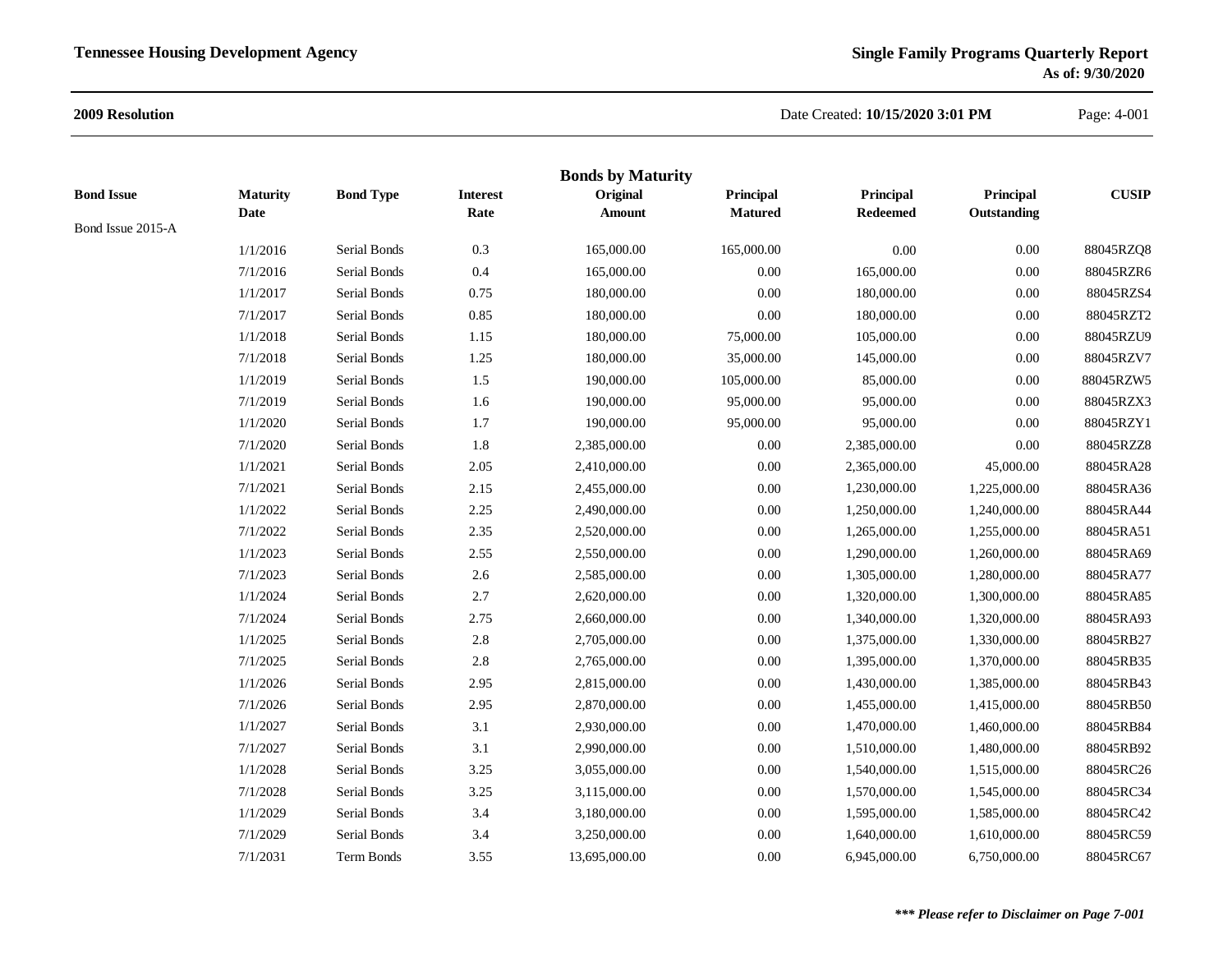| <b>2009 Resolution</b> |          |            |      |                | Date Created: 10/15/2020 3:01 PM |               |               | Page: 4-001 |
|------------------------|----------|------------|------|----------------|----------------------------------|---------------|---------------|-------------|
|                        | 1/1/2035 | Term Bonds | 3.85 | 27,065,000.00  | 0.00                             | 13,740,000.00 | 13,325,000.00 | 88045RB68   |
|                        | 7/1/2045 | Term Bonds | 3.5  | 69,120,000.00  | 0.00                             | 40,655,000.00 | 28,465,000.00 | 88045RB76   |
|                        |          |            |      | 163,850,000.00 | 570,000.00                       | 91,120,000.00 | 72,160,000.00 |             |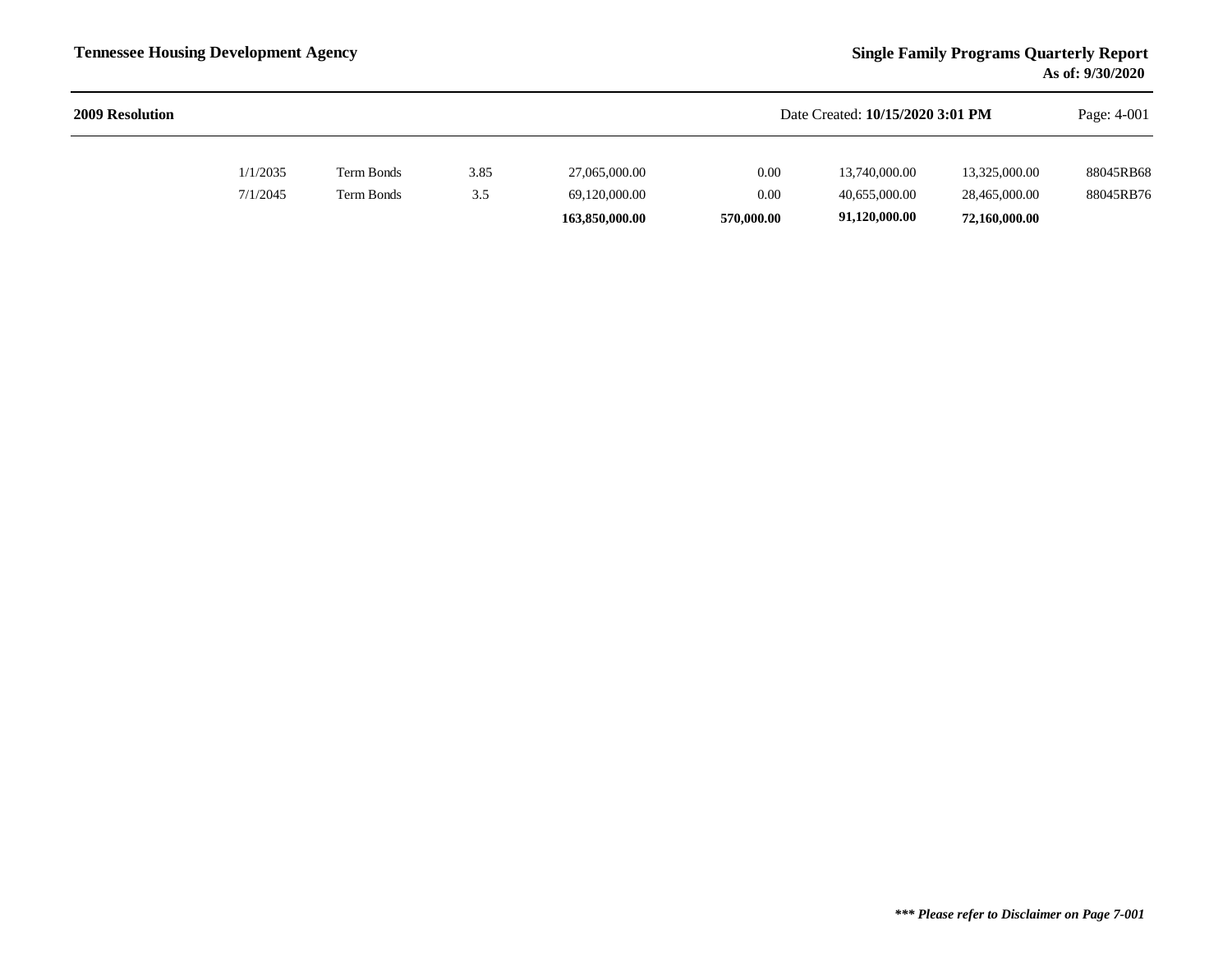### **Tennessee Housing Development Agency Single Family Programs Quarterly Report As of: 09/30/2020**

| <b>Resolution</b>                                                                             | 2009 BOND RESOLUTION                                                                                                                                                                                 |                                                                                                                                                                  | Date Run: 11/03/2020                                               |                                                                                         |  |
|-----------------------------------------------------------------------------------------------|------------------------------------------------------------------------------------------------------------------------------------------------------------------------------------------------------|------------------------------------------------------------------------------------------------------------------------------------------------------------------|--------------------------------------------------------------------|-----------------------------------------------------------------------------------------|--|
| Fund                                                                                          | <b>Investment Type</b>                                                                                                                                                                               | <b>Outstanding Investments</b><br>(By funds over \$100,000)<br>Investment<br>Amount                                                                              | Yield                                                              | Maturity                                                                                |  |
| 2015-A BRF                                                                                    | <b>FHLB</b><br><b>FHLB Total</b>                                                                                                                                                                     | 370,000.00<br>370,000.00                                                                                                                                         | 2.080%                                                             | 12/18/2025                                                                              |  |
| 2015-A BRF                                                                                    | <b>FHLB</b><br><b>FHLB Total</b>                                                                                                                                                                     | 3,050,000.00<br>3,050,000.00                                                                                                                                     | 0.132%                                                             | 1/4/2021                                                                                |  |
|                                                                                               | 2015-A BRF Total                                                                                                                                                                                     | 6,576,000.00                                                                                                                                                     |                                                                    |                                                                                         |  |
| 2015-A BRF<br>2015-A BRF<br>2015-A BRF<br>2015-A BRF<br>2015-A BRF<br>2015-A BRF<br>2015-A RF | <b>FHLMC</b><br><b>FHLMC</b><br><b>FHLMC</b><br><b>FHLMC</b><br><b>FHLMC</b><br><b>FHLMC</b><br><b>FHLMC Total</b><br><b>FHLB</b><br><b>FHLB Total</b><br>2015-A RF Total<br>Bond Issue 2015-A Total | 428,000.00<br>428,000.00<br>650,000.00<br>650,000.00<br>500,000.00<br>500,000.00<br>3,156,000.00<br>1,010,000.00<br>1,010,000.00<br>1,010,000.00<br>7,586,000.00 | 0.400%<br>0.800%<br>0.330%<br>0.350%<br>0.500%<br>0.450%<br>0.112% | 12/9/2022<br>6/9/2025<br>6/22/2022<br>9/22/2022<br>12/29/2023<br>6/30/2023<br>11/2/2020 |  |
| <b>Investment Summary</b>                                                                     |                                                                                                                                                                                                      |                                                                                                                                                                  |                                                                    |                                                                                         |  |
| <b>Revenue Fund</b>                                                                           |                                                                                                                                                                                                      | 1,010,000.00                                                                                                                                                     |                                                                    |                                                                                         |  |
| Debt Service Reserve Fund                                                                     |                                                                                                                                                                                                      | 6,576,000.00                                                                                                                                                     |                                                                    |                                                                                         |  |
| <b>Total Investments 2009 Resolution</b>                                                      |                                                                                                                                                                                                      | \$7,586,000.00                                                                                                                                                   |                                                                    |                                                                                         |  |
|                                                                                               | Demand Deposits at September 30, 2020                                                                                                                                                                |                                                                                                                                                                  |                                                                    |                                                                                         |  |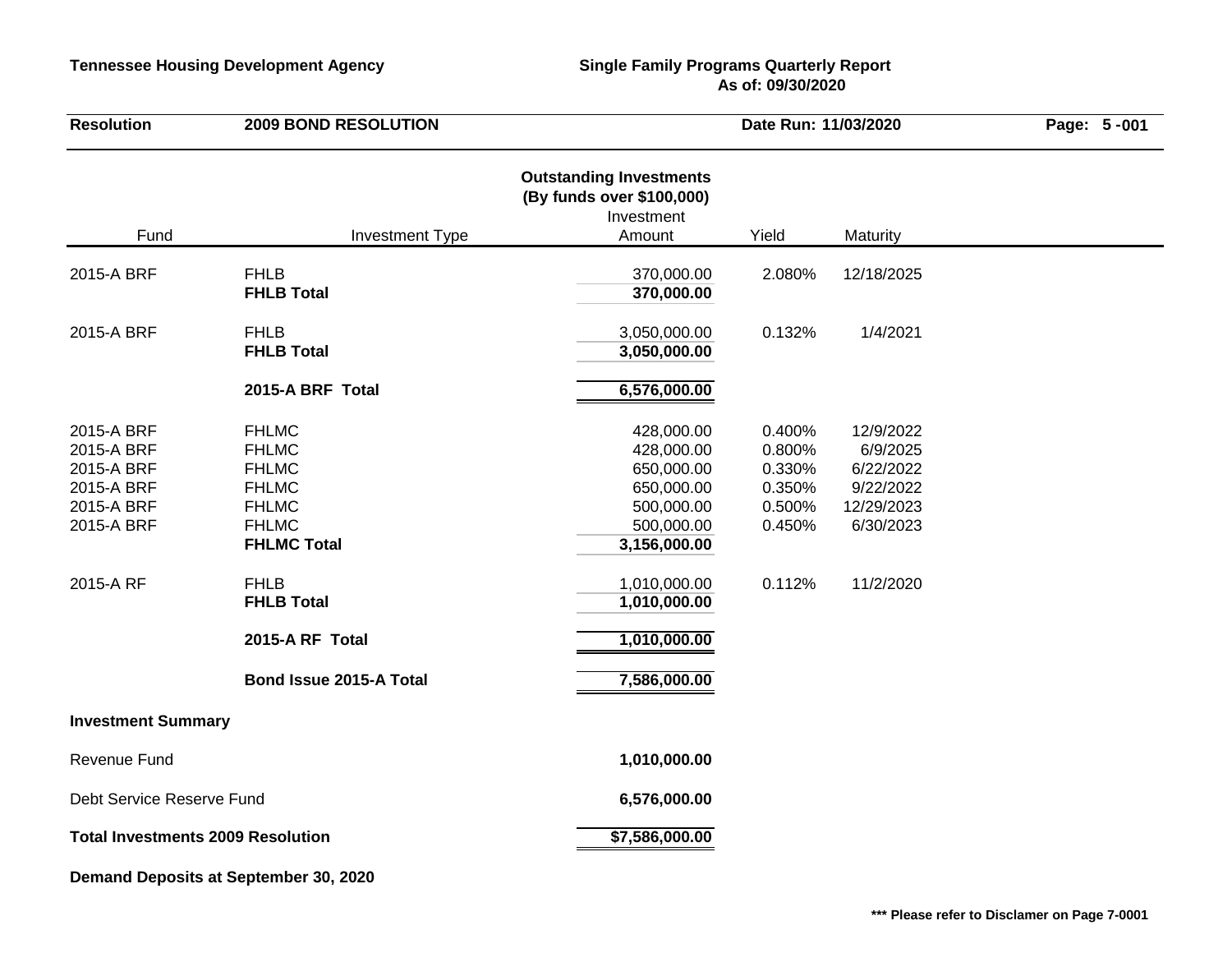## **As of: 09/30/2020**

| <b>Resolution</b> | <b>2009 BOND RESOLUTION</b>          |                                                                                     | Date Run: 11/03/2020 |          | Page: 5-002 |
|-------------------|--------------------------------------|-------------------------------------------------------------------------------------|----------------------|----------|-------------|
| Fund              | Investment Type                      | <b>Outstanding Investments</b><br>(By funds over \$100,000)<br>Investment<br>Amount | Yield                | Maturity |             |
| 2009-A RF         | 1st American US Govt Obligation MMKT | 168.912.22                                                                          | 0.006%               |          |             |
| 2015 - A BRF      | 1st American US Govt Obligation MMKT | 38.419.39                                                                           | 0.006%               |          |             |
| 2015 - A RF       | 1st American US Govt Obligation MMKT | 2,202,349.65                                                                        | 0.006%               |          |             |
|                   | <b>US Govt Oblig MMKT Total</b>      | \$2,409,681.26                                                                      |                      |          |             |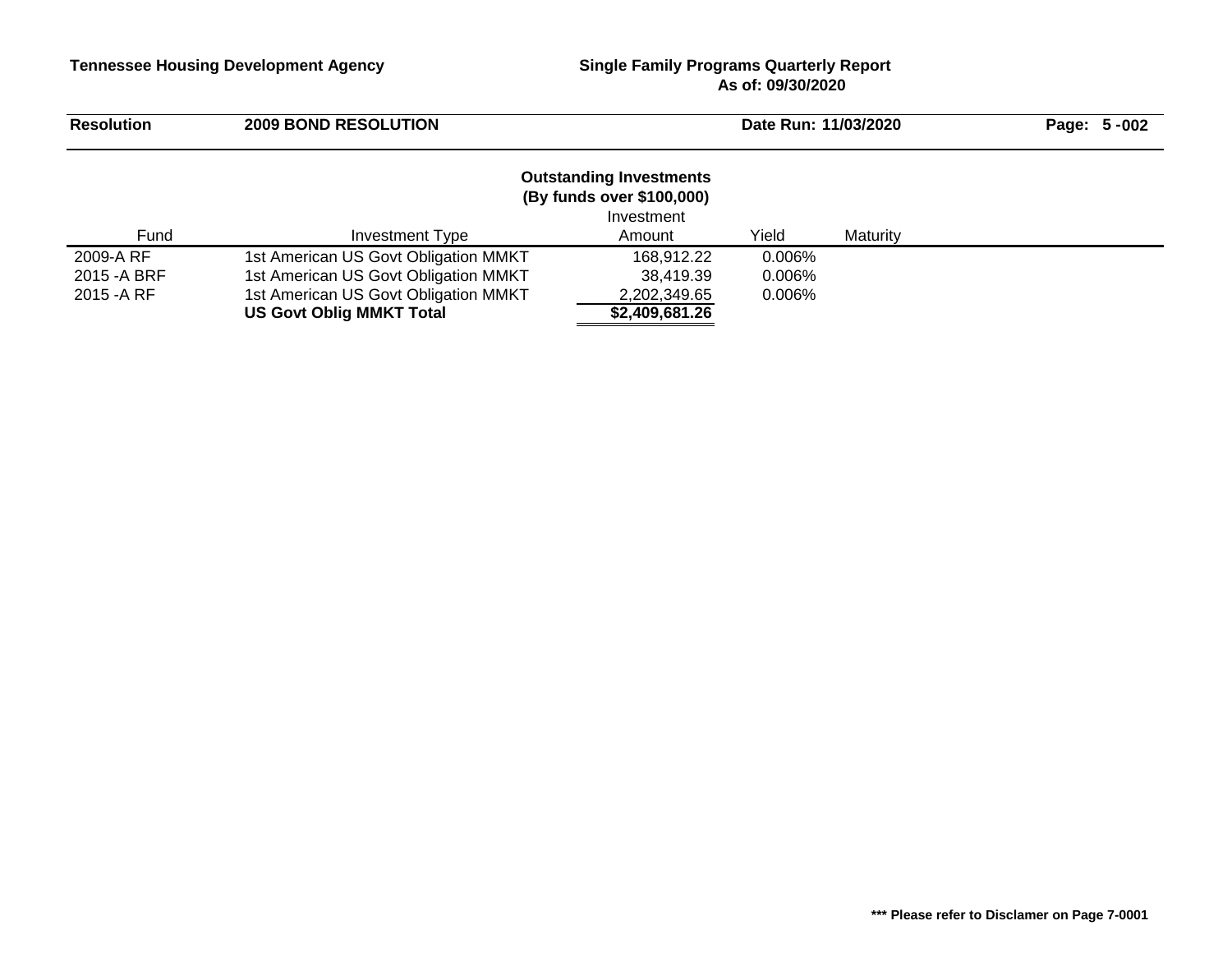# **Tennessee Housing Development Agency Single Family Programs Quarterly Report As of: 09/30/2020**

| <b>Resolution</b><br><b>2009 Bond</b><br><b>Resolution</b> | ·Run:<br>Date | 11/13/2020 | $6 - 00'$<br>Page: |
|------------------------------------------------------------|---------------|------------|--------------------|
|------------------------------------------------------------|---------------|------------|--------------------|

|                               |                    | <b>Reserve Funds</b>     | <b>Equity</b>   |                             |                         |  |  |
|-------------------------------|--------------------|--------------------------|-----------------|-----------------------------|-------------------------|--|--|
| <b>Notes</b>                  | Original<br>Amount | Current<br>Amount        | Total<br>Assets | Total<br><b>Liabilities</b> | Surplus or<br>(Deficit) |  |  |
|                               |                    |                          |                 |                             |                         |  |  |
| Issue 2009-A                  | 3,029,703          | $\overline{\phantom{0}}$ | 8,447,584       | 4,682                       | 8,442,901               |  |  |
| Issue 2015-A                  | 4,817,448          | 6,619,042                | 77,676,035      | 74,303,257                  | 3,372,778               |  |  |
| Total for the 2009 Resolution | 7,847,151<br>\$.   | 6,619,042                | #REF!           | 74,307,940                  | 11,815,679<br>J         |  |  |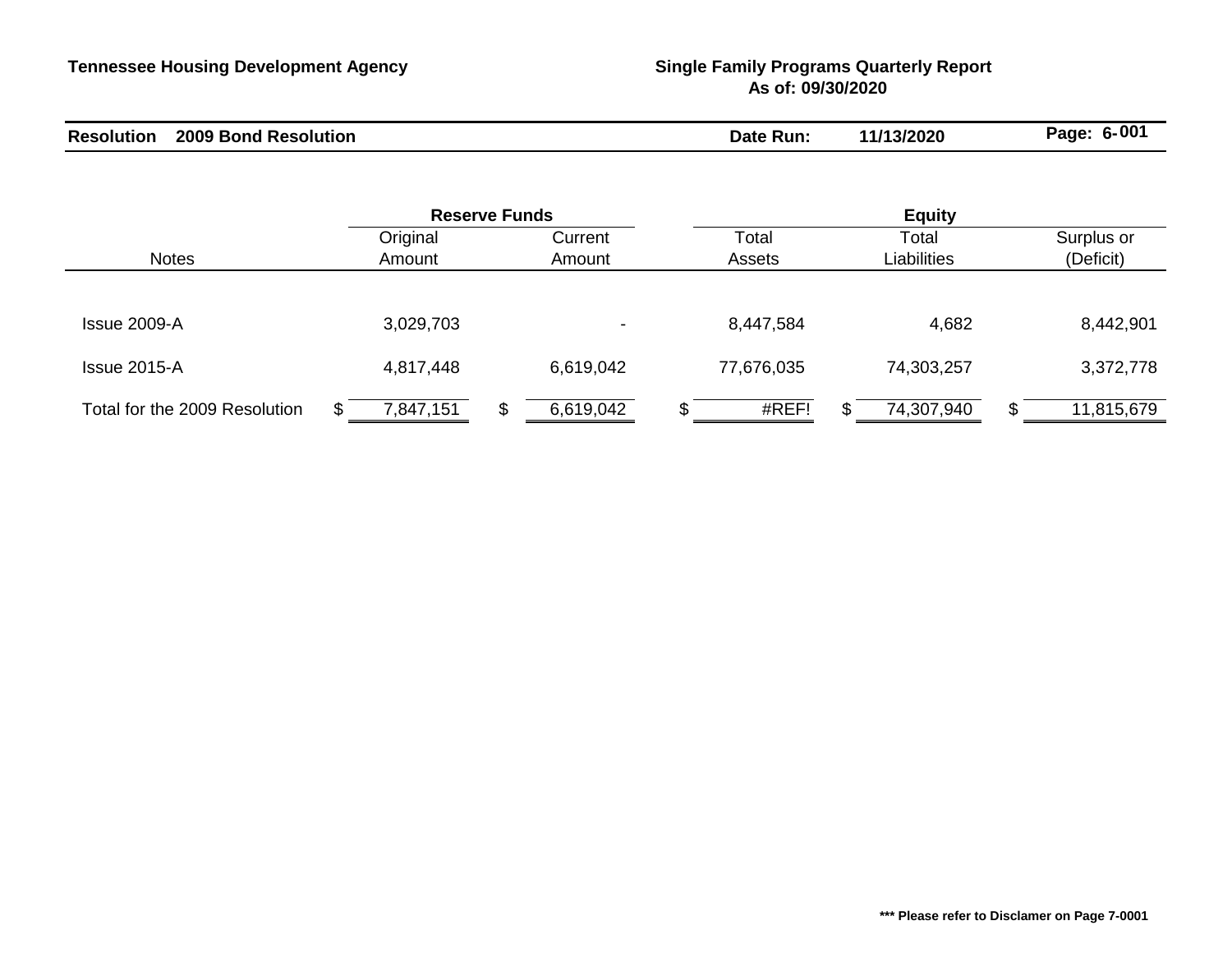**2009 Resolution** Date Created: **10/15/2020 3:01 PM** Page: 7-001

#### **DISCLAIMER**

All information contained herein is obtained from sources believed to be accurate and reliable. The information contained herein speaks only as of its date, is subject to change without notice and the availability of this information shall not, under any circumstances, create any implication that there have been no changes in such information since such date. Because of the possibility of human and mechanical error as well as other factors, however, such information is provided "as is" without warranty of any kind and, in particular, no representation or warranty, express or implied, is made nor to be inferred as to the accuracy, timeliness or completeness of any such information. Under no circumstances shall TENNESSEE HOUSING DEVELOPMENT AGENCY ("THDA") be liable to any person or entity for (a) any loss or damage in whole or part caused by, resulting from, or relating to any error, whether or not due to negligence or other circumstances involved in procuring, collecting, compiling, interpreting, analyzing, editing, transcribing, transmitting, communicating or delivering any such information, or (b) any direct, indirect, special, consequential or incidental damages, fees or costs, whatsoever, even if THDA is advised in advance of the possibility of such damages, fees or costs, resulting from the use of, or inability to use, any such information.

#### **THIS IS NOT AN OFFERING DOCUMENT**

The following information relates to bond issues of THDA that have been sold and distributed in underwritten public offerings described in the related official statements. Each viewer of the information contained in this Quarterly Report acknowledges all of the following:

- (i) THDA is not now by this document offering any bonds or other securities, nor soliciting an offer to buy any securities,
- (ii) This information is not to be construed as any description of THDA or its programs in conjunction with any offering of bonds or securities of THDA. Such offerings are only made pursuant to the appropriate official statements of THDA. Nor shall anyone assume from the availability of the information contained in this Quarterly Report that the affairs of THDA (or its programs) have not changed since the date of this information,
- (iii) No representation is made as to the propriety or legality of any secondary market trading of the bonds or other securities of THDA by anyone in any jurisdiction, and
- (iv) THDA does not hereby obligate itself in any manner to periodically or otherwise update this information.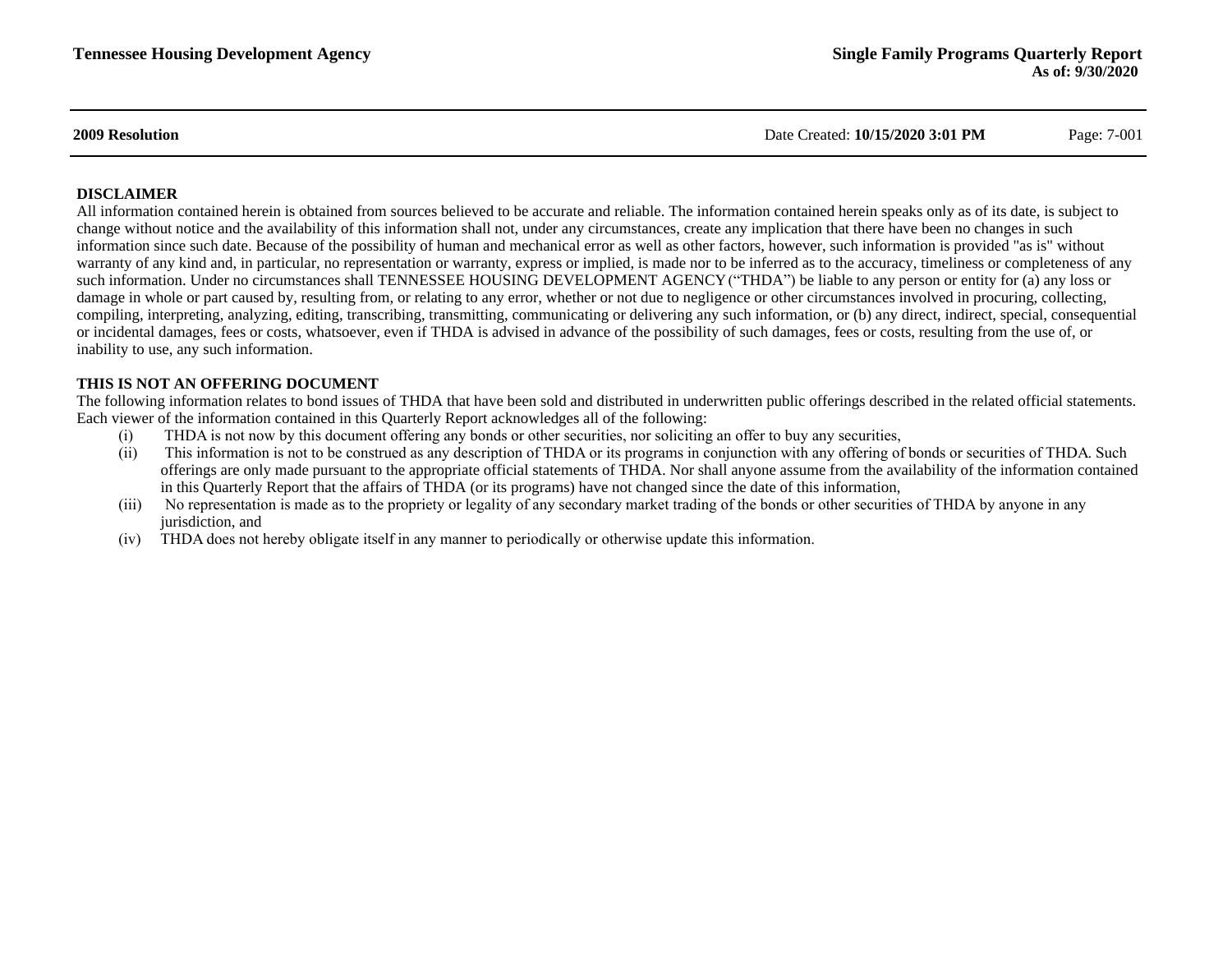## **General Information :**

| Total Number of Loone .                    |                  |  |  |  |  |
|--------------------------------------------|------------------|--|--|--|--|
| Average Original Loan Amount:              | 120,973.83       |  |  |  |  |
| <b>Current Uncommitted Lendable Funds:</b> | 112,530,534.00   |  |  |  |  |
| <b>Current Outstanding Commitments:</b>    | 26,795,176.00    |  |  |  |  |
| <b>Outstanding Principal Balance:</b>      | 2.695.295.580.98 |  |  |  |  |
| <b>Bonds Outstanding:</b>                  | 2,723,190,000.00 |  |  |  |  |

#### **Total Number of Loans :**

Outstanding: 24,868

## **2013 Resolution** Date Created: **10/15/2020 2:29 PM** Page: 1-001

## **Trustee :**

|                             | Name: U.S Bank N.A.                    |
|-----------------------------|----------------------------------------|
|                             | Address: 333 Commerce Place, 8th Floor |
|                             | City: Nashville, TN 37201              |
|                             | Telephone: 615-251-0737                |
| Contact Person: Connie Jaco |                                        |

## **Program Administrator :**

|                              | Name: Tennessee Housing Development Agency |
|------------------------------|--------------------------------------------|
|                              | Address: 502 Deaderick Street, 3rd Floor   |
|                              | City: Nashville, TN 37243                  |
|                              | Telephone: 615-815-2012                    |
| Contact Person: Trent Ridley |                                            |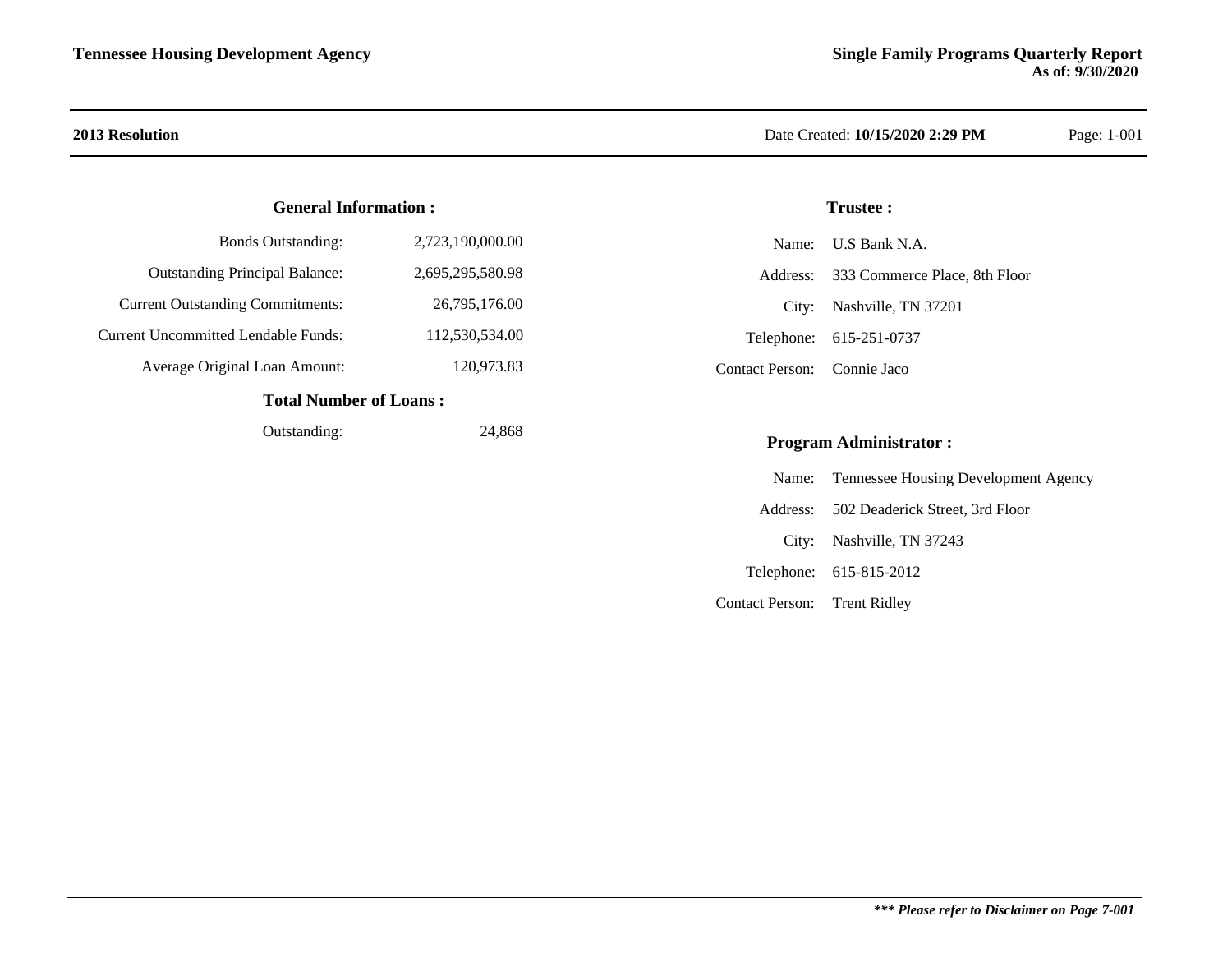## **2013 Resolution** Date Created: **10/15/2020 2:29 PM** Page: 1-002

| <b>General Information for each Bond Issue:</b> |                                |                       |                             |                      |                          |                    |               |                                                    |  |
|-------------------------------------------------|--------------------------------|-----------------------|-----------------------------|----------------------|--------------------------|--------------------|---------------|----------------------------------------------------|--|
| <b>Bond Issue</b>                               | <b>Series Date Series Sold</b> |                       | <b>Bonds</b><br>Outstanding | Loans<br>Outstanding | Principal<br>Outstanding | <b>Commitments</b> | <b>Funds</b>  | Uncommitted Average Original<br><b>Loan Amount</b> |  |
| 2013 Old 1974 Res Loans                         |                                | 06/30/2014 06/30/2014 | 0.00                        | 470                  | 7,714,145.70             | 0.00               | 1,000.00      | 49,226.54                                          |  |
| Bond Issue 2013-1                               |                                | 05/30/2013 05/30/2013 | 60,505,000.00               | 1,332                | 75,623,247.56            | 0.00               | 0.00          | 82,668.11                                          |  |
| Bond Issue 2013-2                               |                                | 11/19/2013 11/19/2013 | 44,725,000.00               | 494                  | 39,442,540.50            | 0.00               | 0.00          | 100,580.06                                         |  |
| Bond Issue 2014-1                               |                                | 05/29/2014 05/29/2014 | 60,350,000.00               | 806                  | 63,980,732.88            | 0.00               | 0.00          | 99,991.11                                          |  |
| Bond Issue 2014-2                               |                                | 11/20/2014 11/20/2014 | 75,820,000.00               | 759                  | 70,247,715.58            | 0.00               | 1,076.00      | 110,169.33                                         |  |
| Bond Issue 2015-1                               |                                | 06/11/2015 06/11/2015 | 82,560,000.00               | 843                  | 82,011,778.04            | 0.00               | 0.00          | 112,933.16                                         |  |
| Bond Issue 2015-2                               |                                | 10/01/2015 10/01/2015 | 99,480,000.00               | 1,002                | 96,973,639.41            | 0.00               | 320.00        | 112,573.37                                         |  |
| Bond Issue 2016-1                               |                                | 05/18/2016 05/18/2016 | 85,880,000.00               | 704                  | 75,437,656.99            | 0.00               | 500.00        | 122,347.87                                         |  |
| Bond Issue 2016-2                               |                                | 10/18/2016 09/14/2016 | 86,715,000.00               | 711                  | 76,873,813.60            | 0.00               | 155.00        | 122,737.63                                         |  |
| Bond Issue 2016-3                               |                                | 11/17/2016 10/06/2016 | 27,095,000.00               | 444                  | 33,828,592.65            | 0.00               | 0.00          | 103,814.80                                         |  |
| Bond Issue 2017-1                               |                                | 03/30/2017 02/22/2017 | 67,130,000.00               | 771                  | 83,905,736.30            | 0.00               | 139.00        | 119,185.47                                         |  |
| Bond Issue 2017-2                               |                                | 06/27/2017 05/17/2017 | 131,785,000.00              | 1,160                | 123, 103, 216.84         | 0.00               | 118.00        | 117,501.44                                         |  |
| Bond Issue 2017-3                               |                                | 09/28/2017 08/23/2017 | 86,285,000.00               | 646                  | 75,854,355.95            | 0.00               | 2,651.00      | 123,741.71                                         |  |
| Bond Issue 2017-4                               |                                | 12/19/2017 11/08/2017 | 85,245,000.00               | 679                  | 73,339,200.73            | 0.00               | 10.00         | 116,557.86                                         |  |
| Bond Issue 2018-1                               |                                | 03/29/2018 02/27/2018 | 87,040,000.00               | 787                  | 94,672,950.80            | 0.00               | 142.00        | 127,859.71                                         |  |
| Bond Issue 2018-2                               |                                | 06/12/2018 05/08/2018 | 144,415,000.00              | 1,153                | 138,520,529.40           | 0.00               | 61.00         | 126,996.72                                         |  |
| Bond Issue 2018-3                               |                                | 09/06/2018 08/16/2018 | 138,890,000.00              | 1,047                | 138, 187, 336. 44        | 0.00               | 87.00         | 137, 125.61                                        |  |
| Bond Issue 2018-4                               |                                | 11/15/2018 10/03/2018 | 207,735,000.00              | 1,642                | 208, 235, 720. 70        | 0.00               | 514.00        | 132,941.91                                         |  |
| Bond Issue 2019-1                               |                                | 03/21/2019 02/12/2019 | 168,940,000.00              | 1,188                | 159,666,072.43           | 0.00               | 147.00        | 137,702.44                                         |  |
| Bond Issue 2019-2                               |                                | 06/27/2019 06/04/2019 | 191,925,000.00              | 1,380                | 176,242,895.62           | 2,357,346.00       | 72,695.00     | 134,122.88                                         |  |
| Bond Issue 2019-3                               |                                | 09/30/2019 09/04/2019 | 147,975,000.00              | 903                  | 139,314,911.75           | 164,141.00         | $-162,043.00$ | 157,205.89                                         |  |
| Bond Issue 2019-4                               |                                | 12/11/2019 11/06/2019 | 194,525,000.00              | 1,370                | 194,772,987.41           | 0.00               | 356.00        | 149,082.99                                         |  |
| Bond Issue 2020-1                               |                                | 03/25/2020 02/25/2020 | 199,235,000.00              | 1,167                | 197,450,904.78           | 0.00               | 1,522.00      | 170,664.31                                         |  |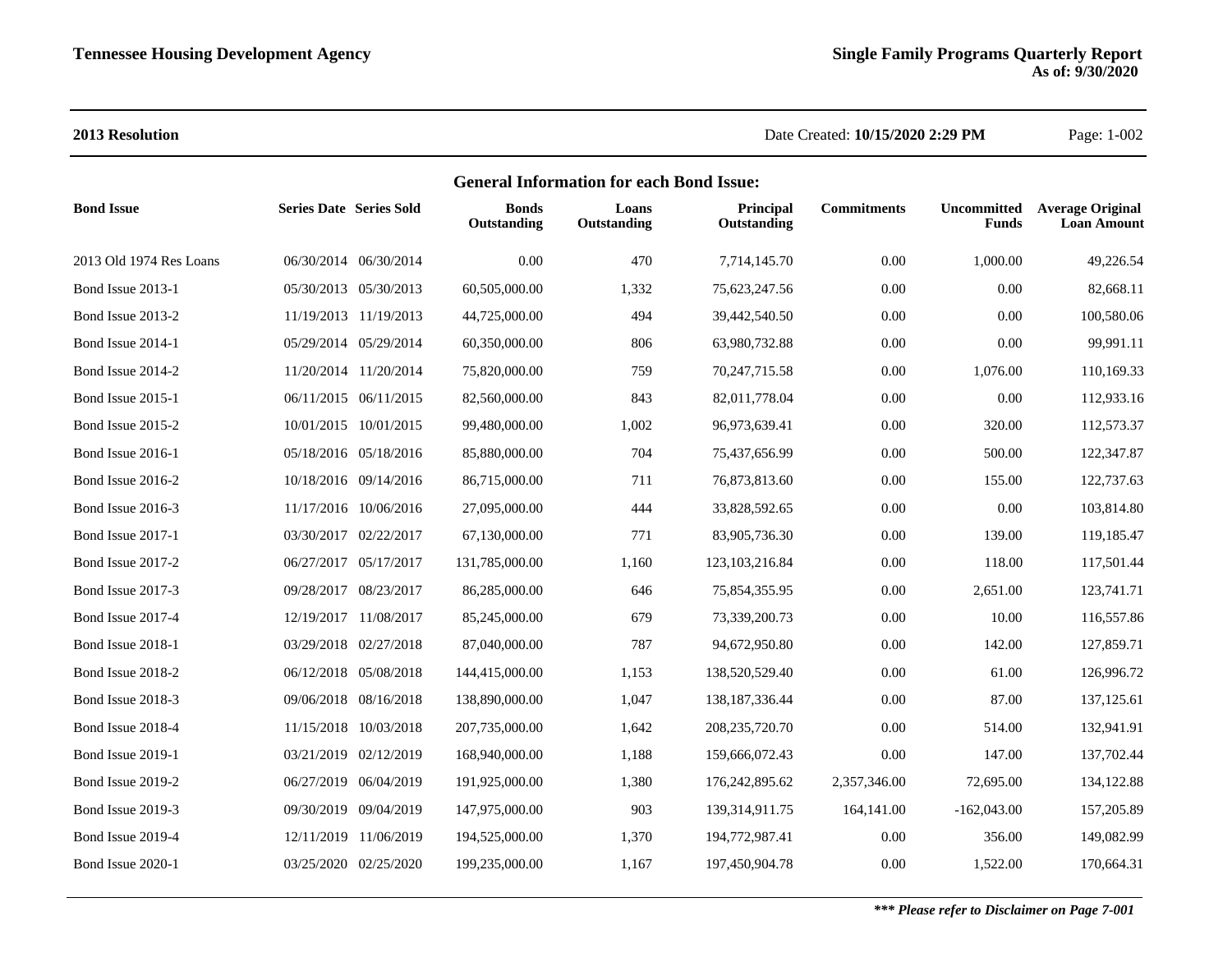| <b>2013 Resolution</b>                          |                                |            |                             | Date Created: 10/15/2020 2:29 PM |                                 |                    |                                    |                                               |  |
|-------------------------------------------------|--------------------------------|------------|-----------------------------|----------------------------------|---------------------------------|--------------------|------------------------------------|-----------------------------------------------|--|
| <b>General Information for each Bond Issue:</b> |                                |            |                             |                                  |                                 |                    |                                    |                                               |  |
| <b>Bond Issue</b>                               | <b>Series Date Series Sold</b> |            | <b>Bonds</b><br>Outstanding | Loans<br>Outstanding             | <b>Principal</b><br>Outstanding | <b>Commitments</b> | <b>Uncommitted</b><br><b>Funds</b> | <b>Average Original</b><br><b>Loan Amount</b> |  |
| Bond Issue 2020-2                               | 05/28/2020                     | 05/06/2020 | 103.935.000.00              | 2,600                            | 125,670,395.77                  | 0.00               | 0.00                               | 76,512.77                                     |  |
| Bond Issue 2020-3                               | 06/30/2020                     | 07/16/2020 | 145,000,000.00              | 754                              | 134, 155, 667. 15               | 8,376,302.00       | $-8,375,795.00$                    | 178,381.29                                    |  |
| Bond Issue 2020-4                               | 09/29/2020                     | 10/28/2020 | 0.00                        | 56                               | 10.068.836.00                   | 15,897,387.00      | 120.986.879.00                     | 179,791.55                                    |  |
| <b>Totals:</b>                                  |                                |            | 2,723,190,000.00            | 24,868                           | 2,695,295,580.98                | 26,795,176.00      | 112,530,534.00                     | 120,973.83                                    |  |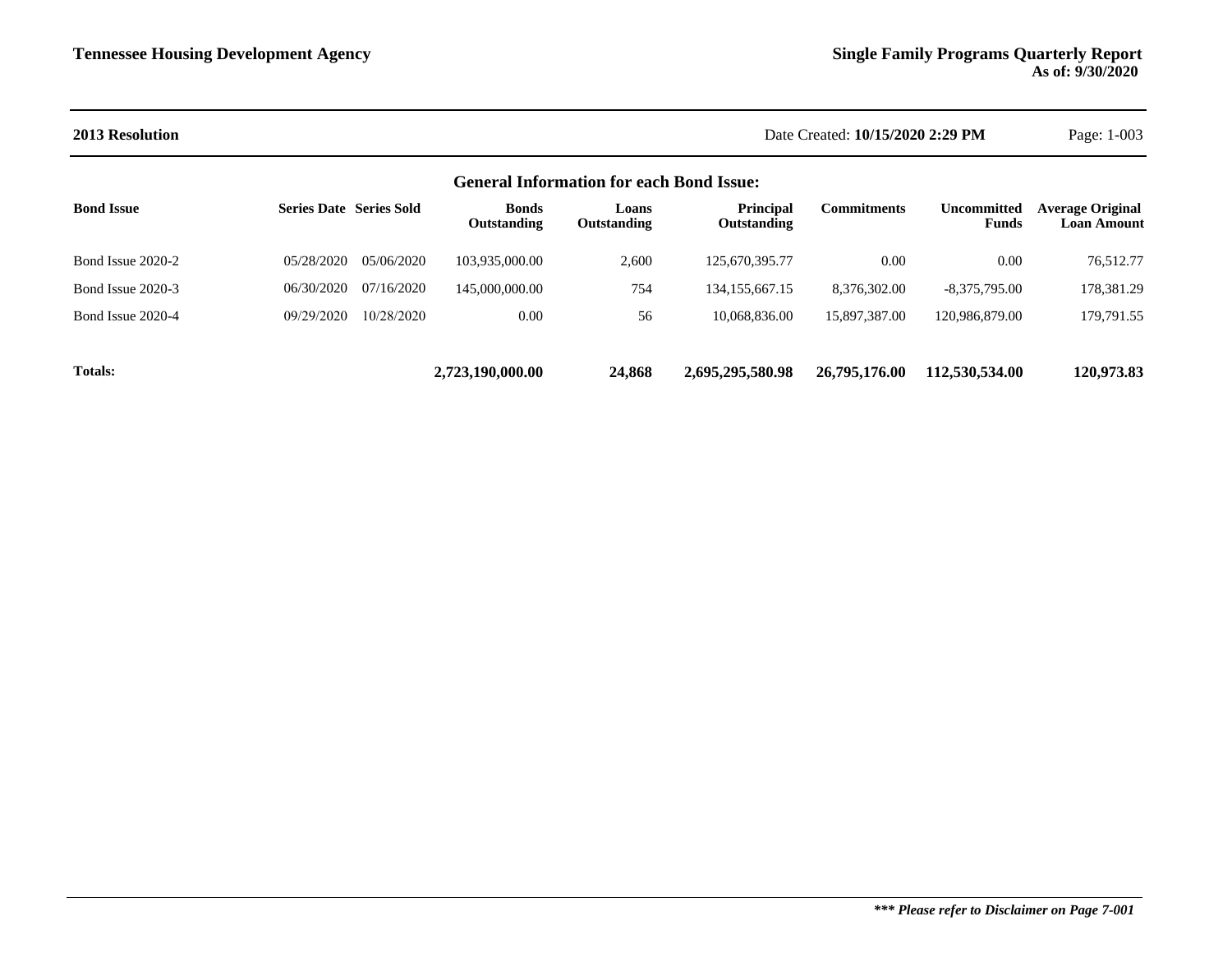*NOTE (ADDENDUM) TO PAGES 1-002, 1-004, 1-006 AND 1-008* **2013 BOND RESOLUTION**

### **CERTAIN LOANS IN BOND ISSUE 2013-1 ARE COMPRISED OF THE FOLLOWING BLENDED COMPONENTS:**

**Bond Issue:**

|        |          |      | 2013-1<br>(Original Proceeds) |               | $2020 - 2(2010 - 1)$ (1)<br>$(0%$ Pool) |              |
|--------|----------|------|-------------------------------|---------------|-----------------------------------------|--------------|
|        | $0.00\%$ | 0.00 | 93.42%                        | 45,447,890.86 | 6.58%                                   | 3,201,103.85 |
| TOTALS |          | 0.00 |                               | 45,447,890.86 |                                         | 3,201,103.85 |

**TOTAL LOANS CONTAINING BLENDED COMPONENTS IN BOND ISSUE 2013-1: 48,648,994.71**

**(1) - 2010-1 \$9,600,000 0% proceeds blended with 2013-1 proceeds. 2010-1 loans were transferred to 2020-2 on 5/28/2020.**

#### **CERTAIN LOANS IN BOND ISSUE 2013-2 ARE COMPRISED OF THE FOLLOWING BLENDED COMPONENTS:**

|        | <b>Bond Issue:</b>       |              |        |                     |              |                       |  |
|--------|--------------------------|--------------|--------|---------------------|--------------|-----------------------|--|
|        | $2020 - 2(2010 - 1)$ (1) |              |        | 2013-2              |              | 2019-4 (2010-B) $(2)$ |  |
|        | $(0%$ Pool)              |              |        | (Original Proceeds) | $(0\%$ Pool) |                       |  |
|        | 5.14%                    | 1.471.623.21 | 90.70% | 25,968,137.20       | 4.16%        | 1,191,041.35          |  |
| TOTALS |                          | 1,471,623.21 |        | 25,968,137.20       |              | 1,191,041.35          |  |

**TOTAL LOANS CONTAINING BLENDED COMPONENTS IN BOND ISSUE 2013-2: 28,630,801.76**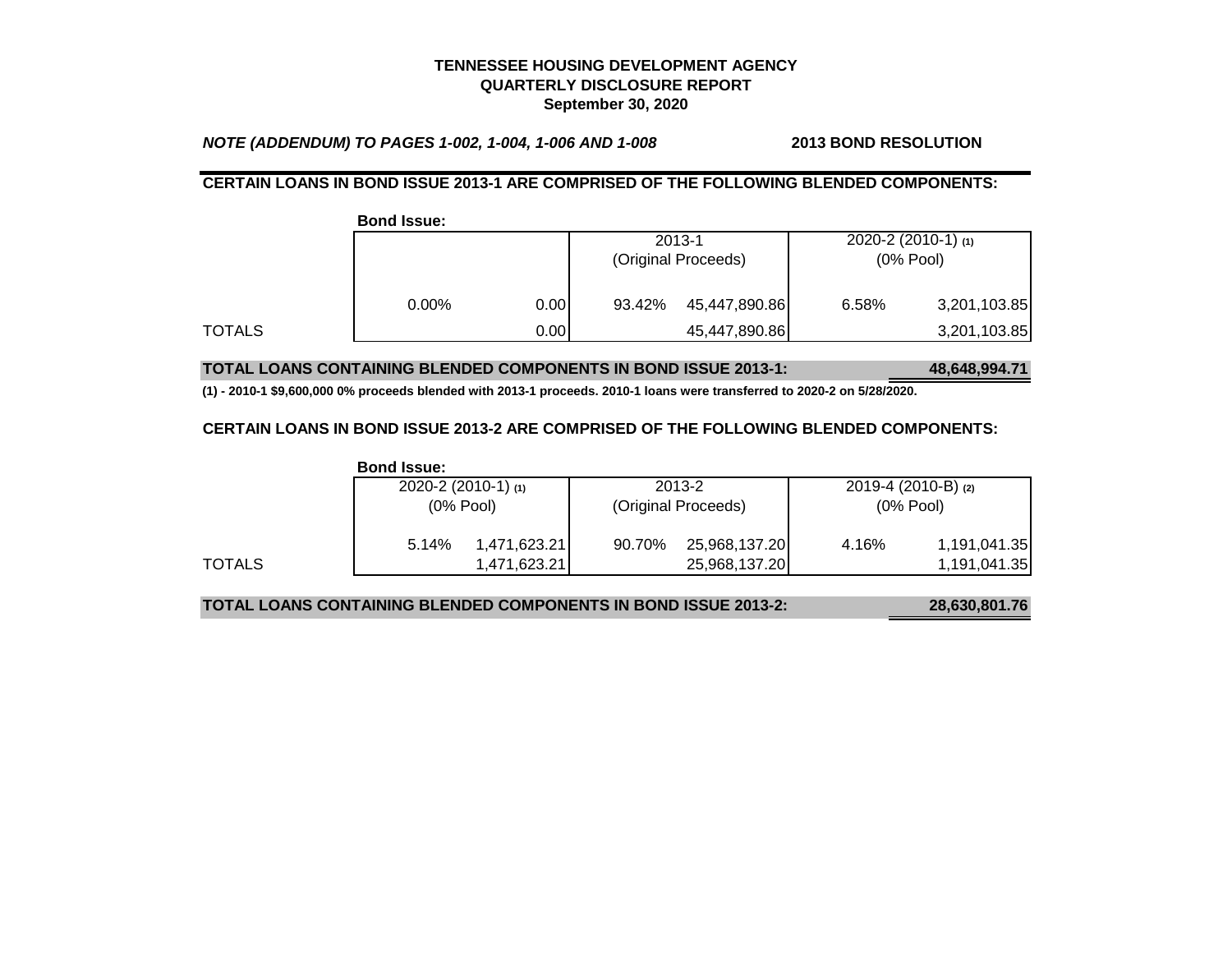#### *NOTE (ADDENDUM) TO PAGES 1-002, 1-004, 1-006 AND 1-008* **2013 BOND RESOLUTION**

|                     | <b>Bond Issue:</b> |       |                     |                     |                              |            |
|---------------------|--------------------|-------|---------------------|---------------------|------------------------------|------------|
|                     |                    |       |                     | 2013-2 (2004-2) (4) | 2020-2 (2011-1) (2001-1) (3) |            |
|                     |                    |       | (Original Proceeds) |                     | $(0%$ Pool)                  |            |
| Program:            |                    |       |                     |                     |                              |            |
| Great Rate (5.10%)  | $0.00\%$           | 0.001 | 90.27%              | 4,515,489.58        | 9.73%                        | 486,714.45 |
| Great Start (6.10%) | $0.00\%$           | 0.00  | 91.73%              | 2,178,614.36        | 8.27%                        | 196,414.92 |
| Great Rate (5.60%)  | $0.00\%$           | 0.00  | 99.12%              | 2,205,956.89        | 0.88%                        | 19,584.77  |
| Great Start (6.60%) | $0.00\%$           | 0.00  | 99.25%              | 1,199,896.54        | 0.75%                        | 9,067.23   |
| <b>TOTALS</b>       |                    | 0.00  |                     | 10,099,957.37       |                              | 711,781.37 |

#### **TOTAL LOANS CONTAINING BLENDED COMPONENTS IN BOND ISSUE 2004-2: 10,811,738.74**

**(1) - 2010-1 \$4,444,488 0% proceeds blended with 2013-2 proceeds. 2010-1 loans were transferred to 2020-2 on 5/28/2020.**

**(2) - 2010-B \$3,600,000 0% proceeds blended with 2013-2 proceeds. 2010-B loans were transferred to 2019-4 on 12/11/2019.**

- **(3) 2001-1 and 2002-2 Loans were transferred to Issue 2011-1 on 12/01/2011 as a result of an economic refunding. 2011-1 loans were transferred to 2020-2 on 5/28/2020.**
- **(4) 2004-2 Loans were transferred to Issue 2013-2 on 01/01/2014 as a result of an economic refunding. 2004-2 received 0% patricipation proceeds from 2001-1 which was refunded by 2011-1.**

## **CERTAIN LOANS IN BOND ISSUE 2014-2 ARE COMPRISED OF THE FOLLOWING BLENDED COMPONENTS:**

|        | סטכפו שווטש.                             |              |                     |               |                         |              |
|--------|------------------------------------------|--------------|---------------------|---------------|-------------------------|--------------|
|        | $2020 - 2(2011 - 1)$ (1)<br>$(0\%$ Pool) |              |                     | 2014-2        | 2020-2 $(2011-B)$ $(2)$ |              |
|        |                                          |              | (Original Proceeds) |               | $(0%$ Pool)             |              |
|        | 7.33%                                    | 4,276,905.53 | 87.69%              | 51,165,326.84 | 4.98%                   | 2,905,728.45 |
| TOTALS |                                          | 4,276,905.53 |                     | 51,165,326.84 |                         | 2,905,728.45 |

#### **Bond Issue:**

#### **TOTAL LOANS CONTAINING BLENDED COMPONENTS IN BOND ISSUE 2014-2: 58,347,960.82**

**(1) - 2011-1 \$8,200,000 0% proceeds blended with 2014-2 proceeds. 2011-1 loans were transferred to 2020-2 on 5/28/2020.**

**(2) - 2011-B \$5,575,000 0% proceeds blended with 2014-2 proceeds. 2011-B loans were transferred to 2020-2 on 5/28/2020.**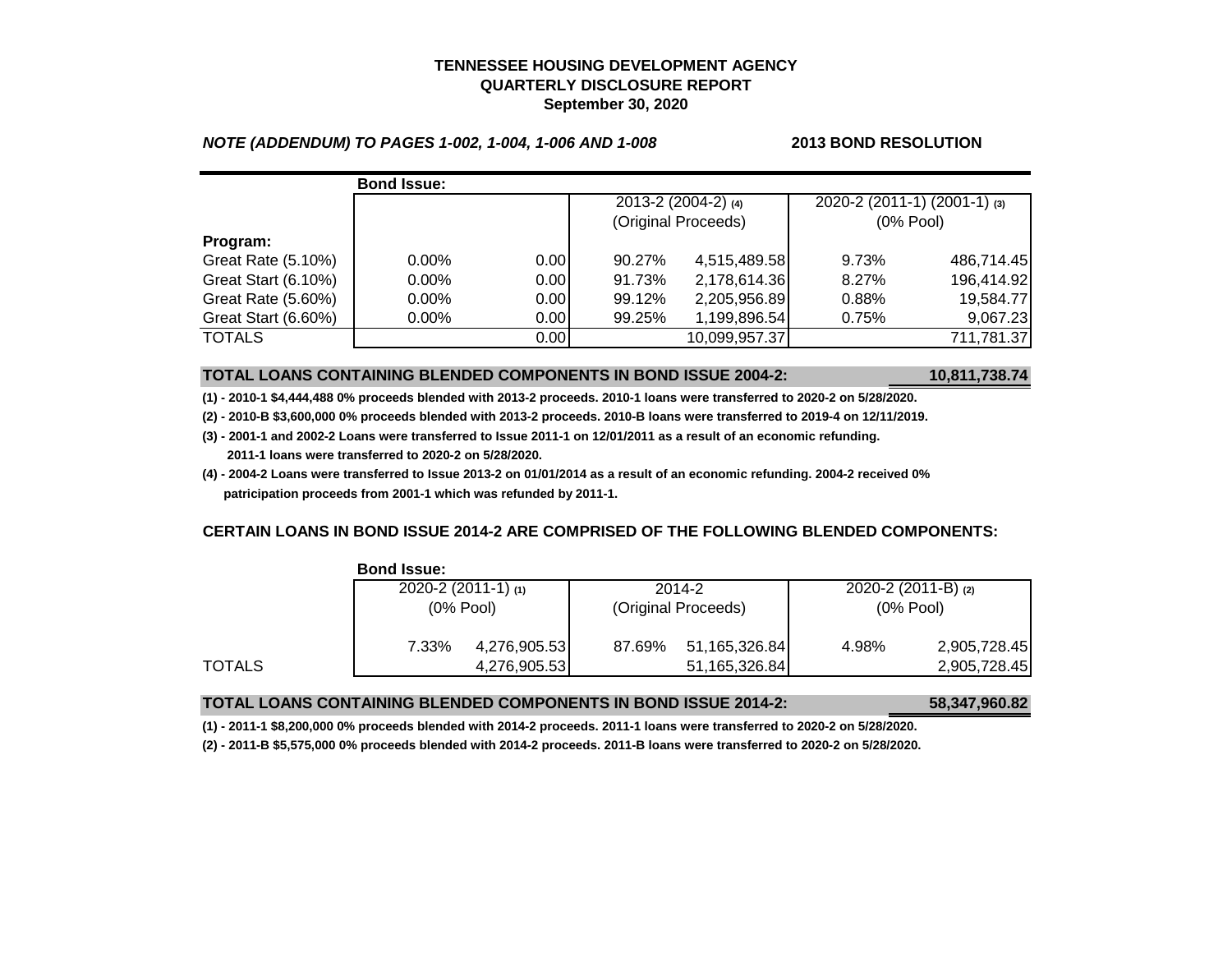*NOTE (ADDENDUM) TO PAGES 1-002, 1-004, 1-006 AND 1-008* **2013 BOND RESOLUTION**

#### **CERTAIN LOANS IN BOND ISSUE 2015-1 ARE COMPRISED OF THE FOLLOWING BLENDED COMPONENTS:**

|        | <b>Bond Issue:</b> |       |                     |               |                |              |
|--------|--------------------|-------|---------------------|---------------|----------------|--------------|
|        |                    |       |                     | 2015-1        | $2015 - A$ (3) |              |
|        | $(0\%$ Pool)       |       | (Original Proceeds) |               | $(0%$ Pool)    |              |
|        |                    | 0.00  | 88.42%              | 62,788,898.48 | 11.58%         | 8,223,201.14 |
| TOTALS |                    | 0.001 |                     | 62,788,898.48 |                | 8,223,201.14 |

**TOTAL LOANS CONTAINING BLENDED COMPONENTS IN BOND ISSUE 2015-1: 71,012,099.62**

**(3) - 2015-A \$15,275,843.20 0% proceeds blended with 2015-1 proceeds.**

#### **CERTAIN LOANS IN BOND ISSUE 2015-2 ARE COMPRISED OF THE FOLLOWING BLENDED COMPONENTS:**

|        | <b>Bond Issue:</b> |                          |                     |               |             |               |
|--------|--------------------|--------------------------|---------------------|---------------|-------------|---------------|
|        |                    | $2020 - 2(2010 - 1)$ (1) |                     | 2015-2        |             | $2013 - 2(2)$ |
|        | $(0%$ Pool)        |                          | (Original Proceeds) |               | $(0%$ Pool) |               |
|        | 2.52%              | 1,959,336.95             | 90.02%              | 69,991,869.87 | 7.46%       | 5,800,259.38  |
| TOTALS |                    | 1,959,336.95             |                     | 69,991,869.87 |             | 5,800,259.38  |

#### **TOTAL LOANS CONTAINING BLENDED COMPONENTS IN BOND ISSUE 2015-2: 77,751,466.20**

**(1) - 2010-1 \$3,370,000 required yield compliance recycling 0% proceeds blended with 2015-2 proceeds. 2010-1 loans were transferred to 2020-2 on 5/28/2020.**

**(2) - 2013-2 \$10,000,000 0% proceeds blended with 2015-2 proceeds.**

#### **CERTAIN LOANS IN BOND ISSUE 2016-1 ARE COMPRISED OF THE FOLLOWING BLENDED COMPONENTS:**

|        | שנפו שווטט. |                     |               |               |               |
|--------|-------------|---------------------|---------------|---------------|---------------|
|        |             | 2016-1              |               | $2014 - 2(1)$ |               |
|        | $(0%$ Pool) | (Original Proceeds) |               | $(0%$ Pool)   |               |
|        | 0.001       | 90.02%              | 50,985,453.25 | 19.49%        | 12,342,646.67 |
| TOTALS | 0.001       |                     | 50,985,453.25 |               | 12,342,646.67 |

## **Bond Issue:**

## **TOTAL LOANS CONTAINING BLENDED COMPONENTS IN BOND ISSUE 2016-1: 63,328,099.92**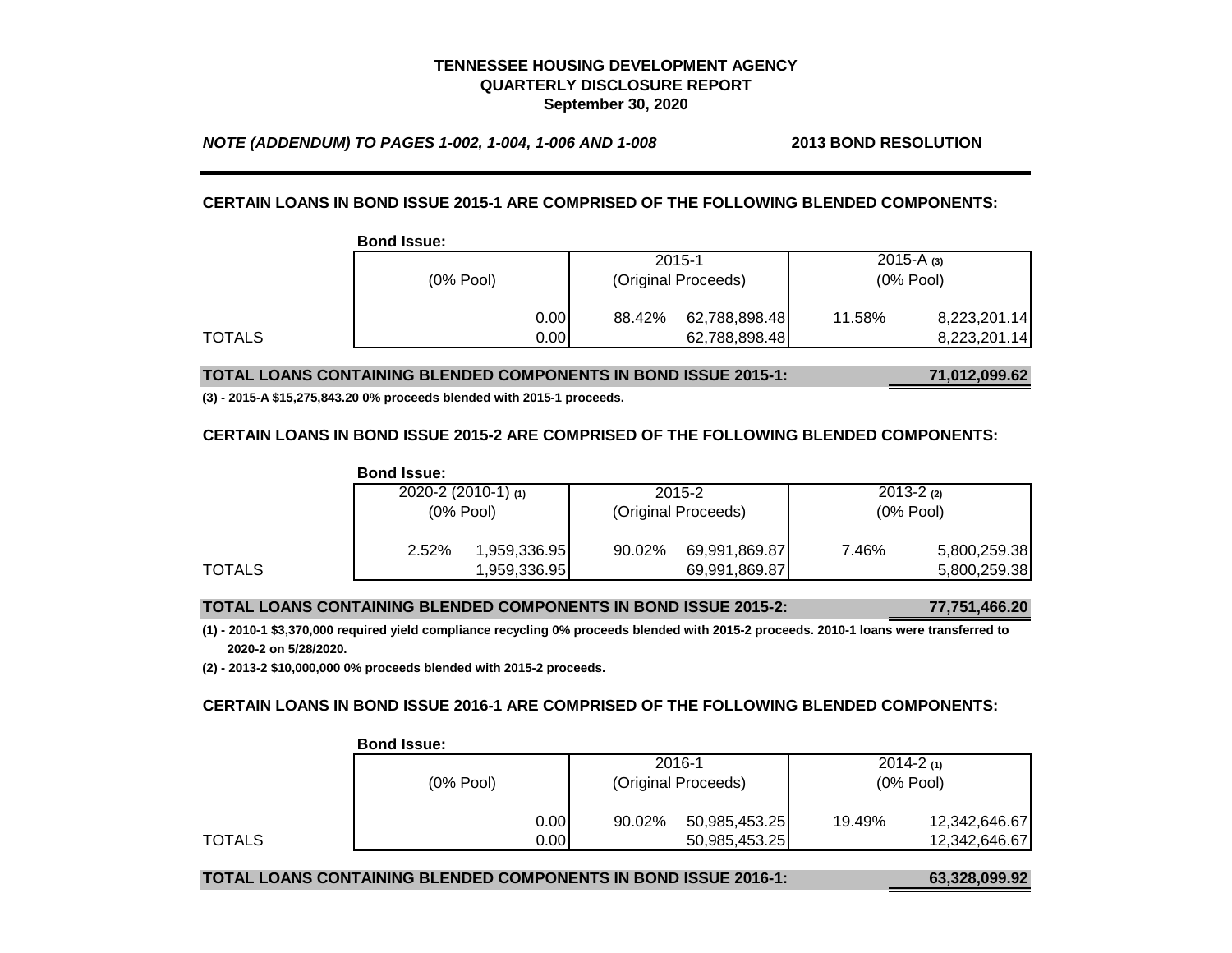*NOTE (ADDENDUM) TO PAGES 1-002, 1-004, 1-006 AND 1-008* **2013 BOND RESOLUTION**

**(1) - 2014-2 \$18,000,000 0% proceeds blended with 2016-1 proceeds.**

#### **CERTAIN LOANS IN BOND ISSUE 2016-2 ARE COMPRISED OF THE FOLLOWING BLENDED COMPONENTS:**

|        | <b>Bond Issue:</b> |       |                     |               |                |              |
|--------|--------------------|-------|---------------------|---------------|----------------|--------------|
|        | $(0%$ Pool)        |       |                     | 2016-2        | $2015 - 1$ (1) |              |
|        |                    |       | (Original Proceeds) |               | $(0%$ Pool)    |              |
|        |                    | 0.00  | 94.35%              | 60,178,376.00 | 5.65%          | 3,603,686.53 |
| TOTALS |                    | 0.001 |                     | 60,178,376.00 |                | 3,603,686.53 |

#### **TOTAL LOANS CONTAINING BLENDED COMPONENTS IN BOND ISSUE 2016-2: 63,782,062.53**

**(1) - 2015-1 \$5,300,000 0% proceeds blended with 2016-2 proceeds.**

#### **CERTAIN LOANS IN BOND ISSUE 2017-1 ARE COMPRISED OF THE FOLLOWING BLENDED COMPONENTS:**

|        | <b>Bond Issue:</b>            |            |                               |               |                               |            |
|--------|-------------------------------|------------|-------------------------------|---------------|-------------------------------|------------|
|        | $2011 - 1$ (1)<br>$(0%$ Pool) |            | 2017-1<br>(Original Proceeds) |               | $2015 - 2$ (2)<br>$(0%$ Pool) |            |
|        |                               |            |                               |               |                               |            |
|        | 0.85%                         | 615,096.27 | 97.80%                        | 70,772,253.68 | 1.35%                         | 976,917.61 |
| TOTALS |                               | 615,096.27 |                               | 70,772,253.68 |                               | 976,917.61 |

#### **TOTAL LOANS CONTAINING BLENDED COMPONENTS IN BOND ISSUE 2017-1: 72,364,267.57**

**(1) - 2011-1 \$850,000 required yield compliance recycling 0% proceeds blended with 2017-1proceeds.**

**(2) - 2015-2 \$1,350,000 0% proceeds blended with 2017-1 proceeds.**

## **CERTAIN LOANS IN BOND ISSUE 2017-2 ARE COMPRISED OF THE FOLLOWING BLENDED COMPONENTS:**

|        | PVIIM 19989. |                         |                              |  |
|--------|--------------|-------------------------|------------------------------|--|
|        |              | 2017-2                  | $2015 - 2(1)$<br>$(0%$ Pool) |  |
|        | $(0%$ Pool)  | (Original Proceeds)     |                              |  |
|        | 0.001        | 95,280,886.11<br>92.14% | 8,126,810.91<br>7.86%        |  |
| TOTALS | 0.001        | 95,280,886.11           | 8,126,810.91                 |  |

#### **Bond Issue:**

#### **TOTAL LOANS CONTAINING BLENDED COMPONENTS IN BOND ISSUE 2017-2: 103,407,697.02**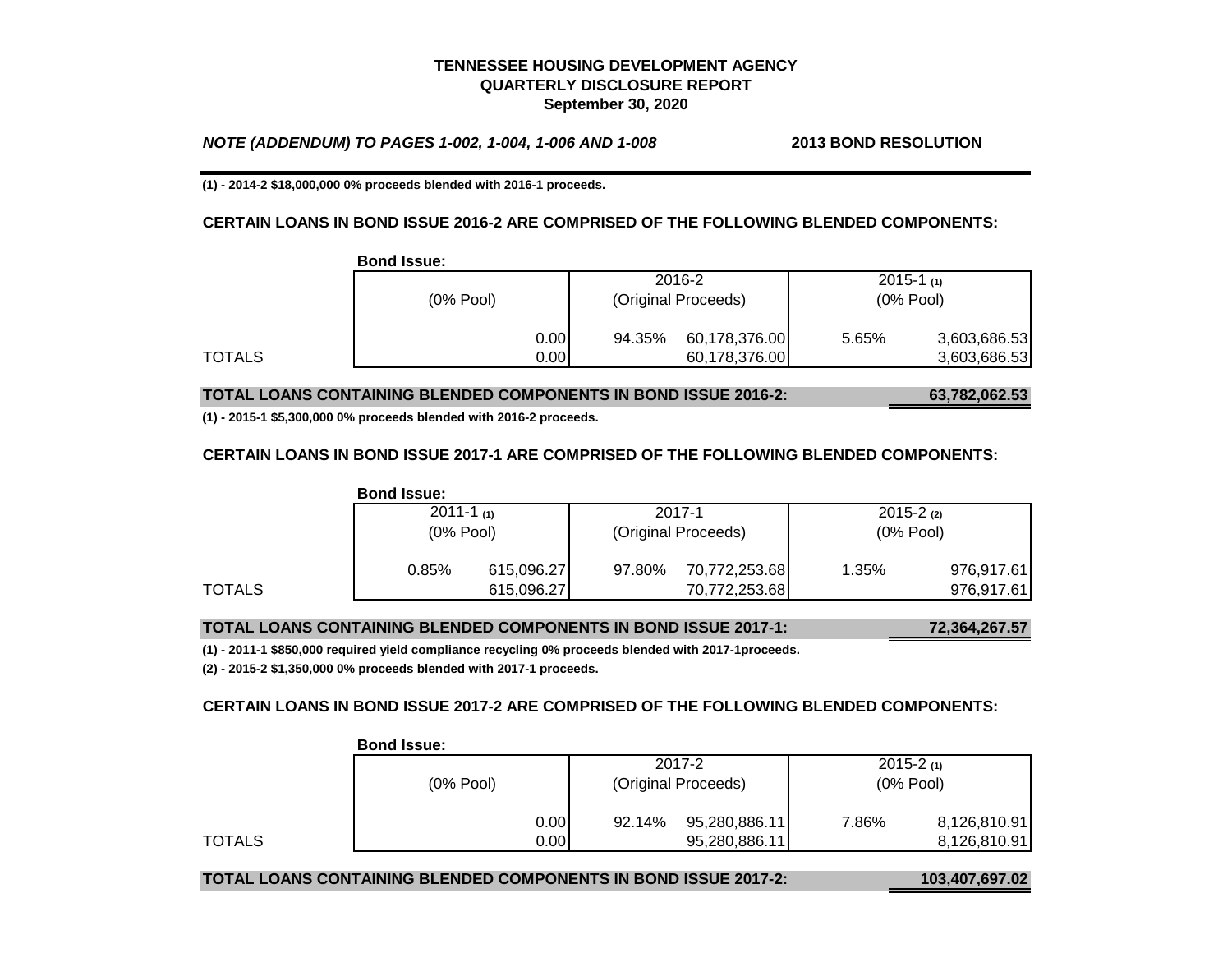*NOTE (ADDENDUM) TO PAGES 1-002, 1-004, 1-006 AND 1-008* **2013 BOND RESOLUTION**

**(1) - 2015-2 \$10,200,000 0% proceeds blended with 2017-2 proceeds.**

#### **CERTAIN LOANS IN BOND ISSUE 2017-3 ARE COMPRISED OF THE FOLLOWING BLENDED COMPONENTS:**

|        | <b>Bond Issue:</b> |       |                     |               |                |               |
|--------|--------------------|-------|---------------------|---------------|----------------|---------------|
|        | $(0\%$ Pool)       |       |                     | 2017-3        | $2016 - 1$ (1) |               |
|        |                    |       | (Original Proceeds) |               | $(0%$ Pool)    |               |
|        |                    | 0.001 | 70.94%              | 53,811,080.11 | 29.06%         | 22,043,275.84 |
| TOTALS |                    | 0.001 |                     | 53,811,080.11 |                | 22,043,275.84 |

## **TOTAL LOANS CONTAINING BLENDED COMPONENTS IN BOND ISSUE 2017-3: 75,854,355.95**

**(1) - 2016-1 \$26,300,000 0% proceeds blended with 2017-3 proceeds.**

#### **CERTAIN LOANS IN BOND ISSUE 2017-4 ARE COMPRISED OF THE FOLLOWING BLENDED COMPONENTS:**

|        | <b>Bond Issue:</b> |       |                     |               |             |               |
|--------|--------------------|-------|---------------------|---------------|-------------|---------------|
|        |                    |       |                     | 2017-4        |             | $2016 - 2(1)$ |
|        | $(0%$ Pool)        |       | (Original Proceeds) |               | $(0%$ Pool) |               |
|        |                    | 0.001 | 82.29%              | 53,580,906.57 | 17.71%      | 11,531,387.23 |
| TOTALS |                    | 0.001 |                     | 53,580,906.57 |             | 11,531,387.23 |

**TOTAL LOANS CONTAINING BLENDED COMPONENTS IN BOND ISSUE 2017-4: 65,112,293.80**

**(1) - 2016-2 \$13,400,000 0% proceeds blended with 2017-4 proceeds.**

#### **CERTAIN LOANS IN BOND ISSUE 2018-1 ARE COMPRISED OF THE FOLLOWING BLENDED COMPONENTS:**

|        | 991191999.        |                         |                              |  |
|--------|-------------------|-------------------------|------------------------------|--|
|        |                   | 2018-1                  | $2017 - 2(1)$<br>$(0%$ Pool) |  |
|        | $(0%$ Pool)       | (Original Proceeds)     |                              |  |
|        | 0.00              | 60,741,874.55<br>68.52% | 31.48%<br>27,906,512.12      |  |
| TOTALS | 0.00 <sub>l</sub> | 60,741,874.55           | 27,906,512.12                |  |

#### **Bond Issue:**

#### **TOTAL LOANS CONTAINING BLENDED COMPONENTS IN BOND ISSUE 2018-1: 88,648,386.67**

**(1) - 2017-2 \$32,300,000 0% proceeds blended with 2018-1 proceeds.**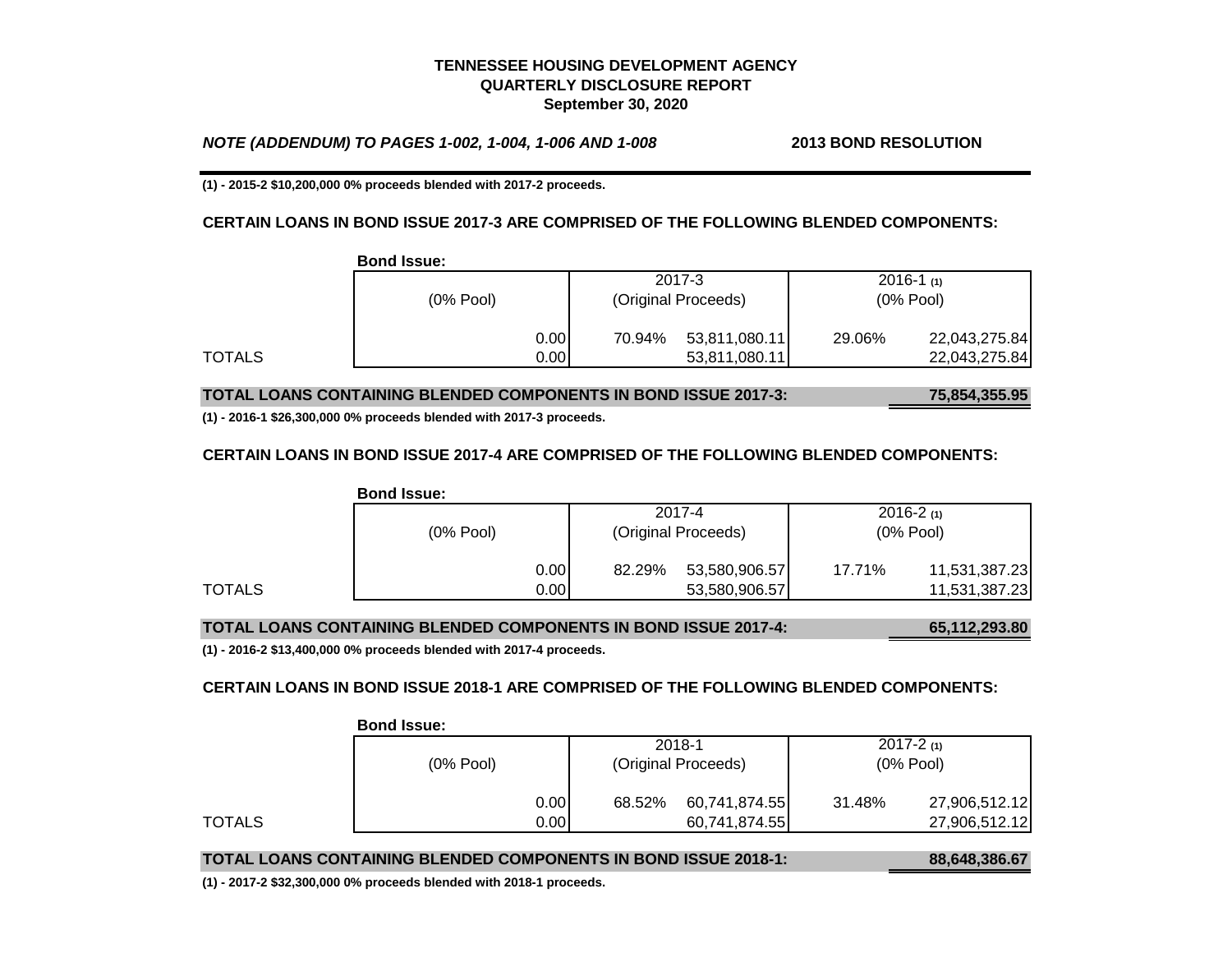*NOTE (ADDENDUM) TO PAGES 1-002, 1-004, 1-006 AND 1-008* **2013 BOND RESOLUTION**

#### **CERTAIN LOANS IN BOND ISSUE 2018-2 ARE COMPRISED OF THE FOLLOWING BLENDED COMPONENTS:**

|        | <b>Bond Issue:</b> |       |                               |               |                              |               |
|--------|--------------------|-------|-------------------------------|---------------|------------------------------|---------------|
|        | $(0\%$ Pool)       |       | 2018-2<br>(Original Proceeds) |               | $2017 - 3(1)$<br>$(0%$ Pool) |               |
|        |                    |       |                               |               |                              |               |
|        |                    | 0.00  | 76.17%                        | 98,052,390.56 | 23.83%                       | 30,675,967.80 |
| TOTALS |                    | 0.001 |                               | 98,052,390.56 |                              | 30,675,967.80 |

**TOTAL LOANS CONTAINING BLENDED COMPONENTS IN BOND ISSUE 2018-2: 128,728,358.36**

**(1) - 2017-3 \$34.200,000 0% proceeds blended with 2018-2 proceeds.**

#### **CERTAIN LOANS IN BOND ISSUE 2018-3 ARE COMPRISED OF THE FOLLOWING BLENDED COMPONENTS:**

|        | <b>Bond Issue:</b> |       |                       |                         |
|--------|--------------------|-------|-----------------------|-------------------------|
|        | $(0%$ Pool)        |       | 2018-3                | $2017 - 4(1)$           |
|        |                    |       | (Original Proceeds)   | $(0%$ Pool)             |
|        |                    | 0.001 | 83.74% 115,718,075.53 | 16.26%<br>22,469,260.91 |
| TOTALS |                    | 0.001 | 115,718,075.53        | 22,469,260.91           |

**TOTAL LOANS CONTAINING BLENDED COMPONENTS IN BOND ISSUE 2018-3: 138,187,336.44**

**(1) - 2017-4 \$24,700,000 0% proceeds blended with 2018-3 proceeds.**

#### **CERTAIN LOANS IN BOND ISSUE 2018-4 ARE COMPRISED OF THE FOLLOWING BLENDED COMPONENTS:**

|        | 991191999.        |                          |                         |  |
|--------|-------------------|--------------------------|-------------------------|--|
|        |                   | 2018-4                   | $2018-1$ (1)            |  |
|        | $(0\%$ Pool)      | (Original Proceeds)      | $(0%$ Pool)             |  |
|        | 0.001             | 168,225,792.04<br>86.66% | 13.34%<br>25,895,823.52 |  |
| TOTALS | 0.00 <sub>l</sub> | 168,225,792.04           | 25,895,823.52           |  |

#### **Bond Issue:**

| TOTAL LOANS CONTAINING BLENDED COMPONENTS IN BOND ISSUE 2018-4: |  |
|-----------------------------------------------------------------|--|
|                                                                 |  |

**TOTAL LOANS CONTAINING BLENDED COMPONENTS IN BOND ISSUE 2018-4: 194,121,615.56**

**(1) - 2018-1 \$28,200,000 0% proceeds blended with 2018-4 proceeds.**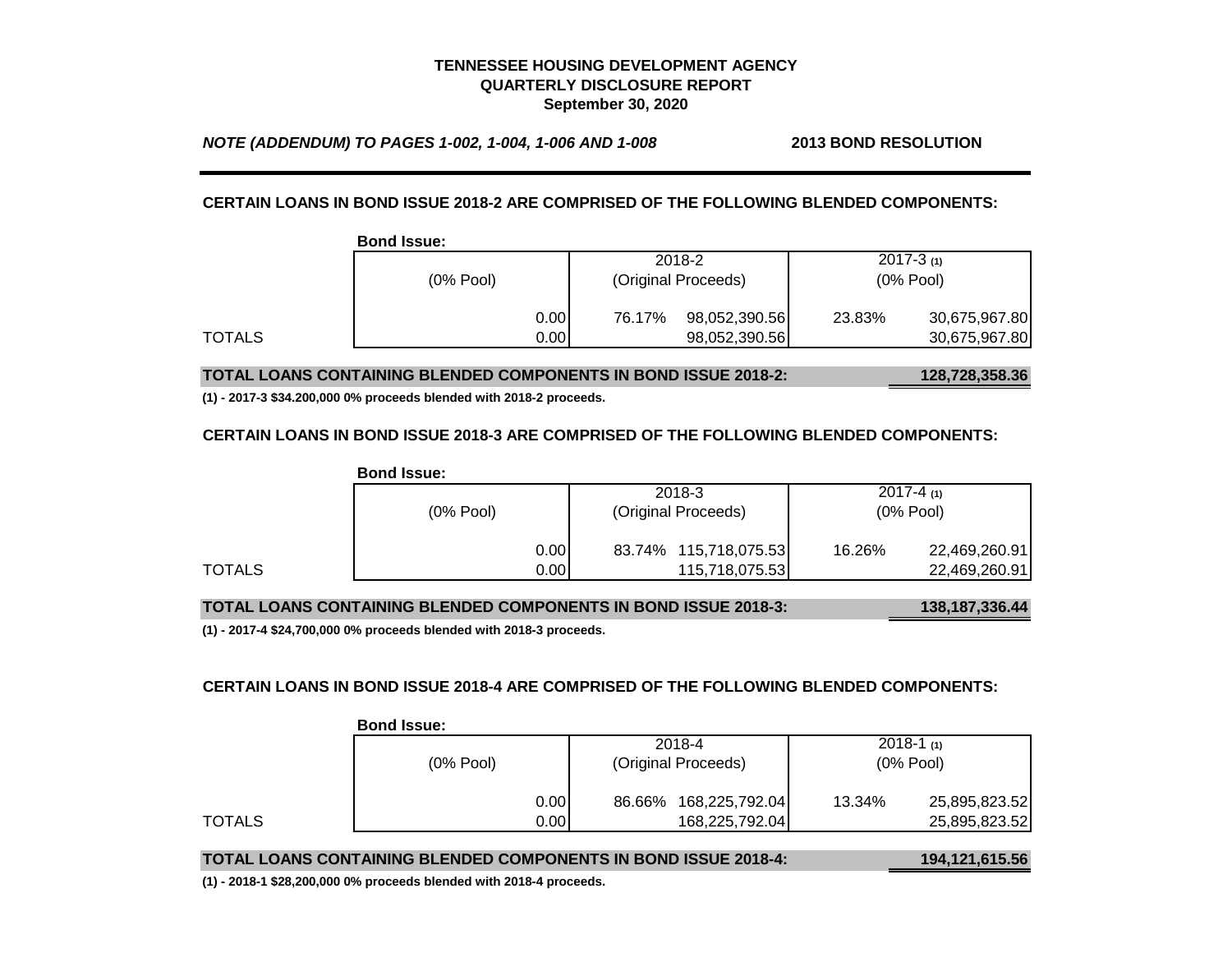*NOTE (ADDENDUM) TO PAGES 1-002, 1-004, 1-006 AND 1-008* **2013 BOND RESOLUTION**

**CERTAIN LOANS IN BOND ISSUE 2019-1 ARE COMPRISED OF THE FOLLOWING BLENDED COMPONENTS:**

|        | <b>Bond Issue:</b> |                          |        |                     |        |               |  |
|--------|--------------------|--------------------------|--------|---------------------|--------|---------------|--|
|        |                    | $2020 - 2(2011 - 1)$ (1) |        | 2019-1              |        | $2018-2(1)$   |  |
|        |                    | $(0\%$ Pool)             |        | (Original Proceeds) |        | $(0%$ Pool)   |  |
|        | 0.01%              | 15,966.61                | 78.69% | 125,641,232.40      | 21.30% | 34,008,873.43 |  |
| TOTALS |                    | 15,966.61                |        | 125,641,232.40      |        | 34,008,873.43 |  |

**Bond Issue:**

**TOTAL LOANS CONTAINING BLENDED COMPONENTS IN BOND ISSUE 2019-1: 159,666,072.43**

**(1) - 2011-1 \$1,550,000 0% proceeds blended with 2019-1 proceeds. 2011-1 loans were transferred to 2020-2 on 5/28/2020.**

**(2) - 2018-2 \$35,500,000 0% proceeds blended with 2019-1 proceeds.**

#### **CERTAIN LOANS IN BOND ISSUE 2019-2 ARE COMPRISED OF THE FOLLOWING BLENDED COMPONENTS:**

|        | <b>Bond Issue:</b> |       |                       |  |             |               |
|--------|--------------------|-------|-----------------------|--|-------------|---------------|
|        |                    |       | 2019-2                |  |             | $2018-3(1)$   |
|        | $(0\%$ Pool)       |       | (Original Proceeds)   |  | $(0%$ Pool) |               |
|        |                    | 0.00  | 78.69% 143,099,159.61 |  | 12.52%      | 20,480,126.64 |
| TOTALS |                    | 0.001 | 143,099,159.61        |  |             | 20,480,126.64 |

#### **TOTAL LOANS CONTAINING BLENDED COMPONENTS IN BOND ISSUE 2019-2: 163,579,286.25**

**(1) - 2018-3 \$42,930,000 0% proceeds blended with 2019-2 proceeds.**

#### **CERTAIN LOANS IN BOND ISSUE 2019-3 ARE COMPRISED OF THE FOLLOWING BLENDED COMPONENTS:**

|        |              | 2019-3                   | $2018 - 4(1)$<br>$(0%$ Pool) |  |  |  |  |
|--------|--------------|--------------------------|------------------------------|--|--|--|--|
|        | $(0\%$ Pool) | (Original Proceeds)      |                              |  |  |  |  |
|        | 0.00         | 115,283,089.47<br>82.75% | 24,031,822.28<br>17.25%      |  |  |  |  |
| TOTALS | 0.001        | 115,283,089.47           | 24,031,822.28                |  |  |  |  |

#### **Bond Issue:**

#### **TOTAL LOANS CONTAINING BLENDED COMPONENTS IN BOND ISSUE 2019-3: 139,314,911.75**

**(1) - 2018-4 \$42,930,000 0% proceeds blended with 2019-3 proceeds.**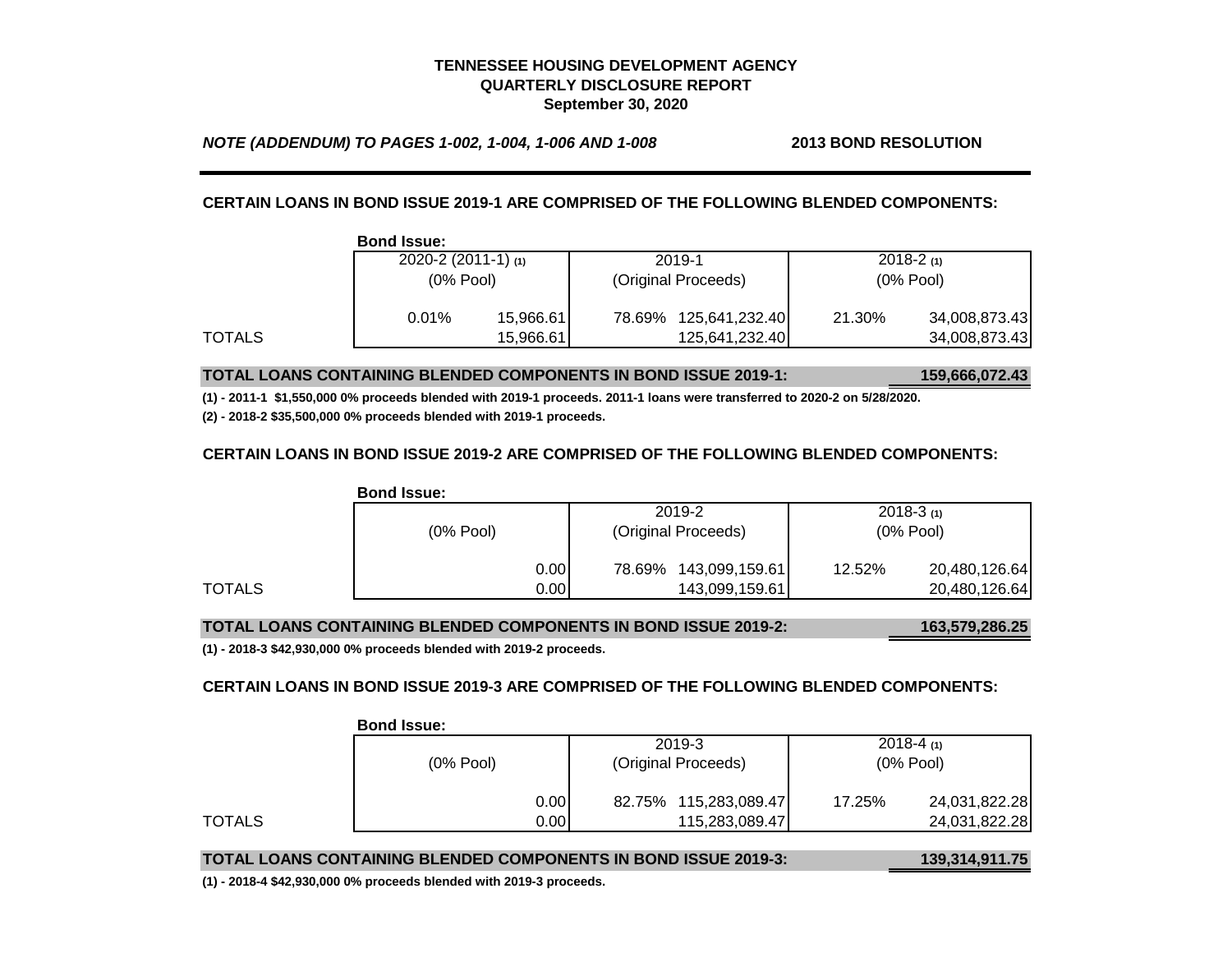*NOTE (ADDENDUM) TO PAGES 1-002, 1-004, 1-006 AND 1-008* **2013 BOND RESOLUTION**

#### **CERTAIN LOANS IN BOND ISSUE 2019-4 ARE COMPRISED OF THE FOLLOWING BLENDED COMPONENTS:**

|        | <b>Bond Issue:</b> |       |                     |                |             |               |
|--------|--------------------|-------|---------------------|----------------|-------------|---------------|
|        |                    |       |                     | 2019-4         |             | $2019-1(1)$   |
|        | $(0\%$ Pool)       |       | (Original Proceeds) |                | $(0%$ Pool) |               |
|        |                    | 0.001 | 74.83%              | 124,898,216.09 | 25.17%      | 42,011,066.40 |
| TOTALS |                    | 0.001 |                     | 124,898,216.09 |             | 42,011,066.40 |

**TOTAL LOANS CONTAINING BLENDED COMPONENTS IN BOND ISSUE 2019-4: 166,909,282.49**

**(1) - 2019-1 \$43,030,000 0% proceeds blended with 2019-4 proceeds.**

#### **CERTAIN LOANS IN BOND ISSUE 2020-2 ARE COMPRISED OF THE FOLLOWING BLENDED COMPONENTS:**

|                            | <b>Bond Issue:</b>            |           |                              |      |                      |            |
|----------------------------|-------------------------------|-----------|------------------------------|------|----------------------|------------|
|                            | 2020-2 (2010-1) (1999-1B) (1) |           | 2020-2 (2010-1) (2000-2) (1) |      | 1985 Res BR (1997-3) |            |
|                            | $(0%$ Pool)                   |           | (Original Proceeds)          |      | $(0%$ Pool)          |            |
| Program:                   |                               |           |                              |      |                      |            |
| Great Rate (6.25%)         | 0.55%                         | 30,309.01 | 83.72%                       | 0.00 | 15.73%               | 866,837.74 |
| Great Rate (7.30%)         | 0.91%                         | 16,381.47 | 99.09%                       | 0.00 | $0.00\%$             | 0.00       |
| <b>Great Start (7.25%)</b> | $0.00\%$                      | 0.00      | 92.06%                       | 0.00 | 7.94%                | 48,056.38  |
| Great Rate (6.50%)         | 12.93%                        | 18,048.97 | 87.07%                       | 0.00 | $0.00\%$             | 0.00       |
| <b>TOTALS</b>              |                               | 64,739.46 |                              | 0.00 |                      | 914,894.12 |

#### **TOTAL LOANS CONTAINING BLENDED COMPONENTS IN BOND ISSUE 2020-2 (2010-1): 979,633.58**

**(1) - 1999-1 and 2000-2 Loans were transferred to Issue 2010-1 on 11/01/2010 as a result of an economic refunding. 2010-1 loans were transferred to 2020-2 5/28/2020.**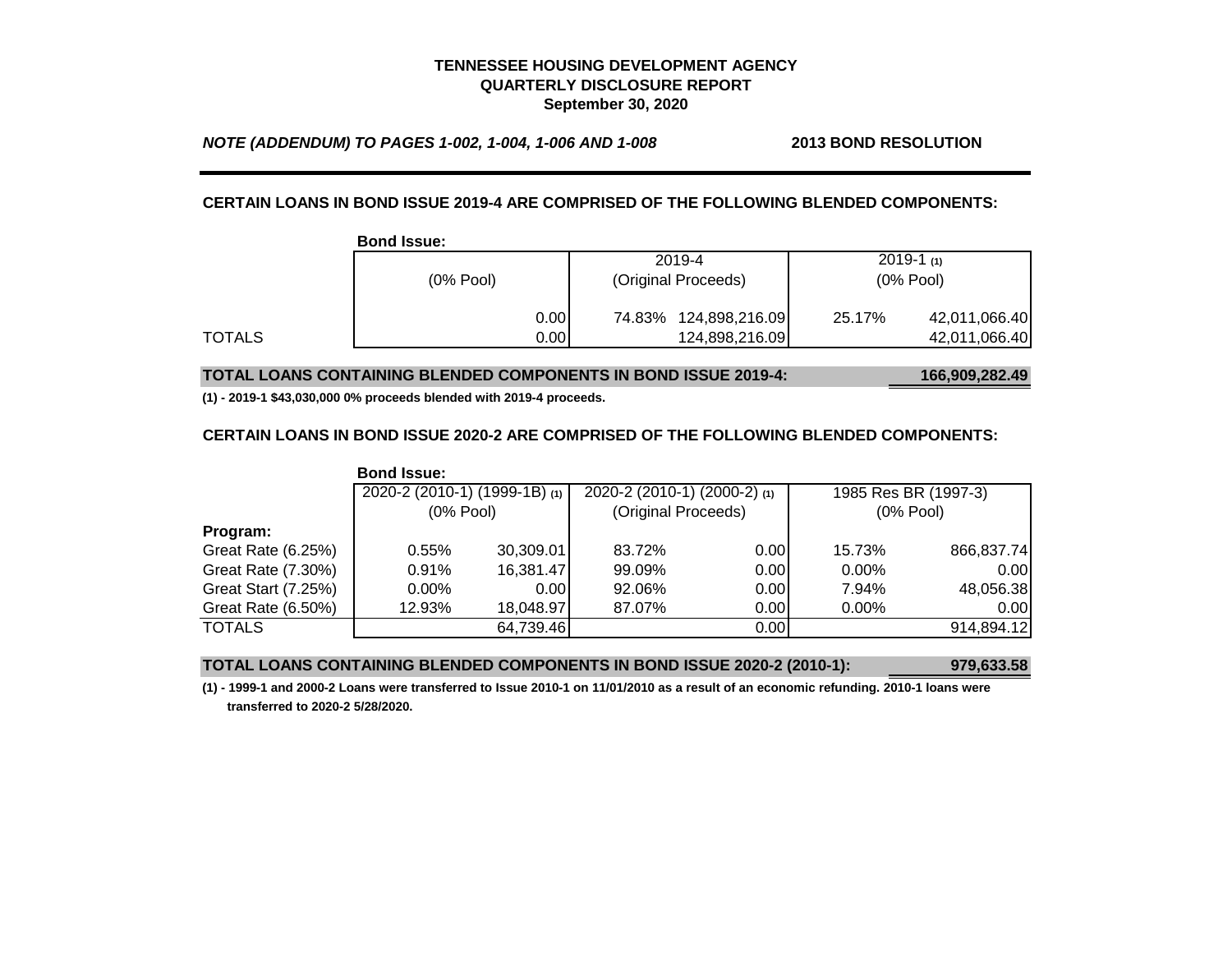#### *NOTE (ADDENDUM) TO PAGES 1-002, 1-004, 1-006 AND 1-008* **2013 BOND RESOLUTION**

|                      | <b>Bond Issue:</b>   |            |         |                              |                              |            |
|----------------------|----------------------|------------|---------|------------------------------|------------------------------|------------|
|                      | 1985 Res BR (1997-3) |            |         | 2020-2 (2011-1) (2002-2) (2) | 2020-2 (2011-1) (2001-1) (2) |            |
|                      | $(0%$ Pool)          |            |         | (Original Proceeds)          | $(0%$ Pool)                  |            |
| Program:             |                      |            |         |                              |                              |            |
| Great Rate (5.40%)   | 4.70%                | 119,403.40 | 90.00%  | 2,286,448.12                 | 5.30%                        | 134,646.39 |
| Great Start (6.40%)  | 0.57%                | 9,226.36   | 91.43%  | 1,479,939.95                 | 8.00%                        | 129,492.72 |
| Great Rate (6.00%)   | $0.00\%$             | 0.001      | 100.00% | 1,283,045.43                 | $0.00\%$                     | 0.00       |
| Great Rate (5.625%)  | 0.00%                | 0.00       | 93.75%  | 1,202,855.09                 | 6.25%                        | 80,190.34  |
| Great Start (6.625%) | $0.00\%$             | 0.00       | 94.64%  | 406,917.38                   | 5.36%                        | 23,046.04  |
| Great Start (7.00%)  | 0.00%                | 0.00       | 100.00% | 150,485.80                   | $0.00\%$                     | 0.00       |
| <b>TOTALS</b>        |                      | 128,629.76 |         | 6,809,691.77                 |                              | 367,375.49 |

#### **TOTAL LOANS CONTAINING BLENDED COMPONENTS IN BOND ISSUE 2020-2 (2002-2): 7,305,697.02**

**(2) - 2001-1 and 2002-2 Loans were transferred to Issue 2011-1 on 12/01/2011 as a result of an economic refunding. 2011-1 loans were transferred to 2020-2 on 5/28/2020.**

#### **CERTAIN LOANS IN BOND ISSUE 2020-2 ARE COMPRISED OF THE FOLLOWING BLENDED COMPONENTS:**

|        | <b>Bond Issue:</b> |      |        |                                        |                                |            |
|--------|--------------------|------|--------|----------------------------------------|--------------------------------|------------|
|        |                    |      |        | 2020-2 (2011-A)<br>(Original Proceeds) | 2019-4 (2010-B)<br>$(0%$ Pool) |            |
|        | $0.00\%$           | 0.00 | 97.74% | 9,808,593.58                           | 2.26%                          | 226,594.19 |
| TOTALS |                    | 0.00 |        | 9,808,593.58                           |                                | 226,594.19 |

**TOTAL LOANS CONTAINING BLENDED COMPONENTS IN BOND ISSUE 2020-2 (2011-A): 10,035,187.76**

**2011-A loans were transferred to 2020-2 on 5/28/2020. 2010-B loans were transferred to 2019-4 on 12/11/2019.**

#### **CERTAIN LOANS IN BOND ISSUE 2020-2 ARE COMPRISED OF THE FOLLOWING BLENDED COMPONENTS:**

|        | <b>Bond Issue:</b> |       |                     |                 |                 |            |
|--------|--------------------|-------|---------------------|-----------------|-----------------|------------|
|        |                    |       |                     | 2020-2 (2011-C) | 2019-4 (2010-B) |            |
|        |                    |       | (Original Proceeds) |                 | $(0%$ Pool)     |            |
|        | $0.00\%$           | 0.001 | 97.85%              | 27,138,722.25   | 2.15%           | 597,151.22 |
| TOTALS |                    | 0.001 |                     | 27,138,722.25   |                 | 597,151.22 |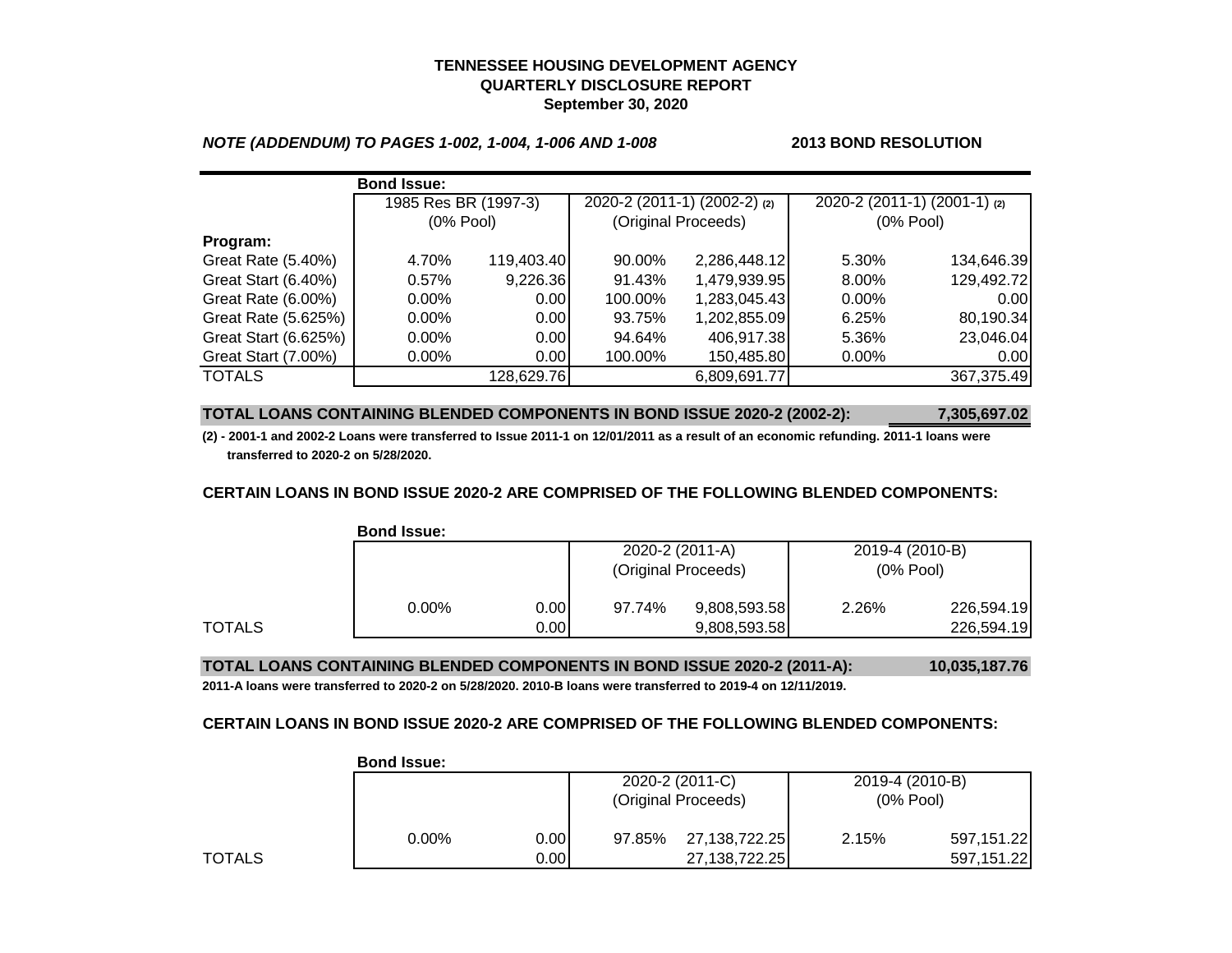## *NOTE (ADDENDUM) TO PAGES 1-002, 1-004, 1-006 AND 1-008* **2013 BOND RESOLUTION**

#### **TOTAL LOANS CONTAINING BLENDED COMPONENTS IN BOND ISSUE 2020-2 (2011-C): 27,735,873.47**

**2011-Cloans were transferred to 2020-2 on 5/28/2020. 2010-B loans were transferred to 2019-4 on 12/11/2019.**

#### **CERTAIN LOANS IN BOND ISSUE 2020-3 ARE COMPRISED OF THE FOLLOWING BLENDED COMPONENTS:**

|        | <b>Bond Issue:</b> |       |                     |               |             |              |
|--------|--------------------|-------|---------------------|---------------|-------------|--------------|
|        |                    |       |                     | 2020-3        |             | $2019-3(1)$  |
|        | $(0%$ Pool)        |       | (Original Proceeds) |               | $(0%$ Pool) |              |
|        |                    | 0.001 | 76.51%              | 24,346,848.52 | 23.49%      | 7,474,937.55 |
| TOTALS |                    | 0.001 |                     | 24,346,848.52 |             | 7,474,937.55 |

## **TOTAL LOANS CONTAINING BLENDED COMPONENTS IN BOND ISSUE 2019-4: 31,821,786.06**

**(1) - 2019-3 \$43,030,000 0% proceeds blended with 2020-3 proceeds.**

#### **CERTAIN LOANS IN BOND ISSUE 2020-4 ARE COMPRISED OF THE FOLLOWING BLENDED COMPONENTS:**

|        | <b>Bond Issue:</b> |       |                     |              |             |            |
|--------|--------------------|-------|---------------------|--------------|-------------|------------|
|        |                    |       |                     | 2020-4       | $2019-2(1)$ |            |
|        | $(0\%$ Pool)       |       | (Original Proceeds) |              | $(0%$ Pool) |            |
|        |                    | 0.00  | 76.51%              | 1,914,799.00 | 25.54%      | 656,781.71 |
| TOTALS |                    | 0.001 |                     | 1,914,799.00 |             | 656,781.71 |

| <b>TOTAL LOANS CONTAINING BLENDED COMPONENTS IN BOND ISSUE 2019-4:</b> | 2,571,580.71 |
|------------------------------------------------------------------------|--------------|
|                                                                        |              |

**(1) - 2019-2 \$40,500,000 0% proceeds blended with 2020-4 proceeds.**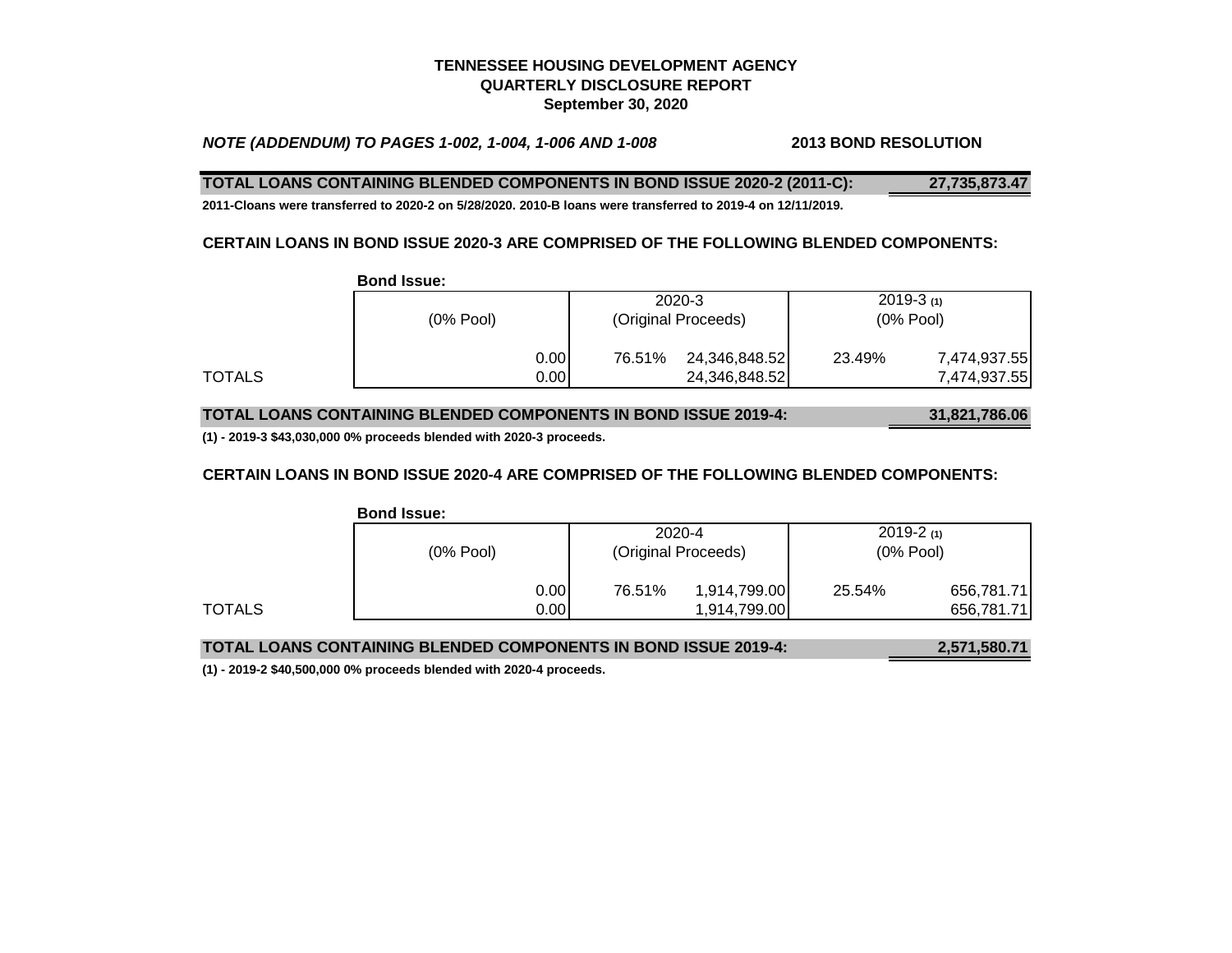| 2013 Resolution          |          |                                       |                           | Date Created: 10/15/2020 2:29 PM | Page: 1-004                   |
|--------------------------|----------|---------------------------------------|---------------------------|----------------------------------|-------------------------------|
|                          |          | Loans by Interest Rate by Bond Issue: |                           |                                  |                               |
| 2013 Old 1974 Res Loans  | Rate     | <b>Number</b><br>of Loans             | % of Loans<br>Outstanding | Principal<br>Outstanding         | % of Principal<br>Outstanding |
|                          | 7.40%    | 121                                   | 25.74 %                   | 1,934,094.74                     | 25.07 %                       |
|                          | 7.50%    | 122                                   | 25.96 %                   | 1,555,895.34                     | 20.17 %                       |
|                          | 3.45%    | 9                                     | 1.91 %                    | 790,276.25                       | 10.24 %                       |
|                          | 8.25%    | 52                                    | 11.06 %                   | 776,167.29                       | 10.06 %                       |
|                          | 5.50%    | 78                                    | 16.60 %                   | 735,725.31                       | 9.54 %                        |
|                          | 7.75%    | 37                                    | 7.87 %                    | 412,839.84                       | 5.35 %                        |
|                          | 4.05%    | 5                                     | 1.06 %                    | 350,307.25                       | 4.54 %                        |
|                          | 3.75%    | 3                                     | 0.64%                     | 266,321.77                       | 3.45 %                        |
|                          | 6.50%    | 15                                    | 3.19%                     | 193,133.24                       | 2.50 %                        |
|                          | 4.25%    | $\sqrt{2}$                            | 0.43 %                    | 181,360.29                       | 2.35 %                        |
|                          | Other    | 26                                    | 5.53 %                    | 518,024.38                       | 6.72 %                        |
|                          |          | 470                                   | 100.00 %                  | 7,714,145.70                     | $100.00 \%$                   |
| <b>Bond Issue 2013-1</b> | Rate     | <b>Number</b><br>of Loans             | % of Loans<br>Outstanding | Principal<br>Outstanding         | % of Principal<br>Outstanding |
|                          | 4.20%    | 420                                   | 31.53 %                   | 40,180,695.05                    | 53.13 %                       |
|                          | 3.60%    | 63                                    | 4.73 %                    | 5,437,570.76                     | 7.19%                         |
|                          | $0.00\%$ | 113                                   | 8.48 %                    | 4,259,225.93                     | 5.63 %                        |
|                          | 4.95%    | 64                                    | 4.80 %                    | 3,554,342.75                     | 4.70 %                        |
|                          | 5.50%    | 277                                   | 20.80 %                   | 3,014,430.15                     | 3.99 %                        |
|                          | 4.65%    | 41                                    | 3.08 %                    | 2,411,813.51                     | 3.19%                         |
|                          | 6.00%    | 29                                    | 2.18%                     | 2,163,706.87                     | 2.86 %                        |
|                          | 3.00%    | 42                                    | 3.15 %                    | 2,115,399.43                     | 2.80 %                        |
|                          | 6.75%    | 48                                    | 3.60 %                    | 1,723,586.47                     | 2.28 %                        |
|                          | 5.95%    | $28\,$                                | 2.10 %                    | 1,561,536.77                     | 2.06 %                        |
|                          | Other    | 207                                   | 15.54 %                   | 9,200,939.87                     | 12.17 %                       |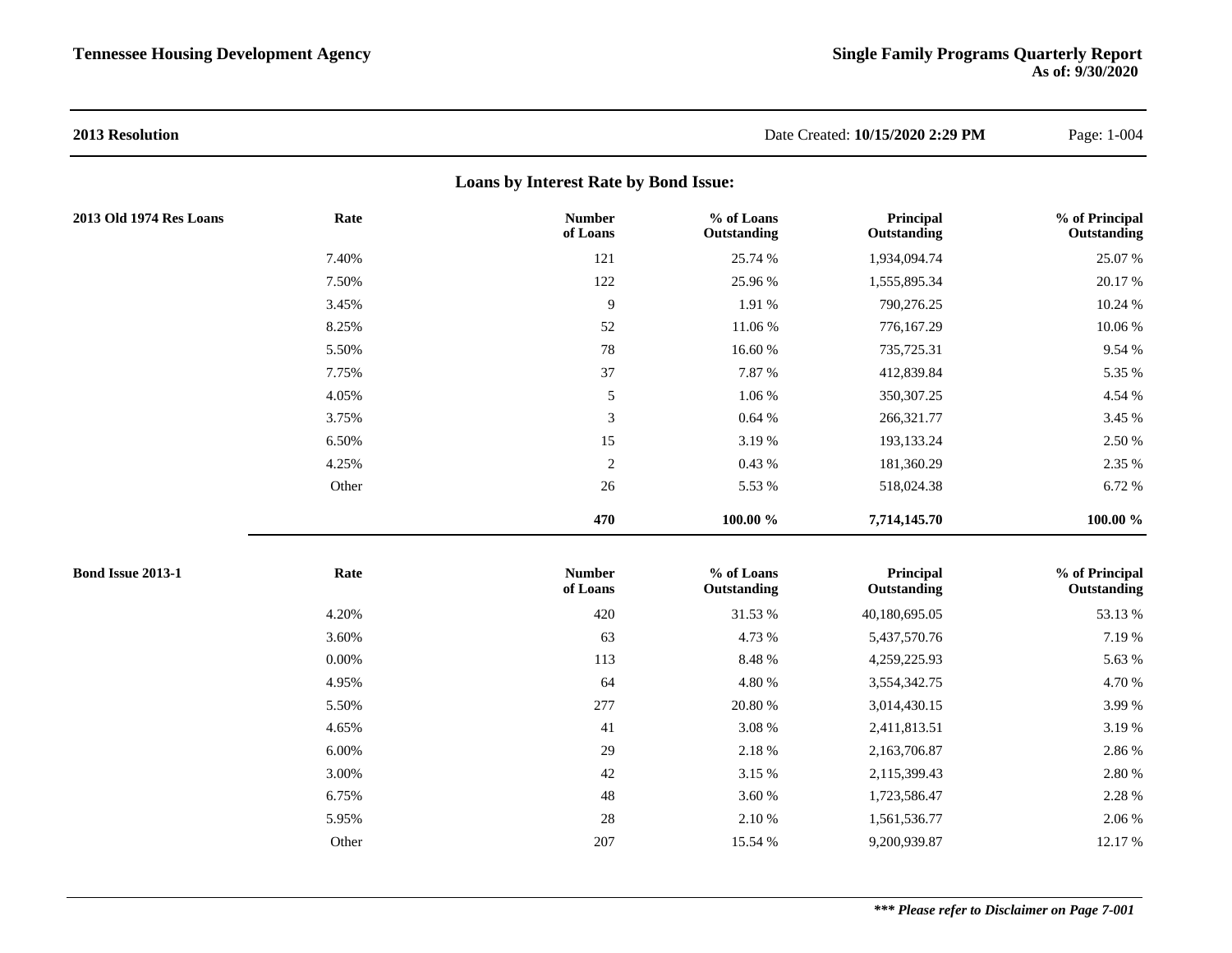| 2013 Resolution   |       |                                       |                           | Date Created: 10/15/2020 2:29 PM | Page: 1-005                   |
|-------------------|-------|---------------------------------------|---------------------------|----------------------------------|-------------------------------|
|                   |       | Loans by Interest Rate by Bond Issue: |                           |                                  |                               |
| Bond Issue 2013-1 |       | 1,332                                 | 100.00 %                  | 75,623,247.56                    | 100.00 %                      |
| Bond Issue 2013-2 | Rate  | <b>Number</b><br>of Loans             | % of Loans<br>Outstanding | Principal<br>Outstanding         | % of Principal<br>Outstanding |
|                   | 4.45% | 141                                   | 28.54 %                   | 13,411,674.60                    | 34.00 %                       |
|                   | 4.20% | 82                                    | 16.60%                    | 7,936,239.75                     | 20.12%                        |
|                   | 5.10% | 112                                   | 22.67 %                   | 7,233,641.01                     | 18.34 %                       |
|                   | 5.60% | 42                                    | 8.50 %                    | 2,291,827.63                     | 5.81 %                        |
|                   | 6.10% | 40                                    | 8.10%                     | 2,167,556.62                     | 5.50 %                        |
|                   | 4.60% | 20                                    | 4.05 %                    | 1,976,969.19                     | 5.01 %                        |
|                   | 3.60% | 16                                    | 3.24 %                    | 1,413,472.01                     | 3.58 %                        |
|                   | 6.60% | $21\,$                                | 4.25 %                    | 1,122,353.56                     | 2.85 %                        |
|                   | 3.10% | $\mathfrak{Z}$                        | 0.61%                     | 318,932.14                       | 0.81 %                        |
|                   | 4.50% | $\overline{4}$                        | 0.81%                     | 295,276.13                       | 0.75 %                        |
|                   | Other | 13                                    | 2.63 %                    | 1,274,597.86                     | 3.23 %                        |
|                   |       | 494                                   | $100.00~\%$               | 39,442,540.50                    | 100.00 %                      |
| Bond Issue 2014-1 | Rate  | <b>Number</b><br>of Loans             | % of Loans<br>Outstanding | Principal<br>Outstanding         | % of Principal<br>Outstanding |
|                   | 3.99% | 440                                   | 54.59 %                   | 42,784,818.43                    | 66.87 %                       |
|                   | 4.99% | 114                                   | 14.14 %                   | 6,848,190.98                     | 10.70 %                       |
|                   | 4.45% | 68                                    | 8.44 %                    | 6,637,234.71                     | 10.37 %                       |
|                   | 5.99% | 54                                    | 6.70 %                    | 3,258,653.84                     | 5.09 %                        |
|                   | 3.49% | 16                                    | 1.99 %                    | 1,586,706.98                     | 2.48 %                        |
|                   | 6.85% | 52                                    | 6.45 %                    | 418,511.74                       | 0.65%                         |
|                   | 3.95% | $\overline{4}$                        | 0.50 %                    | 403,972.80                       | 0.63%                         |
|                   | 6.50% | 36                                    | 4.47%                     | 367,114.73                       | 0.57 %                        |
|                   | 3.75% | $\sqrt{2}$                            | 0.25 %                    | 293,849.78                       | 0.46%                         |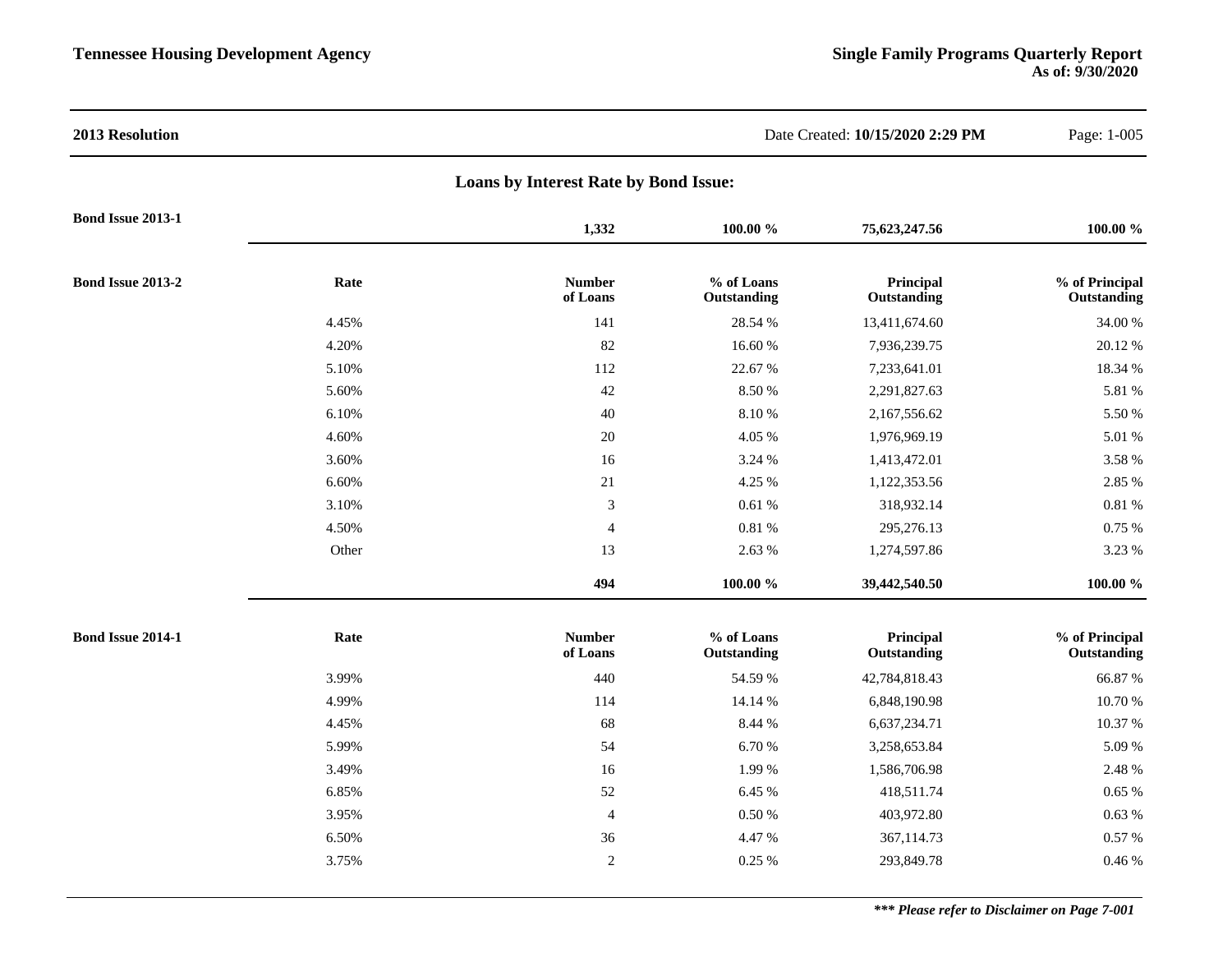| 2013 Resolution   |       |                                       |                           | Date Created: 10/15/2020 2:29 PM | Page: 1-006                   |
|-------------------|-------|---------------------------------------|---------------------------|----------------------------------|-------------------------------|
|                   |       | Loans by Interest Rate by Bond Issue: |                           |                                  |                               |
| Bond Issue 2014-1 | Rate  | <b>Number</b><br>of Loans             | % of Loans<br>Outstanding | Principal<br>Outstanding         | % of Principal<br>Outstanding |
|                   | 5.10% | $\sqrt{5}$                            | 0.62%                     | 259,934.65                       | 0.41 %                        |
|                   | Other | 15                                    | 1.86 %                    | 1,121,744.24                     | 1.75 %                        |
|                   |       | 806                                   | 100.00 %                  | 63,980,732.88                    | 100.00 %                      |
| Bond Issue 2014-2 | Rate  | <b>Number</b><br>of Loans             | % of Loans<br>Outstanding | Principal<br>Outstanding         | % of Principal<br>Outstanding |
|                   | 3.99% | 520                                   | 68.51 %                   | 53,484,516.96                    | 76.14 %                       |
|                   | 4.99% | 121                                   | 15.94 %                   | 7,786,916.30                     | 11.08%                        |
|                   | 5.99% | 67                                    | 8.83 %                    | 4,069,129.78                     | 5.79 %                        |
|                   | 4.20% | 36                                    | 4.74 %                    | 3,565,070.60                     | 5.07%                         |
|                   | 3.49% | 12                                    | 1.58 %                    | 1,082,511.02                     | 1.54 %                        |
|                   | 3.70% | $\mathbf{1}$                          | 0.13%                     | 142,365.80                       | 0.20%                         |
|                   | 4.00% | 1                                     | 0.13%                     | 73,496.44                        | 0.10%                         |
|                   | 4.63% | $\overline{1}$                        | 0.13 %                    | 43,708.68                        | 0.06%                         |
|                   |       | 759                                   | 100.00 %                  | 70,247,715.58                    | 100.00 %                      |
| Bond Issue 2015-1 | Rate  | <b>Number</b><br>of Loans             | % of Loans<br>Outstanding | Principal<br>Outstanding         | % of Principal<br>Outstanding |
|                   | 4.10% | 442                                   | 52.43 %                   | 48,102,279.49                    | 58.65 %                       |
|                   | 3.99% | 207                                   | 24.56 %                   | 20,592,823.27                    | 25.11 %                       |
|                   | 5.30% | 110                                   | 13.05 %                   | 6,942,520.09                     | 8.47%                         |
|                   | 6.30% | 50                                    | 5.93 %                    | 3,119,062.80                     | 3.80 %                        |
|                   | 3.60% | 15                                    | 1.78 %                    | 1,648,428.94                     | 2.01 %                        |
|                   | 4.99% | $\,8\,$                               | 0.95%                     | 579,018.38                       | 0.71 %                        |
|                   | 3.49% | 5                                     | 0.59 %                    | 569,248.74                       | 0.69%                         |
|                   | 3.88% | $\overline{2}$                        | 0.24 %                    | 176,770.61                       | 0.22 %                        |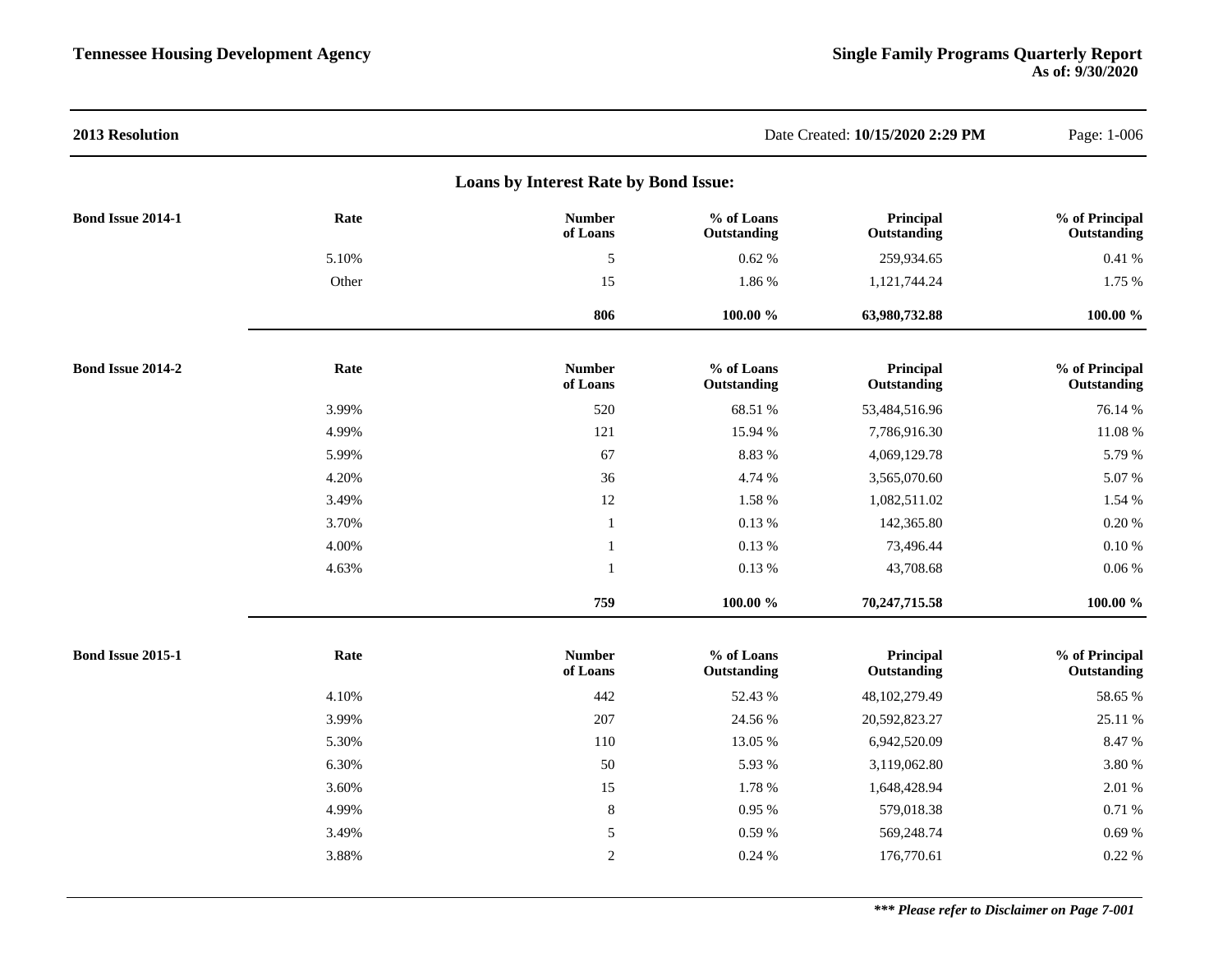| 2013 Resolution                       |       |                           |                           | Date Created: 10/15/2020 2:29 PM | Page: 1-007                   |  |  |  |  |
|---------------------------------------|-------|---------------------------|---------------------------|----------------------------------|-------------------------------|--|--|--|--|
| Loans by Interest Rate by Bond Issue: |       |                           |                           |                                  |                               |  |  |  |  |
| <b>Bond Issue 2015-1</b>              | Rate  | <b>Number</b><br>of Loans | % of Loans<br>Outstanding | Principal<br>Outstanding         | % of Principal<br>Outstanding |  |  |  |  |
|                                       | 5.40% | $\sqrt{2}$                | 0.24 %                    | 136,788.76                       | 0.17%                         |  |  |  |  |
|                                       | 4.88% | $\mathbf{1}$              | 0.12%                     | 87,521.52                        | 0.11%                         |  |  |  |  |
|                                       | Other | $\mathbf{1}$              | 0.12%                     | 57,315.44                        | 0.07 %                        |  |  |  |  |
|                                       |       | 843                       | 100.00 %                  | 82,011,778.04                    | $100.00 \%$                   |  |  |  |  |
| <b>Bond Issue 2015-2</b>              | Rate  | <b>Number</b><br>of Loans | % of Loans<br>Outstanding | Principal<br>Outstanding         | % of Principal<br>Outstanding |  |  |  |  |
|                                       | 4.10% | 569                       | 56.79 %                   | 62,009,780.16                    | 63.94 %                       |  |  |  |  |
|                                       | 3.99% | 129                       | 12.87 %                   | 14,067,590.70                    | 14.51 %                       |  |  |  |  |
|                                       | 5.80% | 99                        | 9.88%                     | 6,675,796.69                     | 6.88%                         |  |  |  |  |
|                                       | 5.40% | 88                        | 8.78%                     | 5,531,833.33                     | 5.70 %                        |  |  |  |  |
|                                       | 6.80% | 34                        | 3.39 %                    | 2,357,109.15                     | 2.43 %                        |  |  |  |  |
|                                       | 6.40% | 33                        | 3.29 %                    | 2,303,171.98                     | 2.38 %                        |  |  |  |  |
|                                       | 3.60% | 12                        | 1.20 %                    | 1,136,777.95                     | 1.17%                         |  |  |  |  |
|                                       | 5.30% | $12\,$                    | 1.20 %                    | 803,588.46                       | 0.83 %                        |  |  |  |  |
|                                       | 6.30% | 6                         | 0.60%                     | 438,411.47                       | 0.45 %                        |  |  |  |  |
|                                       | 3.88% | $\mathbf{2}$              | 0.20%                     | 300,517.38                       | 0.31 %                        |  |  |  |  |
|                                       | Other | 18                        | 1.80 %                    | 1,349,062.14                     | 1.39 %                        |  |  |  |  |
|                                       |       | 1,002                     | 100.00 %                  | 96,973,639.41                    | 100.00 %                      |  |  |  |  |
| Bond Issue 2016-1                     | Rate  | <b>Number</b><br>of Loans | % of Loans<br>Outstanding | Principal<br>Outstanding         | % of Principal<br>Outstanding |  |  |  |  |
|                                       | 3.99% | 517                       | 73.44 %                   | 61,433,394.25                    | 81.44 %                       |  |  |  |  |
|                                       | 5.40% | 70                        | 9.94 %                    | 5,270,119.37                     | 6.99%                         |  |  |  |  |
|                                       | 5.50% | 56                        | 7.95 %                    | 3,648,987.50                     | 4.84 %                        |  |  |  |  |
|                                       | 3.49% | 10                        | 1.42 %                    | 1,412,125.30                     | 1.87 %                        |  |  |  |  |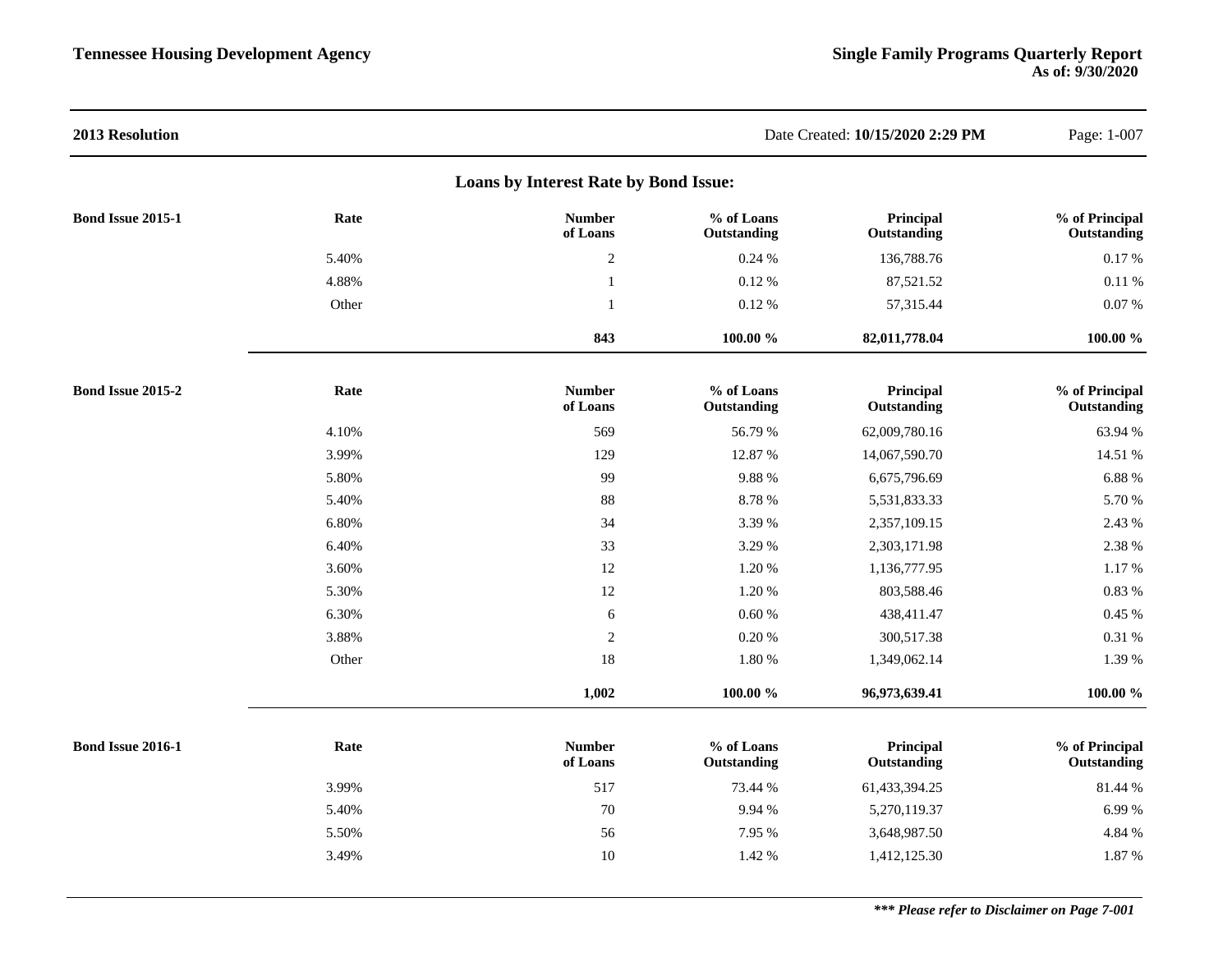| 2013 Resolution                       |       |                           |                           | Date Created: 10/15/2020 2:29 PM | Page: 1-008                   |  |  |  |  |
|---------------------------------------|-------|---------------------------|---------------------------|----------------------------------|-------------------------------|--|--|--|--|
| Loans by Interest Rate by Bond Issue: |       |                           |                           |                                  |                               |  |  |  |  |
| Bond Issue 2016-1                     | Rate  | <b>Number</b><br>of Loans | % of Loans<br>Outstanding | Principal<br>Outstanding         | % of Principal<br>Outstanding |  |  |  |  |
|                                       | 6.50% | 17                        | 2.41 %                    | 1,242,838.17                     | 1.65 %                        |  |  |  |  |
|                                       | 6.40% | 14                        | 1.99 %                    | 994,549.40                       | 1.32 %                        |  |  |  |  |
|                                       | 5.90% | $\tau$                    | 0.99%                     | 417,824.06                       | 0.55 %                        |  |  |  |  |
|                                       | 5.80% | $\overline{4}$            | 0.57 %                    | 292,685.16                       | 0.39 %                        |  |  |  |  |
|                                       | 4.63% | $\overline{2}$            | 0.28 %                    | 252,864.15                       | 0.34 %                        |  |  |  |  |
|                                       | 3.88% | $\sqrt{2}$                | $0.28~\%$                 | 135,931.99                       | $0.18~\%$                     |  |  |  |  |
|                                       | Other | $\sqrt{5}$                | $0.71\ \%$                | 336, 337.64                      | $0.45~\%$                     |  |  |  |  |
|                                       |       | 704                       | 100.00 %                  | 75,437,656.99                    | 100.00 %                      |  |  |  |  |
| Bond Issue 2016-2                     | Rate  | <b>Number</b><br>of Loans | % of Loans<br>Outstanding | Principal<br>Outstanding         | % of Principal<br>Outstanding |  |  |  |  |
|                                       | 3.99% | 265                       | 37.27 %                   | 32,978,551.98                    | 42.90 %                       |  |  |  |  |
|                                       | 3.75% | 248                       | 34.88 %                   | 29,374,318.77                    | 38.21 %                       |  |  |  |  |
|                                       | 5.40% | 146                       | 20.53 %                   | 10,359,491.10                    | 13.48 %                       |  |  |  |  |
|                                       | 6.40% | 21                        | 2.95 %                    | 1,481,129.00                     | 1.93 %                        |  |  |  |  |
|                                       | 3.25% | 6                         | 0.84 %                    | 690,681.97                       | $0.90\ \%$                    |  |  |  |  |
|                                       | 5.90% | $10\,$                    | 1.41 %                    | 662,253.23                       | $0.86~\%$                     |  |  |  |  |
|                                       | 4.63% | $\sqrt{5}$                | 0.70 %                    | 566,873.57                       | 0.74 %                        |  |  |  |  |
|                                       | 4.75% | $\sqrt{3}$                | 0.42%                     | 218,141.21                       | 0.28 %                        |  |  |  |  |
|                                       | 3.49% | $\overline{2}$            | 0.28 %                    | 171,636.24                       | 0.22%                         |  |  |  |  |
|                                       | 4.50% | $\mathbf{1}$              | 0.14%                     | 111,736.51                       | 0.15%                         |  |  |  |  |
|                                       | Other | $\overline{4}$            | $0.56~\%$                 | 259,000.02                       | 0.34%                         |  |  |  |  |
|                                       |       | 711                       | 100.00 %                  | 76,873,813.60                    | 100.00 %                      |  |  |  |  |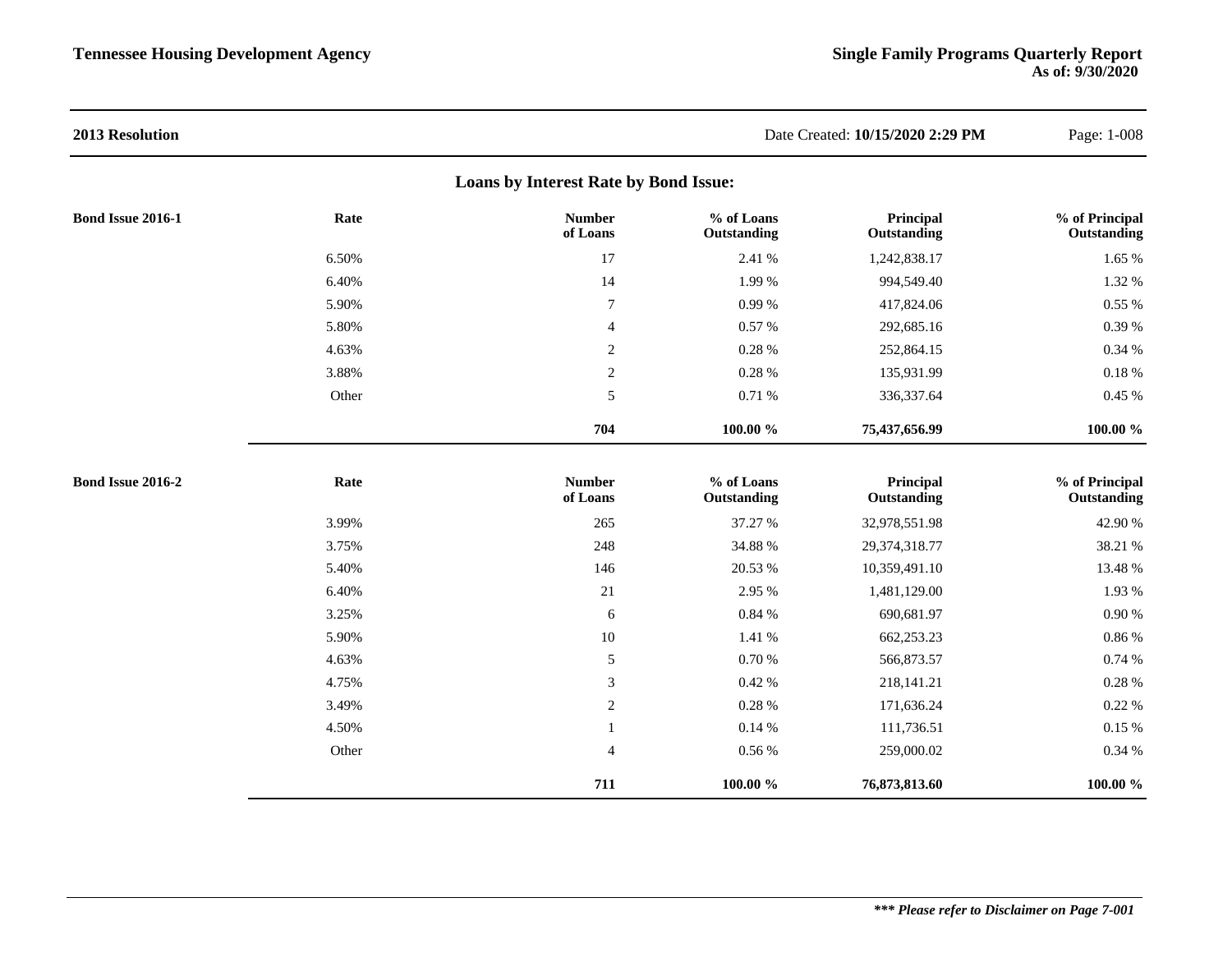| 2013 Resolution          |       |                                       |                           | Date Created: 10/15/2020 2:29 PM | Page: 1-009                   |
|--------------------------|-------|---------------------------------------|---------------------------|----------------------------------|-------------------------------|
|                          |       | Loans by Interest Rate by Bond Issue: |                           |                                  |                               |
| <b>Bond Issue 2016-3</b> | Rate  | <b>Number</b><br>of Loans             | % of Loans<br>Outstanding | Principal<br>Outstanding         | % of Principal<br>Outstanding |
|                          | 5.70% | 184                                   | 41.44 %                   | 14,650,110.81                    | 43.31 %                       |
|                          | 5.40% | 155                                   | 34.91 %                   | 11,531,714.66                    | 34.09 %                       |
|                          | 6.70% | 26                                    | 5.86 %                    | 1,801,109.94                     | 5.32 %                        |
|                          | 6.40% | 20                                    | 4.50 %                    | 1,453,935.13                     | 4.30 %                        |
|                          | 6.20% | 12                                    | 2.70 %                    | 984,818.03                       | 2.91 %                        |
|                          | 5.90% | 10                                    | 2.25 %                    | 666,637.90                       | 1.97%                         |
|                          | 0.00% | 15                                    | 3.38 %                    | 617,060.36                       | 1.82 %                        |
|                          | 6.00% | $\sqrt{5}$                            | 1.13 %                    | 506,215.77                       | 1.50 %                        |
|                          | 5.45% | $\overline{4}$                        | 0.90%                     | 289,926.82                       | 0.86%                         |
|                          | 4.00% | $\overline{c}$                        | 0.45 %                    | 202,940.59                       | $0.60\ \%$                    |
|                          | Other | 11                                    | 2.48 %                    | 1,124,122.64                     | 3.32 %                        |
|                          |       | 444                                   | 100.00 %                  | 33,828,592.65                    | $100.00 \%$                   |
| <b>Bond Issue 2017-1</b> | Rate  | <b>Number</b><br>of Loans             | % of Loans<br>Outstanding | Principal<br>Outstanding         | % of Principal<br>Outstanding |
|                          | 4.63% | 226                                   | 29.31 %                   | 25,700,128.28                    | 30.63 %                       |
|                          | 4.38% | 169                                   | 21.92%                    | 20,668,843.40                    | 24.63 %                       |
|                          | 4.13% | 113                                   | 14.66 %                   | 14,078,976.70                    | 16.78 %                       |
|                          | 3.75% | 88                                    | 11.41 %                   | 10,784,557.53                    | 12.85 %                       |
|                          | 6.80% | 49                                    | 6.36%                     | 3,431,136.35                     | 4.09%                         |
|                          | 5.80% | 39                                    | 5.06 %                    | 2,556,676.50                     | 3.05 %                        |
|                          | 5.99% | 30                                    | 3.89 %                    | 2,189,756.53                     | 2.61 %                        |
|                          | 6.15% | 10                                    | 1.30 %                    | 718,162.22                       | $0.86~\%$                     |
|                          | 3.88% | $\sqrt{6}$                            | 0.78%                     | 652,167.50                       | 0.78%                         |
|                          | 6.99% | 9                                     | 1.17 %                    | 515,749.13                       | 0.61%                         |
|                          | Other | 32                                    | 4.15 %                    | 2,609,582.16                     | 3.11 %                        |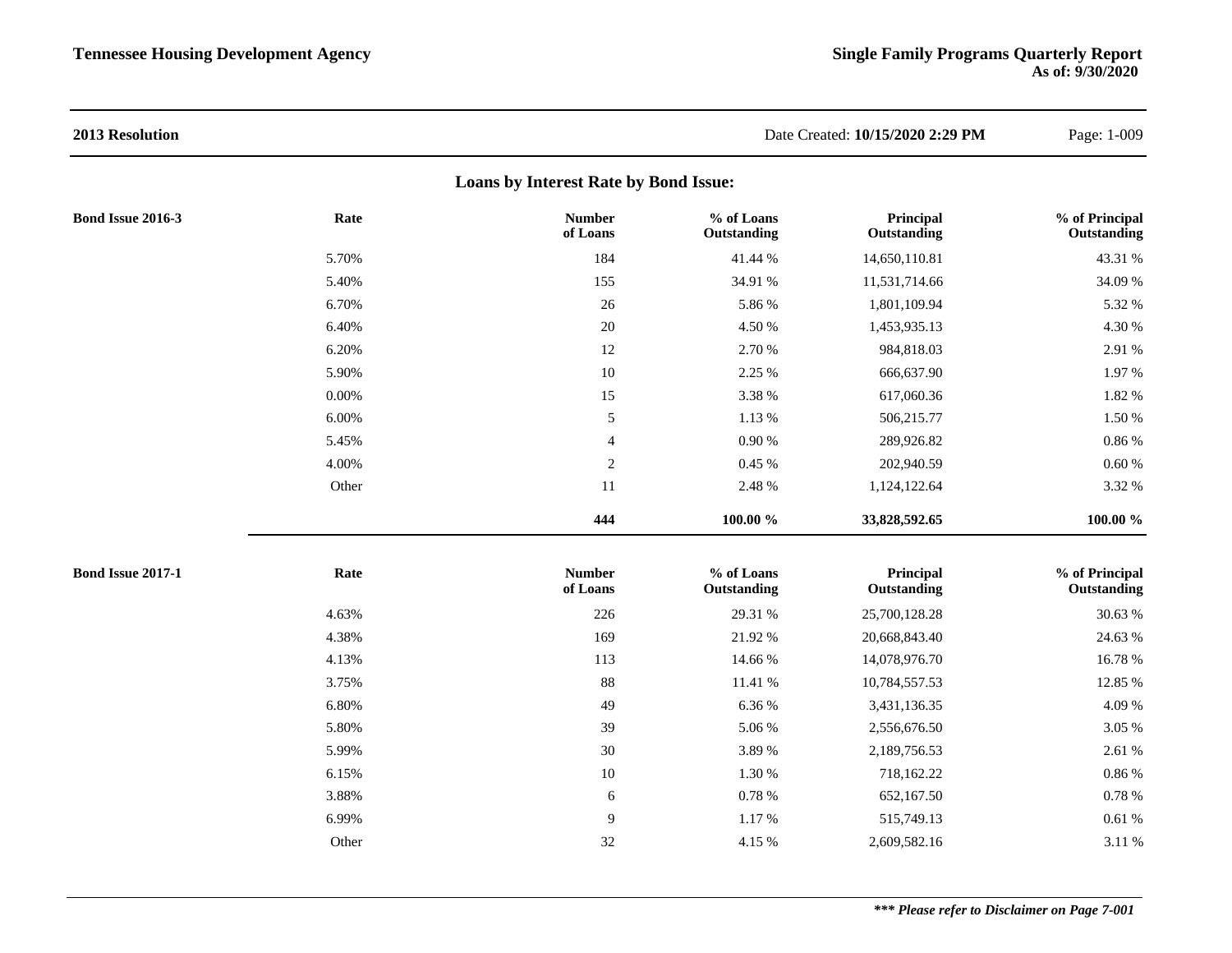| 2013 Resolution          |                                              |                           | Date Created: 10/15/2020 2:29 PM |                          |                               |  |  |
|--------------------------|----------------------------------------------|---------------------------|----------------------------------|--------------------------|-------------------------------|--|--|
|                          | <b>Loans by Interest Rate by Bond Issue:</b> |                           |                                  |                          |                               |  |  |
| <b>Bond Issue 2017-1</b> |                                              | 771                       | 100.00 %                         | 83,905,736.30            | 100.00 %                      |  |  |
| <b>Bond Issue 2017-2</b> | Rate                                         | <b>Number</b><br>of Loans | % of Loans<br>Outstanding        | Principal<br>Outstanding | % of Principal<br>Outstanding |  |  |
|                          | 4.63%                                        | 850                       | 73.28 %                          | 98,104,302.05            | 79.69 %                       |  |  |
|                          | 5.45%                                        | 102                       | 8.79%                            | 7,733,044.92             | 6.28 %                        |  |  |
|                          | 6.00%                                        | 71                        | 6.12%                            | 5,516,263.18             | 4.48 %                        |  |  |
|                          | 4.13%                                        | 21                        | 1.81 %                           | 2,271,373.76             | 1.85 %                        |  |  |
|                          | 5.75%                                        | 21                        | 1.81 %                           | 1,552,565.76             | 1.26 %                        |  |  |
|                          | 4.25%                                        | 13                        | 1.12 %                           | 1,325,560.83             | 1.08 %                        |  |  |
|                          | 6.45%                                        | 19                        | 1.64 %                           | 1,264,438.38             | 1.03 %                        |  |  |
|                          | 7.00%                                        | 15                        | 1.29 %                           | 1,153,274.69             | 0.94 %                        |  |  |
|                          | 5.95%                                        | 11                        | 0.95 %                           | 876,689.82               | 0.71 %                        |  |  |
|                          | 4.38%                                        | $\overline{4}$            | 0.34 %                           | 445,660.24               | 0.36 %                        |  |  |
|                          | Other                                        | 33                        | 2.84 %                           | 2,860,043.21             | 2.32 %                        |  |  |
|                          |                                              | 1,160                     | 100.00 %                         | 123, 103, 216.84         | $100.00 \%$                   |  |  |
| <b>Bond Issue 2017-3</b> | Rate                                         | <b>Number</b><br>of Loans | % of Loans<br>Outstanding        | Principal<br>Outstanding | % of Principal<br>Outstanding |  |  |
|                          | 4.63%                                        | 623                       | 96.44 %                          | 73,025,133.64            | 96.27%                        |  |  |
|                          | 4.13%                                        | 17                        | 2.63 %                           | 1,820,508.89             | 2.40 %                        |  |  |
|                          | 4.50%                                        | $\mathfrak{Z}$            | 0.46 %                           | 473,412.95               | 0.62%                         |  |  |
|                          | 4.38%                                        | $\mathbf{1}$              | 0.15 %                           | 188,676.33               | 0.25 %                        |  |  |
|                          | 3.88%                                        | $\mathbf{1}$              | 0.15 %                           | 175,539.85               | 0.23 %                        |  |  |
|                          | 4.25%                                        | 1                         | $0.15~\%$                        | 171,084.29               | 0.23 %                        |  |  |
|                          |                                              | 646                       | 100.00 %                         | 75,854,355.95            | 100.00 %                      |  |  |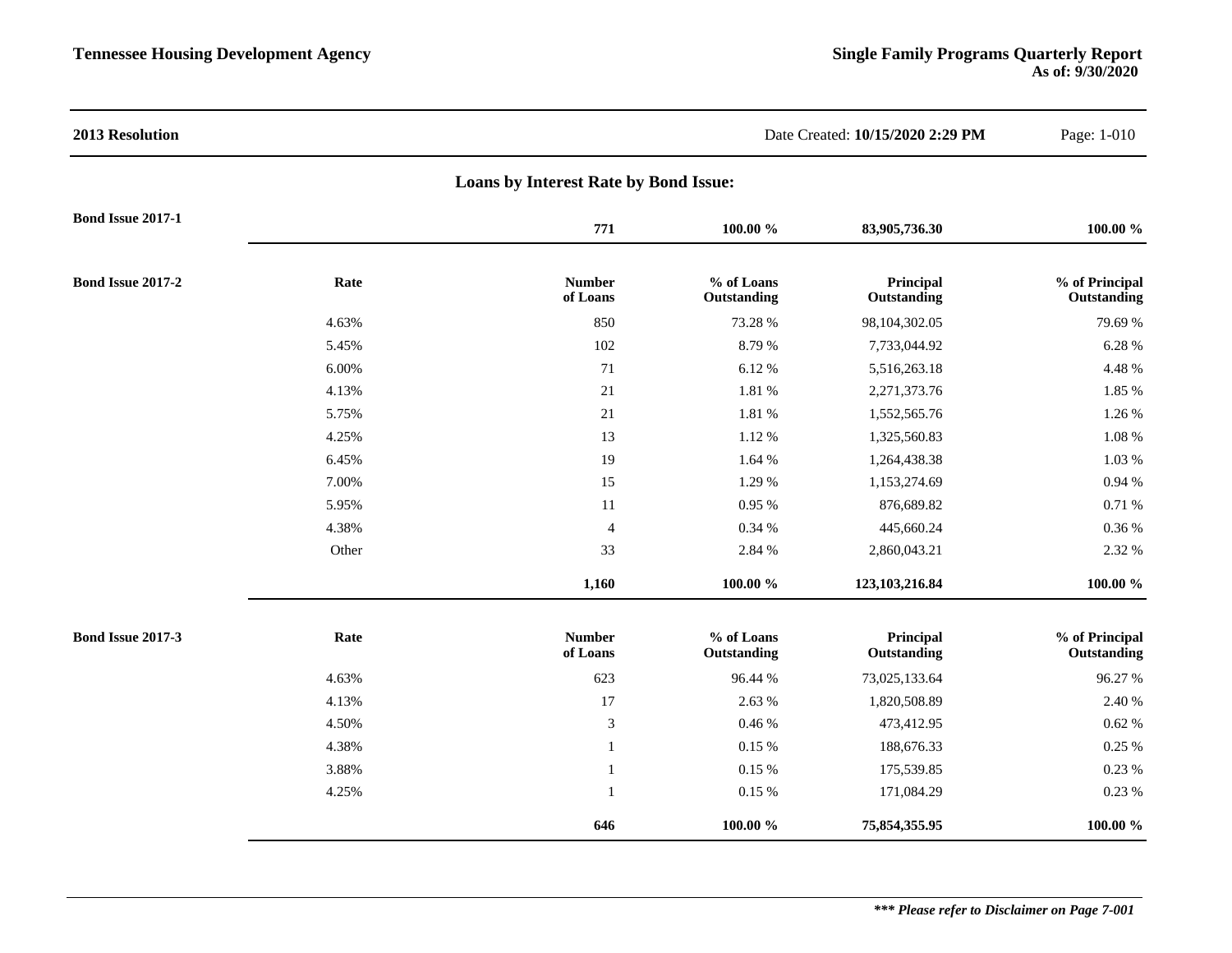| 2013 Resolution          |       |                                       |                           | Date Created: 10/15/2020 2:29 PM | Page: 1-011                   |
|--------------------------|-------|---------------------------------------|---------------------------|----------------------------------|-------------------------------|
|                          |       | Loans by Interest Rate by Bond Issue: |                           |                                  |                               |
| <b>Bond Issue 2017-4</b> | Rate  | <b>Number</b><br>of Loans             | % of Loans<br>Outstanding | Principal<br>Outstanding         | % of Principal<br>Outstanding |
|                          | 4.25% | 296                                   | 43.59 %                   | 35,295,132.37                    | 48.13%                        |
|                          | 4.63% | 250                                   | 36.82 %                   | 28,010,586.79                    | 38.19%                        |
|                          | 5.80% | 63                                    | 9.28 %                    | 4,424,690.85                     | 6.03 %                        |
|                          | 6.80% | 30                                    | 4.42 %                    | 1,918,712.11                     | 2.62 %                        |
|                          | 3.75% | 11                                    | 1.62 %                    | 1,216,284.65                     | 1.66 %                        |
|                          | 5.45% | 12                                    | 1.77 %                    | 997,099.68                       | 1.36 %                        |
|                          | 6.30% | 11                                    | 1.62 %                    | 770,729.33                       | 1.05%                         |
|                          | 4.13% | $\overline{4}$                        | $0.59~\%$                 | 422,942.89                       | $0.58~\%$                     |
|                          | 3.88% | $\sqrt{2}$                            | 0.29 %                    | 283,022.06                       | $0.39~\%$                     |
|                          |       | 679                                   | 100.00 %                  | 73,339,200.73                    | 100.00 %                      |
| Bond Issue 2018-1        | Rate  | <b>Number</b><br>of Loans             | % of Loans<br>Outstanding | Principal<br>Outstanding         | % of Principal<br>Outstanding |
|                          | 4.25% | 304                                   | 38.63 %                   | 38,360,512.89                    | 40.52 %                       |
|                          | 4.50% | 235                                   | 29.86 %                   | 30,001,493.84                    | 31.69 %                       |
|                          | 4.63% | 141                                   | 17.92 %                   | 17,293,010.85                    | 18.27 %                       |
|                          | 5.99% | 40                                    | 5.08 %                    | 2,962,469.54                     | 3.13 %                        |
|                          | 5.80% | $21\,$                                | 2.67 %                    | 1,627,634.63                     | 1.72 %                        |
|                          | 4.00% | 13                                    | 1.65 %                    | 1,612,114.85                     | 1.70 %                        |
|                          | 3.75% | $\,8\,$                               | 1.02 %                    | 914,617.33                       | $0.97~\%$                     |
|                          | 6.99% | $10\,$                                | 1.27 %                    | 591,182.69                       | $0.62~\%$                     |
|                          | 6.80% | $\,8\,$                               | 1.02 %                    | 546,468.73                       | $0.58~\%$                     |
|                          | 4.13% | $\mathbf{1}$                          | 0.13%                     | 213,228.78                       | 0.23%                         |
|                          | Other | 6                                     | 0.76 %                    | 550,216.67                       | $0.58~\%$                     |
|                          |       | 787                                   | 100.00 %                  | 94,672,950.80                    | 100.00 %                      |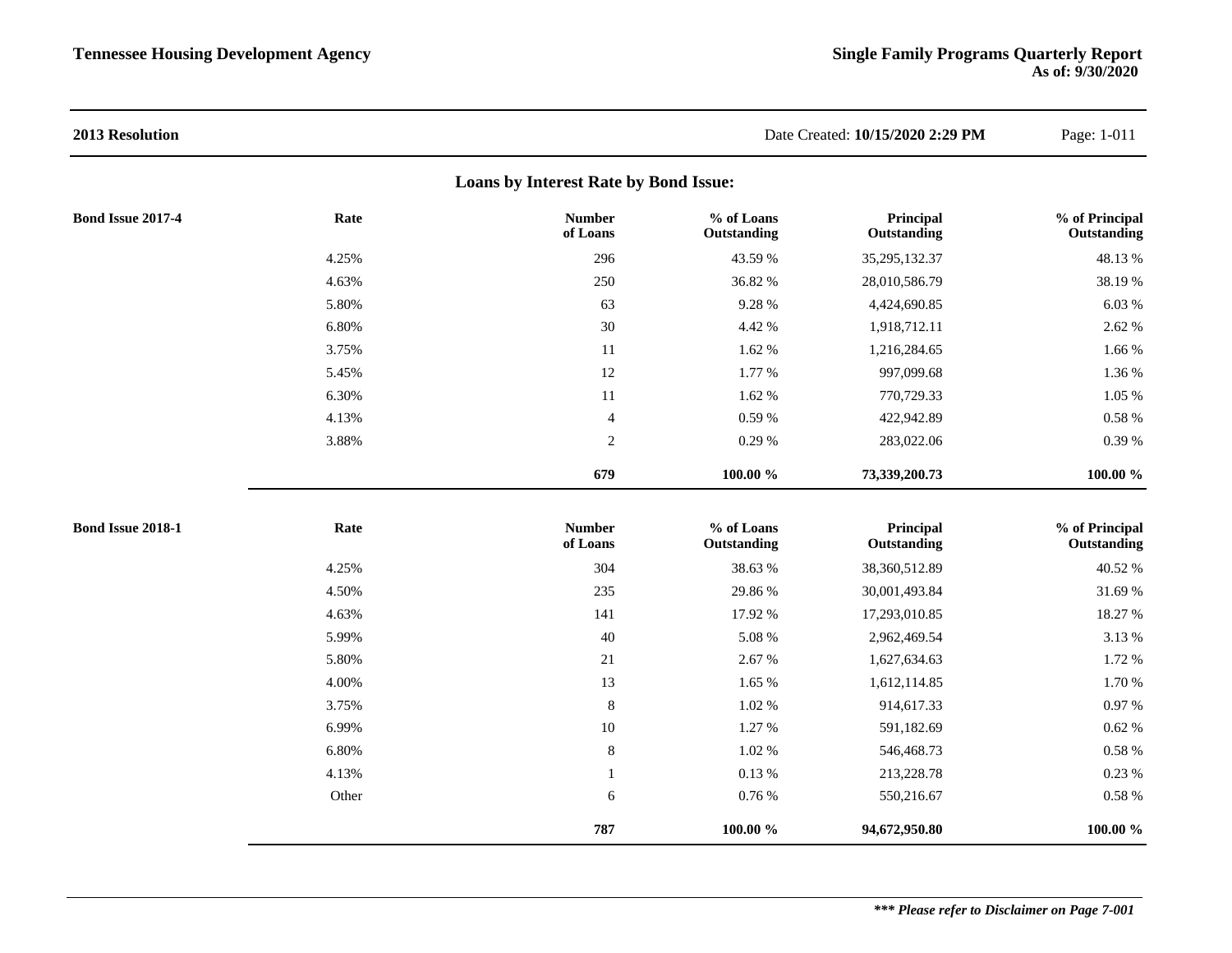| 2013 Resolution          |       |                                       |                           | Date Created: 10/15/2020 2:29 PM | Page: 1-012                   |
|--------------------------|-------|---------------------------------------|---------------------------|----------------------------------|-------------------------------|
|                          |       | Loans by Interest Rate by Bond Issue: |                           |                                  |                               |
| <b>Bond Issue 2018-2</b> | Rate  | <b>Number</b><br>of Loans             | % of Loans<br>Outstanding | Principal<br>Outstanding         | % of Principal<br>Outstanding |
|                          | 4.63% | 960                                   | 83.26 %                   | 120,173,938.39                   | 86.76%                        |
|                          | 5.80% | 60                                    | 5.20%                     | 4,635,190.23                     | $3.35~\%$                     |
|                          | 5.20% | 53                                    | 4.60 %                    | 4,074,600.65                     | 2.94 %                        |
|                          | 4.13% | 29                                    | 2.52 %                    | 3,688,409.78                     | 2.66 %                        |
|                          | 4.50% | 18                                    | 1.56 %                    | 2,102,896.53                     | 1.52 %                        |
|                          | 4.88% | 12                                    | 1.04 %                    | 1,708,173.23                     | 1.23 %                        |
|                          | 5.50% | 11                                    | 0.95 %                    | 871,889.59                       | 0.63%                         |
|                          | 4.25% | 5                                     | 0.43 %                    | 738,391.66                       | $0.53~\%$                     |
|                          | 4.38% | $\mathfrak{Z}$                        | 0.26 %                    | 281,349.93                       | 0.20%                         |
|                          | 3.88% | $\overline{2}$                        | 0.17%                     | 245,689.41                       | $0.18~\%$                     |
|                          |       | 1,153                                 | 100.00 %                  | 138,520,529.40                   | 100.00 %                      |
| Bond Issue 2018-3        | Rate  | <b>Number</b><br>of Loans             | % of Loans<br>Outstanding | Principal<br>Outstanding         | % of Principal<br>Outstanding |
|                          | 4.63% | 990                                   | 94.56 %                   | 130, 171, 753. 22                | 94.20%                        |
|                          | 4.13% | 44                                    | 4.20 %                    | 6,213,800.62                     | 4.50 %                        |
|                          | 4.50% | 9                                     | 0.86 %                    | 1,247,106.67                     | 0.90 %                        |
|                          | 3.75% | $\mathbf{1}$                          | 0.10%                     | 234,173.27                       | 0.17%                         |
|                          | 4.00% | $\mathbf{1}$                          | 0.10%                     | 127,882.45                       | 0.09%                         |
|                          | 4.25% | $\mathbf{1}$                          | $0.10 \%$                 | 117,726.25                       | $0.09\ \%$                    |
|                          | 3.88% | $\mathbf{1}$                          | $0.10\ \%$                | 74,893.96                        | 0.05%                         |
|                          |       | 1,047                                 | $100.00 \%$               | 138, 187, 336. 44                | 100.00 %                      |
| Bond Issue 2018-4        | Rate  | <b>Number</b><br>of Loans             | % of Loans<br>Outstanding | Principal<br>Outstanding         | % of Principal<br>Outstanding |
|                          | 4.88% | 864                                   | 52.62 %                   | 114,019,153.88                   | 54.75 %                       |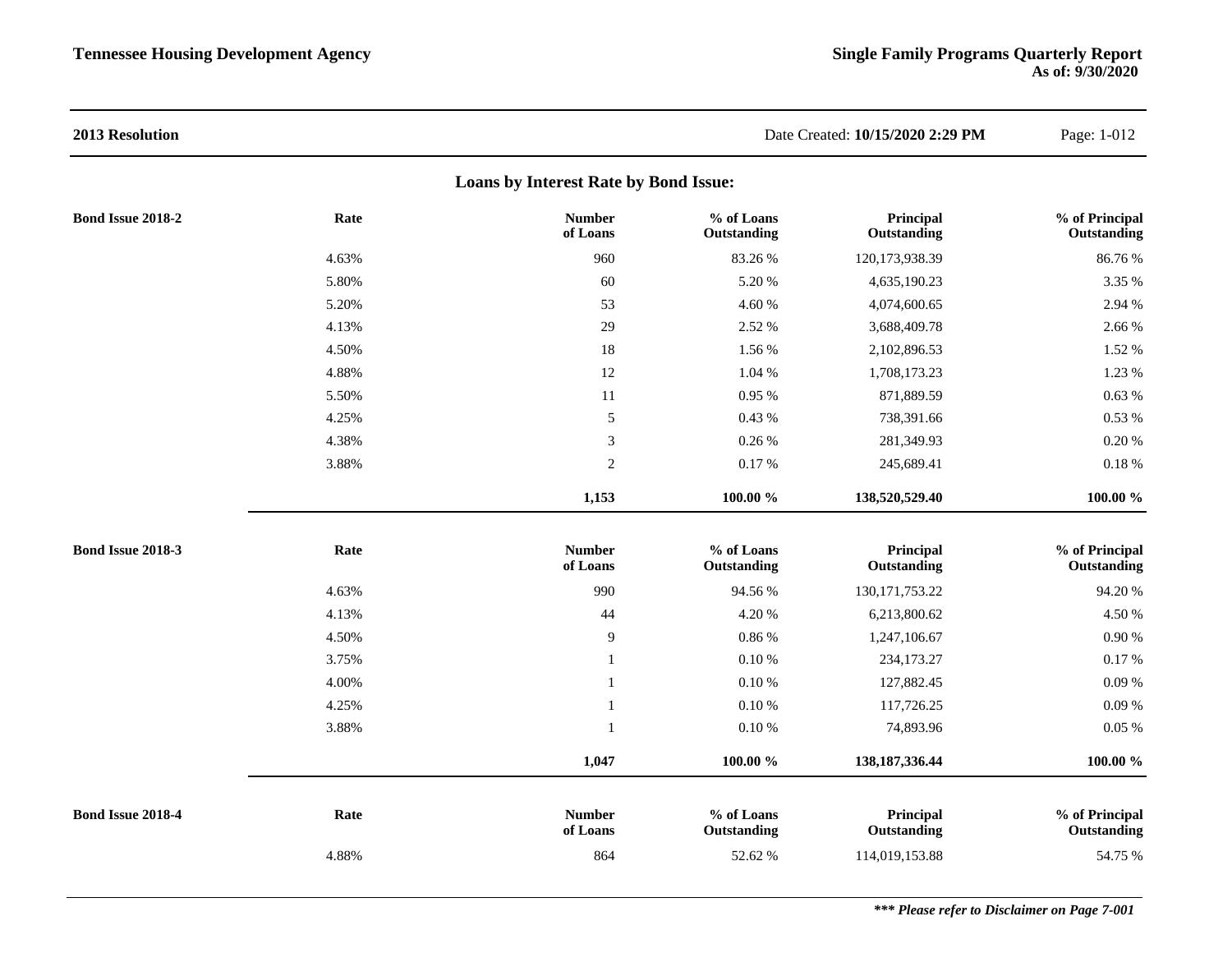| 2013 Resolution                       |          |                           |                           | Date Created: 10/15/2020 2:29 PM | Page: 1-013                   |  |  |  |  |
|---------------------------------------|----------|---------------------------|---------------------------|----------------------------------|-------------------------------|--|--|--|--|
| Loans by Interest Rate by Bond Issue: |          |                           |                           |                                  |                               |  |  |  |  |
| Bond Issue 2018-4                     | Rate     | <b>Number</b><br>of Loans | % of Loans<br>Outstanding | Principal<br>Outstanding         | % of Principal<br>Outstanding |  |  |  |  |
|                                       | 4.63%    | 523                       | 31.85 %                   | 71,397,763.45                    | 34.29 %                       |  |  |  |  |
|                                       | 5.20%    | 70                        | 4.26 %                    | 5,283,688.87                     | 2.54 %                        |  |  |  |  |
|                                       | 5.80%    | 70                        | 4.26 %                    | 5,242,740.56                     | 2.52 %                        |  |  |  |  |
|                                       | 4.38%    | 37                        | 2.25 %                    | 4,769,426.64                     | 2.29 %                        |  |  |  |  |
|                                       | 4.13%    | 20                        | 1.22 %                    | 2,543,075.48                     | 1.22 %                        |  |  |  |  |
|                                       | 5.50%    | 23                        | 1.40 %                    | 1,975,724.23                     | 0.95 %                        |  |  |  |  |
|                                       | 3.88%    | $\,8\,$                   | 0.49 %                    | 1,441,736.94                     | 0.69%                         |  |  |  |  |
|                                       | $0.00\%$ | 22                        | 1.34 %                    | 1,073,917.96                     | 0.52 %                        |  |  |  |  |
|                                       | 5.60%    | $\mathfrak{Z}$            | 0.18%                     | 302,759.94                       | 0.15 %                        |  |  |  |  |
|                                       | Other    | $\sqrt{2}$                | 0.12%                     | 185,732.75                       | 0.09%                         |  |  |  |  |
|                                       |          | 1,642                     | 100.00 %                  | 208,235,720.70                   | 100.00 %                      |  |  |  |  |
| <b>Bond Issue 2019-1</b>              | Rate     | <b>Number</b><br>of Loans | % of Loans<br>Outstanding | Principal<br>Outstanding         | % of Principal<br>Outstanding |  |  |  |  |
|                                       | 4.88%    | 831                       | 69.95 %                   | 110,107,387.09                   | 68.96%                        |  |  |  |  |
|                                       | 4.50%    | 298                       | 25.08 %                   | 41,596,072.44                    | 26.05 %                       |  |  |  |  |
|                                       | 4.38%    | 29                        | 2.44 %                    | 3,712,686.28                     | 2.33 %                        |  |  |  |  |
|                                       | 3.50%    | 17                        | 1.43 %                    | 2,556,436.67                     | 1.60 %                        |  |  |  |  |
|                                       | 4.00%    | 11                        | 0.93 %                    | 1,503,544.33                     | 0.94 %                        |  |  |  |  |
|                                       | 4.13%    | $\mathbf{1}$              | 0.08%                     | 123,049.44                       | $0.08~\%$                     |  |  |  |  |
|                                       | 4.63%    | $\mathbf{1}$              | 0.08%                     | 66,896.18                        | 0.04%                         |  |  |  |  |
|                                       |          | 1,188                     | $100.00~\%$               | 159,666,072.43                   | 100.00 %                      |  |  |  |  |
| Bond Issue 2019-2                     | Rate     | <b>Number</b><br>of Loans | % of Loans<br>Outstanding | Principal<br>Outstanding         | % of Principal<br>Outstanding |  |  |  |  |
|                                       | 4.50%    | 610                       | 44.20 %                   | 82,449,942.37                    | 46.78%                        |  |  |  |  |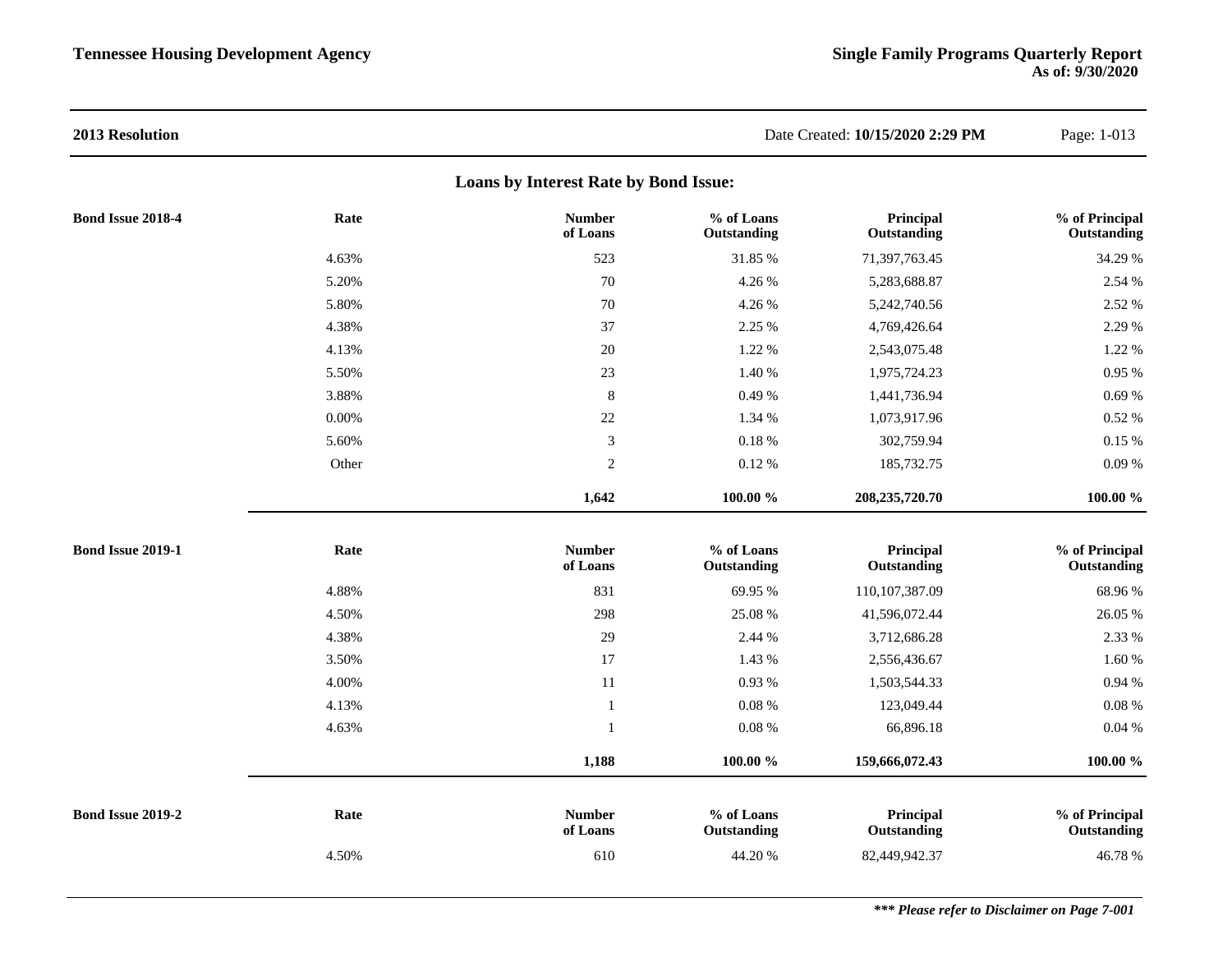| 2013 Resolution                       |       |                           |                           | Date Created: 10/15/2020 2:29 PM | Page: 1-014                   |  |  |  |  |
|---------------------------------------|-------|---------------------------|---------------------------|----------------------------------|-------------------------------|--|--|--|--|
| Loans by Interest Rate by Bond Issue: |       |                           |                           |                                  |                               |  |  |  |  |
| Bond Issue 2019-2                     | Rate  | <b>Number</b><br>of Loans | % of Loans<br>Outstanding | Principal<br>Outstanding         | % of Principal<br>Outstanding |  |  |  |  |
|                                       | 3.88% | 498                       | 36.09%                    | 72,167,684.29                    | 40.95 %                       |  |  |  |  |
|                                       | 3.38% | 28                        | 2.03 %                    | 4,487,866.11                     | 2.55 %                        |  |  |  |  |
|                                       | 5.35% | 53                        | 3.84 %                    | 4,369,749.01                     | 2.48 %                        |  |  |  |  |
|                                       | 4.00% | 28                        | 2.03 %                    | 3,819,714.83                     | 2.17 %                        |  |  |  |  |
|                                       | 4.75% | 22                        | 1.59 %                    | 1,680,173.25                     | 0.95 %                        |  |  |  |  |
|                                       | 5.58% | 17                        | 1.23 %                    | 1,247,369.90                     | 0.71 %                        |  |  |  |  |
|                                       | 6.75% | 50                        | 3.62 %                    | 1,137,095.81                     | 0.65%                         |  |  |  |  |
|                                       | 5.20% | 13                        | 0.94 %                    | 1,087,633.41                     | 0.62%                         |  |  |  |  |
|                                       | 4.88% | 5                         | 0.36 %                    | 836,864.06                       | 0.47 %                        |  |  |  |  |
|                                       | Other | 56                        | 4.06 %                    | 2,958,802.58                     | 1.68 %                        |  |  |  |  |
|                                       |       | 1,380                     | 100.00 %                  | 176,242,895.62                   | $100.00~\%$                   |  |  |  |  |
| <b>Bond Issue 2019-3</b>              | Rate  | <b>Number</b><br>of Loans | % of Loans<br>Outstanding | Principal<br>Outstanding         | % of Principal<br>Outstanding |  |  |  |  |
|                                       | 3.88% | 636                       | 70.43 %                   | 98,122,639.00                    | 70.43 %                       |  |  |  |  |
|                                       | 3.50% | 221                       | 24.47 %                   | 34,252,955.53                    | 24.59 %                       |  |  |  |  |
|                                       | 3.38% | 25                        | 2.77 %                    | 3,845,906.87                     | 2.76 %                        |  |  |  |  |
|                                       | 4.00% | 11                        | 1.22 %                    | 1,656,632.73                     | 1.19 %                        |  |  |  |  |
|                                       | 3.00% | $\sqrt{6}$                | 0.66%                     | 671,782.31                       | 0.48 %                        |  |  |  |  |
|                                       | 4.50% | 3                         | 0.33 %                    | 529,075.24                       | 0.38 %                        |  |  |  |  |
|                                       | 3.75% | $\overline{1}$            | $0.11\ \%$                | 235,920.07                       | 0.17%                         |  |  |  |  |
|                                       |       | 903                       | 100.00 %                  | 139,314,911.75                   | $100.00 \%$                   |  |  |  |  |
| <b>Bond Issue 2019-4</b>              | Rate  | <b>Number</b><br>of Loans | % of Loans<br>Outstanding | Principal<br>Outstanding         | % of Principal<br>Outstanding |  |  |  |  |
|                                       | 3.50% | 947                       | 69.12%                    | 154,215,808.37                   | 79.18%                        |  |  |  |  |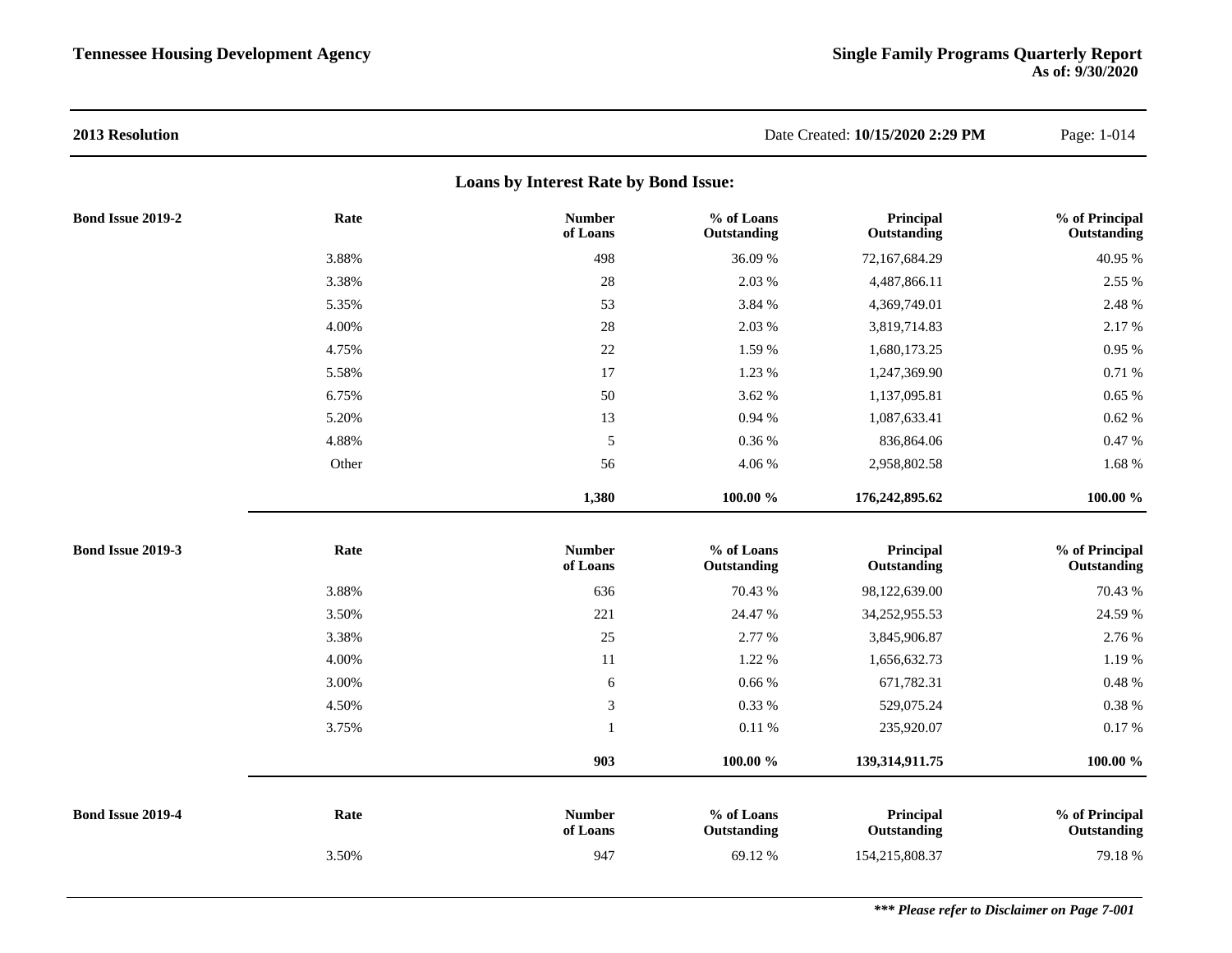| 2013 Resolution          |       |                                       |                           | Date Created: 10/15/2020 2:29 PM | Page: 1-015                   |
|--------------------------|-------|---------------------------------------|---------------------------|----------------------------------|-------------------------------|
|                          |       | Loans by Interest Rate by Bond Issue: |                           |                                  |                               |
| <b>Bond Issue 2019-4</b> | Rate  | <b>Number</b><br>of Loans             | % of Loans<br>Outstanding | Principal<br>Outstanding         | % of Principal<br>Outstanding |
|                          | 5.20% | 127                                   | 9.27 %                    | 9,915,352.98                     | 5.09 %                        |
|                          | 4.55% | 115                                   | 8.39 %                    | 9,393,796.36                     | 4.82 %                        |
|                          | 3.75% | 35                                    | 2.55 %                    | 6,061,886.03                     | 3.11 %                        |
|                          | 4.80% | 64                                    | 4.67%                     | 5,134,699.52                     | 2.64 %                        |
|                          | 3.00% | 25                                    | 1.82 %                    | 4,593,644.50                     | 2.36 %                        |
|                          | 3.88% | 12                                    | $0.88~\%$                 | 1,998,223.28                     | 1.03 %                        |
|                          | 3.95% | 23                                    | 1.68 %                    | 1,567,217.57                     | 0.80%                         |
|                          | 4.60% | $\overline{4}$                        | 0.29 %                    | 387,045.48                       | $0.20~\%$                     |
|                          | 4.90% | $\sqrt{3}$                            | 0.22%                     | 292,205.91                       | $0.15~\%$                     |
|                          | Other | 15                                    | 1.09 %                    | 1,213,107.41                     | $0.62~\%$                     |
|                          |       | 1,370                                 | 100.00 %                  | 194,772,987.41                   | 100.00 %                      |
| Bond Issue 2020-1        | Rate  | <b>Number</b><br>of Loans             | % of Loans<br>Outstanding | Principal<br>Outstanding         | % of Principal<br>Outstanding |
|                          | 3.75% | 805                                   | 68.98%                    | 134,995,946.77                   | 68.37 %                       |
|                          | 4.00% | 195                                   | 16.71 %                   | 33,167,155.07                    | 16.80%                        |
|                          | 3.50% | 129                                   | 11.05 %                   | 22,908,505.48                    | 11.60 %                       |
|                          | 3.25% | 36                                    | 3.08 %                    | 5,854,997.96                     | 2.97 %                        |
|                          | 3.00% | $\sqrt{2}$                            | $0.17~\%$                 | 524,299.50                       | 0.27 %                        |
|                          |       | 1,167                                 | $100.00 \%$               | 197,450,904.78                   | $100.00~\%$                   |
| Bond Issue 2020-2        | Rate  | <b>Number</b><br>of Loans             | % of Loans<br>Outstanding | Principal<br>Outstanding         | % of Principal<br>Outstanding |
|                          | 4.55% | 482                                   | 18.54 %                   | 40,928,171.22                    | 32.57 %                       |
|                          | 4.85% | 113                                   | 4.35 %                    | 9,327,521.82                     | 7.42 %                        |
|                          | 5.35% | 111                                   | 4.27 %                    | 8,943,165.65                     | 7.12%                         |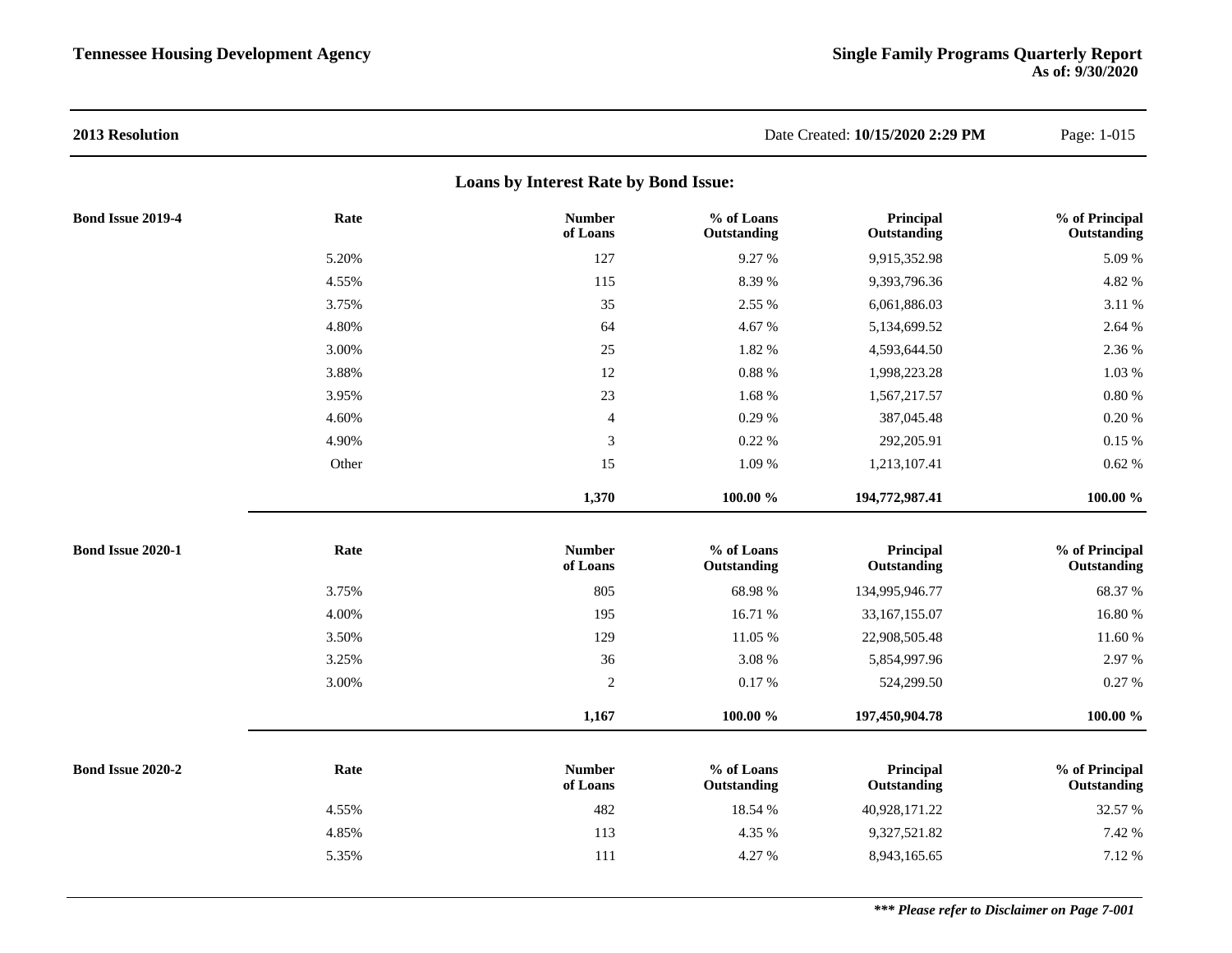| 2013 Resolution                       |          |                           |                           | Date Created: 10/15/2020 2:29 PM | Page: 1-016                   |  |  |  |  |
|---------------------------------------|----------|---------------------------|---------------------------|----------------------------------|-------------------------------|--|--|--|--|
| Loans by Interest Rate by Bond Issue: |          |                           |                           |                                  |                               |  |  |  |  |
| Bond Issue 2020-2                     | Rate     | <b>Number</b><br>of Loans | % of Loans<br>Outstanding | Principal<br>Outstanding         | % of Principal<br>Outstanding |  |  |  |  |
|                                       | 6.25%    | 245                       | 9.42 %                    | 8,791,773.78                     | 7.00 %                        |  |  |  |  |
|                                       | $0.00\%$ | 269                       | 10.35 %                   | 8,193,037.74                     | 6.52 %                        |  |  |  |  |
|                                       | 5.90%    | 167                       | 6.42 %                    | 6,865,232.96                     | 5.46 %                        |  |  |  |  |
|                                       | 6.00%    | 131                       | 5.04 %                    | 5,619,708.79                     | 4.47 %                        |  |  |  |  |
|                                       | 6.88%    | 113                       | 4.35 %                    | 3,708,024.73                     | 2.95 %                        |  |  |  |  |
|                                       | 5.88%    | 97                        | 3.73 %                    | 3,071,957.89                     | 2.44 %                        |  |  |  |  |
|                                       | 6.10%    | 112                       | 4.31 %                    | 2,935,626.06                     | 2.34 %                        |  |  |  |  |
|                                       | Other    | 760                       | 29.23 %                   | 27, 286, 175. 13                 | 21.71 %                       |  |  |  |  |
|                                       |          | 2,600                     | 100.00 %                  | 125,670,395.77                   | 100.00 %                      |  |  |  |  |
| Bond Issue 2020-3                     | Rate     | <b>Number</b><br>of Loans | % of Loans<br>Outstanding | Principal<br>Outstanding         | % of Principal<br>Outstanding |  |  |  |  |
|                                       | 4.00%    | 554                       | 73.47 %                   | 98,277,003.26                    | 73.26 %                       |  |  |  |  |
|                                       | 3.50%    | 158                       | 20.95 %                   | 27, 277, 156.77                  | 20.33 %                       |  |  |  |  |
|                                       | 3.75%    | 36                        | 4.77 %                    | 7,519,509.99                     | 5.61 %                        |  |  |  |  |
|                                       | 3.00%    | 6                         | $0.80~\%$                 | 1,081,997.13                     | $0.81~\%$                     |  |  |  |  |
|                                       |          | 754                       | 100.00 %                  | 134, 155, 667. 15                | 100.00 %                      |  |  |  |  |
| <b>Bond Issue 2020-4</b>              | Rate     | <b>Number</b><br>of Loans | % of Loans<br>Outstanding | Principal<br>Outstanding         | % of Principal<br>Outstanding |  |  |  |  |
|                                       | 3.50%    | 32                        | 57.14 %                   | 5,774,750.00                     | 57.35 %                       |  |  |  |  |
|                                       | 3.00%    | 13                        | 23.21 %                   | 2,199,246.00                     | 21.84 %                       |  |  |  |  |
|                                       | 4.00%    | $\overline{9}$            | 16.07%                    | 1,763,012.00                     | 17.51 %                       |  |  |  |  |
|                                       | 3.75%    | $\mathbf{1}$              | 1.79 %                    | 218,911.00                       | 2.17%                         |  |  |  |  |
|                                       | 2.50%    | $\mathbf{1}$              | 1.79 %                    | 112,917.00                       | 1.12 %                        |  |  |  |  |
|                                       |          | 56                        | 100.00 %                  | 10,068,836.00                    | 100.00 %                      |  |  |  |  |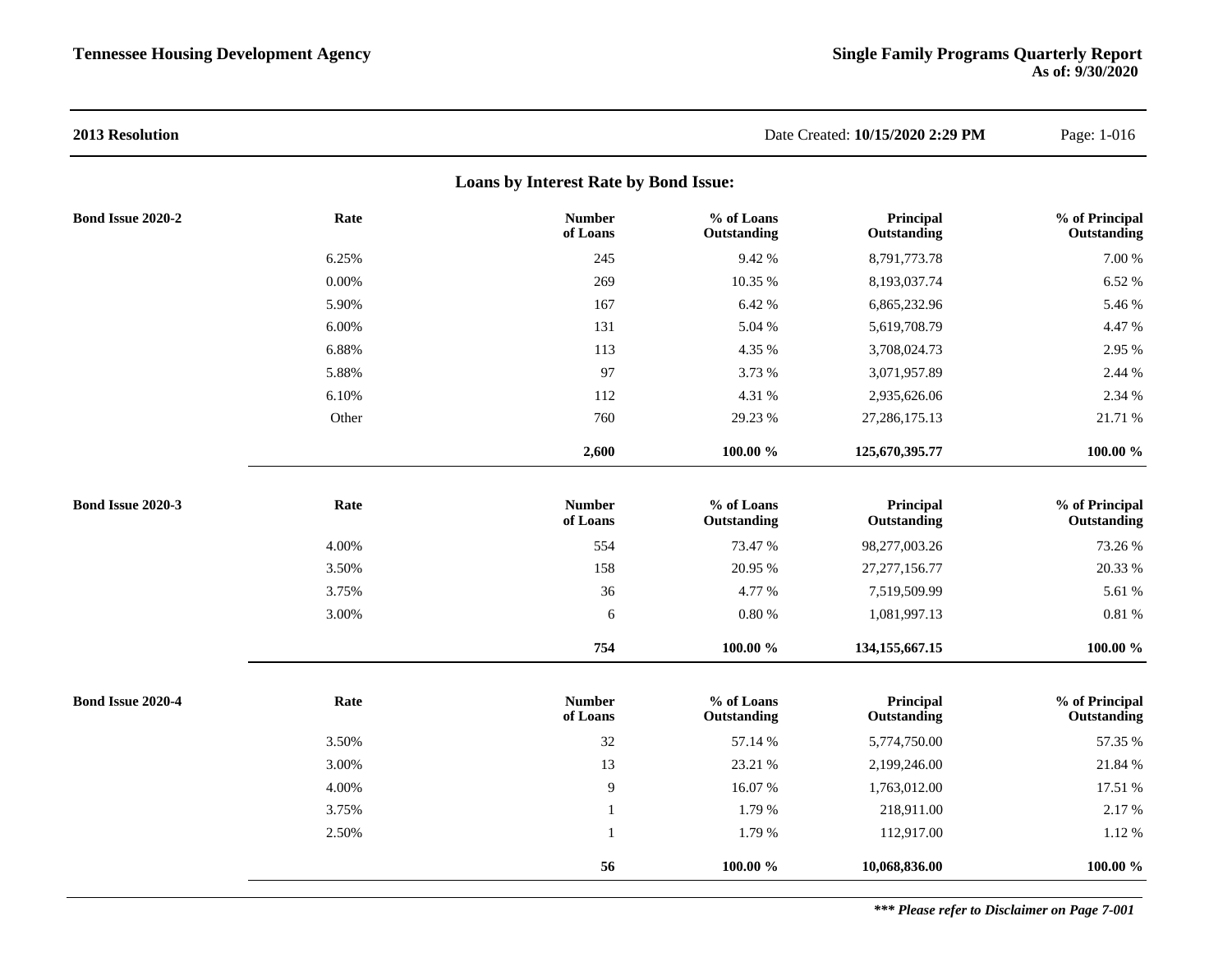| <b>2013 Resolution</b> |                                                                            | Date Created: 10/15/2020 2:29 PM |                          | Page: 2-001                   |
|------------------------|----------------------------------------------------------------------------|----------------------------------|--------------------------|-------------------------------|
|                        | Loans Portfolio Characteristics as a % of Loans Outstanding: Interest Rate |                                  |                          |                               |
| <b>Interest Rate</b>   | <b>Number</b><br>of Loans                                                  | % of Loans<br>Outstanding        | Principal<br>Outstanding | % of Principal<br>Outstanding |
| 4.63%                  | 4,582                                                                      | 18.43 %                          | 565,588,334.90           | 20.98 %                       |
| 3.50%                  | 1,505                                                                      | 6.05 %                           | 247,081,789.28           | 9.17 %                        |
| 4.88%                  | 1,725                                                                      | 6.94 %                           | 227,440,074.62           | 8.44 %                        |
| 3.99%                  | 2,080                                                                      | 8.36 %                           | 225,633,190.12           | 8.37 %                        |
| 3.75%                  | 1,246                                                                      | 5.01 %                           | 192,905,540.59           | 7.16 %                        |
| 3.88%                  | 1,182                                                                      | 4.75 %                           | 176,525,617.05           | 6.55%                         |
| 4.50%                  | 1,187                                                                      | 4.77 %                           | 159,393,172.41           | 5.91 %                        |
| 4.00%                  | 843                                                                        | 3.39 %                           | 143,915,999.00           | 5.34 %                        |
| 4.10%                  | 1,012                                                                      | 4.07%                            | 110,209,814.06           | 4.09 %                        |
| 4.25%                  | 655                                                                        | 2.63 %                           | 78,654,895.76            | 2.92 %                        |
| Other                  | 8,851                                                                      | 35.59 %                          | 567,947,153.19           | 21.07 %                       |
|                        | 24,868                                                                     | 100.00 %                         | 2,695,295,580.98         | 100.00 %                      |

# **Loans Portfolio Characteristics as a % of Loans Outstanding: Servicer**

| <b>Servicer</b>                   | <b>Number</b><br>of Loans | % of Loans<br>Outstanding | <b>Principal</b><br>Outstanding | % of Principal<br>Outstanding |
|-----------------------------------|---------------------------|---------------------------|---------------------------------|-------------------------------|
| VOLUNTEER MORTGAGE LOAN SERVICING | 24,868                    | 100.00 %                  | 2,695,295,580.98                | 100.00 %                      |
|                                   | 24,868                    | 100.00 %                  | 2,695,295,580.98                | 100.00 $\%$                   |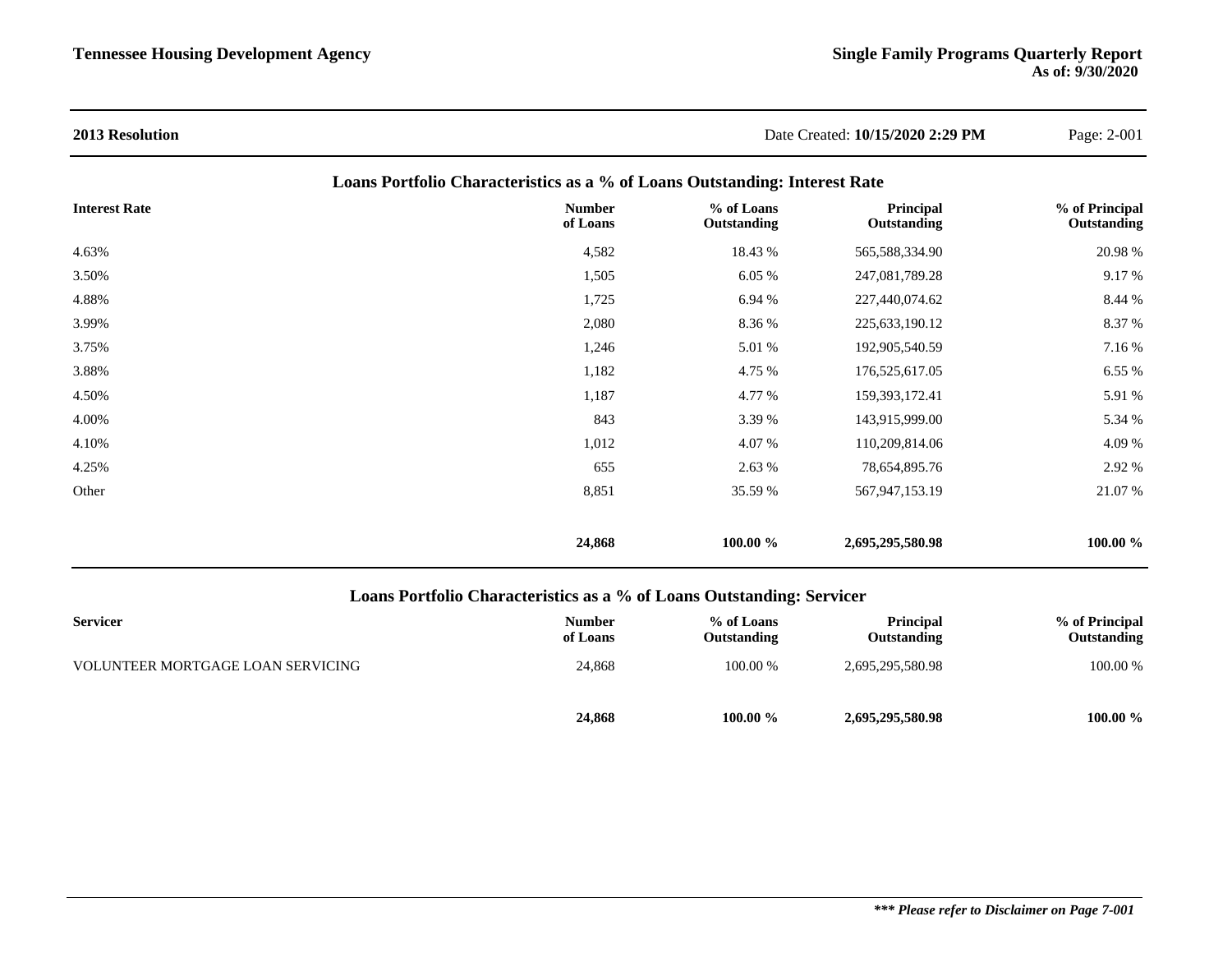#### **2013 Resolution** Date Created: **10/15/2020 2:29 PM** Page: 2-002 **Loans Portfolio Characteristics as a % of Loans Outstanding: Amortization Type Amortization Type Number of Loans % of Loans Outstanding Principal Outstanding % of Principal Outstanding** Fixed Rate Mortgage 24,432 98.25 % 2,680,337,661.91 99.45 % 29,458 98.25 % 2,680,337,661.91 99.45 % Principal Only Due **1.73** % 14,689,666.38 0.55 % 16.55 % 1.73 % 14,689,666.38 0.55 % 0.55 % 0.55 % 1.73 % 14,689,666.38 0.55 % 0.55 % 0.55 % 0.55 % 0.55 % 0.55 % 0.55 % 0.55 % 0.55 % 0.55 % 0.55 % 0.55 % 0.55 % 0.55 % 0.55 No Payment Due 6.01 % 153,689.72 0.01 % 153,689.72 0.01 % 169,900 \$ Adjustable 1 0.00 % 114,562.97 0.00 % 0.00 % 0.00 % 0.00 % 0.00 % 0.00 % 0.00 % 0.00 % 0.00 % 0.00 % 0.00 % 0.00 % 0.00 % 0.00 % 0.00 % 0.00 % 0.00 % 0.00 % 0.00 % 0.00 % 0.00 % 0.00 % 0.00 % 0.00 % 0.00 % 0.00 % 0.00 % 0.

**Loans Portfolio Characteristics as a % of Loans Outstanding: Type of Housing**

| <b>Type of Housing</b>   | <b>Number</b><br>of Loans | % of Loans<br>Outstanding | Principal<br>Outstanding | % of Principal<br>Outstanding |
|--------------------------|---------------------------|---------------------------|--------------------------|-------------------------------|
| Single Family            | 20,133                    | 80.96 %                   | 2,134,684,785.47         | 79.20 %                       |
| Other                    | 3,130                     | 12.59 %                   | 409,216,546.12           | 15.18 %                       |
| <b>Manufactured Home</b> | 1,099                     | 4.42 %                    | 92,361,382.46            | 3.43 %                        |
| Condominium              | 475                       | 1.91 %                    | 54, 545, 606. 12         | 2.02 %                        |
| 2 to 4 Family            | 31                        | $0.12\%$                  | 4,487,260.81             | 0.17%                         |
|                          |                           |                           |                          |                               |
|                          | 24,868                    | 100.00 %                  | 2,695,295,580.98         | 100.00 $\%$                   |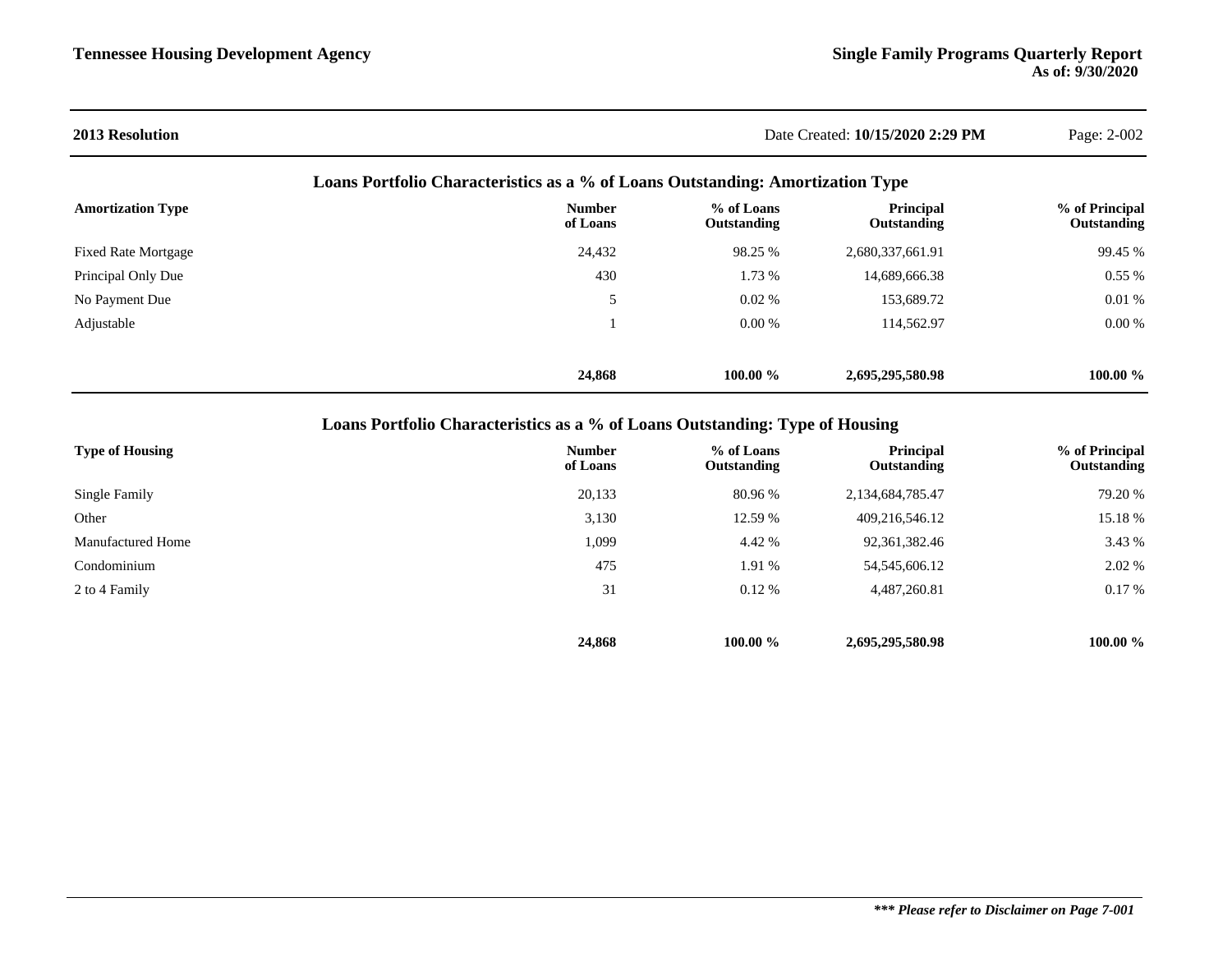| <b>2013 Resolution</b> |                                                                        |                           | Date Created: 10/15/2020 2:29 PM | Page: 2-003                   |
|------------------------|------------------------------------------------------------------------|---------------------------|----------------------------------|-------------------------------|
|                        | Loans Portfolio Characteristics as a % of Loans Outstanding: Loan Type |                           |                                  |                               |
| <b>Loan Type</b>       | <b>Number</b><br>of Loans                                              | % of Loans<br>Outstanding | Principal<br>Outstanding         | % of Principal<br>Outstanding |
| FHA                    | 21,373                                                                 | 85.95 %                   | 2,414,985,011.99                 | 89.60%                        |
| <b>USDA</b>            | 1,412                                                                  | 5.68 %                    | 122,219,615.44                   | 4.53 %                        |
| Conventional           | 1,551                                                                  | 6.24 %                    | 97,192,280.87                    | 3.61 %                        |
| VA.                    | 532                                                                    | 2.14 %                    | 60,898,672.68                    | 2.26 %                        |
|                        | 24,868                                                                 | 100.00 $\%$               | 2,695,295,580.98                 | $100.00 \%$                   |

**Loans Portfolio Characteristics as a % of Loans Outstanding: New / Existing Housing**

| <b>New / Existing Housing</b> | <b>Number</b><br>of Loans | % of Loans<br>Outstanding | Principal<br>Outstanding | % of Principal<br>Outstanding |
|-------------------------------|---------------------------|---------------------------|--------------------------|-------------------------------|
| Existing                      | 22,331                    | 89.80 %                   | 2,382,012,028.37         | 88.38 %                       |
| <b>New</b>                    | 2,367                     | 9.52 %                    | 281,099,722.84           | 10.43 %                       |
| Proposed                      | 156                       | 0.63%                     | 31,629,357.11            | 1.17%                         |
| Unknown                       | 14                        | 0.06%                     | 554,472.66               | 0.02%                         |
|                               | 24,868                    | 100.00 $\%$               | 2,695,295,580.98         | 100.00 $\%$                   |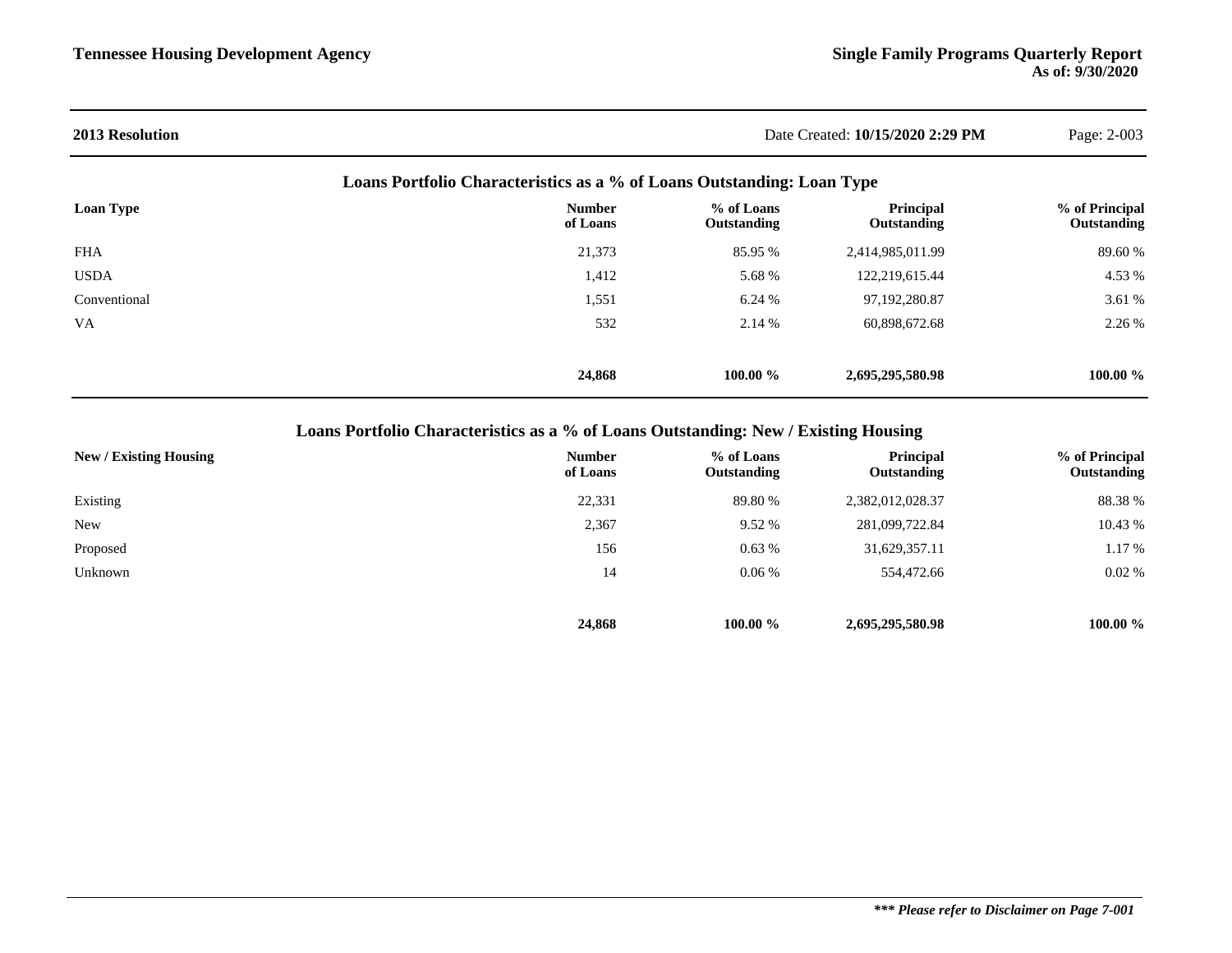| <b>2013 Resolution</b>        |                           |                           | Date Created: 10/15/2020 2:29 PM | Page: 3-001                          |  |  |  |
|-------------------------------|---------------------------|---------------------------|----------------------------------|--------------------------------------|--|--|--|
| <b>Delinquency Statistics</b> |                           |                           |                                  |                                      |  |  |  |
| <b>Delinquency Status</b>     | <b>Number</b><br>of Loans | % of Loans<br>Outstanding | Principal<br>Outstanding         | % of Principal<br><b>Outstanding</b> |  |  |  |
| 60 Days:                      | 566                       | 2.28 %                    | 61,338,413.00                    | 2.28 %                               |  |  |  |
| 90 Days:                      | 1,959                     | 7.88 %                    | 225,320,383.52                   | 8.36 %                               |  |  |  |
| In Foreclosure:               | 76                        | $0.31\%$                  | 7,085,440.40                     | 0.26%                                |  |  |  |
|                               |                           |                           |                                  |                                      |  |  |  |

# **REO Statistics**

| Total Number of REO Loans:                    | 43           |
|-----------------------------------------------|--------------|
| Total Outstanding Balance At Time of Default: | 3,475,694.74 |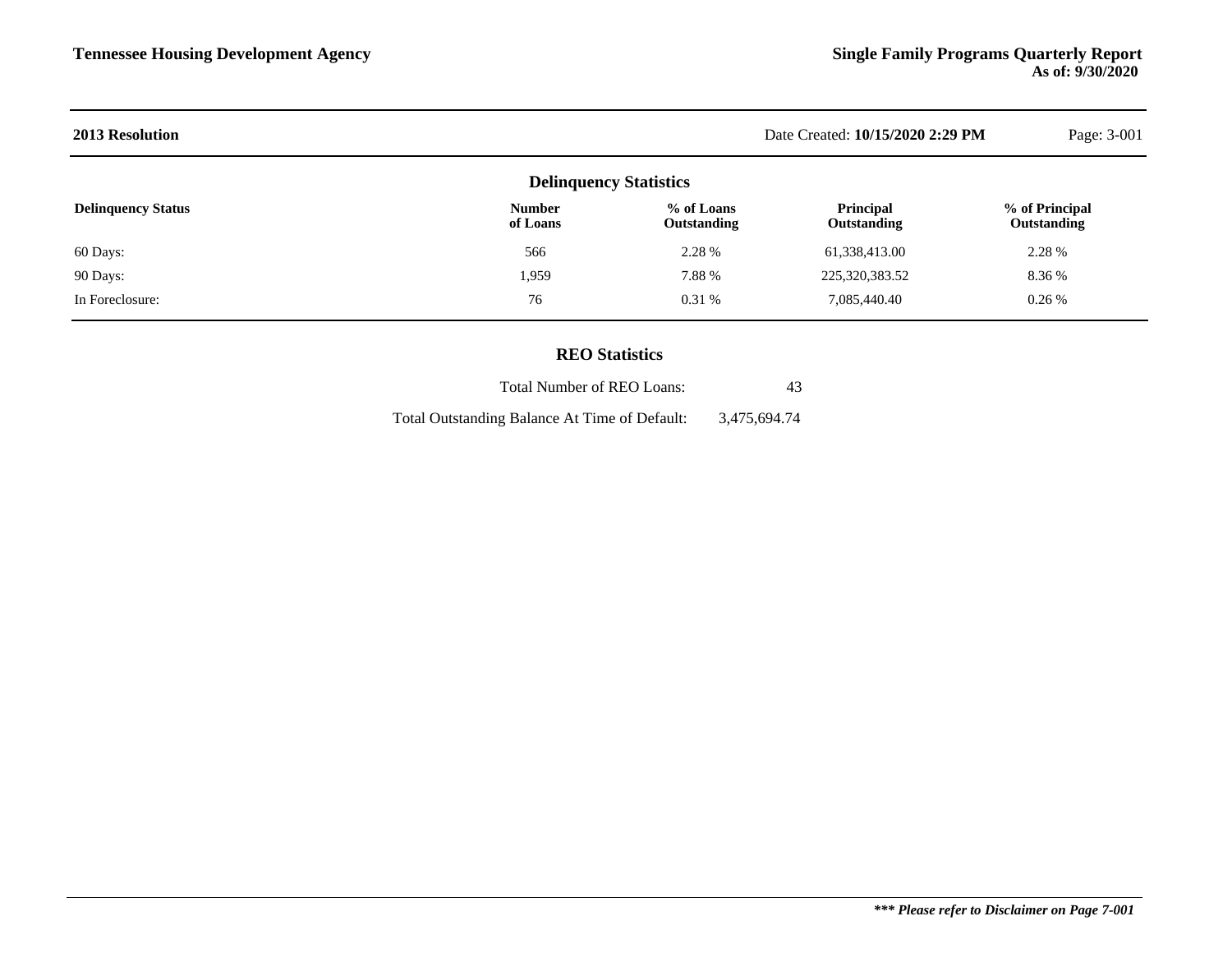| 2013 Resolution           |                                            |                     |                           |                           | Date Created: 10/15/2020 2:29 PM | Page: 3-002                   |  |  |  |
|---------------------------|--------------------------------------------|---------------------|---------------------------|---------------------------|----------------------------------|-------------------------------|--|--|--|
|                           | <b>Delinquency Statistics by Loan Type</b> |                     |                           |                           |                                  |                               |  |  |  |
| <b>Delinquency Status</b> | <b>Loan Type</b>                           |                     | <b>Number</b><br>of Loans | % of Loans<br>Outstanding | Principal<br>Outstanding         | % of Principal<br>Outstanding |  |  |  |
| 60-89 Days Past Due       |                                            |                     |                           |                           |                                  |                               |  |  |  |
|                           | <b>FHA</b>                                 |                     | 498                       | 2.00 %                    | 55,780,451.33                    | 2.07%                         |  |  |  |
|                           | <b>USDA</b>                                |                     | 29                        | 0.12%                     | 2,335,253.90                     | 0.09%                         |  |  |  |
|                           | Conventional                               |                     | 34                        | 0.14%                     | 2,226,938.68                     | 0.08%                         |  |  |  |
|                           | VA                                         |                     | $\sqrt{5}$                | 0.02 %                    | 995,769.09                       | 0.04%                         |  |  |  |
|                           |                                            | <b>Grand Total:</b> | 566                       | 2.28 %                    | 61,338,413.00                    | 2.28 %                        |  |  |  |
| 90 Days or More Past Due  |                                            |                     |                           |                           |                                  |                               |  |  |  |
|                           | <b>FHA</b>                                 |                     | 1,805                     | 7.26 %                    | 213,186,824.82                   | 7.91 %                        |  |  |  |
|                           | <b>USDA</b>                                |                     | 65                        | 0.26 %                    | 5,230,615.09                     | 0.19%                         |  |  |  |
|                           | Conventional                               |                     | 67                        | 0.27 %                    | 4,874,851.55                     | $0.18~\%$                     |  |  |  |
|                           | VA                                         |                     | 22                        | 0.09%                     | 2,028,092.06                     | 0.08%                         |  |  |  |
|                           |                                            | <b>Grand Total:</b> | 1,959                     | 7.88 %                    | 225,320,383.52                   | 8.36 %                        |  |  |  |
| In Foreclosure            |                                            |                     |                           |                           |                                  |                               |  |  |  |
|                           | <b>FHA</b>                                 |                     | 62                        | 0.25%                     | 6,071,589.75                     | 0.23 %                        |  |  |  |
|                           | Conventional                               |                     | $\boldsymbol{7}$          | 0.03%                     | 448,131.29                       | 0.02%                         |  |  |  |
|                           | <b>USDA</b>                                |                     | $\sqrt{5}$                | 0.02 %                    | 315,294.84                       | 0.01 %                        |  |  |  |
|                           | VA                                         |                     | $\overline{2}$            | 0.01%                     | 250,424.52                       | $0.01~\%$                     |  |  |  |
|                           |                                            | <b>Grand Total:</b> | 76                        | 0.31%                     | 7,085,440.40                     | $0.27 \%$                     |  |  |  |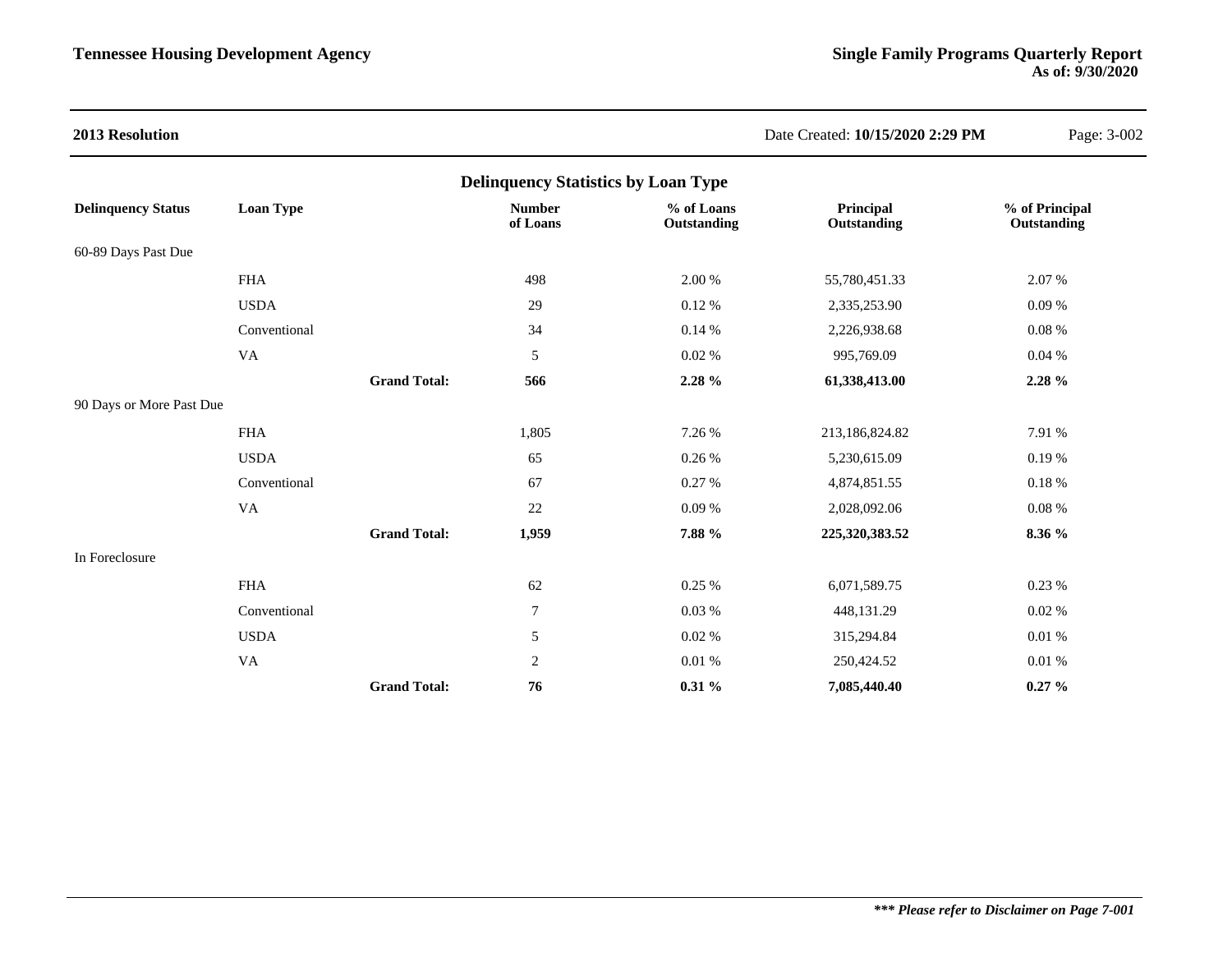## **2013 Resolution** Date Created: **10/15/2020 2:29 PM** Page: 3-003

|                         |                           | <b>Delinquency/Foreclosure Statistics by Bond Issue</b> |                           |                          |                           |                          |
|-------------------------|---------------------------|---------------------------------------------------------|---------------------------|--------------------------|---------------------------|--------------------------|
|                         | 60-89 Days Past Due       |                                                         | 90 or More Days Past Due  |                          |                           | <b>In Foreclosure</b>    |
| <b>Bond Issue</b>       | <b>Number</b><br>of Loans | Principal<br>Outstanding                                | <b>Number</b><br>of Loans | Principal<br>Outstanding | <b>Number</b><br>of Loans | Principal<br>Outstanding |
| 2013 Old 1974 Res Loans | 11                        | 174,723.59                                              | 34                        | 619,638.83               | 1                         | 23,984.99                |
| Bond Issue 2013-1       | 30                        | 1,625,507.08                                            | 92                        | 6,940,295.64             | $\theta$                  | 0.00                     |
| Bond Issue 2013-2       | 12                        | 962,518.86                                              | 43                        | 3,708,520.31             | 3                         | 315,662.92               |
| Bond Issue 2014-1       | 14                        | 1,091,958.31                                            | 79                        | 7,214,904.95             | $\overline{4}$            | 264,724.94               |
| Bond Issue 2014-2       | 19                        | 2,028,434.11                                            | 74                        | 7,635,708.81             | 1                         | 77,535.80                |
| Bond Issue 2015-1       | 16                        | 1,668,253.25                                            | 86                        | 9,326,644.87             | $\overline{2}$            | 121,118.22               |
| Bond Issue 2015-2       | 29                        | 2,814,708.13                                            | 88                        | 9,424,787.17             | 5                         | 389,173.43               |
| Bond Issue 2016-1       | 23                        | 2,416,482.19                                            | 60                        | 7,202,099.43             | $\sqrt{2}$                | 134,125.52               |
| Bond Issue 2016-2       | 15                        | 1,658,648.86                                            | 59                        | 6,906,306.79             | 2                         | 170,498.50               |
| Bond Issue 2016-3       | 15                        | 1,194,294.93                                            | 35                        | 2,933,432.69             | $\overline{7}$            | 564,701.05               |
| Bond Issue 2017-1       | 17                        | 1,539,652.62                                            | 76                        | 8,949,107.38             | 7                         | 730,034.84               |
| Bond Issue 2017-2       | 34                        | 3,442,504.18                                            | 110                       | 13,389,376.78            | 5                         | 509,446.37               |
| Bond Issue 2017-3       | 10                        | 1,316,213.03                                            | 75                        | 9,370,319.07             | 6                         | 734,952.73               |
| Bond Issue 2017-4       | 24                        | 2,737,483.55                                            | 64                        | 7,063,974.40             | $\overline{c}$            | 147,646.80               |
| Bond Issue 2018-1       | 24                        | 3,380,277.07                                            | 69                        | 9,278,840.87             | $\boldsymbol{0}$          | 0.00                     |
| Bond Issue 2018-2       | 24                        | 2,762,864.54                                            | 106                       | 13,965,813.32            | $\tau$                    | 984,679.91               |
| Bond Issue 2018-3       | 17                        | 2,224,535.53                                            | 92                        | 13,108,044.66            | 5                         | 633,588.44               |
| Bond Issue 2018-4       | 45                        | 6,100,696.41                                            | 145                       | 21,005,788.03            | 3                         | 268,395.16               |
| Bond Issue 2019-1       | 31                        | 4,539,074.96                                            | 102                       | 14,816,105.62            | $\overline{2}$            | 163,345.63               |
| Bond Issue 2019-2       | 34                        | 4,275,372.81                                            | 89                        | 13,571,148.35            | $\mathbf{0}$              | 0.00                     |
| Bond Issue 2019-3       | 19                        | 2,711,242.43                                            | 59                        | 9,783,294.35             | $\boldsymbol{0}$          | 0.00                     |
| Bond Issue 2019-4       | $28\,$                    | 4,219,149.00                                            | 89                        | 12,216,003.12            | $\overline{4}$            | 521,597.96               |
| Bond Issue 2020-1       | 19                        | 3,128,104.01                                            | 28                        | 4,575,556.11             | $\boldsymbol{0}$          | 0.00                     |
| Bond Issue 2020-2       | 55                        | 3,157,072.88                                            | 205                       | 12,314,671.97            | 8                         | 330,227.19               |
| Bond Issue 2020-3       | 1                         | 168,640.67                                              | $\boldsymbol{0}$          | 0.00                     | $\boldsymbol{0}$          | 0.00                     |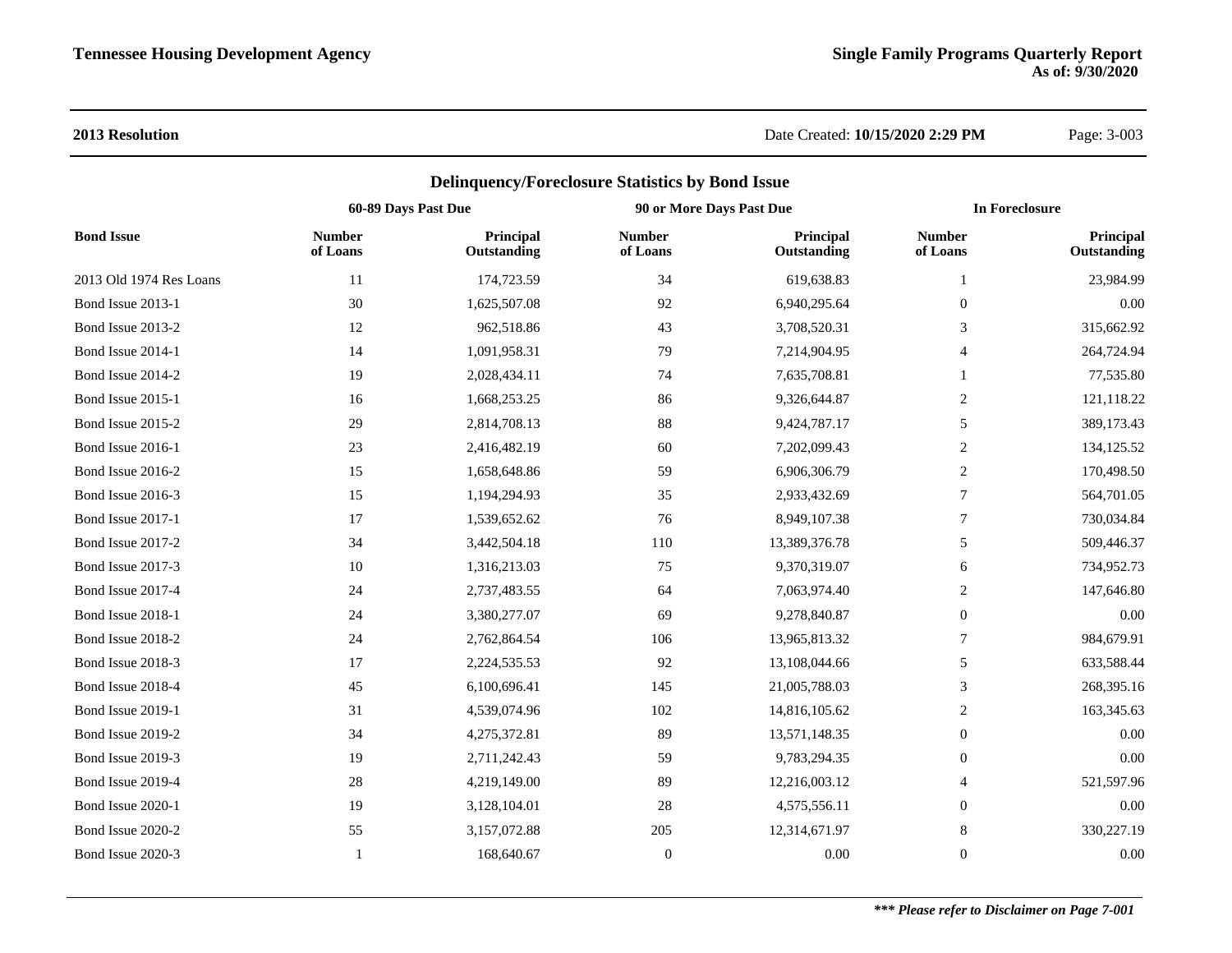| 2013 Resolution |     |               | Date Created: 10/15/2020 2:29 PM |                | Page: 3-004 |              |
|-----------------|-----|---------------|----------------------------------|----------------|-------------|--------------|
|                 | 566 | 61,338,413.00 | 1,959                            | 225,320,383.52 | 76          | 7,085,440.40 |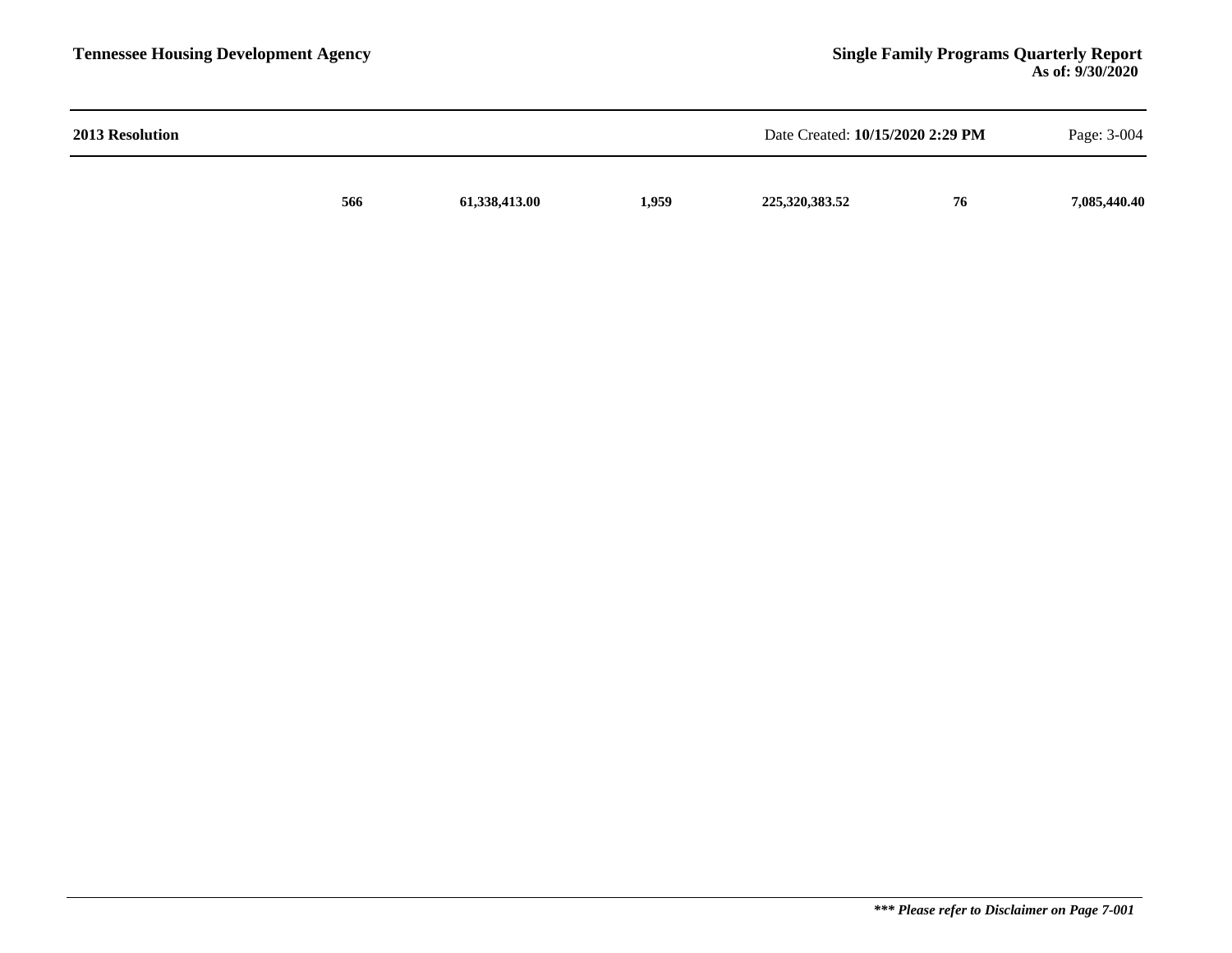**2013 Resolution** Date Created: **10/15/2020 2:29 PM** Page: 3-005 **REO Statistics by Bond Issue Bond Issue Number of Total Outstanding Balance Loans At Time of Default** 2013 Old 1974 Res Loans 0 0.00 Bond Issue 2013-1 2 215,865.25 Bond Issue 2013-2 0 0.00 Bond Issue 2014-1 2 99,685.04 Bond Issue 2014-2 3 198,360.68 Bond Issue 2015-1 1 106,055.60 Bond Issue 2015-2 4 379,062.04 Bond Issue 2016-1 3 257,057.68 Bond Issue 2016-2 251,132.16 Bond Issue 2016-3 1 57,022.61 Bond Issue 2017-1 202,536.46 Bond Issue 2017-2 **6** 478,562.03 Bond Issue 2017-3 0 0.00 Bond Issue 2017-4 1 71,376.04 Bond Issue 2018-1 244,761.30 Bond Issue 2018-2 3 287,540.84 Bond Issue 2018-3 1 125,802.42 Bond Issue 2018-4 2 134,409.94 Bond Issue 2019-1 138,275.77 Bond Issue 2019-2 0 0.00 Bond Issue 2019-3 0 0.00 Bond Issue 2019-4 2 110,860.37 Bond Issue 2020-1 0 0.00 Bond Issue 2020-2 3 117,328.51 Bond Issue 2020-3 0 0.00 Bond Issue 2020-4 0 0.00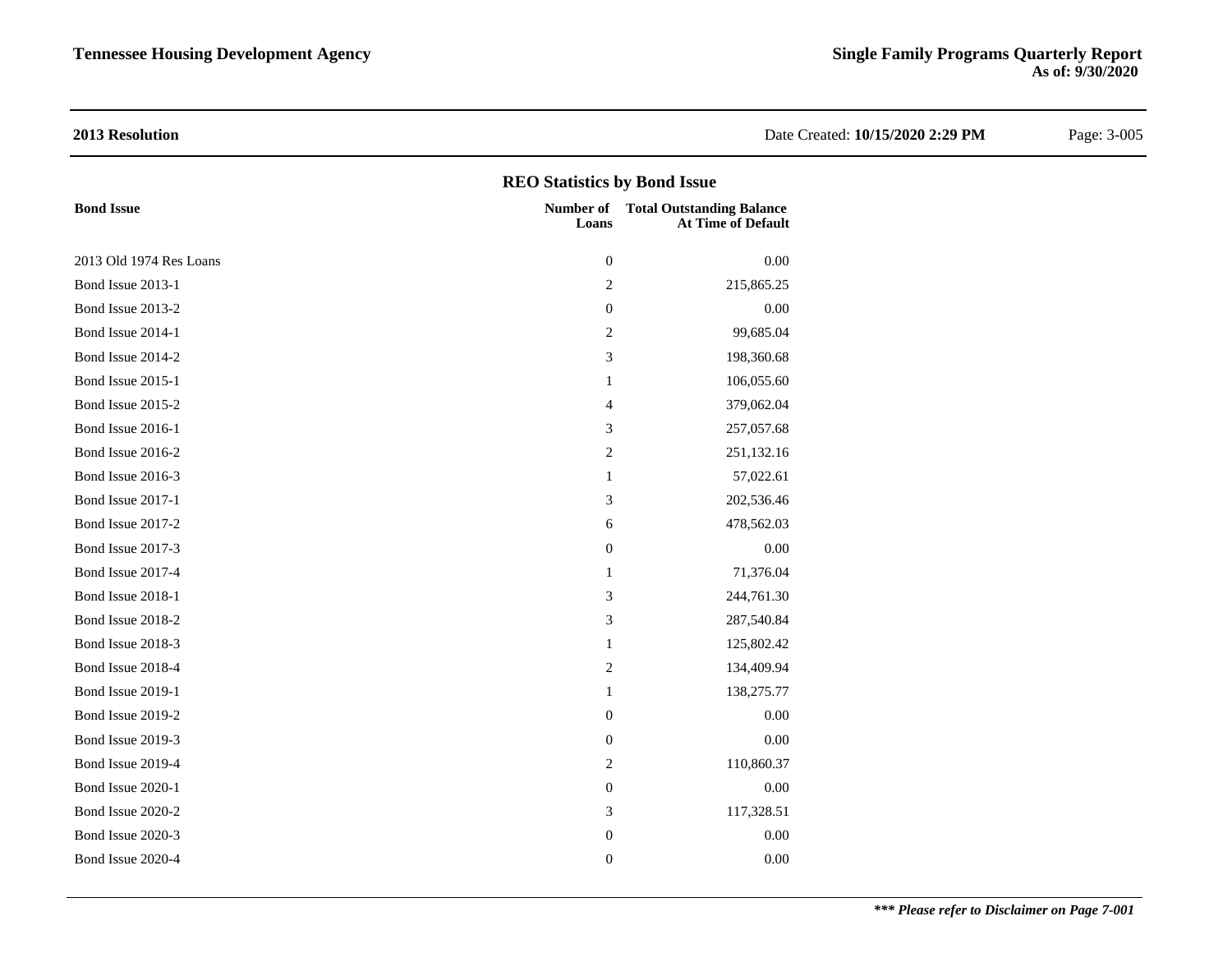| <b>2013 Resolution</b>           |    | Date Created: 10/15/2020 2:29 PM | Page: 3-006 |
|----------------------------------|----|----------------------------------|-------------|
| <b>Total for the Resolution:</b> | 43 | 3,475,694.74                     |             |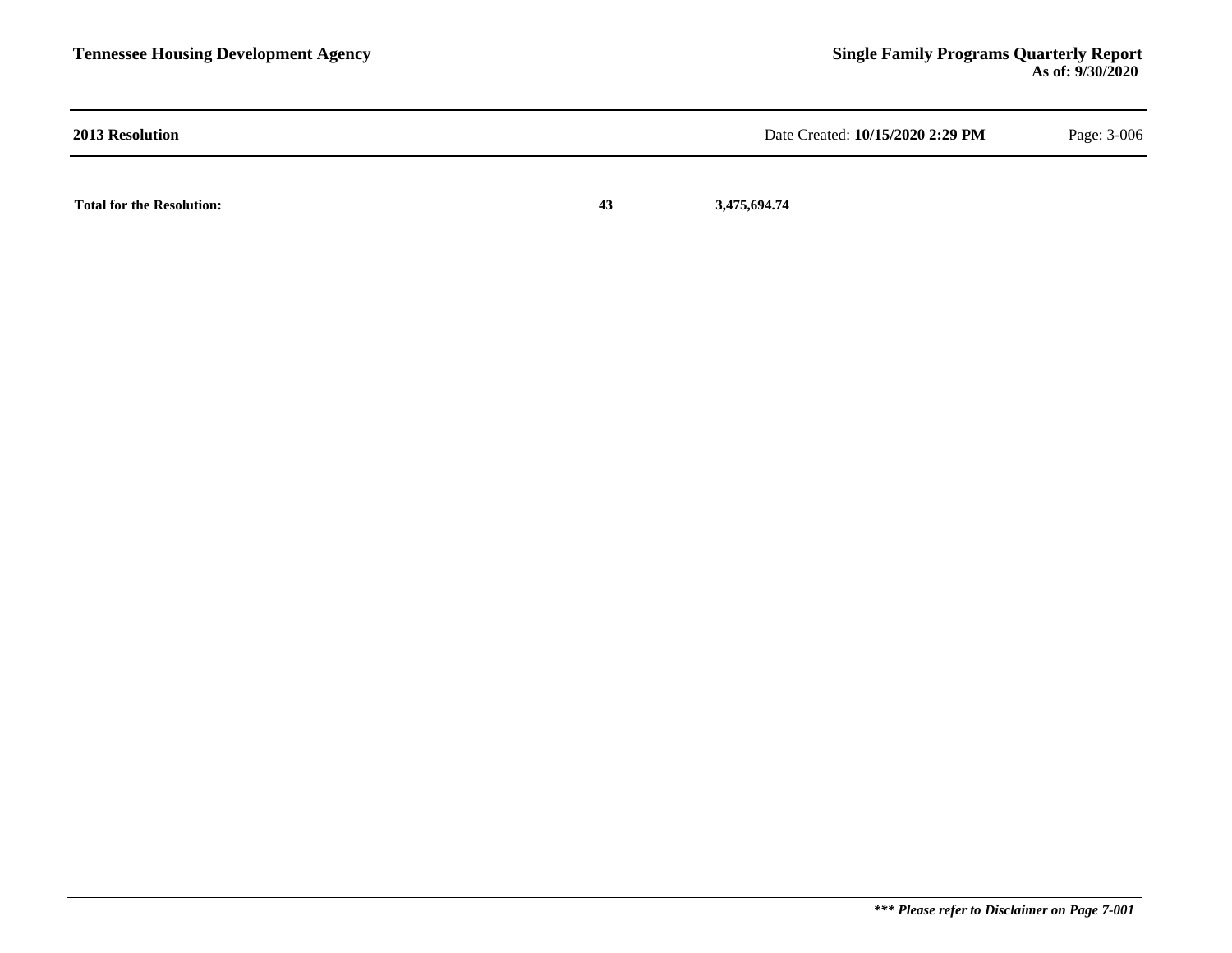|                   |                         |                  |                         | <b>Bonds by Maturity</b> |                             |                              |                          |              |
|-------------------|-------------------------|------------------|-------------------------|--------------------------|-----------------------------|------------------------------|--------------------------|--------------|
| <b>Bond Issue</b> | <b>Maturity</b><br>Date | <b>Bond Type</b> | <b>Interest</b><br>Rate | Original<br>Amount       | Principal<br><b>Matured</b> | Principal<br><b>Redeemed</b> | Principal<br>Outstanding | <b>CUSIP</b> |
| Bond Issue 2013-1 |                         |                  |                         |                          |                             |                              |                          |              |
|                   | 1/1/2014                | Serial Bonds     | 0.4000                  | 2,440,000.00             | 450,000.00                  | 1,990,000.00                 | 0.00                     | 880461AA6    |
|                   | 7/1/2014                | Serial Bonds     | 0.5000                  | 2,440,000.00             | 635,000.00                  | 1,805,000.00                 | 0.00                     | 880461AB4    |
|                   | 1/1/2015                | Serial Bonds     | 0.8750                  | 2,445,000.00             | 0.00                        | 2,445,000.00                 | 0.00                     | 880461AC2    |
|                   | 7/1/2015                | Serial Bonds     | 0.9500                  | 2,460,000.00             | 0.00                        | 2,460,000.00                 | $0.00\,$                 | 880461AD0    |
|                   | 1/1/2016                | Serial Bonds     | 1.2500                  | 2,470,000.00             | 0.00                        | 2,470,000.00                 | $0.00\,$                 | 880461AE8    |
|                   | 7/1/2016                | Serial Bonds     | 1.3500                  | 2,485,000.00             | 500,000.00                  | 1,985,000.00                 | 0.00                     | 880461AF5    |
|                   | 1/1/2017                | Serial Bonds     | 1.4000                  | 2,505,000.00             | $0.00\,$                    | 2,505,000.00                 | $0.00\,$                 | 880461AG3    |
|                   | 7/1/2017                | Serial Bonds     | 1.5000                  | 2,520,000.00             | 345,000.00                  | 2,175,000.00                 | 0.00                     | 880461AH1    |
|                   | 1/1/2018                | Serial Bonds     | 1.9000                  | 2,540,000.00             | 260,000.00                  | 2,280,000.00                 | $0.00\,$                 | 880461AJ7    |
|                   | 7/1/2018                | Serial Bonds     | 1.9000                  | 2,565,000.00             | 650,000.00                  | 1,915,000.00                 | 0.00                     | 880461AK4    |
|                   | 1/1/2019                | Serial Bonds     | 2.1500                  | 2,590,000.00             | 390,000.00                  | 2,200,000.00                 | $0.00\,$                 | 880461AL2    |
|                   | 7/1/2019                | Serial Bonds     | 2.1500                  | 460,000.00               | 85,000.00                   | 375,000.00                   | 0.00                     | 880461AM0    |
|                   | 7/1/2019                | Serial Bonds     | 1.7500                  | 2,160,000.00             | 1,180,000.00                | 980,000.00                   | 0.00                     | 880461AU2    |
|                   | 1/1/2020                | Serial Bonds     | 1.9500                  | 2,650,000.00             | 430,000.00                  | 2,220,000.00                 | 0.00                     | 880461AV0    |
|                   | 7/1/2020                | Serial Bonds     | 2.0000                  | 2,675,000.00             | 435,000.00                  | 2,240,000.00                 | 0.00                     | 880461AW8    |
|                   | 1/1/2021                | Serial Bonds     | 2.2500                  | 2,705,000.00             | 0.00                        | 2,420,000.00                 | 285,000.00               | 880461AX6    |
|                   | 7/1/2021                | Serial Bonds     | 2.3000                  | 2,735,000.00             | 0.00                        | 1,245,000.00                 | 1,490,000.00             | 880461AY4    |
|                   | 1/1/2022                | Serial Bonds     | 2.5500                  | 2,765,000.00             | 0.00                        | 1,250,000.00                 | 1,515,000.00             | 880461AZ1    |
|                   | 7/1/2022                | Serial Bonds     | 2.5500                  | 2,800,000.00             | 0.00                        | 1,270,000.00                 | 1,530,000.00             | 880461BA5    |
|                   | 1/1/2023                | Serial Bonds     | 2.6500                  | 2,840,000.00             | 0.00                        | 1,300,000.00                 | 1,540,000.00             | 880461BB3    |
|                   | 7/1/2023                | Serial Bonds     | 2.6500                  | 770,000.00               | 0.00                        | 360,000.00                   | 410,000.00               | 880461AT5    |
|                   | 7/1/2023                | Serial Bonds     | 2.6500                  | 2,105,000.00             | $0.00\,$                    | 975,000.00                   | 1,130,000.00             | 880461BC1    |
|                   | 1/1/2024                | Serial Bonds     | 2.8500                  | 2,915,000.00             | 0.00                        | 1,345,000.00                 | 1,570,000.00             | 880461AN8    |
|                   | 7/1/2024                | Serial Bonds     | 2.8500                  | 2,955,000.00             | $0.00\,$                    | 1,365,000.00                 | 1,590,000.00             | 880461AP3    |
|                   | 1/1/2025                | Serial Bonds     | 3.0000                  | 3,000,000.00             | 0.00                        | 1,380,000.00                 | 1,620,000.00             | 880461AQ1    |
|                   |                         |                  |                         |                          |                             |                              |                          |              |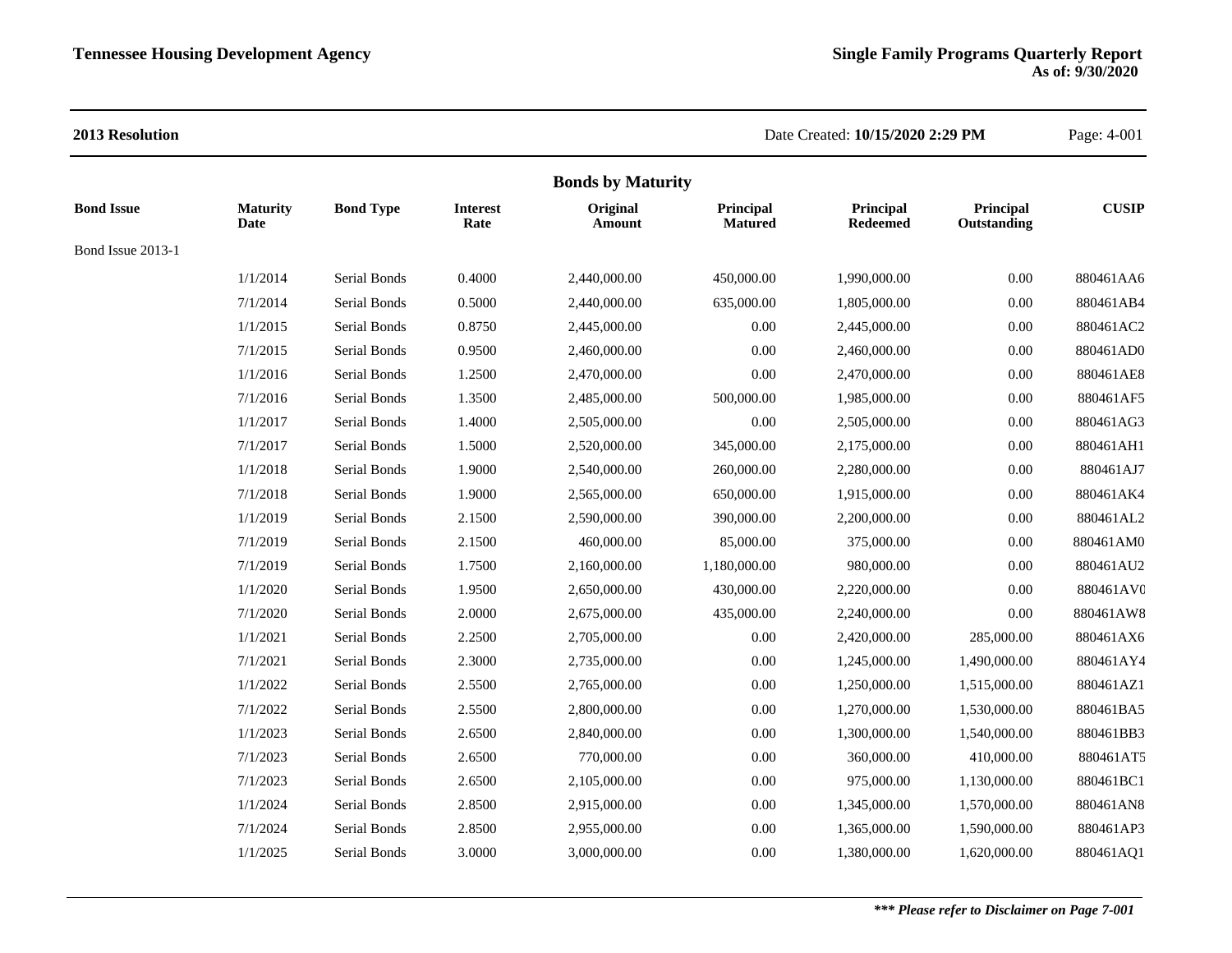| 2013 Resolution   |                         |                  |                         |                          |                             | Date Created: 10/15/2020 2:29 PM |                          | Page: 4-002  |
|-------------------|-------------------------|------------------|-------------------------|--------------------------|-----------------------------|----------------------------------|--------------------------|--------------|
|                   |                         |                  |                         | <b>Bonds by Maturity</b> |                             |                                  |                          |              |
| <b>Bond Issue</b> | <b>Maturity</b><br>Date | <b>Bond Type</b> | <b>Interest</b><br>Rate | Original<br>Amount       | Principal<br><b>Matured</b> | Principal<br><b>Redeemed</b>     | Principal<br>Outstanding | <b>CUSIP</b> |
| Bond Issue 2013-1 | 7/1/2025                | Serial Bonds     | 3.0000                  | 3,045,000.00             | $0.00\,$                    | 1,395,000.00                     | 1,650,000.00             | 880461AS7    |
|                   | 1/1/2026                | Serial Bonds     | 3.1250                  | 3,090,000.00             | 0.00                        | 1,420,000.00                     | 1,670,000.00             | 880461BF4    |
|                   | 1/1/2031                | Term Bonds       | 3.6000                  | 32,210,000.00            | 0.00                        | 20,255,000.00                    | 11,955,000.00            | 880461AR9    |
|                   | 7/1/2038                | Term Bonds       | 3.0000                  | 64,840,000.00            | 0.00                        | 51,310,000.00                    | 13,530,000.00            | 880461BD9    |
|                   | 7/1/2043                | Term Bonds       | 4.0000                  | 51,725,000.00            | 0.00                        | 32,705,000.00                    | 19,020,000.00            | 880461BE7    |
|                   |                         |                  |                         | 215,905,000.00           | 5,360,000.00                | 150,040,000.00                   | 60,505,000.00            |              |
| Bond Issue 2013-2 |                         |                  |                         |                          |                             |                                  |                          |              |
|                   | 7/1/2014                | Serial Bonds     | 0.4500                  | 1,545,000.00             | 1,545,000.00                | 0.00                             | $0.00\,$                 | 880461BG2    |
|                   | 1/1/2015                | Serial Bonds     | 0.6000                  | 1,545,000.00             | 0.00                        | 1,545,000.00                     | 0.00                     | 880461BH0    |
|                   | 7/1/2015                | Serial Bonds     | 0.7500                  | 1,550,000.00             | 0.00                        | 1,550,000.00                     | 0.00                     | 880461BJ6    |
|                   | 1/1/2016                | Serial Bonds     | 1.1500                  | 1,560,000.00             | 0.00                        | 1,560,000.00                     | 0.00                     | 880461BK3    |
|                   | 7/1/2016                | Serial Bonds     | 1.2500                  | 1,565,000.00             | 325,000.00                  | 1,240,000.00                     | 0.00                     | 880461BL1    |
|                   | 1/1/2017                | Serial Bonds     | 1.6000                  | 1,570,000.00             | 0.00                        | 1,570,000.00                     | 0.00                     | 880461BM9    |
|                   | 7/1/2017                | Serial Bonds     | 1.7000                  | 1,580,000.00             | 240,000.00                  | 1,340,000.00                     | 0.00                     | 880461BN7    |
|                   | 1/1/2018                | Serial Bonds     | 1.6500                  | 1,590,000.00             | 375,000.00                  | 1,215,000.00                     | 0.00                     | 880461CF3    |
|                   | 7/1/2018                | Serial Bonds     | 1.7500                  | 1,610,000.00             | 565,000.00                  | 1,045,000.00                     | 0.00                     | 880461BQ0    |
|                   | 1/1/2019                | Serial Bonds     | 2.1500                  | 1,625,000.00             | 390,000.00                  | 1,235,000.00                     | 0.00                     | 880461BR8    |
|                   | 7/1/2019                | Serial Bonds     | 2.3000                  | 1,645,000.00             | 585,000.00                  | 1,060,000.00                     | 0.00                     | 880461BS6    |
|                   | 1/1/2020                | Serial Bonds     | 2.6500                  | 1,660,000.00             | 350,000.00                  | 1,310,000.00                     | 0.00                     | 880461BT4    |
|                   | 7/1/2020                | Serial Bonds     | 2.7500                  | 1,690,000.00             | 165,000.00                  | 1,525,000.00                     | 0.00                     | 880461BU1    |
|                   | 1/1/2021                | Serial Bonds     | 3.0000                  | 1,715,000.00             | 0.00                        | 1,370,000.00                     | 345,000.00               | 880461BV9    |
|                   | 7/1/2021                | Serial Bonds     | 3.0000                  | 1,745,000.00             | 0.00                        | 485,000.00                       | 1,260,000.00             | 880461BW7    |
|                   | 1/1/2022                | Serial Bonds     | 3.2500                  | 1,770,000.00             | 0.00                        | 495,000.00                       | 1,275,000.00             | 880461BX5    |
|                   | 7/1/2022                | Serial Bonds     | 3.2500                  | 1,805,000.00             | 0.00                        | 505,000.00                       | 1,300,000.00             | 880461BY3    |
|                   | 1/1/2023                | Serial Bonds     | 3.4500                  | 1,835,000.00             | 0.00                        | 530,000.00                       | 1,305,000.00             | 880461BZ0    |
|                   | 7/1/2023                | Serial Bonds     | 3.4500                  | 1,865,000.00             | 0.00                        | 540,000.00                       | 1,325,000.00             | 880461CA4    |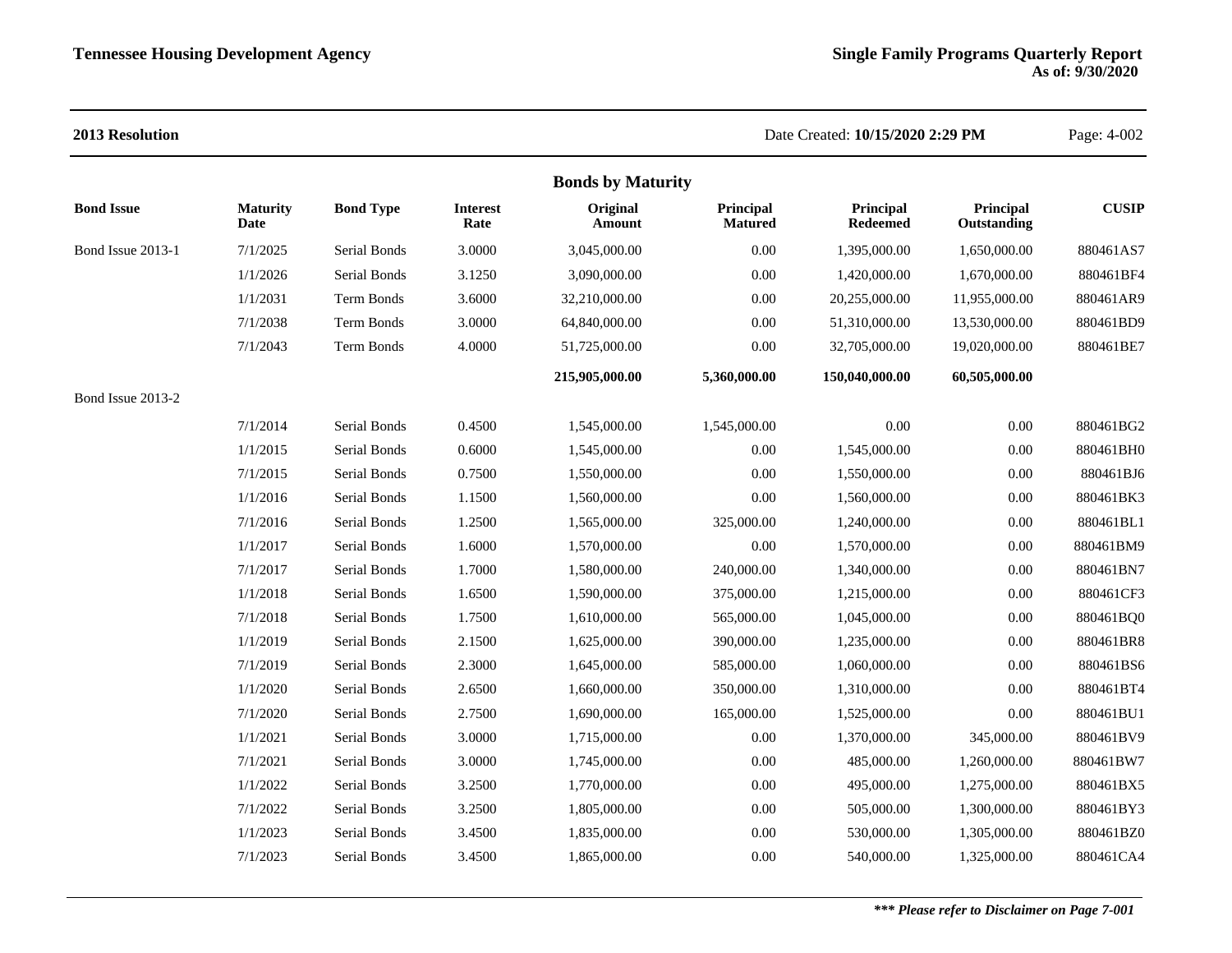| <b>2013 Resolution</b> |                         |                  |                         |                          |                             | Date Created: 10/15/2020 2:29 PM |                          | Page: 4-003  |
|------------------------|-------------------------|------------------|-------------------------|--------------------------|-----------------------------|----------------------------------|--------------------------|--------------|
|                        |                         |                  |                         | <b>Bonds by Maturity</b> |                             |                                  |                          |              |
| <b>Bond Issue</b>      | <b>Maturity</b><br>Date | <b>Bond Type</b> | <b>Interest</b><br>Rate | Original<br>Amount       | Principal<br><b>Matured</b> | Principal<br><b>Redeemed</b>     | Principal<br>Outstanding | <b>CUSIP</b> |
| Bond Issue 2013-2      | 1/1/2024                | Serial Bonds     | 3.6000                  | 1,900,000.00             | 0.00                        | 545,000.00                       | 1,355,000.00             | 880461CB2    |
|                        | 7/1/2024                | Serial Bonds     | 3.6000                  | 1,935,000.00             | 0.00                        | 540,000.00                       | 1,395,000.00             | 880461CC0    |
|                        | 7/1/2028                | Term Bonds       | 4.2000                  | 17,095,000.00            | $0.00\,$                    | 7,035,000.00                     | 10,060,000.00            | 880461CD8    |
|                        | 1/1/2033                | Term Bonds       | 4.6500                  | 22,795,000.00            | $0.00\,$                    | 9,465,000.00                     | 13,330,000.00            | 880461CG1    |
|                        | 7/1/2043                | Term Bonds       | 4.0000                  | 25,720,000.00            | 0.00                        | 19,155,000.00                    | 6,565,000.00             | 880461CE6    |
|                        | 7/1/2043                | Term Bonds       | 4.0000                  | 20,385,000.00            | 0.00                        | 15,175,000.00                    | 5,210,000.00             | 880461BP2    |
|                        |                         |                  |                         | 121,300,000.00           | 4,540,000.00                | 72,035,000.00                    | 44,725,000.00            |              |
| Bond Issue 2014-1      |                         |                  |                         |                          |                             |                                  |                          |              |
|                        | 1/1/2015                | Serial Bonds     | 0.3200                  | 1,000,000.00             | 1,000,000.00                | 0.00                             | 0.00                     | 880461CH9    |
|                        | 7/1/2015                | Serial Bonds     | 0.4400                  | 1,255,000.00             | 0.00                        | 1,255,000.00                     | 0.00                     | 880461CJ5    |
|                        | 7/1/2015                | Serial Bonds     | 0.3500                  | 1,070,000.00             | 1,040,000.00                | 30,000.00                        | $0.00\,$                 | 880461CP1    |
|                        | 1/1/2016                | Serial Bonds     | 0.6000                  | 2,330,000.00             | 0.00                        | 2,330,000.00                     | $0.00\,$                 | 880461CK2    |
|                        | 7/1/2016                | Serial Bonds     | 0.7500                  | 1,190,000.00             | 170,000.00                  | 1,020,000.00                     | 0.00                     | 880461CL0    |
|                        | 7/1/2016                | Serial Bonds     | 0.5500                  | 1,155,000.00             | 1,095,000.00                | 60,000.00                        | 0.00                     | 880461CQ9    |
|                        | 1/1/2017                | Serial Bonds     | 1.1000                  | 2,360,000.00             | $0.00\,$                    | 2,360,000.00                     | $0.00\,$                 | 880461CM8    |
|                        | 7/1/2017                | Serial Bonds     | 0.9000                  | 2,300,000.00             | 565,000.00                  | 1,735,000.00                     | 0.00                     | 880461CR7    |
|                        | 1/1/2018                | Serial Bonds     | 1.2000                  | 2,460,000.00             | 345,000.00                  | 2,115,000.00                     | 0.00                     | 880461CS5    |
|                        | 7/1/2018                | Serial Bonds     | 1.3000                  | 2,485,000.00             | 645,000.00                  | 1,840,000.00                     | $0.00\,$                 | 880461CT3    |
|                        | 1/1/2019                | Serial Bonds     | 1.6000                  | 2,510,000.00             | 1,345,000.00                | 1,165,000.00                     | $0.00\,$                 | 880461CU0    |
|                        | 7/1/2019                | Serial Bonds     | 1.7000                  | 2,540,000.00             | 1,840,000.00                | 700,000.00                       | 0.00                     | 880461CV8    |
|                        | 1/1/2020                | Serial Bonds     | 1.9500                  | 2,575,000.00             | 510,000.00                  | 2,065,000.00                     | 0.00                     | 880461CW6    |
|                        | 7/1/2020                | Serial Bonds     | 2.0500                  | 2,615,000.00             | 180,000.00                  | 2,435,000.00                     | 0.00                     | 880461CX4    |
|                        | 1/1/2021                | Serial Bonds     | 2.3000                  | 2,655,000.00             | $0.00\,$                    | 2,285,000.00                     | 370,000.00               | 880461CY2    |
|                        | 7/1/2021                | Serial Bonds     | 2.4000                  | 2,655,000.00             | $0.00\,$                    | 735,000.00                       | 1,920,000.00             | 880461CZ9    |
|                        | 1/1/2022                | Serial Bonds     | 2.6500                  | 2,700,000.00             | 0.00                        | 735,000.00                       | 1,965,000.00             | 880461DA3    |
|                        | 7/1/2022                | Serial Bonds     | 2.7000                  | 2,745,000.00             | $0.00\,$                    | 760,000.00                       | 1,985,000.00             | 880461DB1    |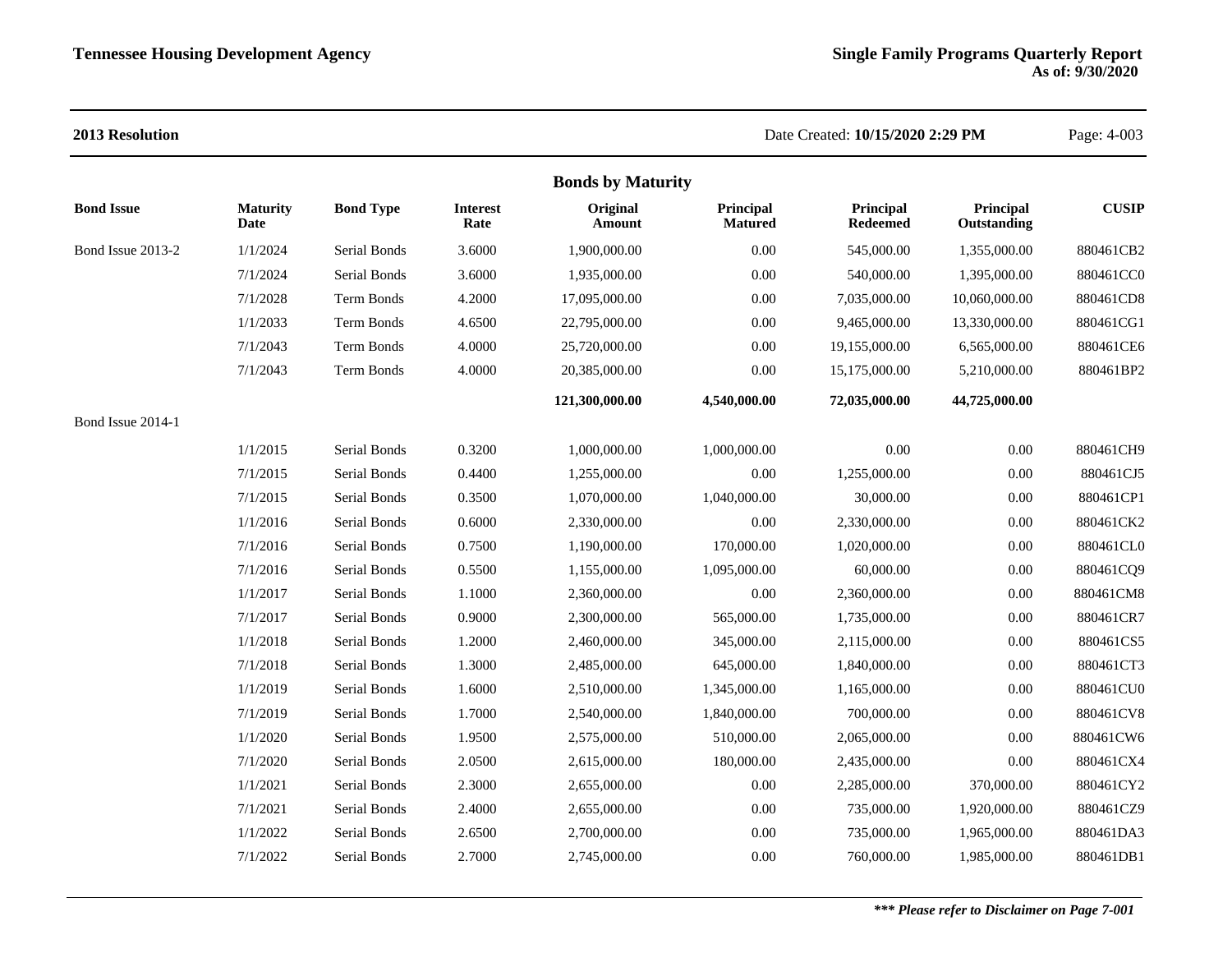|                   |                         |                     |                         | <b>Bonds by Maturity</b> |                             |                              |                          |              |
|-------------------|-------------------------|---------------------|-------------------------|--------------------------|-----------------------------|------------------------------|--------------------------|--------------|
| <b>Bond Issue</b> | <b>Maturity</b><br>Date | <b>Bond Type</b>    | <b>Interest</b><br>Rate | Original<br>Amount       | Principal<br><b>Matured</b> | Principal<br><b>Redeemed</b> | Principal<br>Outstanding | <b>CUSIP</b> |
| Bond Issue 2014-1 | 1/1/2023                | Serial Bonds        | 3.0000                  | 2,790,000.00             | 0.00                        | 775,000.00                   | 2,015,000.00             | 880461DC9    |
|                   | 7/1/2023                | Serial Bonds        | 3.0000                  | 2,835,000.00             | 0.00                        | 785,000.00                   | 2,050,000.00             | 880461DD7    |
|                   | 1/1/2024                | Serial Bonds        | 3.0500                  | 2,775,000.00             | 0.00                        | 765,000.00                   | 2,010,000.00             | 880461DE5    |
|                   | 7/1/2024                | Serial Bonds        | 3.0500                  | 2,725,000.00             | 0.00                        | 750,000.00                   | 1,975,000.00             | 880461DF2    |
|                   | 1/1/2025                | Serial Bonds        | 3.2000                  | 2,705,000.00             | 0.00                        | 745,000.00                   | 1,960,000.00             | 880461DG0    |
|                   | 7/1/2025                | Serial Bonds        | 3.2000                  | 2,750,000.00             | 0.00                        | 750,000.00                   | 2,000,000.00             | 880461DH8    |
|                   | 7/1/2029                | <b>Term Bonds</b>   | 3.7000                  | 24,170,000.00            | 0.00                        | 10,385,000.00                | 13,785,000.00            | 880461DJ4    |
|                   | 1/1/2034                | Term Bonds          | 4.0000                  | 32,615,000.00            | 0.00                        | 14,350,000.00                | 18,265,000.00            | 880461DK1    |
|                   | 7/1/2039                | <b>Term Bonds</b>   | 4.0000                  | 20,195,000.00            | 0.00                        | 14,860,000.00                | 5,335,000.00             | 880461DL9    |
|                   | 7/1/2039                | <b>Term Bonds</b>   | 4.0000                  | 17,840,000.00            | 0.00                        | 13,125,000.00                | 4,715,000.00             | 880461CN6    |
|                   |                         |                     |                         | 150,000,000.00           | 8,735,000.00                | 80,915,000.00                | 60,350,000.00            |              |
| Bond Issue 2014-2 |                         |                     |                         |                          |                             |                              |                          |              |
|                   | 7/1/2015                | Serial Bonds        | 0.2500                  | 395,000.00               | 395,000.00                  | 0.00                         | 0.00                     | 880461DT2    |
|                   | 1/1/2016                | Serial Bonds        | 0.2900                  | 1,205,000.00             | 0.00                        | 1,205,000.00                 | 0.00                     | 880461DU9    |
|                   | 7/1/2016                | Serial Bonds        | 0.4000                  | 850,000.00               | 105,000.00                  | 745,000.00                   | 0.00                     | 880461DP0    |
|                   | 7/1/2016                | Serial Bonds        | 0.4000                  | 360,000.00               | 350,000.00                  | 10,000.00                    | 0.00                     | 880461DV7    |
|                   | 1/1/2017                | Serial Bonds        | 0.6000                  | 1,220,000.00             | 0.00                        | 1,220,000.00                 | 0.00                     | 880461DW5    |
|                   | 7/1/2017                | Serial Bonds        | 0.7000                  | 965,000.00               | 0.00                        | 965,000.00                   | 0.00                     | 880461DQ8    |
|                   | 7/1/2017                | Serial Bonds        | 0.7000                  | 265,000.00               | 0.00                        | 265,000.00                   | 0.00                     | 880461DX3    |
|                   | 1/1/2018                | Serial Bonds        | 0.9500                  | 1,240,000.00             | 520,000.00                  | 720,000.00                   | $0.00\,$                 | 880461DY1    |
|                   | 7/1/2018                | Serial Bonds        | 1.0500                  | 1,250,000.00             | 365,000.00                  | 885,000.00                   | $0.00\,$                 | 880461DZ8    |
|                   | 1/1/2019                | <b>Serial Bonds</b> | 1.3000                  | 1,155,000.00             | 940,000.00                  | 215,000.00                   | 0.00                     | 880461DR6    |
|                   | 1/1/2019                | Serial Bonds        | 1.3000                  | 105,000.00               | 105,000.00                  | 0.00                         | 0.00                     | 880461EA2    |
|                   | 7/1/2019                | Serial Bonds        | 1.4000                  | 2,100,000.00             | 1,705,000.00                | 395,000.00                   | $0.00\,$                 | 880461DS4    |
|                   | 1/1/2020                | <b>Serial Bonds</b> | 1.7000                  | 1,290,000.00             | 1,060,000.00                | 230,000.00                   | $0.00\,$                 | 880461EB0    |
|                   | 7/1/2020                | Serial Bonds        | 1.8000                  | 1,305,000.00             | 0.00                        | 1,305,000.00                 | 0.00                     | 880461EC8    |
|                   |                         |                     |                         |                          |                             |                              |                          |              |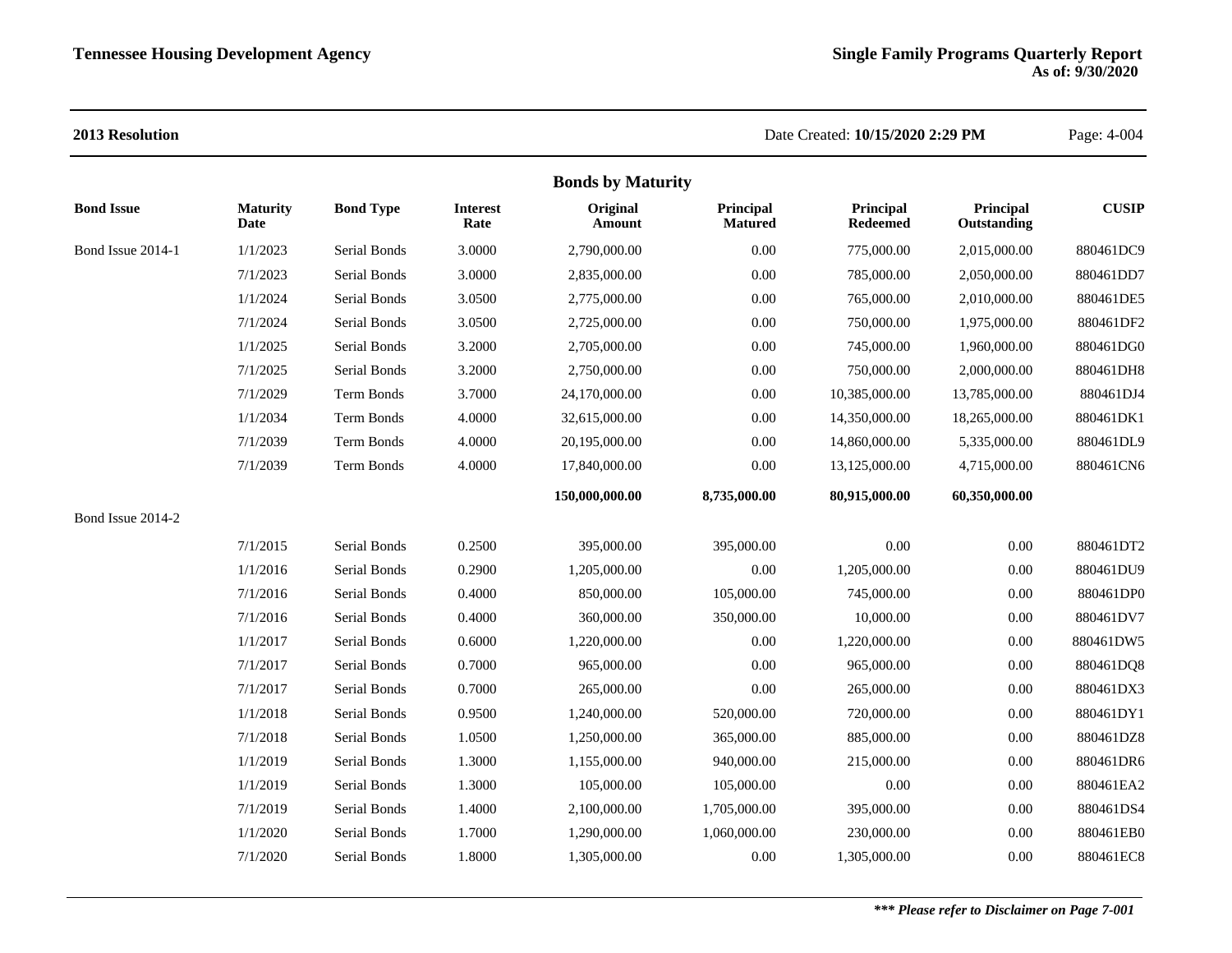|                   |                         |                  |                         | <b>Bonds by Maturity</b>  |                             |                              |                          |              |
|-------------------|-------------------------|------------------|-------------------------|---------------------------|-----------------------------|------------------------------|--------------------------|--------------|
| <b>Bond Issue</b> | <b>Maturity</b><br>Date | <b>Bond Type</b> | <b>Interest</b><br>Rate | Original<br><b>Amount</b> | Principal<br><b>Matured</b> | Principal<br><b>Redeemed</b> | Principal<br>Outstanding | <b>CUSIP</b> |
| Bond Issue 2014-2 | 1/1/2021                | Serial Bonds     | 1.9000                  | 1,325,000.00              | 0.00                        | 1,325,000.00                 | 0.00                     | 880461ED6    |
|                   | 7/1/2021                | Serial Bonds     | 2.0000                  | 1,345,000.00              | 0.00                        | 245,000.00                   | 1,100,000.00             | 880461EE4    |
|                   | 1/1/2022                | Serial Bonds     | 2.2000                  | 1,360,000.00              | 0.00                        | 240,000.00                   | 1,120,000.00             | 880461EF1    |
|                   | 7/1/2022                | Serial Bonds     | 2.3000                  | 1,385,000.00              | 0.00                        | 240,000.00                   | 1,145,000.00             | 880461EG9    |
|                   | 1/1/2023                | Serial Bonds     | 2.4500                  | 1,410,000.00              | 0.00                        | 250,000.00                   | 1,160,000.00             | 880461EH7    |
|                   | 7/1/2023                | Serial Bonds     | 2.5000                  | 1,435,000.00              | 0.00                        | 255,000.00                   | 1,180,000.00             | 880461EJ3    |
|                   | 1/1/2024                | Serial Bonds     | 2.6000                  | 1,460,000.00              | 0.00                        | 260,000.00                   | 1,200,000.00             | 880461EK0    |
|                   | 7/1/2024                | Serial Bonds     | 2.6500                  | 1,485,000.00              | 0.00                        | 265,000.00                   | 1,220,000.00             | 880461EL8    |
|                   | 1/1/2025                | Serial Bonds     | 2.7000                  | 1,515,000.00              | 0.00                        | 275,000.00                   | 1,240,000.00             | 880461EM6    |
|                   | 7/1/2025                | Serial Bonds     | 2.7500                  | 1,540,000.00              | 0.00                        | 280,000.00                   | 1,260,000.00             | 880461EN4    |
|                   | 7/1/2029                | Term Bonds       | 3.0500                  | 13,550,000.00             | 0.00                        | 4,135,000.00                 | 9,415,000.00             | 880461EP9    |
|                   | 7/1/2034                | Term Bonds       | 3.4000                  | 20,410,000.00             | 0.00                        | 6,240,000.00                 | 14,170,000.00            | 880461EQ7    |
|                   | 7/1/2039                | Term Bonds       | 3.5500                  | 14,760,000.00             | 0.00                        | 4,510,000.00                 | 10,250,000.00            | 880461ER5    |
|                   | 1/1/2045                | Term Bonds       | 4.0000                  | 29,000,000.00             | 0.00                        | 18,780,000.00                | 10,220,000.00            | 880461ES3    |
|                   | 7/1/2045                | Term Bonds       | 4.0000                  | 27,885,000.00             | 0.00                        | 18,015,000.00                | 9,870,000.00             | 880461DN5    |
|                   | 7/1/2045                | Term Bonds       | 3.6500                  | 16,430,000.00             | 0.00                        | 5,160,000.00                 | 11,270,000.00            | 880461ET1    |
|                   |                         |                  |                         | 150,000,000.00            | 5,545,000.00                | 68,635,000.00                | 75,820,000.00            |              |
| Bond Issue 2015-1 |                         |                  |                         |                           |                             |                              |                          |              |
|                   | 1/1/2016                | Serial Bonds     | 0.5000                  | 470,000.00                | 470,000.00                  | $0.00\,$                     | 0.00                     | 880461EX2    |
|                   | 7/1/2016                | Serial Bonds     | 0.5000                  | 1,800,000.00              | 565,000.00                  | 1,235,000.00                 | 0.00                     | 880461EV6    |
|                   | 1/1/2017                | Serial Bonds     | 0.8000                  | 195,000.00                | 20,000.00                   | 175,000.00                   | 0.00                     | 880461EW4    |
|                   | 1/1/2017                | Serial Bonds     | 0.8000                  | 1,610,000.00              | 260,000.00                  | 1,350,000.00                 | 0.00                     | 880461EY0    |
|                   | 7/1/2017                | Serial Bonds     | 0.9000                  | 1,820,000.00              | 635,000.00                  | 1,185,000.00                 | 0.00                     | 880461EZ7    |
|                   | 1/1/2018                | Serial Bonds     | 1.3000                  | 1,830,000.00              | 445,000.00                  | 1,385,000.00                 | 0.00                     | 880461FK9    |
|                   | 7/1/2018                | Serial Bonds     | 1.4000                  | 1,845,000.00              | 510,000.00                  | 1,335,000.00                 | $0.00\,$                 | 880461FA1    |
|                   | 1/1/2019                | Serial Bonds     | 1.7000                  | 1,860,000.00              | 1,570,000.00                | 290,000.00                   | 0.00                     | 880461FL7    |
|                   |                         |                  |                         |                           |                             |                              |                          |              |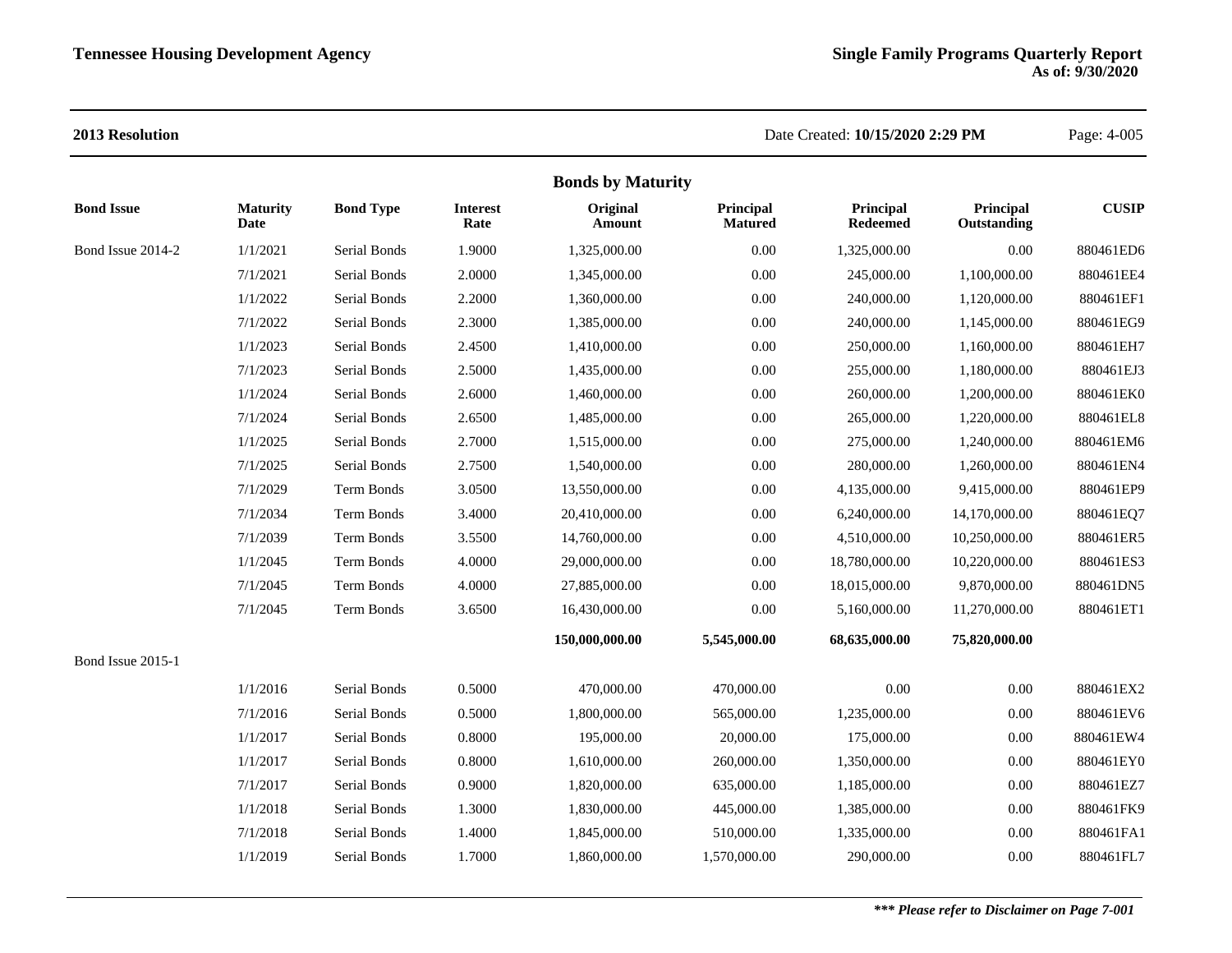| <b>Bond Issue</b> |
|-------------------|
| Bond Issue 2015-1 |
|                   |
|                   |
|                   |
|                   |
|                   |
|                   |
|                   |
|                   |
|                   |
|                   |
|                   |
|                   |
|                   |
|                   |
|                   |
|                   |
|                   |
|                   |
|                   |
|                   |
|                   |
|                   |
|                   |
|                   |
|                   |
|                   |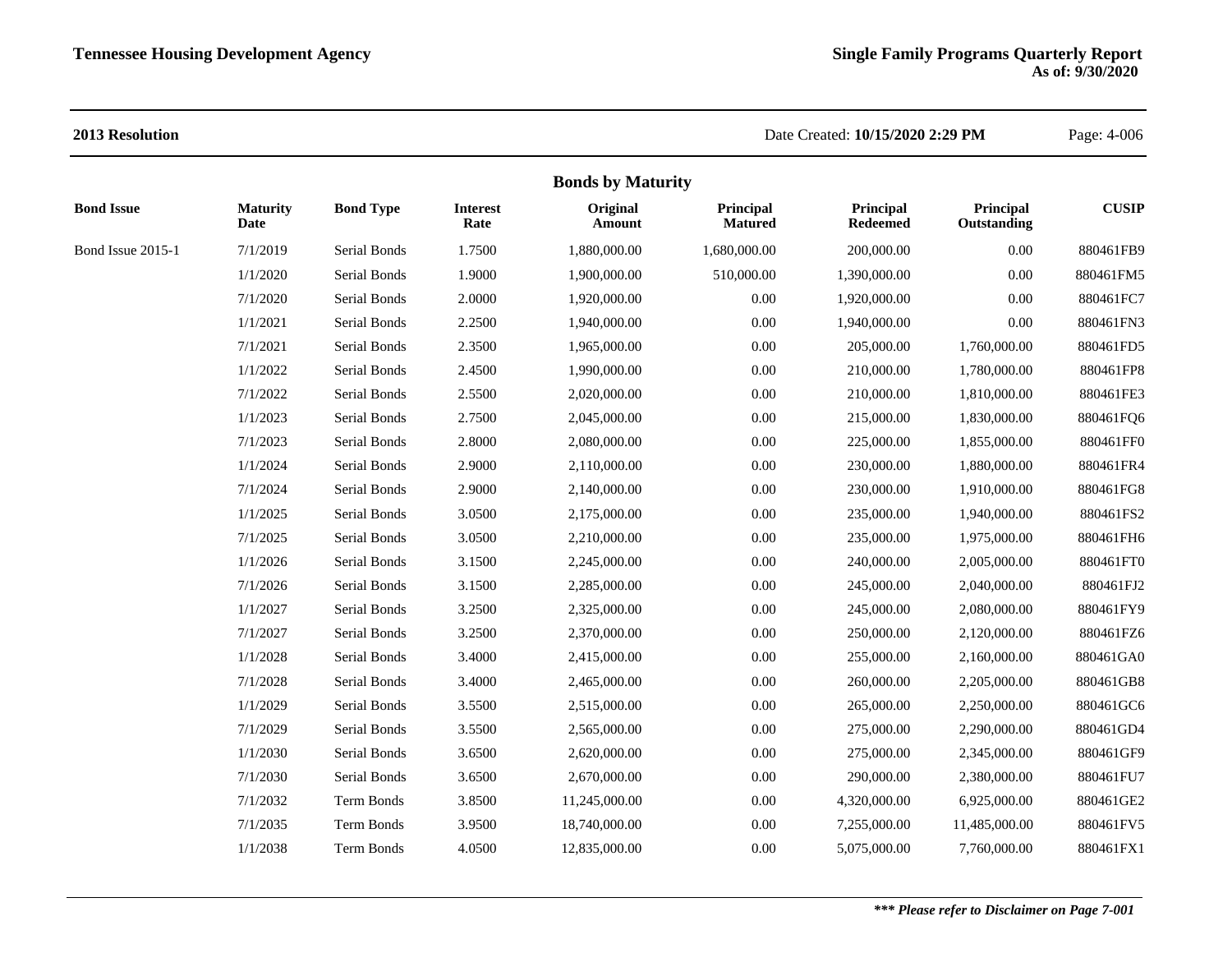### **2013 Resolution** Date Created: **10/15/2020 2:29 PM** Page: 4-007 **Bonds by Maturity Bond Issue Maturity Date Bond Type Interest Rate Original Amount Principal Matured Principal Redeemed Principal Outstanding CUSIP** Bond Issue 2015-1 7/1/2045 Term Bonds 4.0000 19,500,000.00 0.00 11,780,000.00 7,720,000.00 880461FW3 7/1/2045 Term Bonds 4.0000 25,400,000.00 0.00 15,345,000.00 10,055,000.00 880461EU8 **150,000,000.00 6,665,000.00 60,775,000.00 82,560,000.00** Bond Issue 2015-2 7/1/2016 Serial Bonds 0.4000 1,615,000.00 1,615,000.00 0.00 0.00 880461GH5 1/1/2017 Serial Bonds 0.6000 2,135,000.00 0.00 2,135,000.00 0.00 880461GX0 7/1/2017 Serial Bonds 0.8000 2,140,000.00 575,000.00 1,565,000.00 0.00 880461GJ1 1/1/2018 Serial Bonds 1.0000 2,150,000.00 755,000.00 1,395,000.00 0.00 880461GY8 7/1/2018 Serial Bonds 1.1000 2,165,000.00 625,000.00 1,540,000.00 0.00 880461GK8 1/1/2019 Serial Bonds 1.3750 2,175,000.00 1,960,000.00 215,000.00 0.00 880461GZ5 7/1/2019 Serial Bonds 1.5000 2,195,000.00 1,975,000.00 220,000.00 0.00 880461GL6 1/1/2020 Serial Bonds 1.7000 2,210,000.00 1,990,000.00 220,000.00 0.00 880461HA9 7/1/2020 Serial Bonds 1.8000 2,230,000.00 130,000.00 2,100,000.00 0.00 880461GM4 1/1/2021 Serial Bonds 2.0000 2,250,000.00 0.00 2,250,000.00 0.00 880461HB7 7/1/2021 Serial Bonds 2.1500 2,275,000.00 0.00 225,000.00 2,050,000.00 880461GN2 1/1/2022 Serial Bonds 2.3000 2,300,000.00 0.00 225,000.00 2,075,000.00 880461HC5 7/1/2022 Serial Bonds 2.3750 2,330,000.00 0.00 225,000.00 2,105,000.00 880461GP7 1/1/2023 Serial Bonds 2.5000 2,360,000.00 0.00 230,000.00 2,130,000.00 880461HD3 7/1/2023 Serial Bonds 2.6000 2,390,000.00 0.00 230,000.00 2,160,000.00 880461GQ5 1/1/2024 Serial Bonds 2.7000 2,425,000.00 0.00 230,000.00 2,195,000.00 880461HE1 7/1/2024 Serial Bonds 2.7000 2,455,000.00 0.00 230,000.00 2,225,000.00 880461GR3 1/1/2025 Serial Bonds 2.8500 2,490,000.00 0.00 230,000.00 2,260,000.00 880461HF8 7/1/2025 Serial Bonds 2.9000 2,530,000.00 0.00 240,000.00 2,290,000.00 880461GS1 1/1/2026 Serial Bonds 3.0000 2,570,000.00 0.00 240,000.00 2,330,000.00 880461HG6 7/1/2026 Serial Bonds 3.0500 2,610,000.00 0.00 250,000.00 2,360,000.00 880461GT9 1/1/2027 Serial Bonds 3.1500 2,650,000.00 0.00 260,000.00 2,390,000.00 880461HH4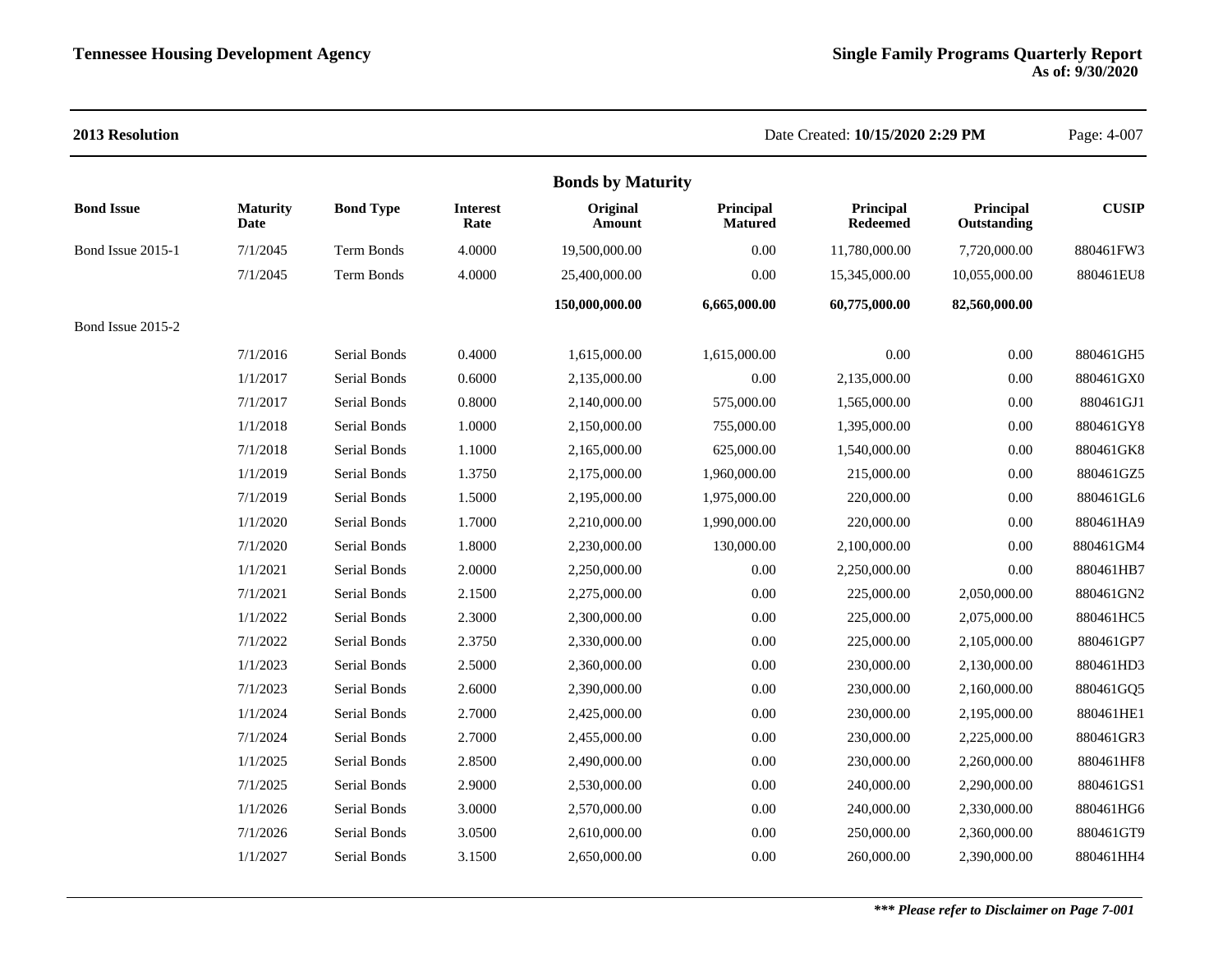|                   |                         |                  |                         | <b>Bonds by Maturity</b> |                             |                              |                          |              |
|-------------------|-------------------------|------------------|-------------------------|--------------------------|-----------------------------|------------------------------|--------------------------|--------------|
| <b>Bond Issue</b> | <b>Maturity</b><br>Date | <b>Bond Type</b> | <b>Interest</b><br>Rate | Original<br>Amount       | Principal<br><b>Matured</b> | Principal<br><b>Redeemed</b> | Principal<br>Outstanding | <b>CUSIP</b> |
| Bond Issue 2015-2 | 7/1/2027                | Serial Bonds     | 3.2000                  | 2,695,000.00             | 0.00                        | 250,000.00                   | 2,445,000.00             | 880461GU6    |
|                   | 1/1/2028                | Serial Bonds     | 3.3000                  | 2,735,000.00             | 0.00                        | 250,000.00                   | 2,485,000.00             | 880461HL5    |
|                   | 7/1/2028                | Serial Bonds     | 3.3000                  | 2,790,000.00             | 0.00                        | 250,000.00                   | 2,540,000.00             | 880461HM3    |
|                   | 1/1/2029                | Serial Bonds     | 3.4500                  | 2,845,000.00             | 0.00                        | 250,000.00                   | 2,595,000.00             | 880461HN1    |
|                   | 7/1/2029                | Serial Bonds     | 3.4500                  | 2,900,000.00             | 0.00                        | 250,000.00                   | 2,650,000.00             | 880461HP6    |
|                   | 1/1/2030                | Serial Bonds     | 3.5500                  | 2,955,000.00             | 0.00                        | 265,000.00                   | 2,690,000.00             | 880461HQ4    |
|                   | 7/1/2030                | Serial Bonds     | 3.5500                  | 3,010,000.00             | 0.00                        | 265,000.00                   | 2,745,000.00             | 880461GV4    |
|                   | 7/1/2035                | Term Bonds       | 3.8750                  | 33,655,000.00            | 0.00                        | 12,635,000.00                | 21,020,000.00            | 880461GW2    |
|                   | 1/1/2038                | Term Bonds       | 3.9500                  | 15,195,000.00            | 0.00                        | 5,790,000.00                 | 9,405,000.00             | 880461HJ0    |
|                   | 1/1/2046                | Term Bonds       | 4.0000                  | 43,070,000.00            | 0.00                        | 24,215,000.00                | 18,855,000.00            | 880461GG7    |
|                   | 1/1/2046                | Term Bonds       | 4.0000                  | 12,500,000.00            | 0.00                        | 7,020,000.00                 | 5,480,000.00             | 880461HK7    |
|                   |                         |                  |                         | 175,000,000.00           | 9,625,000.00                | 65,895,000.00                | 99,480,000.00            |              |
| Bond Issue 2016-1 |                         |                  |                         |                          |                             |                              |                          |              |
|                   | 1/1/2017                | Serial Bonds     | 0.6250                  | 680,000.00               | 680,000.00                  | 0.00                         | 0.00                     | 880461HS0    |
|                   | 7/1/2017                | Serial Bonds     | 0.7500                  | 1,540,000.00             | 0.00                        | 1,540,000.00                 | 0.00                     | 880461HT8    |
|                   | 1/1/2018                | Serial Bonds     | 0.8500                  | 1,550,000.00             | 465,000.00                  | 1,085,000.00                 | 0.00                     | 880461HU5    |
|                   | 7/1/2018                | Serial Bonds     | 0.9000                  | 1,560,000.00             | 670,000.00                  | 890,000.00                   | 0.00                     | 880461HV3    |
|                   | 1/1/2019                | Serial Bonds     | 1.0000                  | 1,570,000.00             | 1,500,000.00                | 70,000.00                    | 0.00                     | 880461HW1    |
|                   | 7/1/2019                | Serial Bonds     | 1.1000                  | 1,580,000.00             | 1,500,000.00                | 80,000.00                    | 0.00                     | 880461HX9    |
|                   | 1/1/2020                | Serial Bonds     | 1.2000                  | 1,595,000.00             | 1,515,000.00                | 80,000.00                    | 0.00                     | 880461HY7    |
|                   | 7/1/2020                | Serial Bonds     | 1.3000                  | 1,605,000.00             | 765,000.00                  | 840,000.00                   | 0.00                     | 880461HZ4    |
|                   | 1/1/2021                | Serial Bonds     | 1.4000                  | 1,620,000.00             | 0.00                        | 1,620,000.00                 | 0.00                     | 880461JA7    |
|                   | 7/1/2021                | Serial Bonds     | 1.5000                  | 1,635,000.00             | 0.00                        | 80,000.00                    | 1,555,000.00             | 880461JB5    |
|                   | 1/1/2022                | Serial Bonds     | 1.6500                  | 1,650,000.00             | 0.00                        | 80,000.00                    | 1,570,000.00             | 880461JC3    |
|                   | 7/1/2022                | Serial Bonds     | 1.7500                  | 1,670,000.00             | 0.00                        | 80,000.00                    | 1,590,000.00             | 880461JD1    |
|                   | 1/1/2023                | Serial Bonds     | 1.8500                  | 1,690,000.00             | 0.00                        | 95,000.00                    | 1,595,000.00             | 880461JE9    |
|                   |                         |                  |                         |                          |                             |                              |                          |              |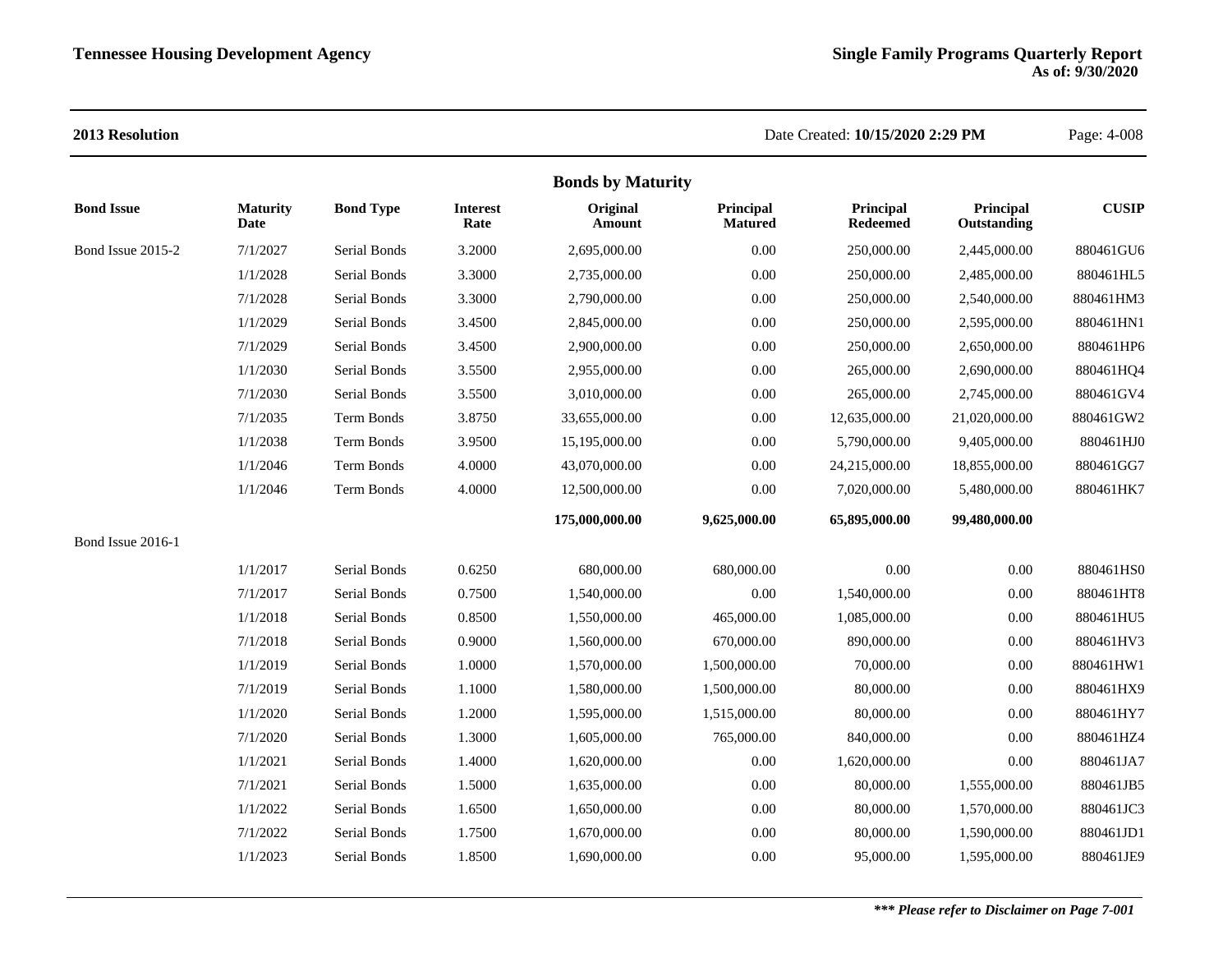|                   |                         |                     |                         | <b>Bonds by Maturity</b>  |                             |                       |                          |              |
|-------------------|-------------------------|---------------------|-------------------------|---------------------------|-----------------------------|-----------------------|--------------------------|--------------|
| <b>Bond Issue</b> | <b>Maturity</b><br>Date | <b>Bond Type</b>    | <b>Interest</b><br>Rate | Original<br><b>Amount</b> | Principal<br><b>Matured</b> | Principal<br>Redeemed | Principal<br>Outstanding | <b>CUSIP</b> |
| Bond Issue 2016-1 | 7/1/2023                | Serial Bonds        | 1.9500                  | 1,710,000.00              | 0.00                        | 95,000.00             | 1,615,000.00             | 880461JF6    |
|                   | 1/1/2024                | Serial Bonds        | 2.0000                  | 1,730,000.00              | 0.00                        | 95,000.00             | 1,635,000.00             | 880461JG4    |
|                   | 7/1/2024                | Serial Bonds        | 2.0500                  | 1,750,000.00              | 0.00                        | 95,000.00             | 1,655,000.00             | 880461JH2    |
|                   | 1/1/2025                | Serial Bonds        | 2.2000                  | 1,775,000.00              | 0.00                        | 105,000.00            | 1,670,000.00             | 880461JJ8    |
|                   | 7/1/2025                | Serial Bonds        | 2.2500                  | 1,800,000.00              | 0.00                        | 110,000.00            | 1,690,000.00             | 880461JK5    |
|                   | 1/1/2026                | Serial Bonds        | 2.3500                  | 1,825,000.00              | 0.00                        | 110,000.00            | 1,715,000.00             | 880461JL3    |
|                   | 7/1/2026                | Serial Bonds        | 2.4000                  | 1,855,000.00              | 0.00                        | 110,000.00            | 1,745,000.00             | 880461JM1    |
|                   | 1/1/2027                | Serial Bonds        | 2.5000                  | 1,880,000.00              | 0.00                        | 110,000.00            | 1,770,000.00             | 880461JN9    |
|                   | 7/1/2027                | Serial Bonds        | 2.5500                  | 1,910,000.00              | 0.00                        | 110,000.00            | 1,800,000.00             | 880461JP4    |
|                   | 1/1/2028                | Serial Bonds        | 2.6000                  | 1,940,000.00              | 0.00                        | 105,000.00            | 1,835,000.00             | 880461JU3    |
|                   | 7/1/2028                | Serial Bonds        | 2.6000                  | 1,975,000.00              | 0.00                        | 110,000.00            | 1,865,000.00             | 880461JV1    |
|                   | 1/1/2029                | Serial Bonds        | 2.7000                  | 2,010,000.00              | 0.00                        | 110,000.00            | 1,900,000.00             | 880461JW9    |
|                   | 7/1/2029                | Serial Bonds        | 2.7000                  | 2,045,000.00              | 0.00                        | 115,000.00            | 1,930,000.00             | 880461JX7    |
|                   | 1/1/2030                | Serial Bonds        | 2.8500                  | 2,085,000.00              | 0.00                        | 120,000.00            | 1,965,000.00             | 880461JY5    |
|                   | 7/1/2030                | Serial Bonds        | 2.8500                  | 2,120,000.00              | 0.00                        | 120,000.00            | 2,000,000.00             | 880461JZ2    |
|                   | 1/1/2031                | Serial Bonds        | 2.9500                  | 2,160,000.00              | 0.00                        | 120,000.00            | 2,040,000.00             | 880461KA5    |
|                   | 7/1/2031                | Serial Bonds        | 2.9500                  | 2,195,000.00              | 0.00                        | 125,000.00            | 2,070,000.00             | 880461JQ2    |
|                   | 7/1/2036                | Term Bonds          | 3.2500                  | 24,390,000.00             | 0.00                        | 3,600,000.00          | 20,790,000.00            | 880461JR0    |
|                   | 7/1/2038                | Term Bonds          | 3.3750                  | 8,400,000.00              | 0.00                        | 1,325,000.00          | 7,075,000.00             | 880461JS8    |
|                   | 1/1/2047                | Term Bonds          | 3.5000                  | 24,060,000.00             | 0.00                        | 11,385,000.00         | 12,675,000.00            | 880461HR2    |
|                   | 1/1/2047                | Term Bonds          | 3.5000                  | 15,440,000.00             | 0.00                        | 7,310,000.00          | 8,130,000.00             | 880461JT6    |
|                   |                         |                     |                         | 125,000,000.00            | 7,095,000.00                | 32,025,000.00         | 85,880,000.00            |              |
| Bond Issue 2016-2 |                         |                     |                         |                           |                             |                       |                          |              |
|                   | 7/1/2017                | Serial Bonds        | 0.7200                  | 900,000.00                | 240,000.00                  | 660,000.00            | 0.00                     | 880461KC1    |
|                   | 1/1/2018                | Serial Bonds        | 0.7600                  | 1,075,000.00              | 490,000.00                  | 585,000.00            | 0.00                     | 880461KD9    |
|                   | 7/1/2018                | <b>Serial Bonds</b> | 0.9500                  | 1,080,000.00              | 610,000.00                  | 470,000.00            | 0.00                     | 880461KE7    |
|                   |                         |                     |                         |                           |                             |                       |                          |              |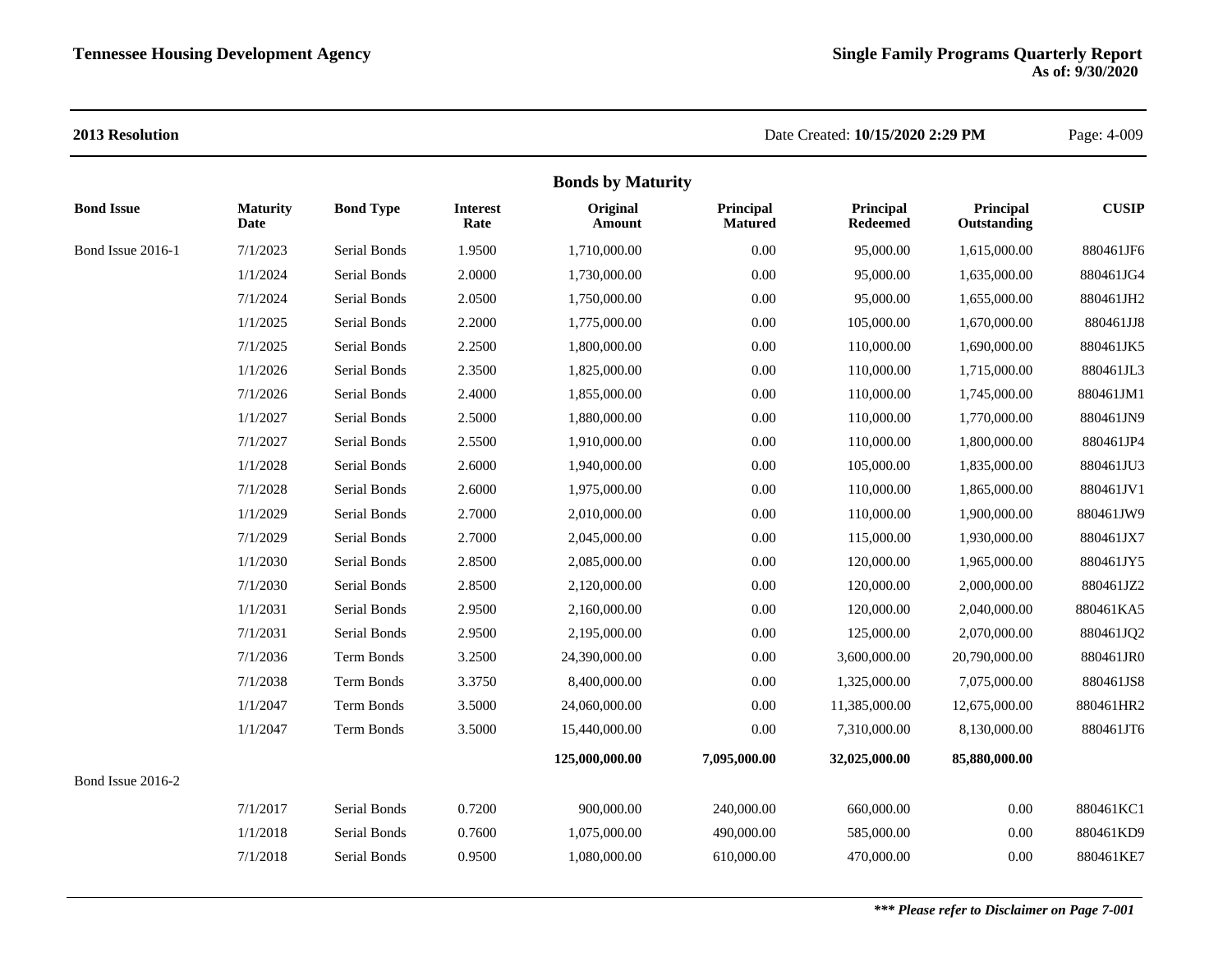|                   |                         |                  |                         | <b>Bonds by Maturity</b> |                             |                              |                          |              |
|-------------------|-------------------------|------------------|-------------------------|--------------------------|-----------------------------|------------------------------|--------------------------|--------------|
| <b>Bond Issue</b> | <b>Maturity</b><br>Date | <b>Bond Type</b> | <b>Interest</b><br>Rate | Original<br>Amount       | Principal<br><b>Matured</b> | Principal<br><b>Redeemed</b> | Principal<br>Outstanding | <b>CUSIP</b> |
| Bond Issue 2016-2 | 1/1/2019                | Serial Bonds     | 0.9500                  | 1,085,000.00             | 1,050,000.00                | 35,000.00                    | 0.00                     | 880461KF4    |
|                   | 7/1/2019                | Serial Bonds     | 1.0000                  | 1,100,000.00             | 1,055,000.00                | 45,000.00                    | 0.00                     | 880461KG2    |
|                   | 1/1/2020                | Serial Bonds     | 1.1000                  | 1,105,000.00             | 1,060,000.00                | 45,000.00                    | $0.00\,$                 | 880461KH0    |
|                   | 7/1/2020                | Serial Bonds     | 1.1500                  | 1,115,000.00             | 270,000.00                  | 845,000.00                   | 0.00                     | 880461KJ6    |
|                   | 1/1/2021                | Serial Bonds     | 1.2500                  | 1,130,000.00             | 0.00                        | 1,130,000.00                 | 0.00                     | 880461KK3    |
|                   | 7/1/2021                | Serial Bonds     | 1.3000                  | 1,140,000.00             | 0.00                        | 45,000.00                    | 1,095,000.00             | 880461KL1    |
|                   | 1/1/2022                | Serial Bonds     | 1.5500                  | 1,150,000.00             | 0.00                        | 45,000.00                    | 1,105,000.00             | 880461KM9    |
|                   | 7/1/2022                | Serial Bonds     | 1.6000                  | 1,160,000.00             | 0.00                        | 45,000.00                    | 1,115,000.00             | 880461KN7    |
|                   | 1/1/2023                | Serial Bonds     | 1.7000                  | 1,175,000.00             | 0.00                        | 50,000.00                    | 1,125,000.00             | 880461KP2    |
|                   | 7/1/2023                | Serial Bonds     | 1.7500                  | 1,190,000.00             | $0.00\,$                    | 55,000.00                    | 1,135,000.00             | 880461KQ0    |
|                   | 1/1/2024                | Serial Bonds     | 1.9500                  | 1,200,000.00             | 0.00                        | 60,000.00                    | 1,140,000.00             | 880461KR8    |
|                   | 7/1/2024                | Serial Bonds     | 2.0000                  | 1,225,000.00             | 0.00                        | 60,000.00                    | 1,165,000.00             | 880461KS6    |
|                   | 1/1/2025                | Serial Bonds     | 2.1000                  | 1,240,000.00             | 0.00                        | 65,000.00                    | 1,175,000.00             | 880461KT4    |
|                   | 7/1/2025                | Serial Bonds     | 2.1500                  | 1,250,000.00             | 0.00                        | 65,000.00                    | 1,185,000.00             | 880461KU1    |
|                   | 1/1/2026                | Serial Bonds     | 2.2500                  | 1,270,000.00             | 0.00                        | 65,000.00                    | 1,205,000.00             | 880461KV9    |
|                   | 7/1/2026                | Serial Bonds     | 2.3000                  | 1,290,000.00             | 0.00                        | 65,000.00                    | 1,225,000.00             | 880461KW7    |
|                   | 1/1/2027                | Serial Bonds     | 2.3500                  | 1,310,000.00             | 0.00                        | 65,000.00                    | 1,245,000.00             | 880461KX5    |
|                   | 7/1/2027                | Serial Bonds     | 2.4500                  | 1,330,000.00             | 0.00                        | 65,000.00                    | 1,265,000.00             | 880461KY3    |
|                   | 1/1/2028                | Serial Bonds     | 2.5500                  | 1,355,000.00             | $0.00\,$                    | 65,000.00                    | 1,290,000.00             | 880461KZ0    |
|                   | 7/1/2028                | Serial Bonds     | 2.6000                  | 1,370,000.00             | 0.00                        | 65,000.00                    | 1,305,000.00             | 880461LA4    |
|                   | 1/1/2029                | Serial Bonds     | 2.6500                  | 1,395,000.00             | 0.00                        | 70,000.00                    | 1,325,000.00             | 880461LH9    |
|                   | 7/1/2029                | Serial Bonds     | 2.6500                  | 1,425,000.00             | 0.00                        | 70,000.00                    | 1,355,000.00             | 880461LG1    |
|                   | 1/1/2030                | Serial Bonds     | 2.7000                  | 1,445,000.00             | 0.00                        | 75,000.00                    | 1,370,000.00             | 880461LJ5    |
|                   | 7/1/2030                | Serial Bonds     | 2.7500                  | 1,475,000.00             | $0.00\,$                    | 80,000.00                    | 1,395,000.00             | 880461LK2    |
|                   | 1/1/2031                | Serial Bonds     | 2.8000                  | 1,505,000.00             | $0.00\,$                    | 80,000.00                    | 1,425,000.00             | 880461LL0    |
|                   | 7/1/2031                | Serial Bonds     | 2.8500                  | 1,530,000.00             | $0.00\,$                    | 80,000.00                    | 1,450,000.00             | 880461LB2    |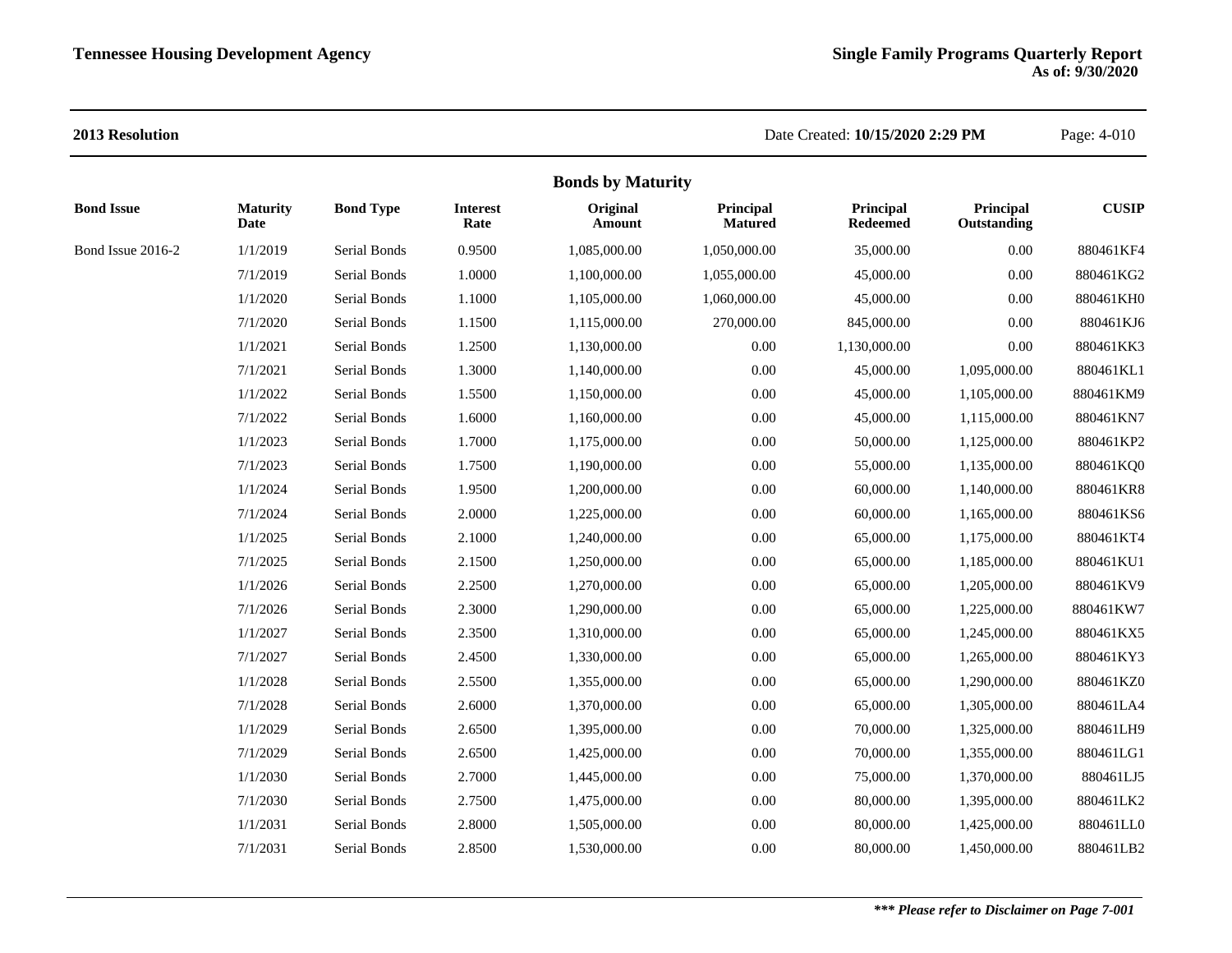|                   |                         |                   |                         | <b>Bonds by Maturity</b> |                             |                              |                          |              |
|-------------------|-------------------------|-------------------|-------------------------|--------------------------|-----------------------------|------------------------------|--------------------------|--------------|
| <b>Bond Issue</b> | <b>Maturity</b><br>Date | <b>Bond Type</b>  | <b>Interest</b><br>Rate | Original<br>Amount       | Principal<br><b>Matured</b> | Principal<br><b>Redeemed</b> | Principal<br>Outstanding | <b>CUSIP</b> |
| Bond Issue 2016-2 | 1/1/2032                | Serial Bonds      | 2.9000                  | 1,555,000.00             | 0.00                        | 80,000.00                    | 1,475,000.00             | 880461LM8    |
|                   | 7/1/2032                | Serial Bonds      | 2.9500                  | 1,590,000.00             | 0.00                        | 80,000.00                    | 1,510,000.00             | 880461LN6    |
|                   | 7/1/2036                | Term Bonds        | 3.1000                  | 13,910,000.00            | 0.00                        | 2,955,000.00                 | 10,955,000.00            | 880461LC0    |
|                   | 7/1/2041                | Term Bonds        | 3.2500                  | 12,235,000.00            | 0.00                        | 2,605,000.00                 | 9,630,000.00             | 880461LD8    |
|                   | 7/1/2046                | <b>Term Bonds</b> | 3.3500                  | 12,670,000.00            | 0.00                        | 2,725,000.00                 | 9,945,000.00             | 880461LE6    |
|                   | 1/1/2047                | <b>Term Bonds</b> | 3.5000                  | 24,615,000.00            | 0.00                        | 10,425,000.00                | 14,190,000.00            | 880461KB3    |
|                   | 1/1/2047                | Term Bonds        | 3.5000                  | 22,405,000.00            | 0.00                        | 9,490,000.00                 | 12,915,000.00            | 880461LF3    |
|                   |                         |                   |                         | 125,000,000.00           | 4,775,000.00                | 33,510,000.00                | 86,715,000.00            |              |
| Bond Issue 2016-3 |                         |                   |                         |                          |                             |                              |                          |              |
|                   | 7/1/2017                | Serial Bonds      | 1.0000                  | 1,635,000.00             | 1,635,000.00                | 0.00                         | 0.00                     | 880461LP1    |
|                   | 1/1/2018                | Serial Bonds      | 1.1500                  | 1,835,000.00             | 505,000.00                  | 1,330,000.00                 | 0.00                     | 880461LQ9    |
|                   | 7/1/2018                | Serial Bonds      | 1.2500                  | 1,845,000.00             | 315,000.00                  | 1,530,000.00                 | 0.00                     | 880461LR7    |
|                   | 1/1/2019                | Serial Bonds      | 1.4610                  | 1,860,000.00             | 1,490,000.00                | 370,000.00                   | 0.00                     | 880461LS5    |
|                   | 7/1/2019                | Serial Bonds      | 1.5610                  | 1,875,000.00             | 1,490,000.00                | 385,000.00                   | 0.00                     | 880461LT3    |
|                   | 1/1/2020                | Serial Bonds      | 1.7450                  | 1,890,000.00             | 1,505,000.00                | 385,000.00                   | 0.00                     | 880461LU0    |
|                   | 7/1/2020                | Serial Bonds      | 1.8450                  | 1,910,000.00             | 920,000.00                  | 990,000.00                   | 0.00                     | 880461LV8    |
|                   | 1/1/2021                | Serial Bonds      | 1.9450                  | 1,925,000.00             | 0.00                        | 1,050,000.00                 | 875,000.00               | 880461LW6    |
|                   | 7/1/2021                | Serial Bonds      | 2.0450                  | 1,945,000.00             | 0.00                        | 400,000.00                   | 1,545,000.00             | 880461LX4    |
|                   | 1/1/2022                | Serial Bonds      | 2.1290                  | 1,970,000.00             | 0.00                        | 405,000.00                   | 1,565,000.00             | 880461LY2    |
|                   | 7/1/2022                | Serial Bonds      | 2.2290                  | 1,990,000.00             | 0.00                        | 410,000.00                   | 1,580,000.00             | 880461LZ9    |
|                   | 1/1/2023                | Serial Bonds      | 2.3290                  | 2,015,000.00             | 0.00                        | 410,000.00                   | 1,605,000.00             | 880461MA3    |
|                   | 7/1/2023                | Serial Bonds      | 2.3790                  | 2,040,000.00             | 0.00                        | 415,000.00                   | 1,625,000.00             | 880461MB1    |
|                   | 1/1/2024                | Serial Bonds      | 2.4540                  | 2,065,000.00             | 0.00                        | 415,000.00                   | 1,650,000.00             | 880461MC9    |
|                   | 7/1/2024                | Serial Bonds      | 2.5540                  | 2,095,000.00             | 0.00                        | 425,000.00                   | 1,670,000.00             | 880461MD7    |
|                   | 1/1/2025                | Serial Bonds      | 2.6040                  | 2,125,000.00             | 0.00                        | 435,000.00                   | 1,690,000.00             | 880461ME5    |
|                   | 7/1/2025                | Serial Bonds      | 2.6540                  | 2,155,000.00             | 0.00                        | 440,000.00                   | 1,715,000.00             | 880461MF2    |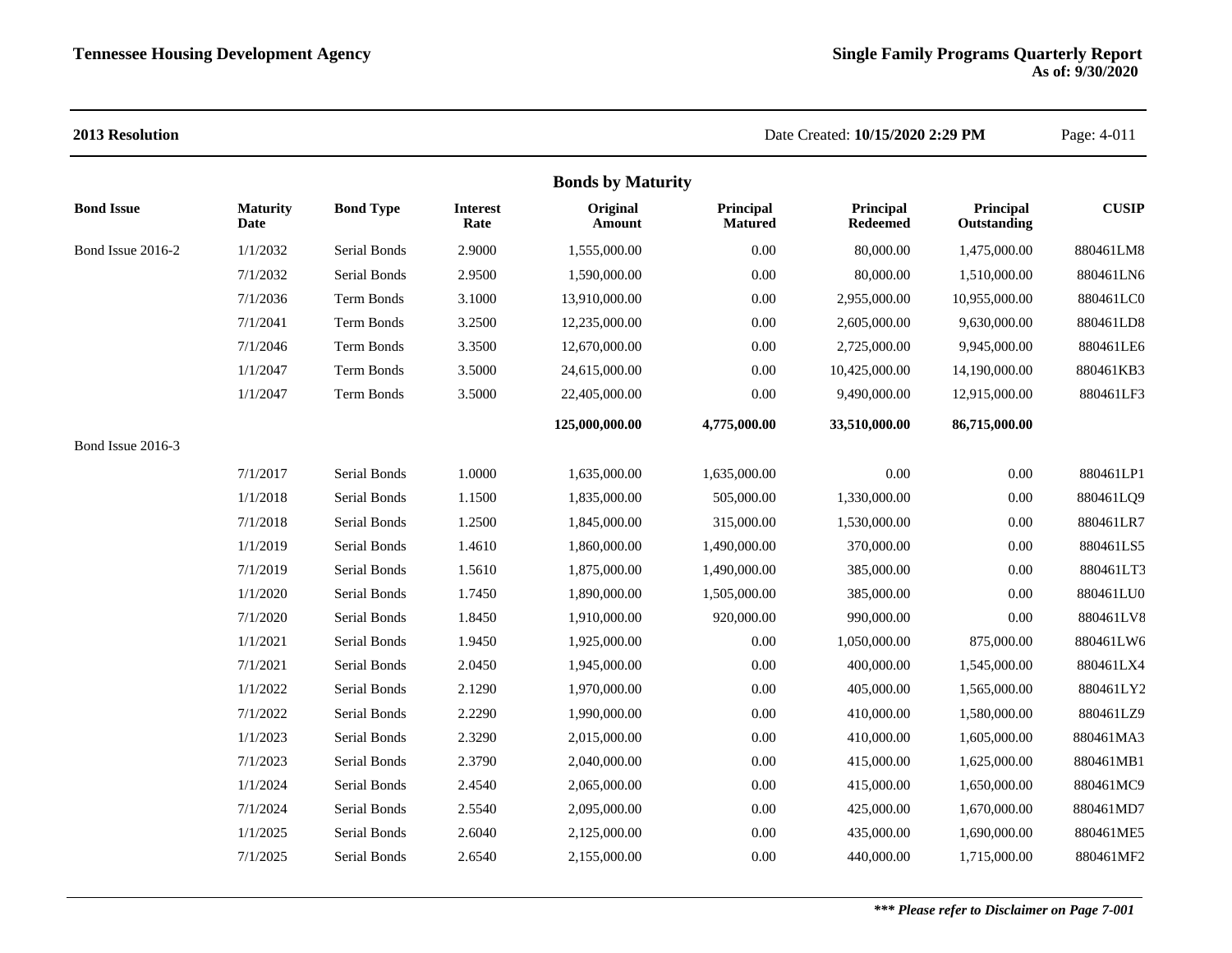| 2013 Resolution   |                         |                     |                         |                          |                             | Date Created: 10/15/2020 2:29 PM |                          | Page: 4-012  |
|-------------------|-------------------------|---------------------|-------------------------|--------------------------|-----------------------------|----------------------------------|--------------------------|--------------|
|                   |                         |                     |                         | <b>Bonds by Maturity</b> |                             |                                  |                          |              |
| <b>Bond Issue</b> | <b>Maturity</b><br>Date | <b>Bond Type</b>    | <b>Interest</b><br>Rate | Original<br>Amount       | Principal<br><b>Matured</b> | Principal<br><b>Redeemed</b>     | Principal<br>Outstanding | <b>CUSIP</b> |
| Bond Issue 2016-3 | 1/1/2026                | Serial Bonds        | 2.7040                  | 2,185,000.00             | $0.00\,$                    | 440,000.00                       | 1,745,000.00             | 880461MG0    |
|                   | 7/1/2026                | Serial Bonds        | 2.8040                  | 2,220,000.00             | $0.00\,$                    | 450,000.00                       | 1,770,000.00             | 880461MH8    |
|                   | 1/1/2027                | Serial Bonds        | 2.8540                  | 2,255,000.00             | 0.00                        | 455,000.00                       | 1,800,000.00             | 880461MJ4    |
|                   | 7/1/2027                | Serial Bonds        | 2.9540                  | 2,290,000.00             | $0.00\,$                    | 1,090,000.00                     | 1,200,000.00             | 880461MK1    |
|                   | 1/1/2028                | Serial Bonds        | 3.0040                  | 2,330,000.00             | 0.00                        | 2,330,000.00                     | 0.00                     | 880461ML9    |
|                   | 7/1/2031                | Term Bonds          | 3.5000                  | 17,545,000.00            | $0.00\,$                    | 12,485,000.00                    | 5,060,000.00             | 880461MM7    |
|                   |                         |                     |                         | 62,000,000.00            | 7,860,000.00                | 27,045,000.00                    | 27,095,000.00            |              |
| Bond Issue 2017-1 |                         |                     |                         |                          |                             |                                  |                          |              |
|                   | 1/1/2018                | Serial Bonds        | 0.9500                  | 825,000.00               | 285,000.00                  | 540,000.00                       | 0.00                     | 880461MN5    |
|                   | 7/1/2018                | <b>Serial Bonds</b> | 1.0500                  | 950,000.00               | 550,000.00                  | 400,000.00                       | 0.00                     | 880461MP0    |
|                   | 1/1/2019                | Serial Bonds        | 1.2500                  | 960,000.00               | 945,000.00                  | 15,000.00                        | 0.00                     | 880461MQ8    |
|                   | 7/1/2019                | Serial Bonds        | 1.3500                  | 965,000.00               | 950,000.00                  | 15,000.00                        | 0.00                     | 880461MR6    |
|                   | 1/1/2020                | Serial Bonds        | 1.4500                  | 975,000.00               | 960,000.00                  | 15,000.00                        | 0.00                     | 880461MS4    |
|                   | 7/1/2020                | Serial Bonds        | 1.5500                  | 980,000.00               | $0.00\,$                    | 980,000.00                       | $0.00\,$                 | 880461MT2    |
|                   | 1/1/2021                | Serial Bonds        | 1.7000                  | 990,000.00               | $0.00\,$                    | 990,000.00                       | 0.00                     | 880461MU9    |
|                   | 7/1/2021                | Serial Bonds        | 1.8000                  | 1,005,000.00             | $0.00\,$                    | 15,000.00                        | 990,000.00               | 880461MV7    |
|                   | 1/1/2022                | Serial Bonds        | 1.9500                  | 1,015,000.00             | $0.00\,$                    | 15,000.00                        | 1,000,000.00             | 880461MW5    |
|                   | 7/1/2022                | Serial Bonds        | 2.0000                  | 1,025,000.00             | 0.00                        | 25,000.00                        | 1,000,000.00             | 880461MX3    |
|                   | 1/1/2023                | Serial Bonds        | 2.2500                  | 1,040,000.00             | $0.00\,$                    | 25,000.00                        | 1,015,000.00             | 880461MY1    |
|                   | 7/1/2023                | Serial Bonds        | 2.3000                  | 1,050,000.00             | 0.00                        | 30,000.00                        | 1,020,000.00             | 880461MZ8    |
|                   | 1/1/2024                | Serial Bonds        | 2.4500                  | 1,065,000.00             | $0.00\,$                    | 30,000.00                        | 1,035,000.00             | 880461NA2    |
|                   | 7/1/2024                | Serial Bonds        | 2.5000                  | 1,080,000.00             | 0.00                        | 30,000.00                        | 1,050,000.00             | 880461NB0    |
|                   | 1/1/2025                | Serial Bonds        | 2.7500                  | 1,095,000.00             | $0.00\,$                    | 35,000.00                        | 1,060,000.00             | 880461NC8    |
|                   | 7/1/2025                | Serial Bonds        | 2.8000                  | 1,115,000.00             | 0.00                        | 35,000.00                        | 1,080,000.00             | 880461ND6    |
|                   | 1/1/2026                | Serial Bonds        | 2.9500                  | 1,130,000.00             | $0.00\,$                    | 35,000.00                        | 1,095,000.00             | 880461NE4    |
|                   | 7/1/2026                | Serial Bonds        | 2.9500                  | 1,145,000.00             | $0.00\,$                    | 35,000.00                        | 1,110,000.00             | 880461NF1    |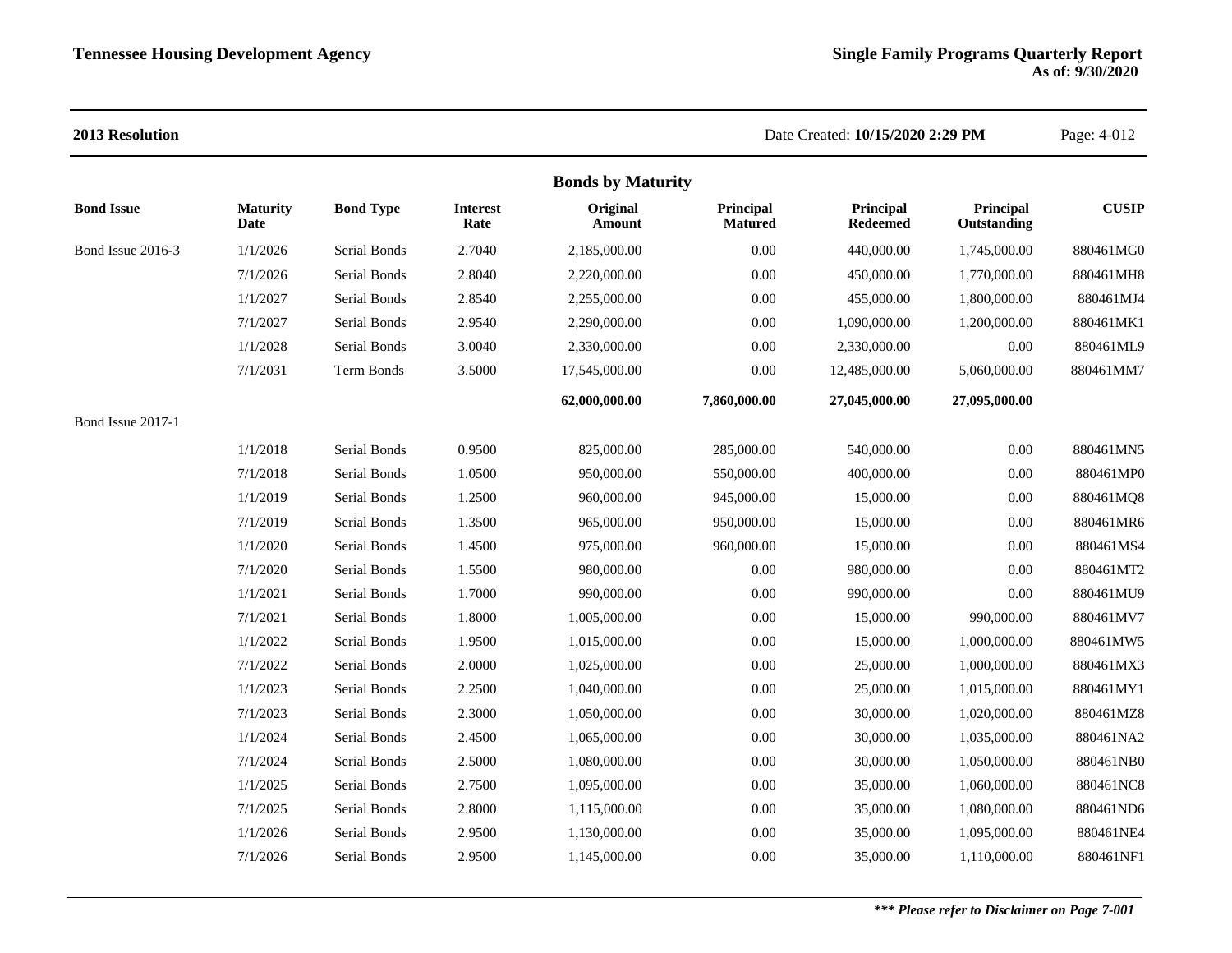|                   |                         |                  |                         | <b>Bonds by Maturity</b> |                      |                       |                          |              |
|-------------------|-------------------------|------------------|-------------------------|--------------------------|----------------------|-----------------------|--------------------------|--------------|
| <b>Bond Issue</b> | <b>Maturity</b><br>Date | <b>Bond Type</b> | <b>Interest</b><br>Rate | Original<br>Amount       | Principal<br>Matured | Principal<br>Redeemed | Principal<br>Outstanding | <b>CUSIP</b> |
| Bond Issue 2017-1 | 1/1/2027                | Serial Bonds     | 3.0500                  | 1.165,000.00             | 0.00                 | 35,000.00             | 1,130,000.00             | 880461NG9    |
|                   | 7/1/2027                | Serial Bonds     | 3.0500                  | 1,185,000.00             | 0.00                 | 50,000.00             | 1,135,000.00             | 880461NH7    |
|                   | 1/1/2028                | Serial Bonds     | 3.1500                  | 1,205,000.00             | 0.00                 | 50,000.00             | 1,155,000.00             | 880461NM6    |
|                   | 7/1/2028                | Serial Bonds     | 3.1500                  | 1,225,000.00             | 0.00                 | 50,000.00             | 1,175,000.00             | 880461NN4    |
|                   | 7/1/2032                | Term Bonds       | 3.6250                  | 10,740,000.00            | 0.00                 | 3,230,000.00          | 7,510,000.00             | 880461NJ3    |
|                   | 7/1/2039                | Term Bonds       | 4.0000                  | 22,370,000.00            | 0.00                 | 6,775,000.00          | 15,595,000.00            | 880461NK0    |
|                   | 7/1/2042                | Term Bonds       | 4.0000                  | 43,700,000.00            | 0.00                 | 15,725,000.00         | 27,975,000.00            | 880461NL8    |
|                   |                         |                  |                         | 100,000,000.00           | 3,690,000.00         | 29,180,000.00         | 67,130,000.00            |              |
| Bond Issue 2017-2 |                         |                  |                         |                          |                      |                       |                          |              |
|                   | 1/1/2018                | Serial Bonds     | 0.9000                  | 1,340,000.00             | 1,340,000.00         | 0.00                  | 0.00                     | 880461NQ7    |
|                   | 7/1/2018                | Serial Bonds     | 1.0000                  | 2,660,000.00             | 470,000.00           | 2,190,000.00          | 0.00                     | 880461NR5    |
|                   | 1/1/2019                | Serial Bonds     | 1.1000                  | 2,680,000.00             | 2,570,000.00         | 110,000.00            | 0.00                     | 880461NS3    |
|                   | 7/1/2019                | Serial Bonds     | 1.1500                  | 2,700,000.00             | 2,585,000.00         | 115,000.00            | $0.00\,$                 | 880461NT1    |
|                   | 1/1/2020                | Serial Bonds     | 1.2500                  | 2,725,000.00             | 2,610,000.00         | 115,000.00            | 0.00                     | 880461NU8    |
|                   | 7/1/2020                | Serial Bonds     | 1.3500                  | 2,745,000.00             | 1,210,000.00         | 1,535,000.00          | 0.00                     | 880461NV6    |
|                   | 1/1/2021                | Serial Bonds     | 1.4500                  | 2,775,000.00             | 0.00                 | 2,775,000.00          | $0.00\,$                 | 880461NW4    |
|                   | 7/1/2021                | Serial Bonds     | 1.5500                  | 2,800,000.00             | 0.00                 | 125,000.00            | 2,675,000.00             | 880461NX2    |
|                   | 1/1/2022                | Serial Bonds     | 1.6500                  | 2,830,000.00             | 0.00                 | 125,000.00            | 2,705,000.00             | 880461NY0    |
|                   | 7/1/2022                | Serial Bonds     | 1.7500                  | 2,865,000.00             | 0.00                 | 125,000.00            | 2,740,000.00             | 880461NZ7    |
|                   | 1/1/2023                | Serial Bonds     | 1.8500                  | 2,895,000.00             | 0.00                 | 130,000.00            | 2,765,000.00             | 880461PA0    |
|                   | 7/1/2023                | Serial Bonds     | 1.9000                  | 2,930,000.00             | 0.00                 | 130,000.00            | 2,800,000.00             | 880461PB8    |
|                   | 1/1/2024                | Serial Bonds     | 2.0500                  | 2,970,000.00             | 0.00                 | 130,000.00            | 2,840,000.00             | 880461PC6    |
|                   | 7/1/2024                | Serial Bonds     | 2.1500                  | 3,010,000.00             | 0.00                 | 130,000.00            | 2,880,000.00             | 880461PD4    |
|                   | 1/1/2025                | Serial Bonds     | 2.2500                  | 3,050,000.00             | 0.00                 | 135,000.00            | 2,915,000.00             | 880461PE2    |
|                   | 7/1/2025                | Serial Bonds     | 2.4000                  | 3,095,000.00             | 0.00                 | 135,000.00            | 2,960,000.00             | 880461PF9    |
|                   | 1/1/2026                | Serial Bonds     | 2.5500                  | 3,140,000.00             | 0.00                 | 135,000.00            | 3,005,000.00             | 880461PG7    |
|                   |                         |                  |                         |                          |                      |                       |                          |              |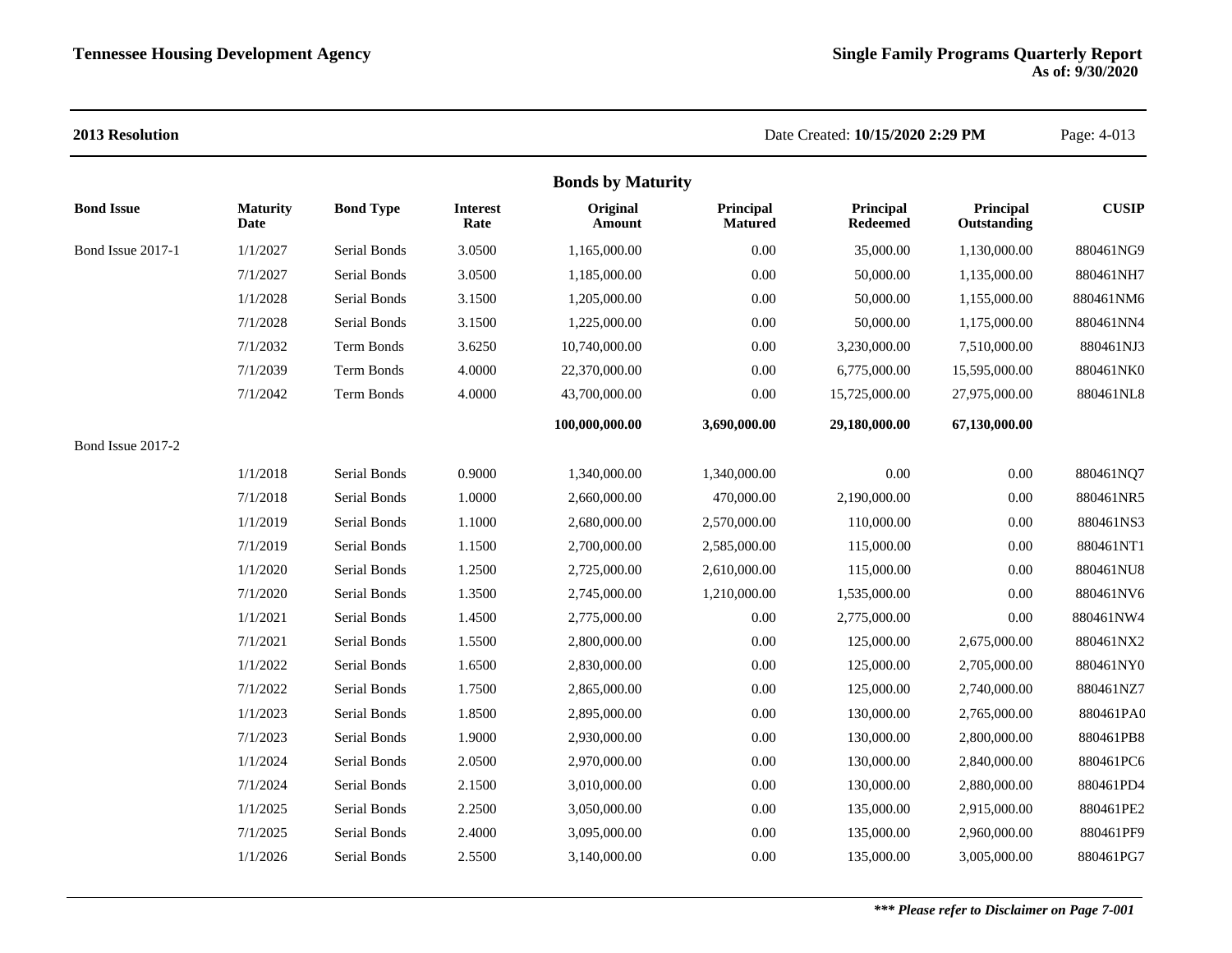|                   |                         |                  |                         | <b>Bonds by Maturity</b> |                             |                       |                          |              |
|-------------------|-------------------------|------------------|-------------------------|--------------------------|-----------------------------|-----------------------|--------------------------|--------------|
| <b>Bond Issue</b> | <b>Maturity</b><br>Date | <b>Bond Type</b> | <b>Interest</b><br>Rate | Original<br>Amount       | Principal<br><b>Matured</b> | Principal<br>Redeemed | Principal<br>Outstanding | <b>CUSIP</b> |
| Bond Issue 2017-2 | 7/1/2026                | Serial Bonds     | 2.6000                  | 3,190,000.00             | 0.00                        | 135,000.00            | 3,055,000.00             | 880461PH5    |
|                   | 1/1/2027                | Serial Bonds     | 2.7000                  | 3,240,000.00             | 0.00                        | 140,000.00            | 3,100,000.00             | 880461PJ1    |
|                   | 7/1/2027                | Serial Bonds     | 2.8000                  | 3,290,000.00             | 0.00                        | 140,000.00            | 3,150,000.00             | 880461PK8    |
|                   | 1/1/2028                | Serial Bonds     | 2.8500                  | 3,345,000.00             | 0.00                        | 140,000.00            | 3,205,000.00             | 880461PL6    |
|                   | 7/1/2028                | Serial Bonds     | 2.9500                  | 3,400,000.00             | 0.00                        | 150,000.00            | 3,250,000.00             | 880461PM4    |
|                   | 1/1/2029                | Serial Bonds     | 3.0000                  | 3,455,000.00             | 0.00                        | 150,000.00            | 3,305,000.00             | 880461PN2    |
|                   | 7/1/2029                | Serial Bonds     | 3.0500                  | 3,525,000.00             | 0.00                        | 160,000.00            | 3,365,000.00             | 880461PP7    |
|                   | 1/1/2030                | Serial Bonds     | 3.1500                  | 3,595,000.00             | 0.00                        | 160,000.00            | 3,435,000.00             | 880461PQ5    |
|                   | 7/1/2032                | Term Bonds       | 3.3500                  | 19,085,000.00            | 0.00                        | 2,615,000.00          | 16,470,000.00            | 880461PR3    |
|                   | 7/1/2036                | Term Bonds       | 3.7000                  | 33,465,000.00            | $0.00\,$                    | 4,635,000.00          | 28,830,000.00            | 880461PS1    |
|                   | 1/1/2042                | Term Bonds       | 4.0000                  | 23,110,000.00            | 0.00                        | 7,610,000.00          | 15,500,000.00            | 880461NP9    |
|                   | 1/1/2042                | Term Bonds       | 4.0000                  | 25,090,000.00            | 0.00                        | 8,255,000.00          | 16,835,000.00            | 880461PT9    |
|                   |                         |                  |                         | 175,000,000.00           | 10,785,000.00               | 32,430,000.00         | 131,785,000.00           |              |
| Bond Issue 2017-3 |                         |                  |                         |                          |                             |                       |                          |              |
|                   | 7/1/2018                | Serial Bonds     | 0.8000                  | 530,000.00               | 315,000.00                  | 215,000.00            | 0.00                     | 880461PU6    |
|                   | 1/1/2019                | Serial Bonds     | 0.9000                  | 655,000.00               | 655,000.00                  | 0.00                  | 0.00                     | 880461PV4    |
|                   | 7/1/2019                | Serial Bonds     | 1.0000                  | 660,000.00               | 660,000.00                  | 0.00                  | 0.00                     | 880461PW2    |
|                   | 1/1/2020                | Serial Bonds     | 1.0500                  | 670,000.00               | 670,000.00                  | 0.00                  | 0.00                     | 880461PX0    |
|                   | 7/1/2020                | Serial Bonds     | 1.1500                  | 670,000.00               | 170,000.00                  | 500,000.00            | 0.00                     | 880461PY8    |
|                   | 1/1/2021                | Serial Bonds     | 1.3000                  | 680,000.00               | 0.00                        | 680,000.00            | 0.00                     | 880461PZ5    |
|                   | 7/1/2021                | Serial Bonds     | 1.3500                  | 685,000.00               | 0.00                        | 0.00                  | 685,000.00               | 880461QA9    |
|                   | 1/1/2022                | Serial Bonds     | 1.4500                  | 695,000.00               | 0.00                        | 0.00                  | 695,000.00               | 880461QB7    |
|                   | 7/1/2022                | Serial Bonds     | 1.4500                  | 705,000.00               | 0.00                        | 0.00                  | 705,000.00               | 880461QC5    |
|                   | 1/1/2023                | Serial Bonds     | 1.7000                  | 710,000.00               | 0.00                        | 0.00                  | 710,000.00               | 880461QD3    |
|                   | 7/1/2023                | Serial Bonds     | 1.8000                  | 720,000.00               | 0.00                        | $0.00\,$              | 720,000.00               | 880461QE1    |
|                   | 1/1/2024                | Serial Bonds     | 1.9000                  | 730,000.00               | 0.00                        | 0.00                  | 730,000.00               | 880461QF8    |
|                   |                         |                  |                         |                          |                             |                       |                          |              |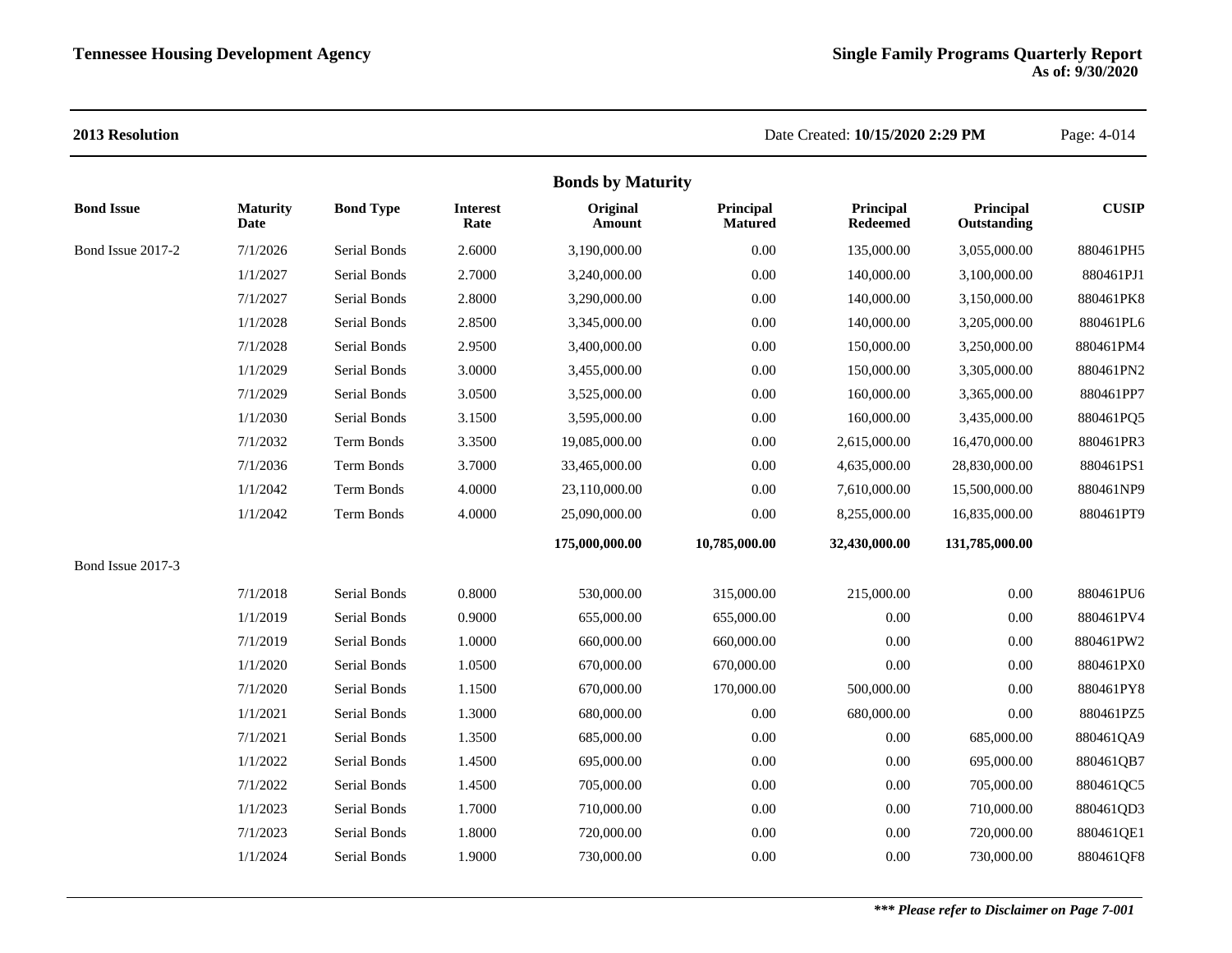|                   |                         |                  |                         | <b>Bonds by Maturity</b> |                             |                       |                          |              |
|-------------------|-------------------------|------------------|-------------------------|--------------------------|-----------------------------|-----------------------|--------------------------|--------------|
| <b>Bond Issue</b> | <b>Maturity</b><br>Date | <b>Bond Type</b> | <b>Interest</b><br>Rate | Original<br>Amount       | Principal<br><b>Matured</b> | Principal<br>Redeemed | Principal<br>Outstanding | <b>CUSIP</b> |
| Bond Issue 2017-3 | 7/1/2024                | Serial Bonds     | 1.9500                  | 735,000.00               | 0.00                        | 0.00                  | 735,000.00               | 880461QG6    |
|                   | 1/1/2025                | Serial Bonds     | 2.0500                  | 750,000.00               | 0.00                        | 0.00                  | 750,000.00               | 880461QH4    |
|                   | 7/1/2025                | Serial Bonds     | 2.1000                  | 760,000.00               | 0.00                        | 0.00                  | 760,000.00               | 880461QJ0    |
|                   | 1/1/2026                | Serial Bonds     | 2.3000                  | 775,000.00               | 0.00                        | 0.00                  | 775,000.00               | 880461QK7    |
|                   | 7/1/2026                | Serial Bonds     | 2.3500                  | 785,000.00               | 0.00                        | 0.00                  | 785,000.00               | 880461QL5    |
|                   | 1/1/2027                | Serial Bonds     | 2.4500                  | 795,000.00               | 0.00                        | 0.00                  | 795,000.00               | 880461QM3    |
|                   | 7/1/2027                | Serial Bonds     | 2.5000                  | 810,000.00               | 0.00                        | 0.00                  | 810,000.00               | 880461QN1    |
|                   | 1/1/2028                | Serial Bonds     | 2.6000                  | 820,000.00               | 0.00                        | 0.00                  | 820,000.00               | 880461QP6    |
|                   | 7/1/2028                | Serial Bonds     | 2.6500                  | 840,000.00               | 0.00                        | 0.00                  | 840,000.00               | 880461QQ4    |
|                   | 1/1/2029                | Serial Bonds     | 2.7500                  | 855,000.00               | 0.00                        | 0.00                  | 855,000.00               | 880461QR2    |
|                   | 7/1/2029                | Serial Bonds     | 2.8000                  | 870,000.00               | 0.00                        | 0.00                  | 870,000.00               | 880461QS0    |
|                   | 1/1/2031                | Term Bonds       | 3.0000                  | 2,720,000.00             | 0.00                        | 25,000.00             | 2,695,000.00             | 880461QT8    |
|                   | 7/1/2032                | Term Bonds       | 3.1500                  | 2,890,000.00             | 0.00                        | 25,000.00             | 2,865,000.00             | 880461QU5    |
|                   | 7/1/2037                | Term Bonds       | 3.4000                  | 11,075,000.00            | 0.00                        | 95,000.00             | 10,980,000.00            | 880461QV3    |
|                   | 7/1/2042                | Term Bonds       | 3.6000                  | 13,800,000.00            | 0.00                        | 120,000.00            | 13,680,000.00            | 880461QW1    |
|                   | 7/1/2047                | Term Bonds       | 3.6500                  | 17,260,000.00            | 0.00                        | 165,000.00            | 17,095,000.00            | 880461QX9    |
|                   | 1/1/2048                | Term Bonds       | 3.5000                  | 35,250,000.00            | 0.00                        | 9,320,000.00          | 25,930,000.00            | 880461QY7    |
|                   |                         |                  |                         | 99,900,000.00            | 2,470,000.00                | 11,145,000.00         | 86,285,000.00            |              |
| Bond Issue 2017-4 |                         |                  |                         |                          |                             |                       |                          |              |
|                   | 7/1/2018                | Serial Bonds     | 0.9500                  | 440,000.00               | 440,000.00                  | 0.00                  | 0.00                     | 880461QZ4    |
|                   | 1/1/2019                | Serial Bonds     | 1.1500                  | 1,075,000.00             | 1,065,000.00                | 10,000.00             | 0.00                     | 880461RA8    |
|                   | 7/1/2019                | Serial Bonds     | 1.2500                  | 1,240,000.00             | 1,230,000.00                | 10,000.00             | 0.00                     | 880461RB6    |
|                   | 1/1/2020                | Serial Bonds     | 1.3500                  | 1,255,000.00             | 1,245,000.00                | 10,000.00             | 0.00                     | 880461RC4    |
|                   | 7/1/2020                | Serial Bonds     | 1.4500                  | 1,265,000.00             | 755,000.00                  | 510,000.00            | 0.00                     | 880461RD2    |
|                   | 1/1/2021                | Serial Bonds     | 1.5000                  | 1,275,000.00             | 0.00                        | 1,275,000.00          | 0.00                     | 880461RE0    |
|                   | 7/1/2021                | Serial Bonds     | 1.6000                  | 1,290,000.00             | 0.00                        | 10,000.00             | 1,280,000.00             | 880461RF7    |
|                   |                         |                  |                         |                          |                             |                       |                          |              |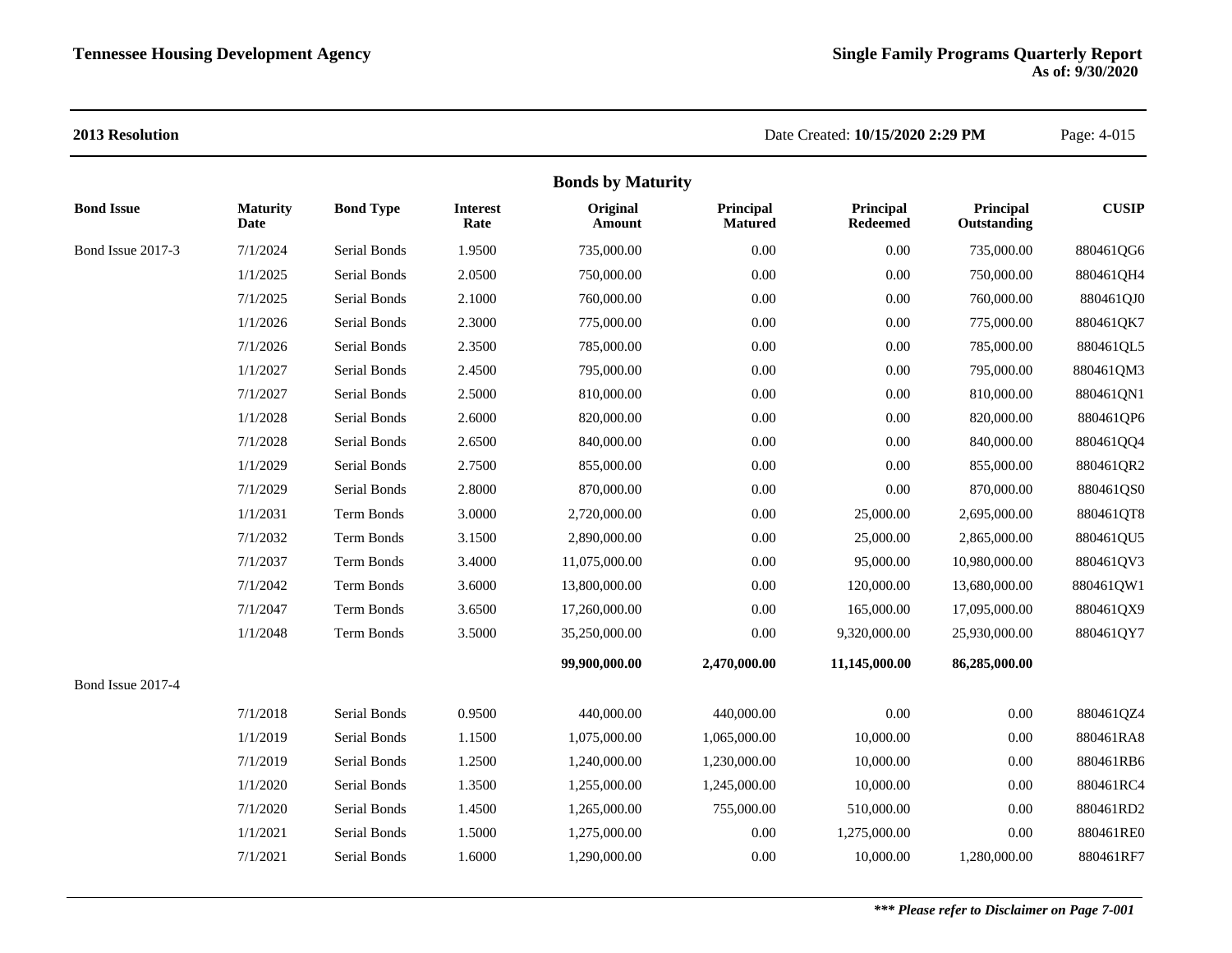|                   | <b>Bonds by Maturity</b> |                  |                         |                    |                             |                              |                          |              |  |  |
|-------------------|--------------------------|------------------|-------------------------|--------------------|-----------------------------|------------------------------|--------------------------|--------------|--|--|
| <b>Bond Issue</b> | <b>Maturity</b><br>Date  | <b>Bond Type</b> | <b>Interest</b><br>Rate | Original<br>Amount | Principal<br><b>Matured</b> | Principal<br><b>Redeemed</b> | Principal<br>Outstanding | <b>CUSIP</b> |  |  |
| Bond Issue 2017-4 | 1/1/2022                 | Serial Bonds     | 1.6500                  | 1,305,000.00       | 0.00                        | 10,000.00                    | 1,295,000.00             | 880461RG5    |  |  |
|                   | 7/1/2022                 | Serial Bonds     | 1.7500                  | 1,315,000.00       | 0.00                        | 10,000.00                    | 1,305,000.00             | 880461RH3    |  |  |
|                   | 1/1/2023                 | Serial Bonds     | 1.8000                  | 1,000,000.00       | 0.00                        | 10,000.00                    | 990,000.00               | 880461RJ9    |  |  |
|                   | 1/1/2023                 | Serial Bonds     | 1.8000                  | 330,000.00         | 0.00                        | 5,000.00                     | 325,000.00               | 880461RK6    |  |  |
|                   | 7/1/2023                 | Serial Bonds     | 1.9000                  | 1,350,000.00       | 0.00                        | 10,000.00                    | 1,340,000.00             | 880461RL4    |  |  |
|                   | 1/1/2024                 | Serial Bonds     | 2.0000                  | 1,365,000.00       | 0.00                        | 10,000.00                    | 1,355,000.00             | 880461RM2    |  |  |
|                   | 7/1/2024                 | Serial Bonds     | 2.0000                  | 1,385,000.00       | 0.00                        | 10,000.00                    | 1,375,000.00             | 880461RN0    |  |  |
|                   | 1/1/2025                 | Serial Bonds     | 2.1000                  | 1,405,000.00       | 0.00                        | 10,000.00                    | 1,395,000.00             | 880461RP5    |  |  |
|                   | 7/1/2025                 | Serial Bonds     | 2.2000                  | 1,425,000.00       | 0.00                        | 10,000.00                    | 1,415,000.00             | 880461RQ3    |  |  |
|                   | 1/1/2026                 | Serial Bonds     | 2.3000                  | 1,445,000.00       | 0.00                        | 10,000.00                    | 1,435,000.00             | 880461RR1    |  |  |
|                   | 7/1/2026                 | Serial Bonds     | 2.3500                  | 1,465,000.00       | 0.00                        | 10,000.00                    | 1,455,000.00             | 880461RS9    |  |  |
|                   | 1/1/2027                 | Serial Bonds     | 2.4500                  | 1,490,000.00       | 0.00                        | 15,000.00                    | 1,475,000.00             | 880461RT7    |  |  |
|                   | 7/1/2027                 | Serial Bonds     | 2.5000                  | 1,515,000.00       | 0.00                        | 15,000.00                    | 1,500,000.00             | 880461RU4    |  |  |
|                   | 1/1/2028                 | Serial Bonds     | 2.6500                  | 1,540,000.00       | 0.00                        | 15,000.00                    | 1,525,000.00             | 880461RV2    |  |  |
|                   | 7/1/2028                 | Serial Bonds     | 2.7000                  | 1,565,000.00       | 0.00                        | 15,000.00                    | 1,550,000.00             | 880461RW0    |  |  |
|                   | 1/1/2029                 | Serial Bonds     | 2.7500                  | 1,590,000.00       | 0.00                        | 15,000.00                    | 1,575,000.00             | 880461RX8    |  |  |
|                   | 7/1/2029                 | Serial Bonds     | 2.8000                  | 1,620,000.00       | 0.00                        | 15,000.00                    | 1,605,000.00             | 880461RY6    |  |  |
|                   | 1/1/2030                 | Serial Bonds     | 2.8500                  | 1,650,000.00       | 0.00                        | 15,000.00                    | 1,635,000.00             | 880461SD1    |  |  |
|                   | 7/1/2030                 | Serial Bonds     | 2.9000                  | 1,680,000.00       | 0.00                        | 15,000.00                    | 1,665,000.00             | 880461SE9    |  |  |
|                   | 7/1/2032                 | Term Bonds       | 3.0000                  | 7,055,000.00       | 0.00                        | 380,000.00                   | 6,675,000.00             | 880461RZ3    |  |  |
|                   | 7/1/2037                 | Term Bonds       | 3.3500                  | 10,745,000.00      | 0.00                        | 585,000.00                   | 10,160,000.00            | 880461SA7    |  |  |
|                   | 7/1/2040                 | Term Bonds       | 3.4500                  | 21,820,000.00      | 0.00                        | 1,205,000.00                 | 20,615,000.00            | 880461SB5    |  |  |
|                   | 7/1/2048                 | Term Bonds       | 4.0000                  | 26,000,000.00      | 0.00                        | 5,700,000.00                 | 20,300,000.00            | 880461SC3    |  |  |
|                   |                          |                  |                         | 99,900,000.00      | 4,735,000.00                | 9,920,000.00                 | 85,245,000.00            |              |  |  |
| Bond Issue 2018-1 |                          |                  |                         |                    |                             |                              |                          |              |  |  |
|                   | 1/1/2019                 | Serial Bonds     | 1.4000                  | 760,000.00         | 760,000.00                  | 0.00                         | 0.00                     | 880461SG4    |  |  |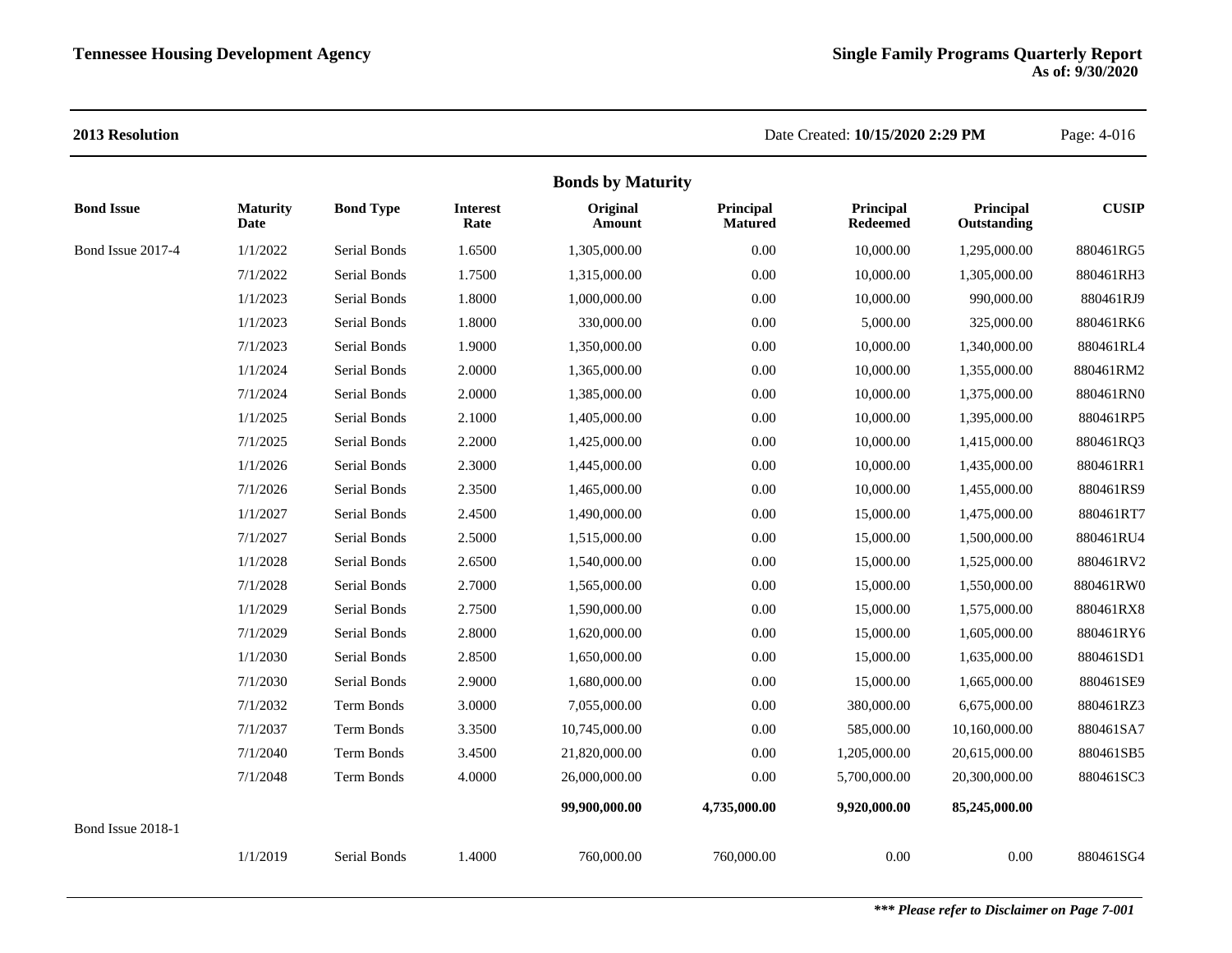|                   |                         |                  |                         | <b>Bonds by Maturity</b> |                             |                       |                          |              |
|-------------------|-------------------------|------------------|-------------------------|--------------------------|-----------------------------|-----------------------|--------------------------|--------------|
| <b>Bond Issue</b> | <b>Maturity</b><br>Date | <b>Bond Type</b> | <b>Interest</b><br>Rate | Original<br>Amount       | Principal<br><b>Matured</b> | Principal<br>Redeemed | Principal<br>Outstanding | <b>CUSIP</b> |
| Bond Issue 2018-1 | 7/1/2019                | Serial Bonds     | 1.5000                  | 970,000.00               | 970,000.00                  | $0.00\,$              | 0.00                     | 880461SH2    |
|                   | 1/1/2020                | Serial Bonds     | 1.6250                  | 980,000.00               | 980,000.00                  | 0.00                  | 0.00                     | 880461SJ8    |
|                   | 7/1/2020                | Serial Bonds     | 1.7500                  | 990,000.00               | 0.00                        | 990,000.00            | 0.00                     | 880461SK5    |
|                   | 1/1/2021                | Serial Bonds     | 1.8500                  | 1,000,000.00             | 0.00                        | 1,000,000.00          | 0.00                     | 880461SL3    |
|                   | 7/1/2021                | Serial Bonds     | 2.0000                  | 1,010,000.00             | 0.00                        | $0.00\,$              | 1,010,000.00             | 880461SM1    |
|                   | 1/1/2022                | Serial Bonds     | 2.0500                  | 1,020,000.00             | 0.00                        | $0.00\,$              | 1,020,000.00             | 880461SN9    |
|                   | 7/1/2022                | Serial Bonds     | 2.1500                  | 1,035,000.00             | 0.00                        | $0.00\,$              | 1,035,000.00             | 880461SP4    |
|                   | 1/1/2023                | Serial Bonds     | 2.2500                  | 1,045,000.00             | 0.00                        | $0.00\,$              | 1,045,000.00             | 880461SQ2    |
|                   | 7/1/2023                | Serial Bonds     | 2.3750                  | 1,060,000.00             | 0.00                        | $0.00\,$              | 1,060,000.00             | 880461SR0    |
|                   | 1/1/2024                | Serial Bonds     | 2.4500                  | 1,075,000.00             | 0.00                        | $0.00\,$              | 1,075,000.00             | 880461SS8    |
|                   | 7/1/2024                | Serial Bonds     | 2.5500                  | 1,085,000.00             | 0.00                        | $0.00\,$              | 1,085,000.00             | 880461ST6    |
|                   | 1/1/2025                | Serial Bonds     | 2.6000                  | 1,100,000.00             | 0.00                        | $0.00\,$              | 1,100,000.00             | 880461SU3    |
|                   | 7/1/2025                | Serial Bonds     | 2.6500                  | 1,115,000.00             | 0.00                        | $0.00\,$              | 1,115,000.00             | 880461SV1    |
|                   | 1/1/2026                | Serial Bonds     | 2.8000                  | 1,130,000.00             | 0.00                        | $0.00\,$              | 1,130,000.00             | 880461SW9    |
|                   | 7/1/2026                | Serial Bonds     | 2.8000                  | 1,150,000.00             | 0.00                        | 0.00                  | 1,150,000.00             | 880461SX7    |
|                   | 1/1/2027                | Serial Bonds     | 2.9000                  | 1,170,000.00             | 0.00                        | 0.00                  | 1,170,000.00             | 880461SY5    |
|                   | 7/1/2027                | Serial Bonds     | 2.9500                  | 1,185,000.00             | 0.00                        | $0.00\,$              | 1,185,000.00             | 880461SZ2    |
|                   | 1/1/2028                | Serial Bonds     | 3.0000                  | 1,205,000.00             | 0.00                        | $0.00\,$              | 1,205,000.00             | 880461TA6    |
|                   | 7/1/2028                | Serial Bonds     | 3.0500                  | 1,225,000.00             | 0.00                        | $0.00\,$              | 1,225,000.00             | 880461TB4    |
|                   | 1/1/2029                | Serial Bonds     | 3.1500                  | 1,245,000.00             | 0.00                        | $0.00\,$              | 1,245,000.00             | 880461TC2    |
|                   | 7/1/2029                | Serial Bonds     | 3.2500                  | 1,270,000.00             | 0.00                        | 0.00                  | 1,270,000.00             | 880461TD0    |
|                   | 1/1/2030                | Serial Bonds     | 3.3000                  | 1,290,000.00             | 0.00                        | 5,000.00              | 1,285,000.00             | 880461TE8    |
|                   | 7/1/2030                | Serial Bonds     | 3.3500                  | 1,315,000.00             | 0.00                        | 5,000.00              | 1,310,000.00             | 880461TF5    |
|                   | 1/1/2031                | Serial Bonds     | 3.4500                  | 1,335,000.00             | 0.00                        | 5,000.00              | 1,330,000.00             | 880461TL2    |
|                   | 7/1/2031                | Serial Bonds     | 3.5000                  | 1,360,000.00             | 0.00                        | 5,000.00              | 1,355,000.00             | 880461TM0    |
|                   | 7/1/2033                | Term Bonds       | 3.6000                  | 5,695,000.00             | 0.00                        | 215,000.00            | 5,480,000.00             | 880461TG3    |
|                   |                         |                  |                         |                          |                             |                       |                          |              |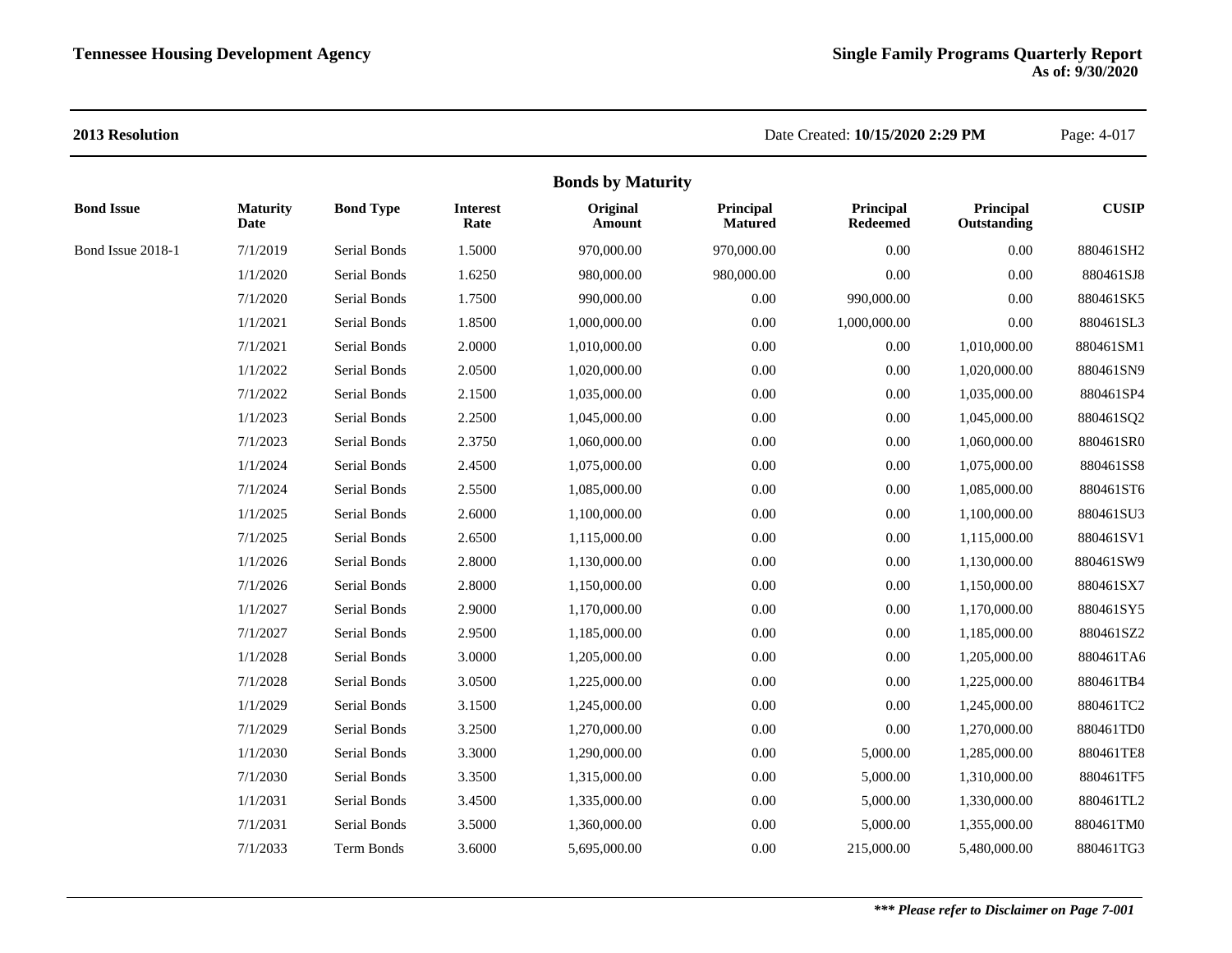| 2013 Resolution   |                         |                  |                         |                           | Date Created: 10/15/2020 2:29 PM | Page: 4-018           |                          |              |
|-------------------|-------------------------|------------------|-------------------------|---------------------------|----------------------------------|-----------------------|--------------------------|--------------|
|                   |                         |                  |                         | <b>Bonds by Maturity</b>  |                                  |                       |                          |              |
| <b>Bond Issue</b> | <b>Maturity</b><br>Date | <b>Bond Type</b> | <b>Interest</b><br>Rate | Original<br><b>Amount</b> | Principal<br><b>Matured</b>      | Principal<br>Redeemed | Principal<br>Outstanding | <b>CUSIP</b> |
| Bond Issue 2018-1 | 7/1/2038                | Term Bonds       | 3.8500                  | 16,360,000.00             | $0.00\,$                         | 600,000.00            | 15,760,000.00            | 880461TH1    |
|                   | 7/1/2042                | Term Bonds       | 3.9000                  | 13,320,000.00             | 0.00                             | 490,000.00            | 12,830,000.00            | 880461TJ7    |
|                   | 1/1/2043                | Term Bonds       | 4.0000                  | 35,400,000.00             | 0.00                             | 6,835,000.00          | 28,565,000.00            | 880461TK4    |
|                   |                         |                  |                         | 99,900,000.00             | 2,710,000.00                     | 10,150,000.00         | 87,040,000.00            |              |
| Bond Issue 2018-2 |                         |                  |                         |                           |                                  |                       |                          |              |
|                   | 1/1/2019                | Serial Bonds     | 1.7500                  | 480,000.00                | 480,000.00                       | 0.00                  | 0.00                     | 880461TN8    |
|                   | 7/1/2019                | Serial Bonds     | 1.8500                  | 1,645,000.00              | 795,000.00                       | 850,000.00            | 0.00                     | 880461TP3    |
|                   | 1/1/2020                | Serial Bonds     | 1.9500                  | 1,660,000.00              | 1,095,000.00                     | 565,000.00            | 0.00                     | 880461TQ1    |
|                   | 7/1/2020                | Serial Bonds     | 2.0500                  | 1,680,000.00              | 505,000.00                       | 1,175,000.00          | 0.00                     | 880461TR9    |
|                   | 1/1/2021                | Serial Bonds     | 2.2000                  | 1,695,000.00              | $0.00\,$                         | 1,355,000.00          | 340,000.00               | 880461TS7    |
|                   | 7/1/2021                | Serial Bonds     | 2.2500                  | 1,715,000.00              | 0.00                             | 0.00                  | 1,715,000.00             | 880461TT5    |
|                   | 1/1/2022                | Serial Bonds     | 2.3000                  | 1,740,000.00              | 0.00                             | 0.00                  | 1,740,000.00             | 880461TU2    |
|                   | 7/1/2022                | Serial Bonds     | 2.3500                  | 1,760,000.00              | 0.00                             | 0.00                  | 1,760,000.00             | 880461TV0    |
|                   | 1/1/2023                | Serial Bonds     | 2.4000                  | 1,785,000.00              | $0.00\,$                         | 0.00                  | 1,785,000.00             | 880461TW8    |
|                   | 7/1/2023                | Serial Bonds     | 2.4500                  | 1,805,000.00              | 0.00                             | 0.00                  | 1,805,000.00             | 880461TX6    |
|                   | 1/1/2024                | Serial Bonds     | 2.5500                  | 1,830,000.00              | $0.00\,$                         | 0.00                  | 1,830,000.00             | 880461TY4    |
|                   | 7/1/2024                | Serial Bonds     | 2.6000                  | 1,860,000.00              | 0.00                             | 0.00                  | 1,860,000.00             | 880461TZ1    |
|                   | 1/1/2025                | Serial Bonds     | 2.6500                  | 1,885,000.00              | 0.00                             | $0.00\,$              | 1,885,000.00             | 880461UA4    |
|                   | 7/1/2025                | Serial Bonds     | 2.7000                  | 1,915,000.00              | 0.00                             | 0.00                  | 1,915,000.00             | 880461UB2    |
|                   | 1/1/2026                | Serial Bonds     | 2.8000                  | 1,940,000.00              | 0.00                             | 0.00                  | 1,940,000.00             | 880461UC0    |
|                   | 7/1/2026                | Serial Bonds     | 2.8500                  | 1,975,000.00              | $0.00\,$                         | 0.00                  | 1,975,000.00             | 880461UD8    |
|                   | 1/1/2027                | Serial Bonds     | 2.9500                  | 2,005,000.00              | 0.00                             | 0.00                  | 2,005,000.00             | 880461UE6    |
|                   | 7/1/2027                | Serial Bonds     | 3.0000                  | 2,035,000.00              | $0.00\,$                         | 0.00                  | 2,035,000.00             | 880461UF3    |
|                   | 1/1/2028                | Serial Bonds     | 3.0000                  | 2,070,000.00              | 0.00                             | 0.00                  | 2,070,000.00             | 880461UG1    |
|                   | 7/1/2028                | Serial Bonds     | 3.0500                  | 2,105,000.00              | 0.00                             | 0.00                  | 2,105,000.00             | 880461UH9    |
|                   | 1/1/2029                | Serial Bonds     | 3.1000                  | 2,140,000.00              | 0.00                             | 0.00                  | 2,140,000.00             | 880461UJ5    |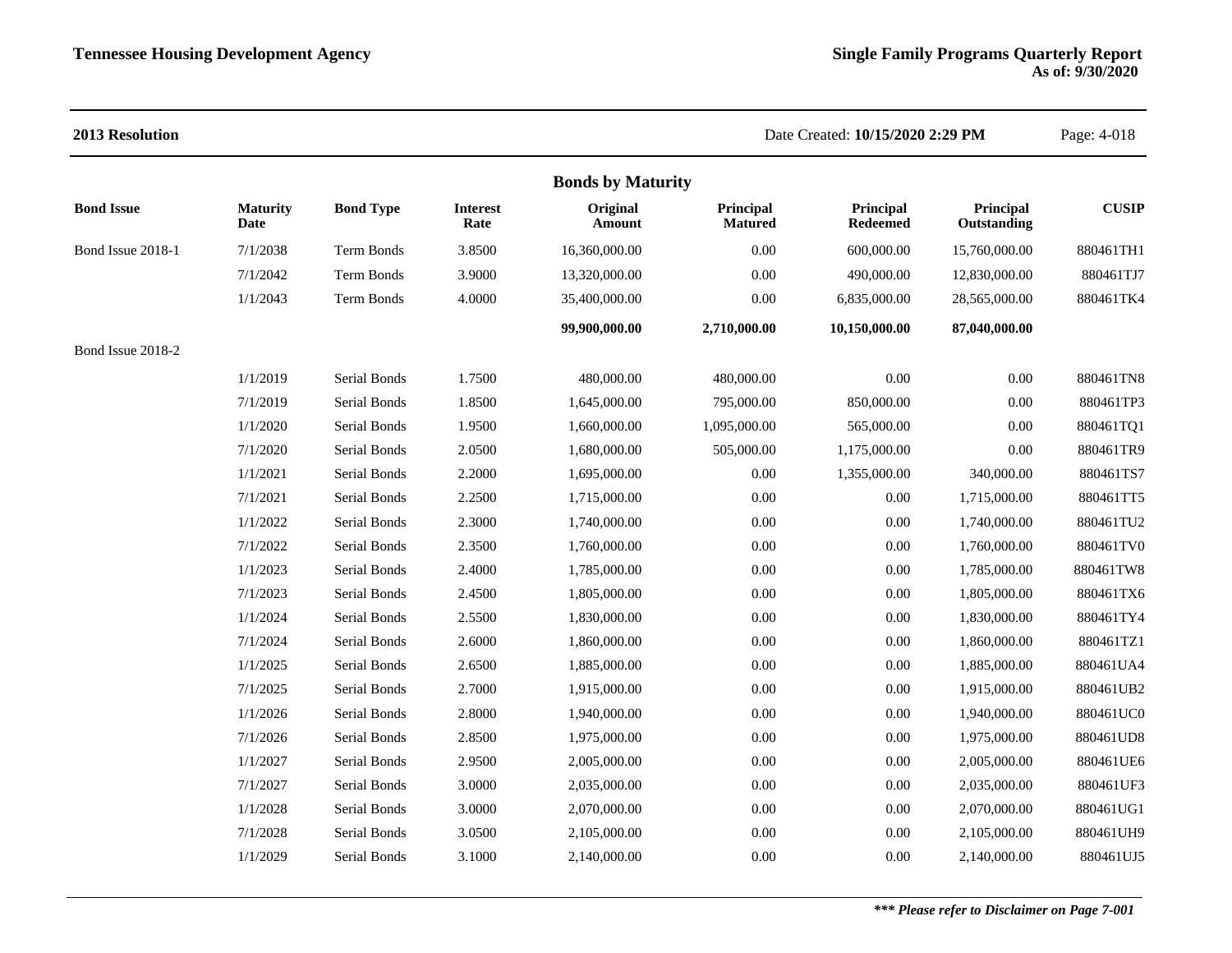|                   |                         |                  |                         | <b>Bonds by Maturity</b> |                             |                              |                          |              |
|-------------------|-------------------------|------------------|-------------------------|--------------------------|-----------------------------|------------------------------|--------------------------|--------------|
| <b>Bond Issue</b> | <b>Maturity</b><br>Date | <b>Bond Type</b> | <b>Interest</b><br>Rate | Original<br>Amount       | Principal<br><b>Matured</b> | Principal<br><b>Redeemed</b> | Principal<br>Outstanding | <b>CUSIP</b> |
| Bond Issue 2018-2 | 7/1/2029                | Serial Bonds     | 3.1500                  | 2,175,000.00             | 0.00                        | $0.00\,$                     | 2,175,000.00             | 880461UK2    |
|                   | 1/1/2030                | Serial Bonds     | 3.2500                  | 2,215,000.00             | 0.00                        | 0.00                         | 2,215,000.00             | 880461UL0    |
|                   | 7/1/2030                | Serial Bonds     | 3.3000                  | 2,255,000.00             | 0.00                        | $0.00\,$                     | 2,255,000.00             | 880461UM8    |
|                   | 1/1/2031                | Serial Bonds     | 3.3500                  | 2,295,000.00             | 0.00                        | $0.00\,$                     | 2,295,000.00             | 880461UN6    |
|                   | 7/1/2031                | Serial Bonds     | 3.4000                  | 2,335,000.00             | 0.00                        | 0.00                         | 2,335,000.00             | 880461UP1    |
|                   | 7/1/2033                | Term Bonds       | 3.5000                  | 9,795,000.00             | 0.00                        | 110,000.00                   | 9,685,000.00             | 880461UQ9    |
|                   | 7/1/2038                | Term Bonds       | 3.7000                  | 28,185,000.00            | 0.00                        | 340,000.00                   | 27,845,000.00            | 880461UR7    |
|                   | 7/1/2042                | Term Bonds       | 3.8500                  | 24,420,000.00            | 0.00                        | 295,000.00                   | 24,125,000.00            | 880461US5    |
|                   | 1/1/2049                | Term Bonds       | 4.0000                  | 48,600,000.00            | 0.00                        | 8,020,000.00                 | 40,580,000.00            | 880461UT3    |
|                   |                         |                  |                         | 160,000,000.00           | 2,875,000.00                | 12,710,000.00                | 144,415,000.00           |              |
| Bond Issue 2018-3 |                         |                  |                         |                          |                             |                              |                          |              |
|                   | 7/1/2019                | Serial Bonds     | 1.5000                  | 785,000.00               | 785,000.00                  | 0.00                         | $0.00\,$                 | 880461UU0    |
|                   | 1/1/2020                | Serial Bonds     | 1.6500                  | 940,000.00               | 940,000.00                  | 0.00                         | $0.00\,$                 | 880461UV8    |
|                   | 7/1/2020                | Serial Bonds     | 1.7500                  | 980,000.00               | 340,000.00                  | 640,000.00                   | 0.00                     | 880461UW6    |
|                   | 1/1/2021                | Serial Bonds     | 1.9000                  | 990,000.00               | 0.00                        | 990,000.00                   | 0.00                     | 880461UX4    |
|                   | 7/1/2021                | Serial Bonds     | 2.0000                  | 1,000,000.00             | 0.00                        | $0.00\,$                     | 1,000,000.00             | 880461UY2    |
|                   | 1/1/2022                | Serial Bonds     | 2.0500                  | 1,015,000.00             | 0.00                        | $0.00\,$                     | 1,015,000.00             | 880461UZ9    |
|                   | 7/1/2022                | Serial Bonds     | 2.1500                  | 1,025,000.00             | 0.00                        | $0.00\,$                     | 1,025,000.00             | 880461VA3    |
|                   | 1/1/2023                | Serial Bonds     | 2.2000                  | 1,040,000.00             | 0.00                        | $0.00\,$                     | 1,040,000.00             | 880461VB1    |
|                   | 7/1/2023                | Serial Bonds     | 2.2500                  | 1,050,000.00             | 0.00                        | $0.00\,$                     | 1,050,000.00             | 880461VC9    |
|                   | 1/1/2024                | Serial Bonds     | 2.3500                  | 1,065,000.00             | 0.00                        | $0.00\,$                     | 1,065,000.00             | 880461VD7    |
|                   | 7/1/2024                | Serial Bonds     | 2.4000                  | 1,080,000.00             | 0.00                        | $0.00\,$                     | 1,080,000.00             | 880461VE5    |
|                   | 1/1/2025                | Serial Bonds     | 2.5500                  | 1,095,000.00             | 0.00                        | 0.00                         | 1,095,000.00             | 880461VF2    |
|                   | 7/1/2025                | Serial Bonds     | 2.6500                  | 1,115,000.00             | 0.00                        | $0.00\,$                     | 1,115,000.00             | 880461VG0    |
|                   | 1/1/2026                | Serial Bonds     | 2.8000                  | 1,125,000.00             | 0.00                        | $0.00\,$                     | 1,125,000.00             | 880461VH8    |
|                   | 1/7/2026                | Serial Bonds     | 2.8500                  | 1,145,000.00             | 0.00                        | 0.00                         | 1,145,000.00             | 880461VJ4    |
|                   |                         |                  |                         |                          |                             |                              |                          |              |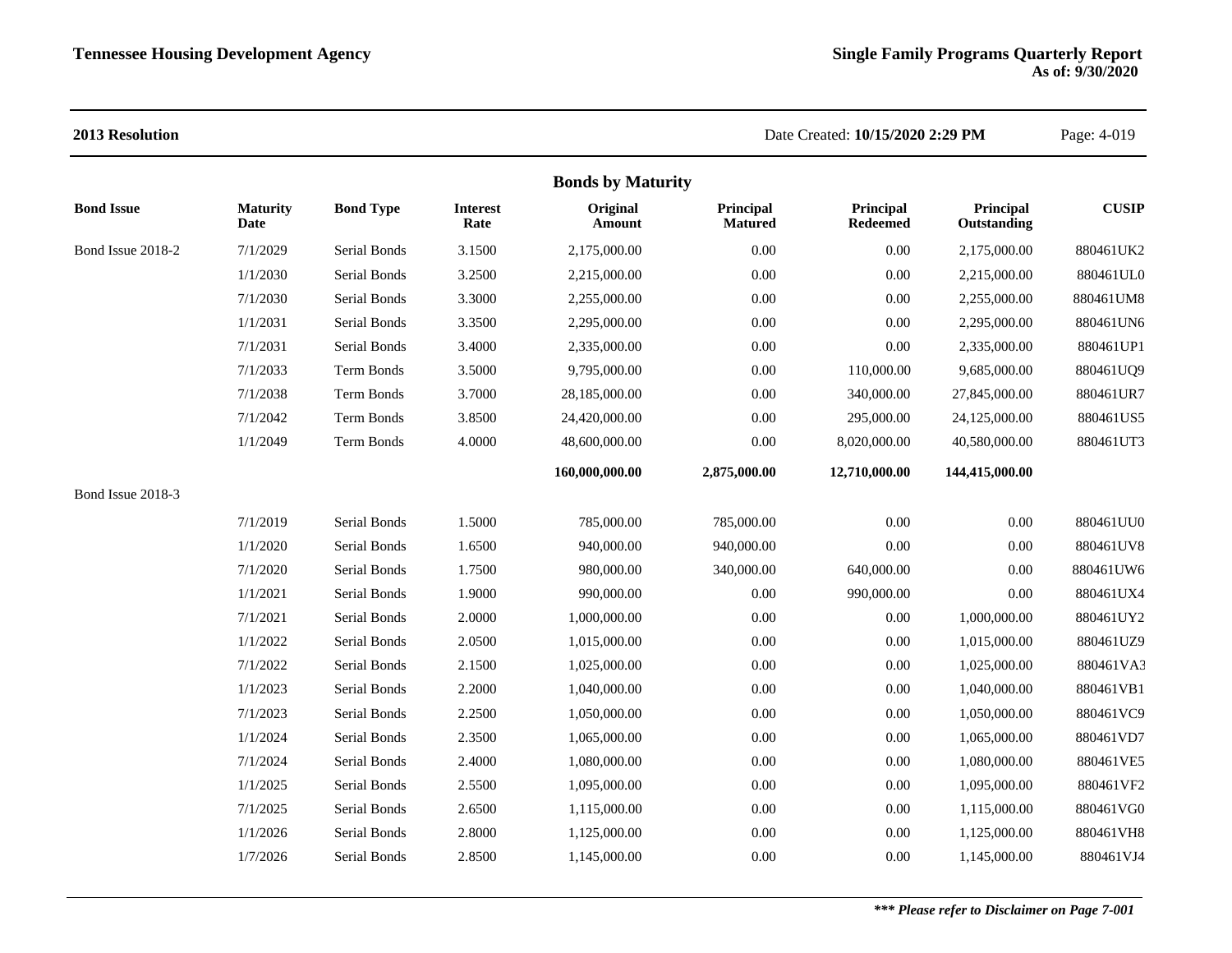|                   |                         |                  |                         | <b>Bonds by Maturity</b> |                             |                              |                          |              |
|-------------------|-------------------------|------------------|-------------------------|--------------------------|-----------------------------|------------------------------|--------------------------|--------------|
| <b>Bond Issue</b> | <b>Maturity</b><br>Date | <b>Bond Type</b> | <b>Interest</b><br>Rate | Original<br>Amount       | Principal<br><b>Matured</b> | Principal<br><b>Redeemed</b> | Principal<br>Outstanding | <b>CUSIP</b> |
| Bond Issue 2018-3 | 1/1/2027                | Serial Bonds     | 2.9000                  | 1,165,000.00             | 0.00                        | 0.00                         | 1,165,000.00             | 880461VK1    |
|                   | 7/1/2027                | Serial Bonds     | 2.9000                  | 1,185,000.00             | 0.00                        | 0.00                         | 1,185,000.00             | 880461VL9    |
|                   | 1/1/2028                | Serial Bonds     | 3.0000                  | 1,205,000.00             | 0.00                        | 0.00                         | 1,205,000.00             | 880461VM7    |
|                   | 7/1/2028                | Serial Bonds     | 3.0000                  | 1,225,000.00             | 0.00                        | $0.00\,$                     | 1,225,000.00             | 880461VN5    |
|                   | 1/1/2029                | Serial Bonds     | 3.0500                  | 1,245,000.00             | 0.00                        | 0.00                         | 1,245,000.00             | 880461VP0    |
|                   | 7/1/2029                | Serial Bonds     | 3.0500                  | 1,270,000.00             | 0.00                        | $0.00\,$                     | 1,270,000.00             | 880461VQ8    |
|                   | 1/1/2030                | Serial Bonds     | 3.2000                  | 1,290,000.00             | 0.00                        | 0.00                         | 1,290,000.00             | 880461VR6    |
|                   | 7/1/2030                | Serial Bonds     | 3.2000                  | 1,315,000.00             | 0.00                        | 0.00                         | 1,315,000.00             | 880461VS4    |
|                   | 1/1/2031                | Serial Bonds     | 3.3000                  | 1,340,000.00             | 0.00                        | $0.00\,$                     | 1,340,000.00             | 880461VT2    |
|                   | 7/1/2031                | Serial Bonds     | 3.3000                  | 1,365,000.00             | 0.00                        | 0.00                         | 1,365,000.00             | 880461VU9    |
|                   | 7/1/2033                | Term Bonds       | 3.4500                  | 5,740,000.00             | 0.00                        | 65,000.00                    | 5,675,000.00             | 880461VV7    |
|                   | 7/1/2038                | Term Bonds       | 3.7500                  | 16,540,000.00            | 0.00                        | 200,000.00                   | 16,340,000.00            | 880461VW5    |
|                   | 7/1/2043                | Term Bonds       | 3.8500                  | 20,335,000.00            | $0.00\,$                    | 245,000.00                   | 20,090,000.00            | 880461VX3    |
|                   | 1/1/2049                | Term Bonds       | 3.9500                  | 26,830,000.00            | 0.00                        | 330,000.00                   | 26,500,000.00            | 880461VY1    |
|                   | 7/1/2049                | Term Bonds       | 4.2500                  | 52,400,000.00            | 0.00                        | 6,475,000.00                 | 45,925,000.00            | 880461VZ8    |
|                   |                         |                  |                         | 149,900,000.00           | 2,065,000.00                | 8,945,000.00                 | 138,890,000.00           |              |
| Bond Issue 2018-4 |                         |                  |                         |                          |                             |                              |                          |              |
|                   | 7/1/2019                | Serial Bonds     | 1.8750                  | 195,000.00               | 120,000.00                  | 75,000.00                    | 0.00                     | 880461WA2    |
|                   | 1/1/2020                | Serial Bonds     | 2.0000                  | 1,520,000.00             | 965,000.00                  | 555,000.00                   | 0.00                     | 880461WB0    |
|                   | 7/1/2020                | Serial Bonds     | 2.1000                  | 1,540,000.00             | 300,000.00                  | 1,240,000.00                 | 0.00                     | 880461WC8    |
|                   | 1/1/2021                | Serial Bonds     | 2.2000                  | 1,555,000.00             | 0.00                        | 1,465,000.00                 | 90,000.00                | 880461WD6    |
|                   | 7/1/2021                | Serial Bonds     | 2.2500                  | 1,575,000.00             | 0.00                        | 0.00                         | 1,575,000.00             | 880461WE4    |
|                   | 1/1/2022                | Serial Bonds     | 2.3500                  | 1,595,000.00             | 0.00                        | $0.00\,$                     | 1,595,000.00             | 880461WF1    |
|                   | 7/1/2022                | Serial Bonds     | 2.4000                  | 1,615,000.00             | 0.00                        | 0.00                         | 1,615,000.00             | 880461WG9    |
|                   | 1/1/2023                | Serial Bonds     | 2.4500                  | 1,635,000.00             | 0.00                        | $0.00\,$                     | 1,635,000.00             | 880461WH7    |
|                   | 7/1/2023                | Serial Bonds     | 2.5000                  | 1,660,000.00             | 0.00                        | 0.00                         | 1,660,000.00             | 880461WJ3    |
|                   |                         |                  |                         |                          |                             |                              |                          |              |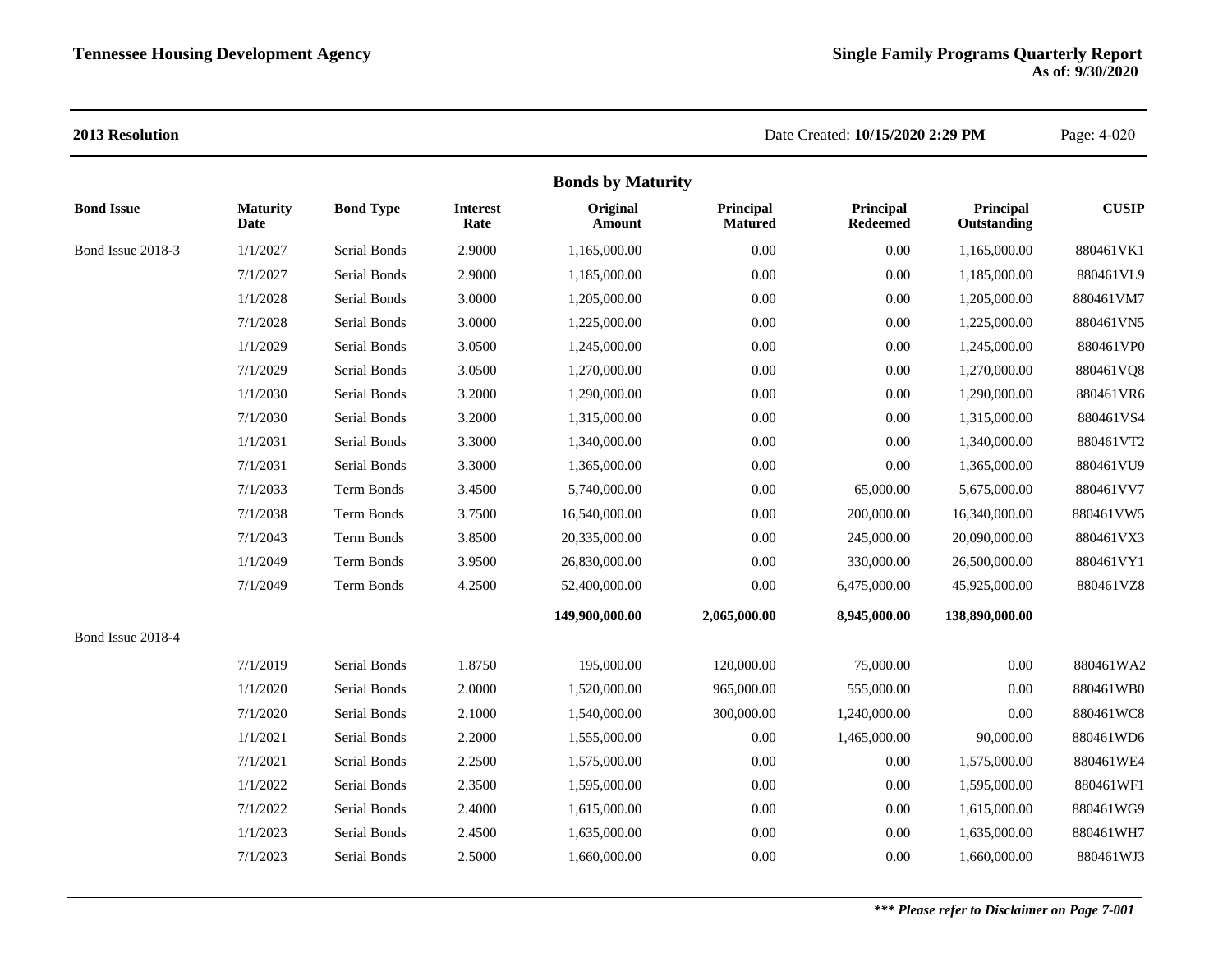|                   | <b>Bonds by Maturity</b> |                   |                         |                    |                             |                              |                          |              |  |  |  |
|-------------------|--------------------------|-------------------|-------------------------|--------------------|-----------------------------|------------------------------|--------------------------|--------------|--|--|--|
| <b>Bond Issue</b> | <b>Maturity</b><br>Date  | <b>Bond Type</b>  | <b>Interest</b><br>Rate | Original<br>Amount | Principal<br><b>Matured</b> | Principal<br><b>Redeemed</b> | Principal<br>Outstanding | <b>CUSIP</b> |  |  |  |
| Bond Issue 2018-4 | 1/1/2024                 | Serial Bonds      | 2.6000                  | 1,685,000.00       | 0.00                        | 0.00                         | 1,685,000.00             | 880461WK0    |  |  |  |
|                   | 7/1/2024                 | Serial Bonds      | 2.6500                  | 1,705,000.00       | 0.00                        | 0.00                         | 1,705,000.00             | 880461WL8    |  |  |  |
|                   | 1/1/2025                 | Serial Bonds      | 2.7500                  | 1,725,000.00       | 0.00                        | 0.00                         | 1,725,000.00             | 880461WM6    |  |  |  |
|                   | 7/1/2025                 | Serial Bonds      | 2.8000                  | 1,755,000.00       | 0.00                        | 0.00                         | 1,755,000.00             | 880461WN4    |  |  |  |
|                   | 1/1/2026                 | Serial Bonds      | 2.9000                  | 1,785,000.00       | 0.00                        | 0.00                         | 1,785,000.00             | 880461WP9    |  |  |  |
|                   | 7/1/2026                 | Serial Bonds      | 2.9500                  | 1,810,000.00       | 0.00                        | 0.00                         | 1,810,000.00             | 880461WQ7    |  |  |  |
|                   | 1/1/2027                 | Serial Bonds      | 3.0500                  | 1,840,000.00       | 0.00                        | 0.00                         | 1,840,000.00             | 880461WR5    |  |  |  |
|                   | 7/1/2027                 | Serial Bonds      | 3.1000                  | 1,870,000.00       | 0.00                        | 0.00                         | 1,870,000.00             | 880461WS3    |  |  |  |
|                   | 1/1/2028                 | Serial Bonds      | 3.1500                  | 1,900,000.00       | $0.00\,$                    | $0.00\,$                     | 1,900,000.00             | 880461WT1    |  |  |  |
|                   | 7/1/2028                 | Serial Bonds      | 3.2000                  | 1,935,000.00       | $0.00\,$                    | 0.00                         | 1,935,000.00             | 880461WU8    |  |  |  |
|                   | 1/1/2029                 | Serial Bonds      | 3.2500                  | 1,970,000.00       | 0.00                        | $0.00\,$                     | 1,970,000.00             | 880461WV6    |  |  |  |
|                   | 7/1/2029                 | Serial Bonds      | 3.3000                  | 2,005,000.00       | 0.00                        | 0.00                         | 2,005,000.00             | 880461WW4    |  |  |  |
|                   | 1/1/2030                 | Serial Bonds      | 3.3500                  | 2,040,000.00       | 0.00                        | 0.00                         | 2,040,000.00             | 880461WX2    |  |  |  |
|                   | 7/1/2030                 | Serial Bonds      | 3.4000                  | 2,080,000.00       | 0.00                        | 0.00                         | 2,080,000.00             | 880461WY0    |  |  |  |
|                   | 1/1/2031                 | Serial Bonds      | 3.5000                  | 2,115,000.00       | 0.00                        | 0.00                         | 2,115,000.00             | 880461WZ7    |  |  |  |
|                   | 7/1/2031                 | Serial Bonds      | 3.5000                  | 2,155,000.00       | 0.00                        | 0.00                         | 2,155,000.00             | 880461XA1    |  |  |  |
|                   | 7/1/2033                 | Term Bonds        | 3.6500                  | 9,050,000.00       | 0.00                        | 185,000.00                   | 8,865,000.00             | 880461XB9    |  |  |  |
|                   | 7/1/2038                 | Term Bonds        | 3.9000                  | 26,220,000.00      | 0.00                        | 540,000.00                   | 25,680,000.00            | 880461XC7    |  |  |  |
|                   | 7/1/2043                 | Term Bonds        | 4.0000                  | 26,615,000.00      | 0.00                        | 555,000.00                   | 26,060,000.00            | 880461XD5    |  |  |  |
|                   | 1/1/2049                 | <b>Term Bonds</b> | 4.0500                  | 33,650,000.00      | 0.00                        | 700,000.00                   | 32,950,000.00            | 880461XE3    |  |  |  |
|                   | 7/1/2049                 | Term Bonds        | 4.5000                  | 86,200,000.00      | $0.00\,$                    | 10,565,000.00                | 75,635,000.00            | 880461XF0    |  |  |  |
|                   |                          |                   |                         | 225,000,000.00     | 1,385,000.00                | 15,880,000.00                | 207,735,000.00           |              |  |  |  |
| Bond Issue 2019-1 |                          |                   |                         |                    |                             |                              |                          |              |  |  |  |
|                   | 1/1/2020                 | Serial Bonds      | 1.6000                  | 1,480,000.00       | 1,480,000.00                | 0.00                         | 0.00                     | 880461XG8    |  |  |  |
|                   | 7/1/2020                 | Serial Bonds      | 1.6500                  | 1,695,000.00       | 980,000.00                  | 715,000.00                   | 0.00                     | 880461XH6    |  |  |  |
|                   | 1/1/2021                 | Serial Bonds      | 1.7500                  | 1,715,000.00       | 0.00                        | 415,000.00                   | 1,300,000.00             | 880461XJ2    |  |  |  |
|                   |                          |                   |                         |                    |                             |                              |                          |              |  |  |  |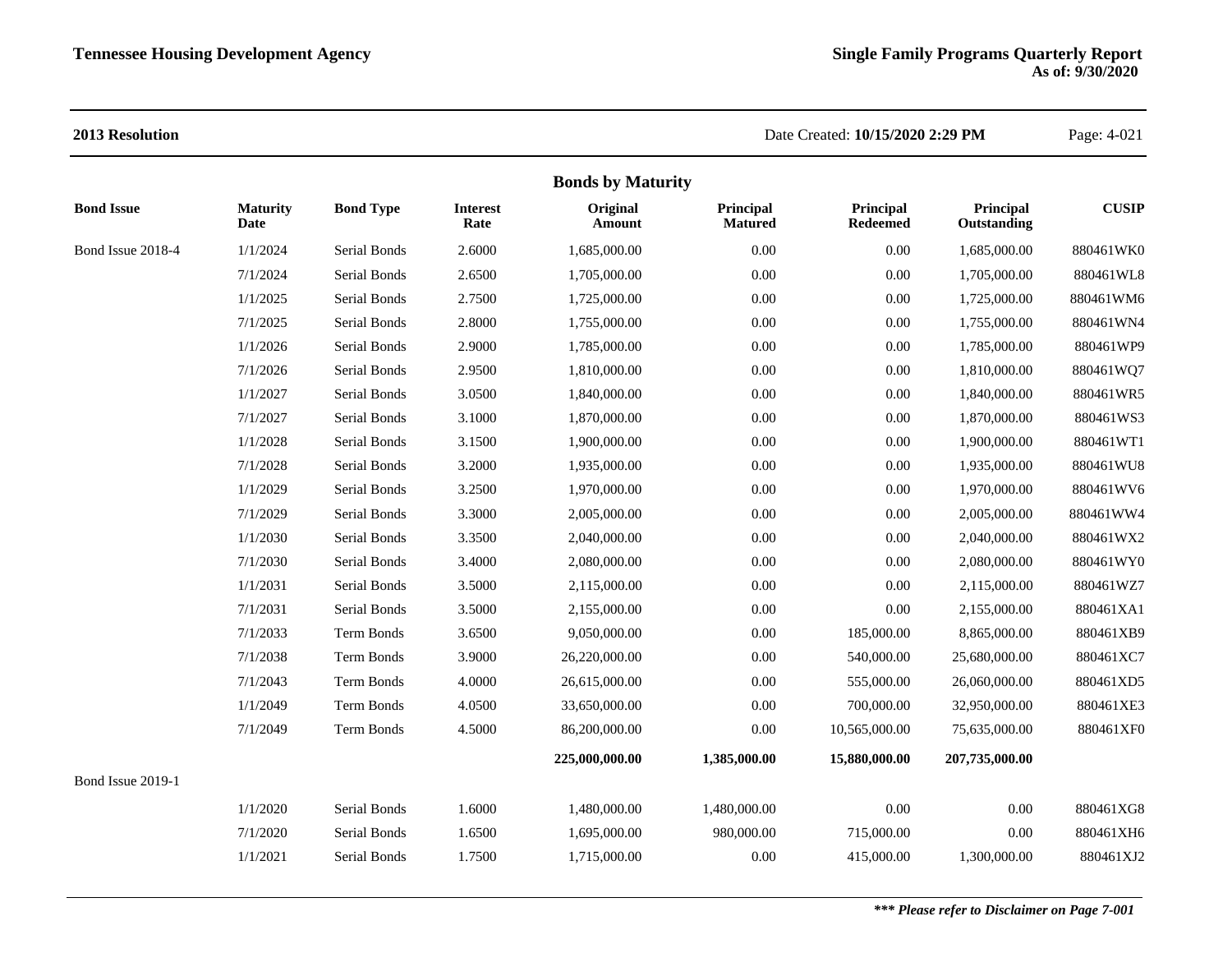|                   |                         |                  |                         | <b>Bonds by Maturity</b> |                             |                              |                          |              |
|-------------------|-------------------------|------------------|-------------------------|--------------------------|-----------------------------|------------------------------|--------------------------|--------------|
| <b>Bond Issue</b> | <b>Maturity</b><br>Date | <b>Bond Type</b> | <b>Interest</b><br>Rate | Original<br>Amount       | Principal<br><b>Matured</b> | Principal<br><b>Redeemed</b> | Principal<br>Outstanding | <b>CUSIP</b> |
| Bond Issue 2019-1 | 7/1/2021                | Serial Bonds     | 1.8000                  | 1,735,000.00             | $0.00\,$                    | 0.00                         | 1,735,000.00             | 880461XK9    |
|                   | 1/1/2022                | Serial Bonds     | 1.8500                  | 1,755,000.00             | 0.00                        | 0.00                         | 1,755,000.00             | 880461XL7    |
|                   | 7/1/2022                | Serial Bonds     | 1.9000                  | 1,780,000.00             | 0.00                        | $0.00\,$                     | 1,780,000.00             | 880461XM5    |
|                   | 1/1/2023                | Serial Bonds     | 1.9500                  | 1,800,000.00             | 0.00                        | 0.00                         | 1,800,000.00             | 880461XN3    |
|                   | 7/1/2023                | Serial Bonds     | 2.0500                  | 1,825,000.00             | 0.00                        | 0.00                         | 1,825,000.00             | 880461XP8    |
|                   | 1/1/2024                | Serial Bonds     | 2.1500                  | 1,850,000.00             | 0.00                        | $0.00\,$                     | 1,850,000.00             | 880461XQ6    |
|                   | 7/1/2024                | Serial Bonds     | 2.2000                  | 1,875,000.00             | 0.00                        | 0.00                         | 1,875,000.00             | 880461XR4    |
|                   | 1/1/2025                | Serial Bonds     | 2.2500                  | 1,900,000.00             | 0.00                        | 0.00                         | 1,900,000.00             | 880461XS2    |
|                   | 7/1/2025                | Serial Bonds     | 2.3000                  | 1,930,000.00             | 0.00                        | 0.00                         | 1,930,000.00             | 880461XT0    |
|                   | 1/1/2026                | Serial Bonds     | 2.4000                  | 1,960,000.00             | 0.00                        | $0.00\,$                     | 1,960,000.00             | 880461XU7    |
|                   | 7/1/2026                | Serial Bonds     | 2.5000                  | 1,990,000.00             | 0.00                        | 0.00                         | 1,990,000.00             | 880461XV5    |
|                   | 1/1/2027                | Serial Bonds     | 2.6000                  | 2,020,000.00             | 0.00                        | 0.00                         | 2,020,000.00             | 880461XW3    |
|                   | 7/1/2027                | Serial Bonds     | 2.6500                  | 2,050,000.00             | 0.00                        | 0.00                         | 2,050,000.00             | 880461XX1    |
|                   | 1/1/2028                | Serial Bonds     | 2.7500                  | 2,085,000.00             | 0.00                        | 0.00                         | 2,085,000.00             | 880461XY9    |
|                   | 7/1/2028                | Serial Bonds     | 2.8000                  | 2,120,000.00             | 0.00                        | 0.00                         | 2,120,000.00             | 880461XZ6    |
|                   | 1/1/2029                | Serial Bonds     | 2.8500                  | 2,155,000.00             | 0.00                        | 0.00                         | 2,155,000.00             | 880461YA0    |
|                   | 7/1/2029                | Serial Bonds     | 2.9000                  | 2,195,000.00             | 0.00                        | 0.00                         | 2,195,000.00             | 880461YB8    |
|                   | 1/1/2030                | Serial Bonds     | 2.9500                  | 2,230,000.00             | 0.00                        | 0.00                         | 2,230,000.00             | 880461YC6    |
|                   | 7/1/2030                | Serial Bonds     | 3.0000                  | 2,270,000.00             | 0.00                        | 0.00                         | 2,270,000.00             | 880461YD4    |
|                   | 1/1/2031                | Serial Bonds     | 3.1000                  | 2,315,000.00             | 0.00                        | 0.00                         | 2,315,000.00             | 880461YE2    |
|                   | 7/1/2031                | Serial Bonds     | 3.1500                  | 2,355,000.00             | 0.00                        | 0.00                         | 2,355,000.00             | 880461YF9    |
|                   | 1/1/2032                | Serial Bonds     | 3.2000                  | 2,400,000.00             | 0.00                        | 0.00                         | 2,400,000.00             | 880461YG7    |
|                   | 7/1/2032                | Serial Bonds     | 3.2500                  | 2,445,000.00             | 0.00                        | 0.00                         | 2,445,000.00             | 880461YH5    |
|                   | 7/1/2034                | Term Bonds       | 3.4000                  | 10,270,000.00            | 0.00                        | 5,000.00                     | 10,265,000.00            | 880461YJ1    |
|                   | 7/1/2039                | Term Bonds       | 3.7500                  | 29,735,000.00            | 0.00                        | 10,000.00                    | 29,725,000.00            | 880461YK8    |
|                   | 1/1/2044                | Term Bonds       | 3.9000                  | 6,000,000.00             | 0.00                        | 0.00                         | 6,000,000.00             | 880461YN2    |
|                   |                         |                  |                         |                          |                             |                              |                          |              |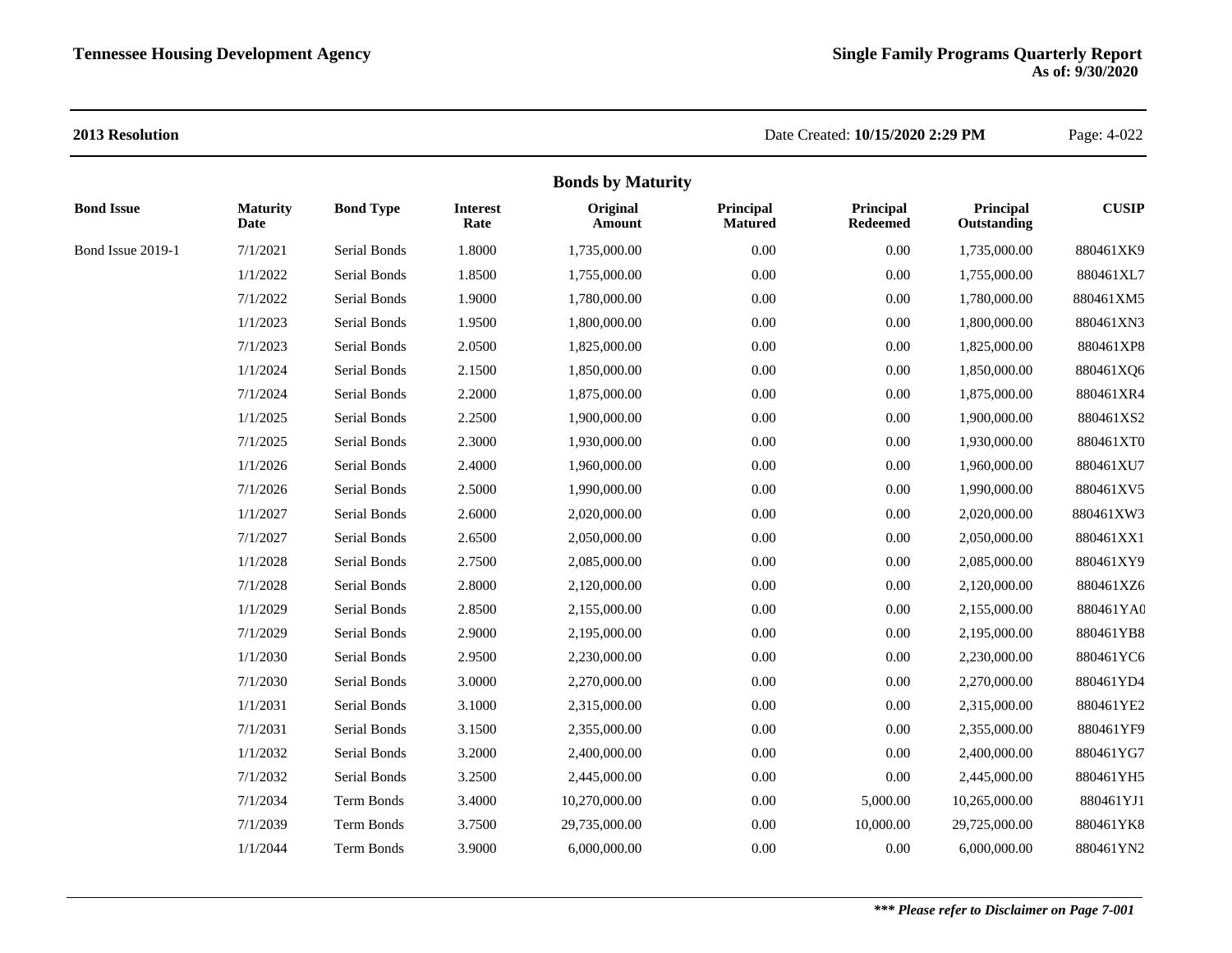### **2013 Resolution** Date Created: **10/15/2020 2:29 PM** Page: 4-023 **Bonds by Maturity Bond Issue Maturity Date Bond Type Interest Rate Original Amount Principal Matured Principal Redeemed Principal Outstanding CUSIP** Bond Issue 2019-1 7/1/2044 Term Bonds 4.0000 27,180,000.00 0.00 5,000.00 27,175,000.00 880461YL6 1/1/2050 Term Bonds 4.2500 49,885,000.00 0.00 2,450,000.00 47,435,000.00 880461YM4 **175,000,000.00 2,460,000.00 3,600,000.00 168,940,000.00** Bond Issue 2019-2 1/1/2020 Serial Bonds 1.4000 900,000.00 900,000.00 0.00 0.00 880461YP7 7/1/2020 Serial Bonds 1.4500 2,405,000.00 1,890,000.00 515,000.00 0.00 880461YQ5 1/1/2021 Serial Bonds 1.5500 2,480,000.00 0.00 1,210,000.00 1,270,000.00 880461YR3 7/1/2021 Serial Bonds 1.6000 2,505,000.00 0.00 0.00 2,505,000.00 880461YS1 1/1/2022 Serial Bonds 1.6500 2,530,000.00 0.00 0.00 2,530,000.00 880461YT9 7/1/2022 Serial Bonds 1.6500 2,560,000.00 0.00 0.00 2,560,000.00 880461YU6 1/1/2023 Serial Bonds 1.7000 2,590,000.00 0.00 0.00 2,590,000.00 880461YV4 7/1/2023 Serial Bonds 1.7500 2,620,000.00 0.00 0.00 2,620,000.00 880461YW2 1/1/2024 Serial Bonds 1.8000 2,655,000.00 0.00 0.00 2,655,000.00 880461YX0 7/1/2024 Serial Bonds 1.8000 2,685,000.00 0.00 0.00 2,685,000.00 880461YY8 1/1/2025 Serial Bonds 1.8500 2,720,000.00 0.00 0.00 2,720,000.00 880461YZ5 7/1/2025 Serial Bonds 1.9000 2,755,000.00 0.00 0.00 2,755,000.00 880461ZA9 1/1/2026 Serial Bonds 1.9500 2,790,000.00 0.00 0.00 2,790,000.00 880461ZB7 7/1/2026 Serial Bonds 1.9500 2,830,000.00 0.00 0.00 2,830,000.00 880461ZC5 1/1/2027 Serial Bonds 2.0000 2,870,000.00 0.00 0.00 2,870,000.00 880461ZD3 7/1/2027 Serial Bonds 2.0500 2,910,000.00 0.00 0.00 2,910,000.00 880461ZE1 1/1/2028 Serial Bonds 2.1500 2,885,000.00 0.00 0.00 2,885,000.00 880461ZF8 7/1/2028 Serial Bonds 2.2000 2,880,000.00 0.00 0.00 2,880,000.00 880461ZG6 1/1/2029 Serial Bonds 2.3000 2,915,000.00 0.00 0.00 2,915,000.00 880461ZH4 7/1/2029 Serial Bonds 2.3500 2,960,000.00 0.00 0.00 2,960,000.00 880461ZJ0 1/1/2030 Serial Bonds 2.4000 2,990,000.00 0.00 0.00 2,990,000.00 880461ZK7 7/1/2030 Serial Bonds 2.4500 3,000,000.00 0.00 0.00 3,000,000.00 880461ZL5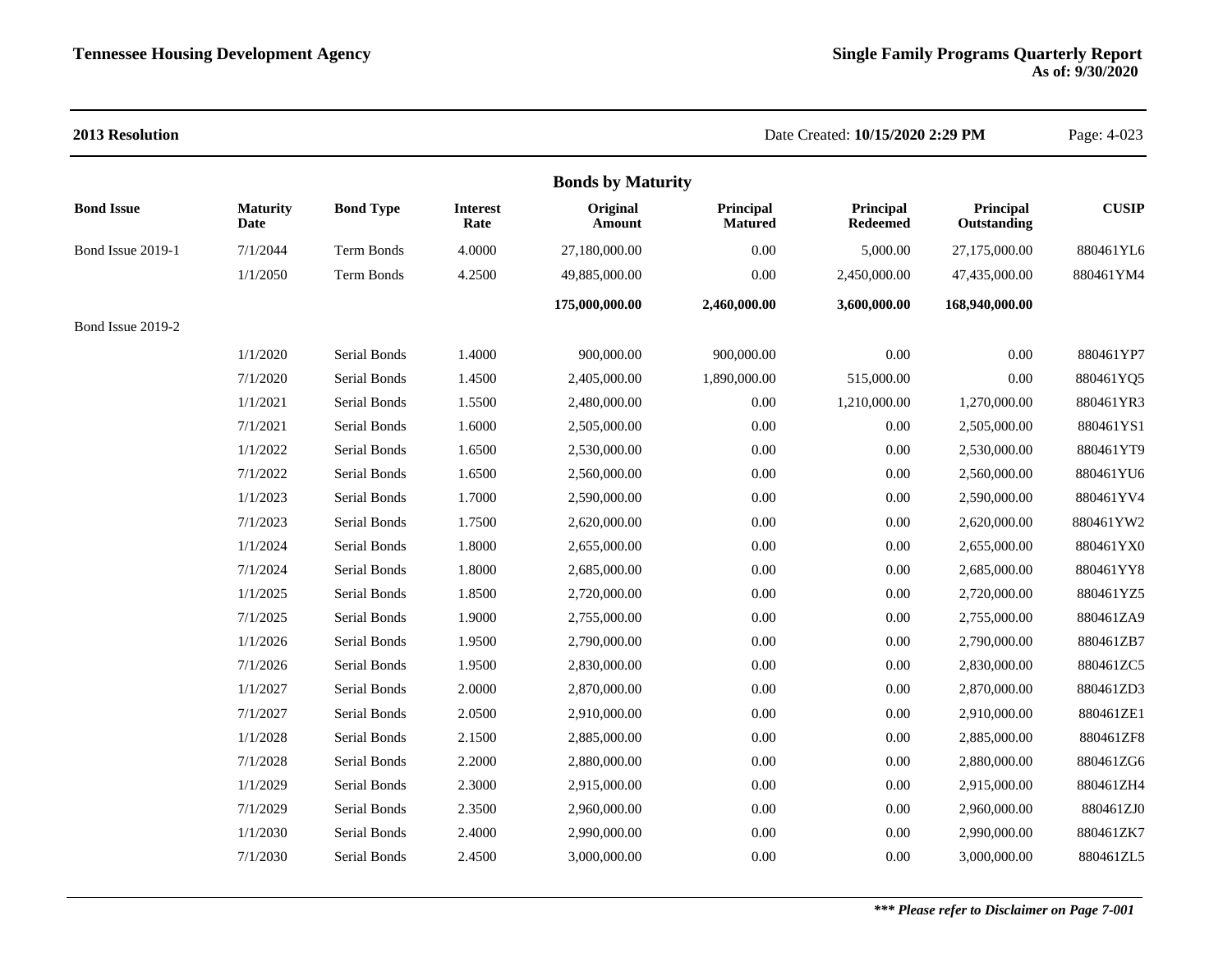### **2013 Resolution** Date Created: **10/15/2020 2:29 PM** Page: 4-024 **Bonds by Maturity Bond Issue Maturity Date Bond Type Interest Rate Original Amount Principal Matured Principal Redeemed Principal Outstanding CUSIP** Bond Issue 2019-2 1/1/2031 Serial Bonds 2.5000 3,050,000.00 0.00 0.00 3,050,000.00 880461ZM3 7/1/2031 Serial Bonds 2.5500 3,100,000.00 0.00 0.00 3,100,000.00 880461ZN1 1/1/2032 Serial Bonds 2.6000 3,155,000.00 0.00 0.00 3,155,000.00 880461ZP6 7/1/2032 Serial Bonds 2.6500 3,210,000.00 0.00 0.00 3,210,000.00 880461ZQ4 7/1/2034 Term Bonds 2.8000 13,420,000.00 0.00 210,000.00 13,210,000.00 880461ZR2 7/1/2039 Term Bonds 3.0000 38,270,000.00 0.00 605,000.00 37,665,000.00 880461ZS0 7/1/2041 Term Bonds 3.1000 14,260,000.00 0.00 225,000.00 14,035,000.00 880461ZT8 1/1/2048 Term Bonds 4.0000 63,100,000.00 0.00 2,520,000.00 60,580,000.00 880461ZU5 **200,000,000.00 2,790,000.00 5,285,000.00 191,925,000.00** Bond Issue 2019-3 7/1/2020 Serial Bonds 1.1000 600,000.00 600,000.00 0.00 0.00 880461ZV3 1/1/2021 Serial Bonds 1.1500 980,000.00 0.00 575,000.00 405,000.00 880461ZW1 7/1/2021 Serial Bonds 1.2000 990,000.00 0.00 0.00 990,000.00 880461ZX9 1/1/2022 Serial Bonds 1.2500 995,000.00 0.00 0.00 995,000.00 880461ZY7 7/1/2022 Serial Bonds 1.3000 1,005,000.00 0.00 0.00 1,005,000.00 880461ZZ4 1/1/2023 Serial Bonds 1.3500 1,020,000.00 0.00 0.00 1,020,000.00 880461A24 7/1/2023 Serial Bonds 1.3500 1,030,000.00 0.00 0.00 1,030,000.00 880461A32 1/1/2024 Serial Bonds 1.3750 1,040,000.00 0.00 0.00 1,040,000.00 880461A40 7/1/2024 Serial Bonds 1.4000 1,055,000.00 0.00 0.00 1,055,000.00 880461A57 1/1/2025 Serial Bonds 1.5000 1,060,000.00 0.00 0.00 1,060,000.00 880461A65 7/1/2025 Serial Bonds 1.5500 1,075,000.00 0.00 0.00 1,075,000.00 880461A73 1/1/2026 Serial Bonds 1.6000 1,090,000.00 0.00 0.00 1,090,000.00 880461A81 7/1/2026 Serial Bonds 1.6500 1,105,000.00 0.00 0.00 1,105,000.00 880461A99 1/1/2027 Serial Bonds 1.7000 1,115,000.00 0.00 0.00 1,115,000.00 880461B23 7/1/2027 Serial Bonds 1.7500 1,130,000.00 0.00 0.00 1,130,000.00 880461B31 1/1/2028 Serial Bonds 1.8000 1,145,000.00 0.00 0.00 1,145,000.00 880461B49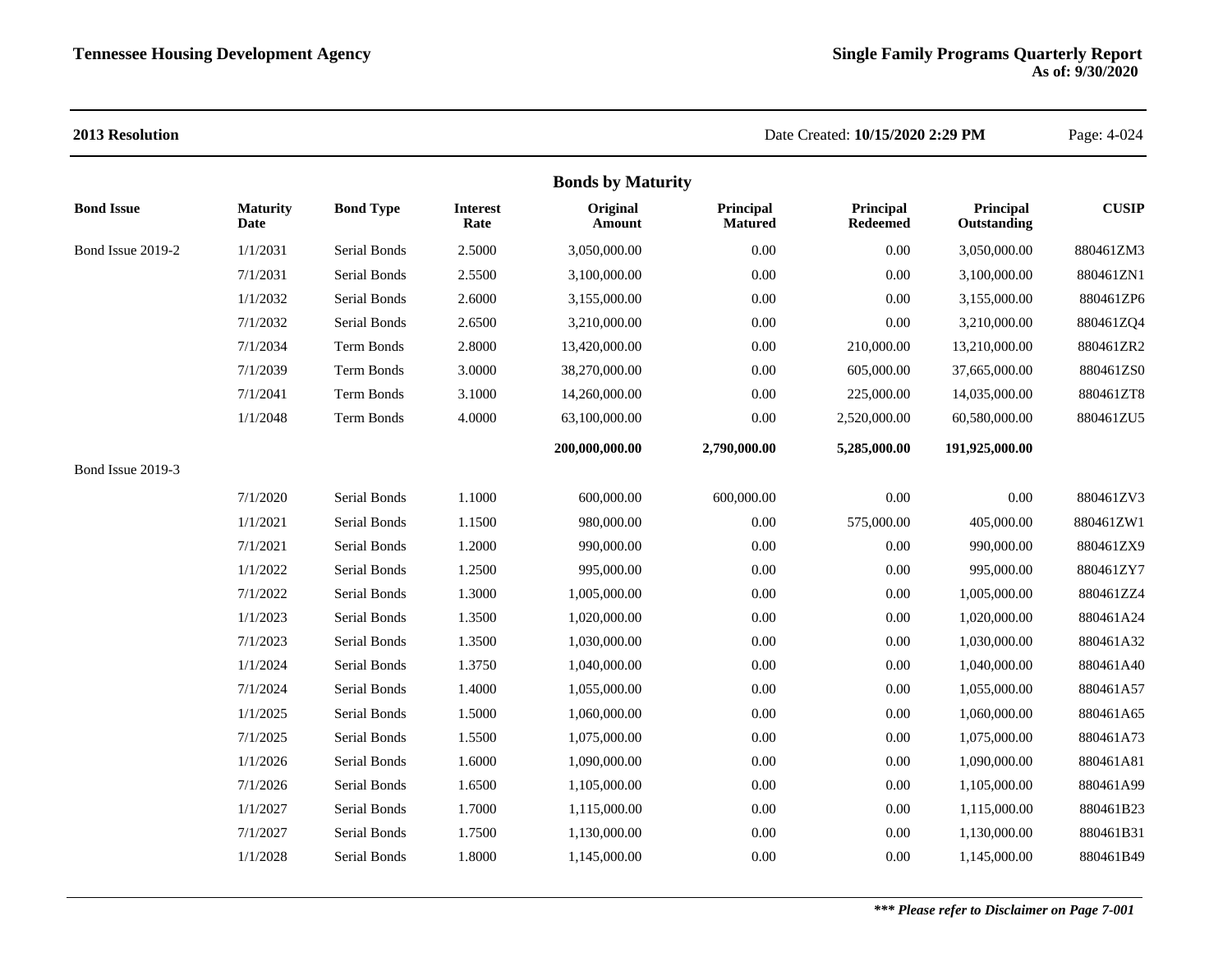|                   |                         |                     |                         | <b>Bonds by Maturity</b>  |                             |                               |                          |              |
|-------------------|-------------------------|---------------------|-------------------------|---------------------------|-----------------------------|-------------------------------|--------------------------|--------------|
| <b>Bond Issue</b> | <b>Maturity</b><br>Date | <b>Bond Type</b>    | <b>Interest</b><br>Rate | Original<br><b>Amount</b> | Principal<br><b>Matured</b> | Principal<br>${\bf Redeemed}$ | Principal<br>Outstanding | <b>CUSIP</b> |
| Bond Issue 2019-3 | 7/1/2028                | <b>Serial Bonds</b> | 1.8500                  | 1,160,000.00              | 0.00                        | 0.00                          | 1,160,000.00             | 880461B56    |
|                   | 1/1/2029                | Serial Bonds        | 1.9000                  | 1,175,000.00              | 0.00                        | $0.00\,$                      | 1,175,000.00             | 880461B64    |
|                   | 7/1/2029                | Serial Bonds        | 1.9500                  | 1,195,000.00              | 0.00                        | $0.00\,$                      | 1,195,000.00             | 880461B72    |
|                   | 1/1/2030                | <b>Serial Bonds</b> | 2.0000                  | 1,210,000.00              | 0.00                        | 0.00                          | 1,210,000.00             | 880461B80    |
|                   | 7/1/2030                | Serial Bonds        | 2.0500                  | 1,225,000.00              | 0.00                        | 0.00                          | 1,225,000.00             | 880461B98    |
|                   | 1/1/2031                | Serial Bonds        | 2.1000                  | 1,245,000.00              | 0.00                        | $0.00\,$                      | 1,245,000.00             | 880461C22    |
|                   | 7/1/2031                | Serial Bonds        | 2.1500                  | 1,265,000.00              | 0.00                        | 0.00                          | 1,265,000.00             | 880461C30    |
|                   | 1/1/2032                | Serial Bonds        | 2.2500                  | 1,285,000.00              | 0.00                        | $0.00\,$                      | 1,285,000.00             | 880461C48    |
|                   | 7/1/2032                | Serial Bonds        | 2.3000                  | 1,305,000.00              | 0.00                        | $0.00\,$                      | 1,305,000.00             | 880461C55    |
|                   | 7/1/2034                | Term Bonds          | 2.4000                  | 5,440,000.00              | 0.00                        | 0.00                          | 5,440,000.00             | 880461C63    |
|                   | 7/1/2039                | <b>Term Bonds</b>   | 2.6000                  | 15,430,000.00             | 0.00                        | $0.00\,$                      | 15,430,000.00            | 880461C71    |
|                   | 7/1/2044                | <b>Term Bonds</b>   | 2.8000                  | 18,580,000.00             | 0.00                        | $0.00\,$                      | 18,580,000.00            | 880461C89    |
|                   | 7/1/2049                | Term Bonds          | 2.9500                  | 22,550,000.00             | 0.00                        | $0.00\,$                      | 22,550,000.00            | 880461C97    |
|                   | 1/1/2050                | <b>Term Bonds</b>   | 3.7500                  | 60,500,000.00             | 530,000.00                  | 320,000.00                    | 59,650,000.00            | 880461D39    |
|                   |                         |                     |                         | 150,000,000.00            | 1,130,000.00                | 895,000.00                    | 147,975,000.00           |              |
| Bond Issue 2019-4 |                         |                     |                         |                           |                             |                               |                          |              |
|                   | 7/1/2020                | Serial Bonds        | 1.2000                  | 730,000.00                | 730,000.00                  | 0.00                          | $0.00\,$                 | 880461D47    |
|                   | 1/1/2021                | Serial Bonds        | 1.2500                  | 1,470,000.00              | 0.00                        | 1,470,000.00                  | 0.00                     | 880461D54    |
|                   | 7/1/2021                | Serial Bonds        | 1.3000                  | 1,650,000.00              | 0.00                        | 280,000.00                    | 1,370,000.00             | 880461D62    |
|                   | 1/1/2022                | <b>Serial Bonds</b> | 1.4000                  | 1,660,000.00              | 0.00                        | $0.00\,$                      | 1,660,000.00             | 880461D70    |
|                   | 7/1/2022                | <b>Serial Bonds</b> | 1.4000                  | 1,680,000.00              | 0.00                        | 0.00                          | 1,680,000.00             | 880461D88    |
|                   | 1/1/2023                | Serial Bonds        | 1.5000                  | 1,695,000.00              | 0.00                        | $0.00\,$                      | 1,695,000.00             | 880461D96    |
|                   | 7/1/2023                | <b>Serial Bonds</b> | 1.5000                  | 1,710,000.00              | 0.00                        | 0.00                          | 1,710,000.00             | 880461E20    |
|                   | 1/1/2024                | Serial Bonds        | 1.6000                  | 1,725,000.00              | 0.00                        | 0.00                          | 1,725,000.00             | 880461E38    |
|                   | 7/1/2024                | Serial Bonds        | 1.6000                  | 1,745,000.00              | 0.00                        | 0.00                          | 1,745,000.00             | 880461E46    |
|                   | 1/1/2025                | Serial Bonds        | 1.7000                  | 1,760,000.00              | 0.00                        | $0.00\,$                      | 1,760,000.00             | 880461E53    |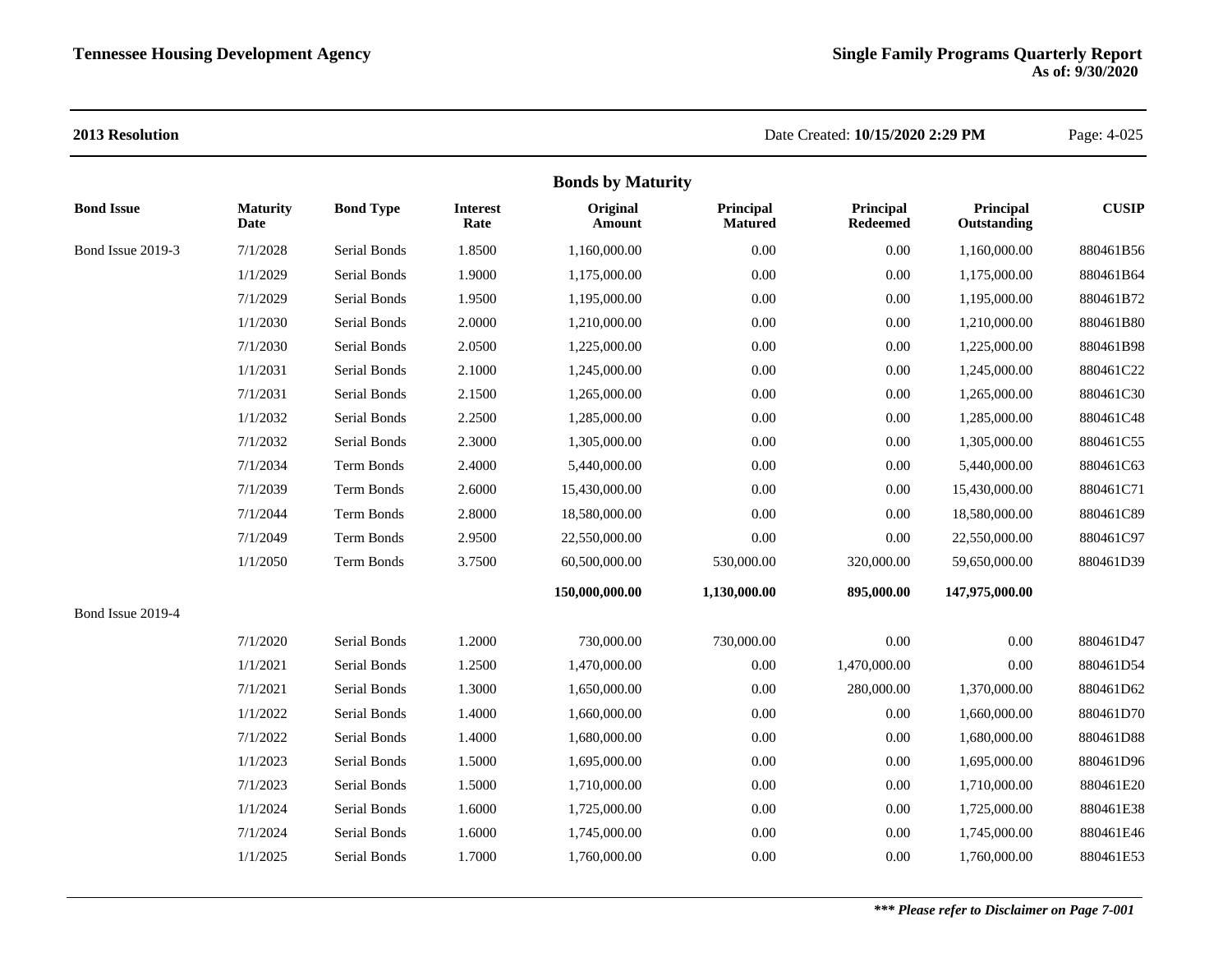| <b>Bonds by Maturity</b> |                         |                  |                         |                    |                             |                              |                          |              |  |
|--------------------------|-------------------------|------------------|-------------------------|--------------------|-----------------------------|------------------------------|--------------------------|--------------|--|
| <b>Bond Issue</b>        | <b>Maturity</b><br>Date | <b>Bond Type</b> | <b>Interest</b><br>Rate | Original<br>Amount | Principal<br><b>Matured</b> | Principal<br><b>Redeemed</b> | Principal<br>Outstanding | <b>CUSIP</b> |  |
| Bond Issue 2019-4        | 7/1/2025                | Serial Bonds     | 1.7000                  | 1,775,000.00       | 0.00                        | $0.00\,$                     | 1,775,000.00             | 880461E61    |  |
|                          | 1/1/2026                | Serial Bonds     | 1.8000                  | 1,800,000.00       | 0.00                        | 0.00                         | 1,800,000.00             | 880461E79    |  |
|                          | 7/1/2026                | Serial Bonds     | 1.8500                  | 1,815,000.00       | 0.00                        | $0.00\,$                     | 1,815,000.00             | 880461E87    |  |
|                          | 1/1/2027                | Serial Bonds     | 1.9000                  | 1,840,000.00       | 0.00                        | 0.00                         | 1,840,000.00             | 880461E95    |  |
|                          | 7/1/2027                | Serial Bonds     | 1.9500                  | 1,860,000.00       | 0.00                        | $0.00\,$                     | 1,860,000.00             | 880461F29    |  |
|                          | 1/1/2028                | Serial Bonds     | 2.0000                  | 1,880,000.00       | 0.00                        | $0.00\,$                     | 1,880,000.00             | 880461F37    |  |
|                          | 7/1/2028                | Serial Bonds     | 2.0500                  | 1,905,000.00       | 0.00                        | $0.00\,$                     | 1,905,000.00             | 880461F45    |  |
|                          | 1/1/2029                | Serial Bonds     | 2.1000                  | 1,925,000.00       | 0.00                        | $0.00\,$                     | 1,925,000.00             | 880461F52    |  |
|                          | 7/1/2029                | Serial Bonds     | 2.1500                  | 1,950,000.00       | 0.00                        | 0.00                         | 1,950,000.00             | 880461F60    |  |
|                          | 1/1/2030                | Serial Bonds     | 2.2000                  | 1,975,000.00       | 0.00                        | $0.00\,$                     | 1,975,000.00             | 880461F78    |  |
|                          | 7/1/2030                | Serial Bonds     | 2.2500                  | 2,000,000.00       | 0.00                        | 0.00                         | 2,000,000.00             | 880461F86    |  |
|                          | 1/1/2031                | Serial Bonds     | 2.3000                  | 2,025,000.00       | 0.00                        | $0.00\,$                     | 2,025,000.00             | 880461F94    |  |
|                          | 7/1/2031                | Serial Bonds     | 2.3500                  | 2,055,000.00       | 0.00                        | $0.00\,$                     | 2,055,000.00             | 880461G28    |  |
|                          | 1/1/2032                | Serial Bonds     | 2.4000                  | 2,085,000.00       | 0.00                        | 0.00                         | 2,085,000.00             | 880461G36    |  |
|                          | 7/1/2032                | Serial Bonds     | 2.4500                  | 2,110,000.00       | 0.00                        | 0.00                         | 2,110,000.00             | 880461G44    |  |
|                          | 7/1/2034                | Term Bonds       | 2.6500                  | 8,755,000.00       | 0.00                        | 10,000.00                    | 8,745,000.00             | 880461G51    |  |
|                          | 7/1/2039                | Term Bonds       | 2.9000                  | 24,475,000.00      | 0.00                        | 25,000.00                    | 24,450,000.00            | 880461G69    |  |
|                          | 7/1/2044                | Term Bonds       | 3.0500                  | 19,345,000.00      | 0.00                        | 20,000.00                    | 19,325,000.00            | 880461G77    |  |
|                          | 7/1/2049                | Term Bonds       | 3.1000                  | 18,600,000.00      | 0.00                        | 20,000.00                    | 18,580,000.00            | 880461G85    |  |
|                          | 1/1/2050                | Term Bonds       | 3.5000                  | 84,000,000.00      | 600,000.00                  | 2,320,000.00                 | 81,080,000.00            | 880461G93    |  |
|                          |                         |                  |                         | 200,000,000.00     | 1,330,000.00                | 4,145,000.00                 | 194,525,000.00           |              |  |
| Bond Issue 2020-1        |                         |                  |                         |                    |                             |                              |                          |              |  |
|                          | 1/1/2021                | Serial Bonds     | 1.3690                  | 1,185,000.00       | 0.00                        | 335,000.00                   | 850,000.00               | 880461L89    |  |
|                          | 1/1/2021                | Serial Bonds     | 0.8000                  | 1,185,000.00       | 0.00                        | 350,000.00                   | 835,000.00               | 880461H27    |  |
|                          | 7/1/2021                | Serial Bonds     | 0.8500                  | 1,185,000.00       | 0.00                        | $0.00\,$                     | 1,185,000.00             | 880461H35    |  |
|                          | 7/1/2021                | Serial Bonds     | 1.3990                  | 1,185,000.00       | 0.00                        | 0.00                         | 1,185,000.00             | 880461L97    |  |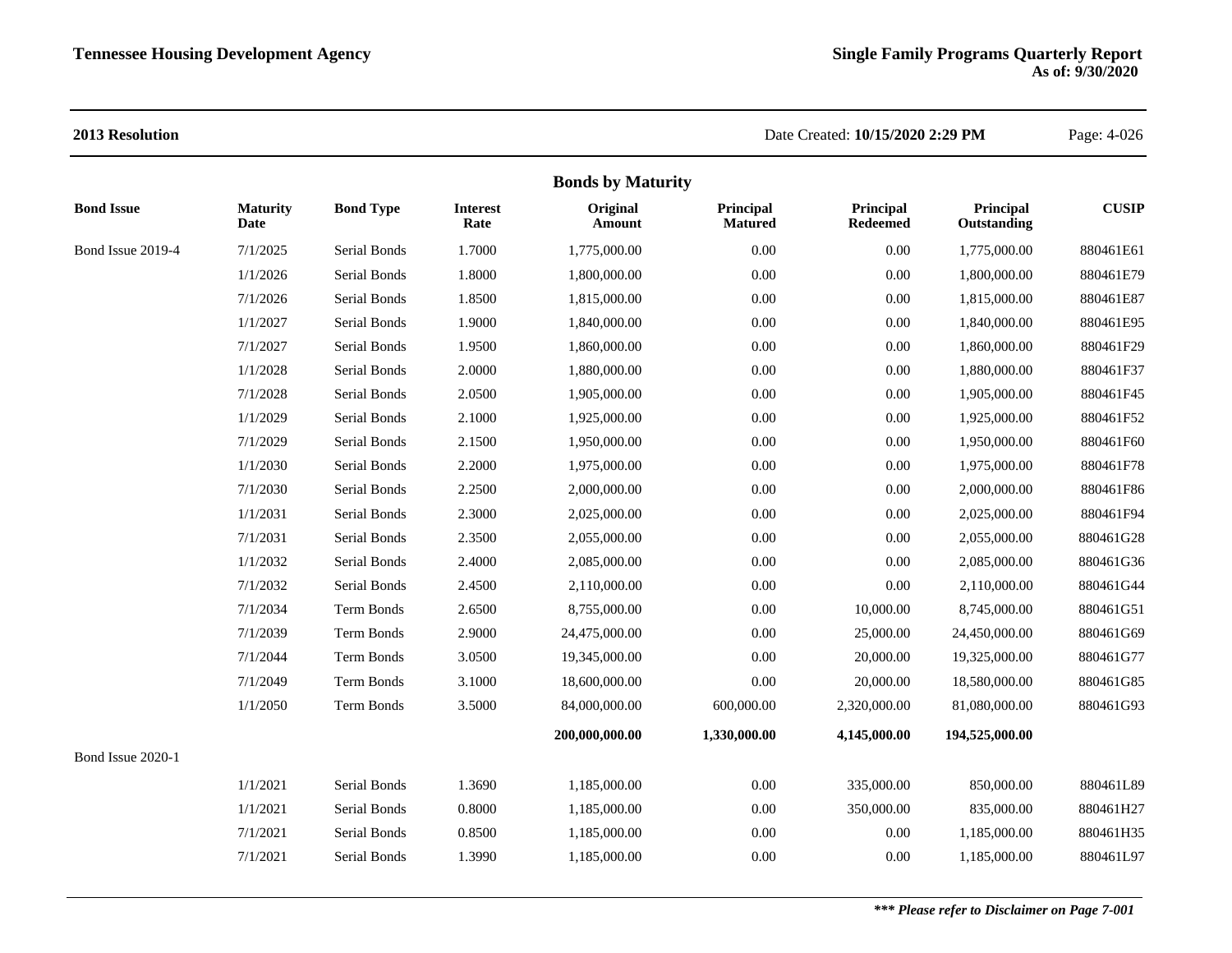|                   |                         |                     |                         | <b>Bonds by Maturity</b> |                             |                              |                          |              |
|-------------------|-------------------------|---------------------|-------------------------|--------------------------|-----------------------------|------------------------------|--------------------------|--------------|
| <b>Bond Issue</b> | <b>Maturity</b><br>Date | <b>Bond Type</b>    | <b>Interest</b><br>Rate | Original<br>Amount       | Principal<br><b>Matured</b> | Principal<br><b>Redeemed</b> | Principal<br>Outstanding | <b>CUSIP</b> |
| Bond Issue 2020-1 | 1/1/2022                | Serial Bonds        | 1.4190                  | 1,195,000.00             | 0.00                        | $0.00\,$                     | 1,195,000.00             | 880461M21    |
|                   | 1/1/2022                | Serial Bonds        | 0.9500                  | 1,195,000.00             | 0.00                        | $0.00\,$                     | 1,195,000.00             | 880461H43    |
|                   | 7/1/2022                | Serial Bonds        | 1.0000                  | 1,200,000.00             | 0.00                        | $0.00\,$                     | 1,200,000.00             | 880461H50    |
|                   | 7/1/2022                | Serial Bonds        | 1.4490                  | 1,200,000.00             | 0.00                        | $0.00\,$                     | 1,200,000.00             | 880461M39    |
|                   | 1/1/2023                | Serial Bonds        | 1.4480                  | 1,205,000.00             | 0.00                        | $0.00\,$                     | 1,205,000.00             | 880461M47    |
|                   | 1/1/2023                | Serial Bonds        | 1.0500                  | 1,205,000.00             | 0.00                        | $0.00\,$                     | 1,205,000.00             | 880461H68    |
|                   | 7/1/2023                | Serial Bonds        | 1.0500                  | 1,220,000.00             | 0.00                        | $0.00\,$                     | 1,220,000.00             | 880461H76    |
|                   | 7/1/2023                | Serial Bonds        | 1.4980                  | 1,220,000.00             | 0.00                        | $0.00\,$                     | 1,220,000.00             | 880461M54    |
|                   | 1/1/2024                | Serial Bonds        | 1.5300                  | 1,225,000.00             | 0.00                        | $0.00\,$                     | 1,225,000.00             | 880461M62    |
|                   | 1/1/2024                | Serial Bonds        | 1.1000                  | 1,225,000.00             | 0.00                        | $0.00\,$                     | 1,225,000.00             | 880461H84    |
|                   | 7/1/2024                | Serial Bonds        | 1.1000                  | 1,235,000.00             | 0.00                        | $0.00\,$                     | 1,235,000.00             | 880461H92    |
|                   | 7/1/2024                | Serial Bonds        | 1.5500                  | 1,235,000.00             | 0.00                        | $0.00\,$                     | 1,235,000.00             | 880461M70    |
|                   | 1/1/2025                | Serial Bonds        | 1.6500                  | 1,250,000.00             | 0.00                        | $0.00\,$                     | 1,250,000.00             | 880461M88    |
|                   | 1/1/2025                | <b>Serial Bonds</b> | 1.1250                  | 1.250,000.00             | 0.00                        | $0.00\,$                     | 1,250,000.00             | 880461J25    |
|                   | 7/1/2025                | Serial Bonds        | 1.1500                  | 1,250,000.00             | 0.00                        | $0.00\,$                     | 1,250,000.00             | 880461J33    |
|                   | 7/1/2025                | Serial Bonds        | 1.7200                  | 1,250,000.00             | 0.00                        | $0.00\,$                     | 1,250,000.00             | 880461M96    |
|                   | 1/1/2026                | Serial Bonds        | 1.8110                  | 1,265,000.00             | 0.00                        | $0.00\,$                     | 1,265,000.00             | 880461N20    |
|                   | 1/1/2026                | Serial Bonds        | 1.2500                  | 1,265,000.00             | 0.00                        | $0.00\,$                     | 1,265,000.00             | 880461J41    |
|                   | 7/1/2026                | Serial Bonds        | 1.3000                  | 1,280,000.00             | 0.00                        | $0.00\,$                     | 1,280,000.00             | 880461J58    |
|                   | 7/1/2026                | Serial Bonds        | 1.8610                  | 1,280,000.00             | 0.00                        | $0.00\,$                     | 1,280,000.00             | 880461N38    |
|                   | 1/1/2027                | Serial Bonds        | 1.9110                  | 1,290,000.00             | 0.00                        | $0.00\,$                     | 1,290,000.00             | 880461N46    |
|                   | 1/1/2027                | Serial Bonds        | 1.3500                  | 1,290,000.00             | 0.00                        | $0.00\,$                     | 1,290,000.00             | 880461J66    |
|                   | 7/1/2027                | Serial Bonds        | 1.4000                  | 1,300,000.00             | 0.00                        | $0.00\,$                     | 1,300,000.00             | 880461J74    |
|                   | 7/1/2027                | Serial Bonds        | 1.9610                  | 1,300,000.00             | 0.00                        | $0.00\,$                     | 1,300,000.00             | 880461N53    |
|                   | 1/1/2028                | <b>Serial Bonds</b> | 2.0700                  | 1,310,000.00             | 0.00                        | 0.00                         | 1,310,000.00             | 880461N61    |
|                   | 1/1/2028                | Serial Bonds        | 1.4500                  | 1,310,000.00             | 0.00                        | $0.00\,$                     | 1,310,000.00             | 880461J82    |
|                   |                         |                     |                         |                          |                             |                              |                          |              |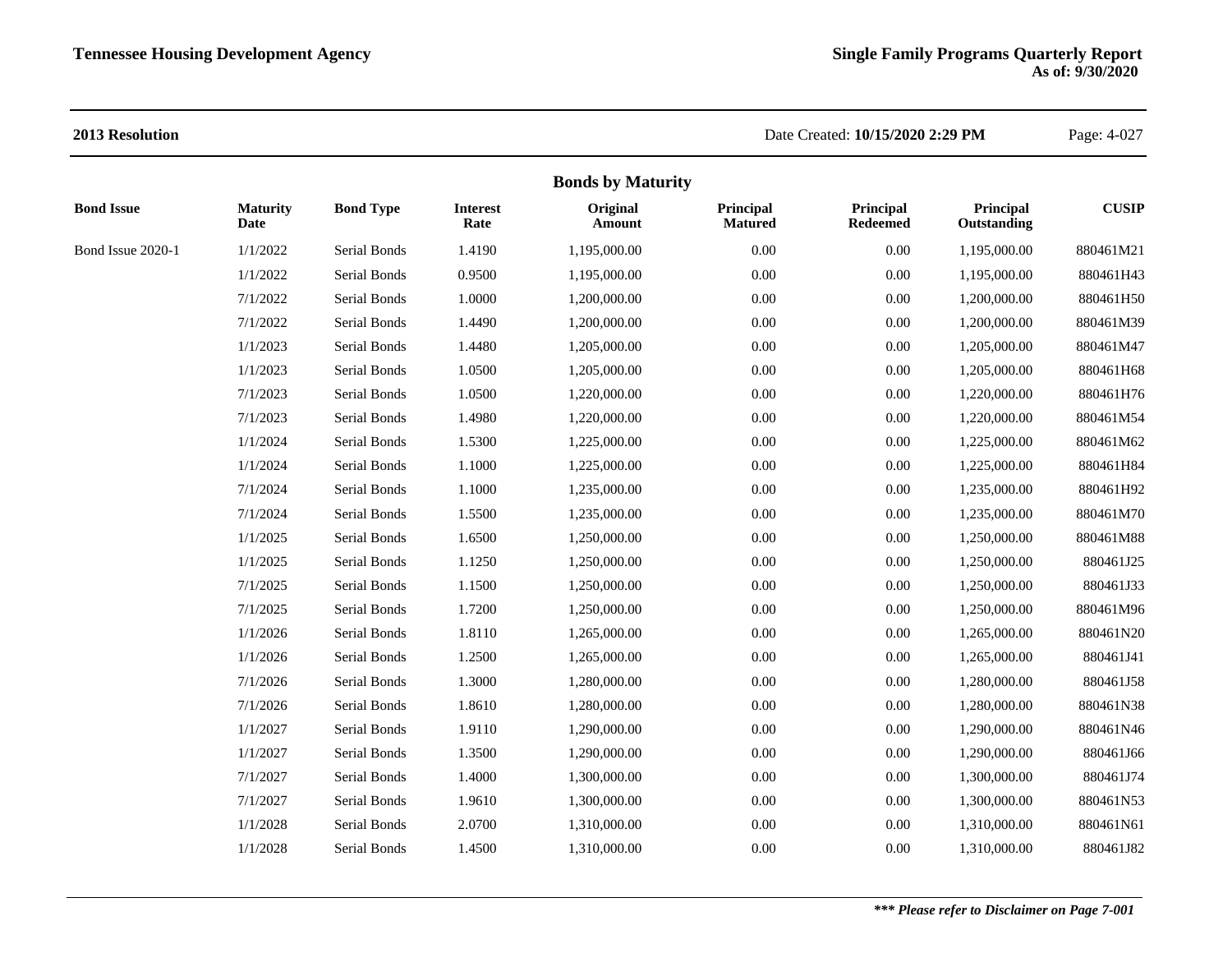|                   |                         |                  |                         | <b>Bonds by Maturity</b> |                             |                              |                          |              |
|-------------------|-------------------------|------------------|-------------------------|--------------------------|-----------------------------|------------------------------|--------------------------|--------------|
| <b>Bond Issue</b> | <b>Maturity</b><br>Date | <b>Bond Type</b> | <b>Interest</b><br>Rate | Original<br>Amount       | Principal<br><b>Matured</b> | Principal<br><b>Redeemed</b> | Principal<br>Outstanding | <b>CUSIP</b> |
| Bond Issue 2020-1 | 7/1/2028                | Serial Bonds     | 1.4500                  | 1,330,000.00             | 0.00                        | $0.00\,$                     | 1,330,000.00             | 880461J90    |
|                   | 7/1/2028                | Serial Bonds     | 2.1200                  | 1,330,000.00             | 0.00                        | $0.00\,$                     | 1,330,000.00             | 880461N79    |
|                   | 1/1/2029                | Serial Bonds     | 2.1900                  | 1,345,000.00             | 0.00                        | $0.00\,$                     | 1,345,000.00             | 880461N87    |
|                   | 1/1/2029                | Serial Bonds     | 1.5000                  | 1,345,000.00             | 0.00                        | $0.00\,$                     | 1,345,000.00             | 880461K23    |
|                   | 7/1/2029                | Serial Bonds     | 1.5500                  | 1,350,000.00             | 0.00                        | $0.00\,$                     | 1,350,000.00             | 880461K31    |
|                   | 7/1/2029                | Serial Bonds     | 2.2400                  | 1,350,000.00             | 0.00                        | $0.00\,$                     | 1,350,000.00             | 880461N95    |
|                   | 1/1/2030                | Serial Bonds     | 2.2900                  | 1,375,000.00             | 0.00                        | $0.00\,$                     | 1,375,000.00             | 880461P28    |
|                   | 1/1/2030                | Serial Bonds     | 1.6000                  | 1,375,000.00             | 0.00                        | $0.00\,$                     | 1,375,000.00             | 880461K49    |
|                   | 7/1/2030                | Serial Bonds     | 1.6000                  | 1,385,000.00             | 0.00                        | $0.00\,$                     | 1,385,000.00             | 880461K56    |
|                   | 7/1/2030                | Serial Bonds     | 2.3200                  | 1,385,000.00             | 0.00                        | $0.00\,$                     | 1,385,000.00             | 880461P36    |
|                   | 1/1/2031                | Serial Bonds     | 2.3900                  | 1,405,000.00             | 0.00                        | $0.00\,$                     | 1,405,000.00             | 880461P44    |
|                   | 1/1/2031                | Serial Bonds     | 1.6500                  | 1,405,000.00             | 0.00                        | $0.00\,$                     | 1,405,000.00             | 880461K64    |
|                   | 7/1/2031                | Serial Bonds     | 1.7000                  | 1,425,000.00             | 0.00                        | $0.00\,$                     | 1,425,000.00             | 880461K72    |
|                   | 7/1/2031                | Serial Bonds     | 2.4200                  | 1,425,000.00             | 0.00                        | $0.00\,$                     | 1,425,000.00             | 880461P51    |
|                   | 1/1/2032                | Serial Bonds     | 2.4600                  | 1,435,000.00             | 0.00                        | $0.00\,$                     | 1,435,000.00             | 880461P69    |
|                   | 1/1/2032                | Serial Bonds     | 1.7500                  | 1,435,000.00             | 0.00                        | $0.00\,$                     | 1,435,000.00             | 880461K80    |
|                   | 7/1/2032                | Serial Bonds     | 1.8000                  | 1,450,000.00             | 0.00                        | $0.00\,$                     | 1,450,000.00             | 880461K98    |
|                   | 7/1/2032                | Serial Bonds     | 2.4900                  | 1,450,000.00             | 0.00                        | $0.00\,$                     | 1,450,000.00             | 880461P77    |
|                   | 1/1/2033                | Serial Bonds     | 1.8500                  | 1,470,000.00             | 0.00                        | $0.00\,$                     | 1,470,000.00             | 880461L22    |
|                   | 7/1/2033                | Serial Bonds     | 1.9000                  | 1,495,000.00             | 0.00                        | $0.00\,$                     | 1,495,000.00             | 880461L30    |
|                   | 7/1/2035                | Term Bonds       | 2.0500                  | 6,175,000.00             | 0.00                        | $0.00\,$                     | 6,175,000.00             | 880461L48    |
|                   | 7/1/2035                | Term Bonds       | 2.5400                  | 9,140,000.00             | 0.00                        | $0.00\,$                     | 9,140,000.00             | 880461P85    |
|                   | 7/1/2040                | Term Bonds       | 2.8590                  | 17,125,000.00            | 0.00                        | $0.00\,$                     | 17,125,000.00            | 880461P93    |
|                   | 7/1/2040                | Term Bonds       | 2.3000                  | 17,125,000.00            | 0.00                        | $0.00\,$                     | 17,125,000.00            | 880461L55    |
|                   | 1/1/2044                | Term Bonds       | 2.4000                  | 12,750,000.00            | 0.00                        | $0.00\,$                     | 12,750,000.00            | 880461L63    |
|                   | 1/1/2044                | Term Bonds       | 2.9390                  | 12,750,000.00            | 0.00                        | $0.00\,$                     | 12,750,000.00            | 880461Q27    |
|                   |                         |                  |                         |                          |                             |                              |                          |              |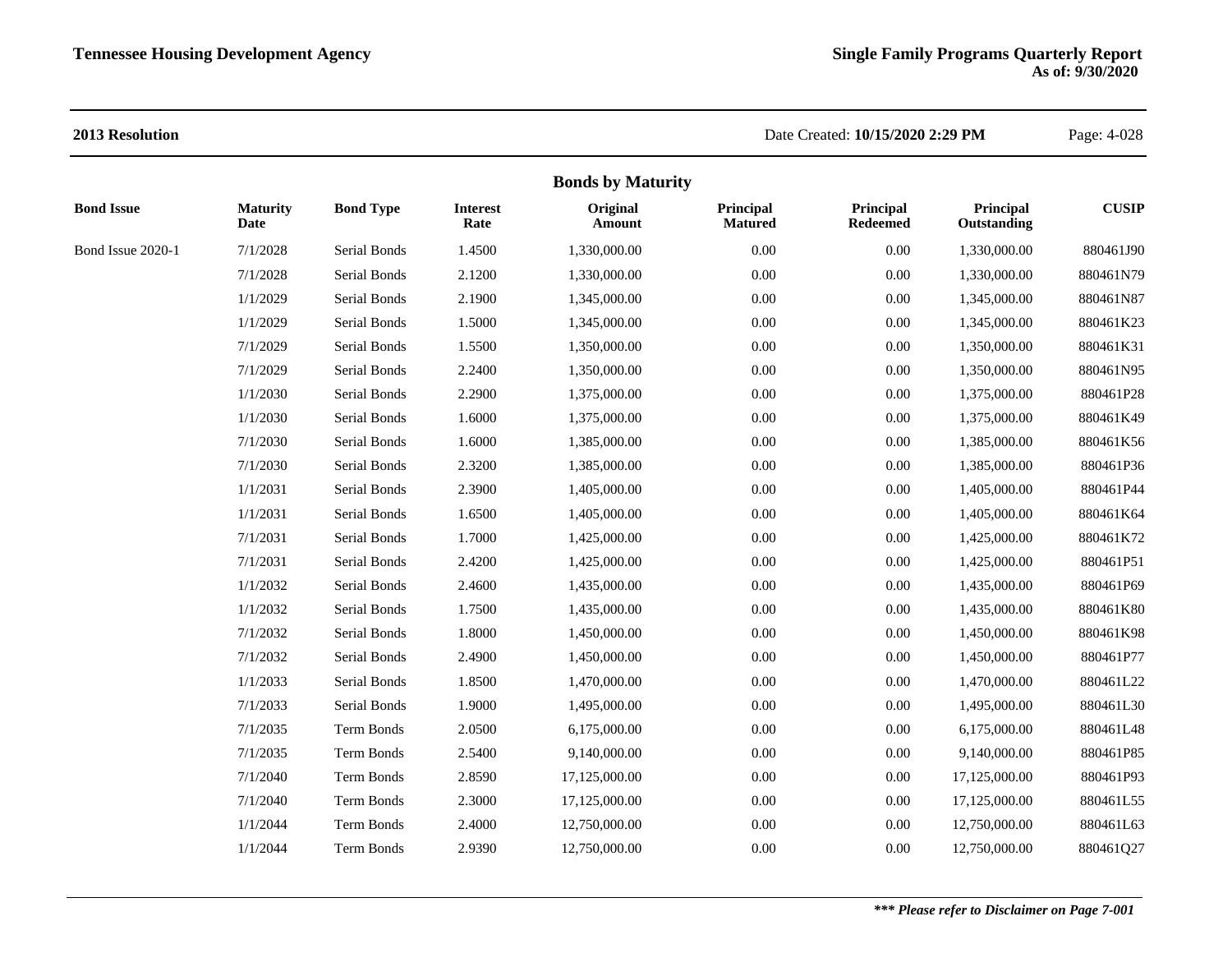### **2013 Resolution** Date Created: **10/15/2020 2:29 PM** Page: 4-029 **Bonds by Maturity Bond Issue Maturity Date Bond Type Interest Rate Original Amount Principal Matured Principal Redeemed Principal Outstanding CUSIP** Bond Issue 2020-1 7/1/2050 Term Bonds 3.7500 29,890,000.00 0.00 40,000.00 29,850,000.00 880461Q35 7/1/2050 Term Bonds 3.5000 29,890,000.00 0.00 40,000.00 29,850,000.00 880461L71 **200,000,000.00 0.00 765,000.00 199,235,000.00** Bond Issue 2020-2 1/1/2021 Serial Bonds 1.0800 1,935,000.00 0.00 850,000.00 1,085,000.00 880461Q43 7/1/2021 Serial Bonds 1.1300 2,185,000.00 0.00 0.00 2,185,000.00 880461Q50 1/1/2022 Serial Bonds 1.1800 2,200,000.00 0.00 0.00 2,200,000.00 880461Q68 7/1/2022 Serial Bonds 1.2800 2,220,000.00 0.00 0.00 2,220,000.00 880461Q76 1/1/2023 Serial Bonds 1.4950 2,235,000.00 0.00 0.00 2,235,000.00 880461Q84 7/1/2023 Serial Bonds 1.5450 2,255,000.00 0.00 0.00 2,255,000.00 880461Q92 1/1/2024 Serial Bonds 1.7230 2,275,000.00 0.00 0.00 2,275,000.00 880461R26 7/1/2024 Serial Bonds 1.7730 2,300,000.00 0.00 0.00 2,300,000.00 880461R34 1/1/2025 Serial Bonds 1.8230 2,320,000.00 0.00 0.00 2,320,000.00 880461R42 7/1/2025 Serial Bonds 1.9230 2,345,000.00 0.00 0.00 2,345,000.00 880461R59 1/1/2026 Serial Bonds 2.0110 2,365,000.00 0.00 0.00 2,365,000.00 880461R67 7/1/2026 Serial Bonds 2.0410 2,390,000.00 0.00 0.00 2,390,000.00 880461R75 1/1/2027 Serial Bonds 2.1210 2,415,000.00 0.00 0.00 2,415,000.00 880461R83 7/1/2027 Serial Bonds 2.1410 2,445,000.00 0.00 0.00 2,445,000.00 880461R91 1/1/2028 Serial Bonds 2.2080 2,470,000.00 0.00 0.00 2,470,000.00 880461S25 7/1/2028 Serial Bonds 2.2580 2,495,000.00 0.00 0.00 2,495,000.00 880461S33 1/1/2029 Serial Bonds 2.3080 2,525,000.00 0.00 0.00 2,525,000.00 880461S41 7/1/2029 Serial Bonds 2.3580 2,555,000.00 0.00 0.00 2,555,000.00 880461S58 1/1/2030 Serial Bonds 2.4080 2,585,000.00 0.00 0.00 2,585,000.00 880461S66 7/1/2030 Serial Bonds 2.4580 2,620,000.00 0.00 0.00 2,620,000.00 880461S74 1/1/2031 Serial Bonds 2.5080 2,650,000.00 0.00 0.00 2,650,000.00 880461S82 7/1/2031 Serial Bonds 2.5580 2,685,000.00 0.00 0.00 2,685,000.00 880461S90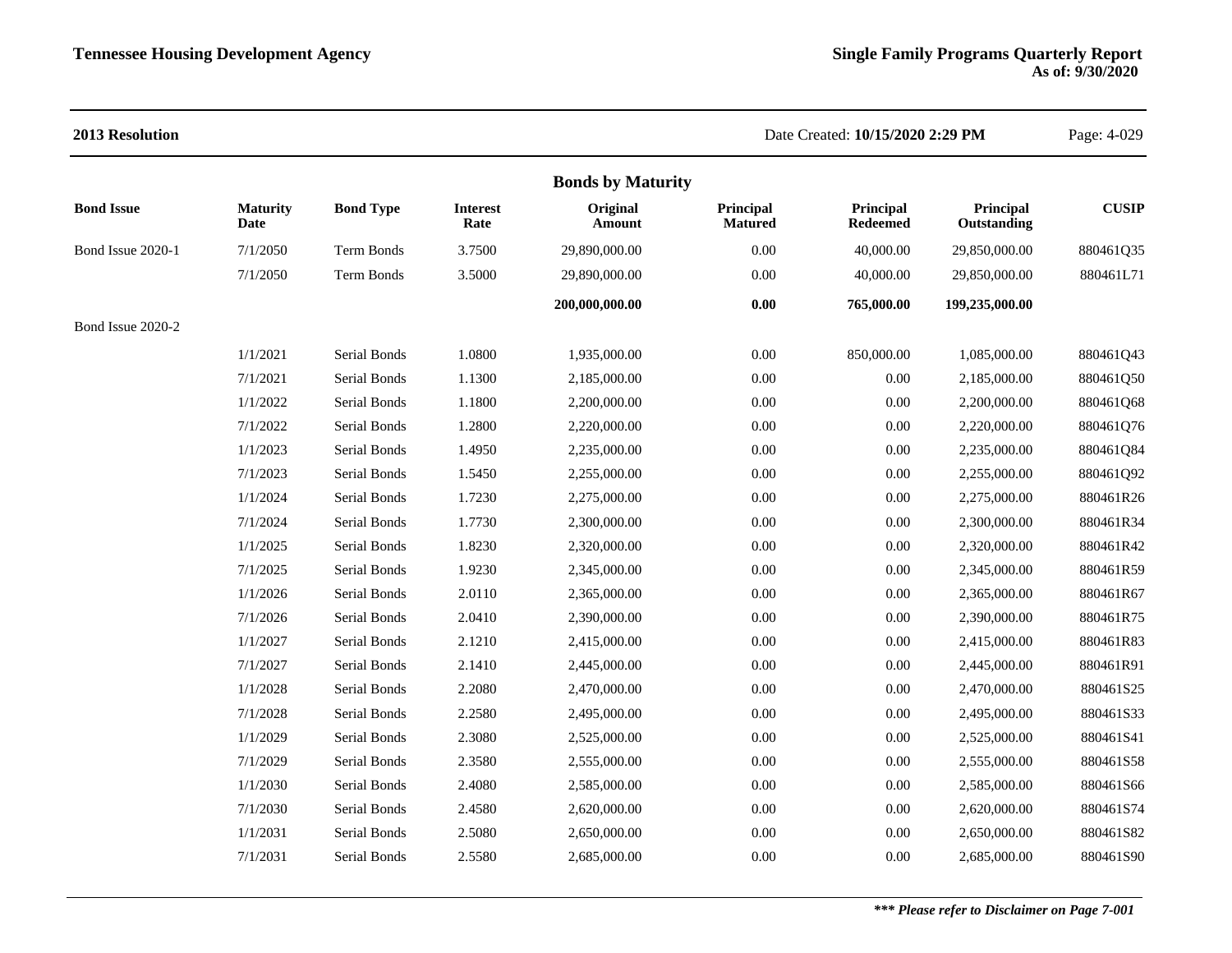| 2013 Resolution   |                         |                  |                         |                          |                             | Date Created: 10/15/2020 2:29 PM |                          |              |  |
|-------------------|-------------------------|------------------|-------------------------|--------------------------|-----------------------------|----------------------------------|--------------------------|--------------|--|
|                   |                         |                  |                         | <b>Bonds by Maturity</b> |                             |                                  |                          |              |  |
| <b>Bond Issue</b> | <b>Maturity</b><br>Date | <b>Bond Type</b> | <b>Interest</b><br>Rate | Original<br>Amount       | Principal<br><b>Matured</b> | Principal<br><b>Redeemed</b>     | Principal<br>Outstanding | <b>CUSIP</b> |  |
| Bond Issue 2020-2 | 1/1/2032                | Serial Bonds     | 2.6080                  | 2,720,000.00             | 0.00                        | 0.00                             | 2,720,000.00             | 880461T24    |  |
|                   | 7/1/2032                | Serial Bonds     | 2.6580                  | 2,760,000.00             | 0.00                        | 0.00                             | 2,760,000.00             | 880461T32    |  |
|                   | 1/1/2033                | Serial Bonds     | 2.7080                  | 2,800,000.00             | 0.00                        | 0.00                             | 2,800,000.00             | 880461T40    |  |
|                   | 7/1/2033                | Serial Bonds     | 2.7580                  | 2,845,000.00             | 0.00                        | 0.00                             | 2,845,000.00             | 880461T57    |  |
|                   | 7/1/2036                | Term Bonds       | 2.9580                  | 16,575,000.00            | 0.00                        | 2,110,000.00                     | 14,465,000.00            | 880461T65    |  |
|                   | 7/1/2040                | Term Bonds       | 4.0000                  | 28,330,000.00            | 0.00                        | 1,605,000.00                     | 26,725,000.00            | 880461T73    |  |
|                   |                         |                  |                         | 108,500,000.00           | 0.00                        | 4,565,000.00                     | 103,935,000.00           |              |  |
| Bond Issue 2020-3 |                         |                  |                         |                          |                             |                                  |                          |              |  |
|                   | 1/1/2021                | Serial Bonds     | 0.8040                  | 65,000.00                | 0.00                        | 0.00                             | 65,000.00                | 880461X45    |  |
|                   | 1/1/2021                | Serial Bonds     | 0.3500                  | 65,000.00                | 0.00                        | 0.00                             | 65,000.00                | 880461T81    |  |
|                   | 7/1/2021                | Serial Bonds     | 0.4000                  | 800,000.00               | 0.00                        | 0.00                             | 800,000.00               | 880461T99    |  |
|                   | 7/1/2021                | Serial Bonds     | 0.8540                  | 800,000.00               | 0.00                        | $0.00\,$                         | 800,000.00               | 880461X52    |  |
|                   | 1/1/2022                | Serial Bonds     | 0.9540                  | 825,000.00               | 0.00                        | 0.00                             | 825,000.00               | 880461X60    |  |
|                   | 1/1/2022                | Serial Bonds     | 0.4500                  | 825,000.00               | 0.00                        | 0.00                             | 825,000.00               | 880461U22    |  |
|                   | 7/1/2022                | Serial Bonds     | 0.5000                  | 830,000.00               | $0.00\,$                    | $0.00\,$                         | 830,000.00               | 880461U30    |  |
|                   | 7/1/2022                | Serial Bonds     | 1.0040                  | 830,000.00               | 0.00                        | 0.00                             | 830,000.00               | 880461X78    |  |
|                   | 1/1/2023                | Serial Bonds     | 1.0560                  | 835,000.00               | 0.00                        | 0.00                             | 835,000.00               | 880461X86    |  |
|                   | 1/1/2023                | Serial Bonds     | 0.7500                  | 835,000.00               | 0.00                        | 0.00                             | 835,000.00               | 880461U48    |  |
|                   | 7/1/2023                | Serial Bonds     | 0.7500                  | 840,000.00               | 0.00                        | 0.00                             | 840,000.00               | 880461U55    |  |
|                   | 7/1/2023                | Serial Bonds     | 1.1560                  | 840,000.00               | 0.00                        | 0.00                             | 840,000.00               | 880461X94    |  |
|                   | 1/1/2024                | Serial Bonds     | 1.2890                  | 845,000.00               | 0.00                        | 0.00                             | 845,000.00               | 880461Y28    |  |
|                   | 1/1/2024                | Serial Bonds     | 0.9000                  | 845,000.00               | 0.00                        | 0.00                             | 845,000.00               | 880461U63    |  |
|                   | 7/1/2024                | Serial Bonds     | 0.9500                  | 855,000.00               | 0.00                        | 0.00                             | 855,000.00               | 880461U71    |  |
|                   | 7/1/2024                | Serial Bonds     | 1.3890                  | 855,000.00               | 0.00                        | 0.00                             | 855,000.00               | 880461Y36    |  |
|                   | 1/1/2025                | Serial Bonds     | 1.4890                  | 860,000.00               | 0.00                        | 0.00                             | 860,000.00               | 880461Y44    |  |
|                   | 1/1/2025                | Serial Bonds     | 1.0000                  | 860,000.00               | 0.00                        | 0.00                             | 860,000.00               | 880461U89    |  |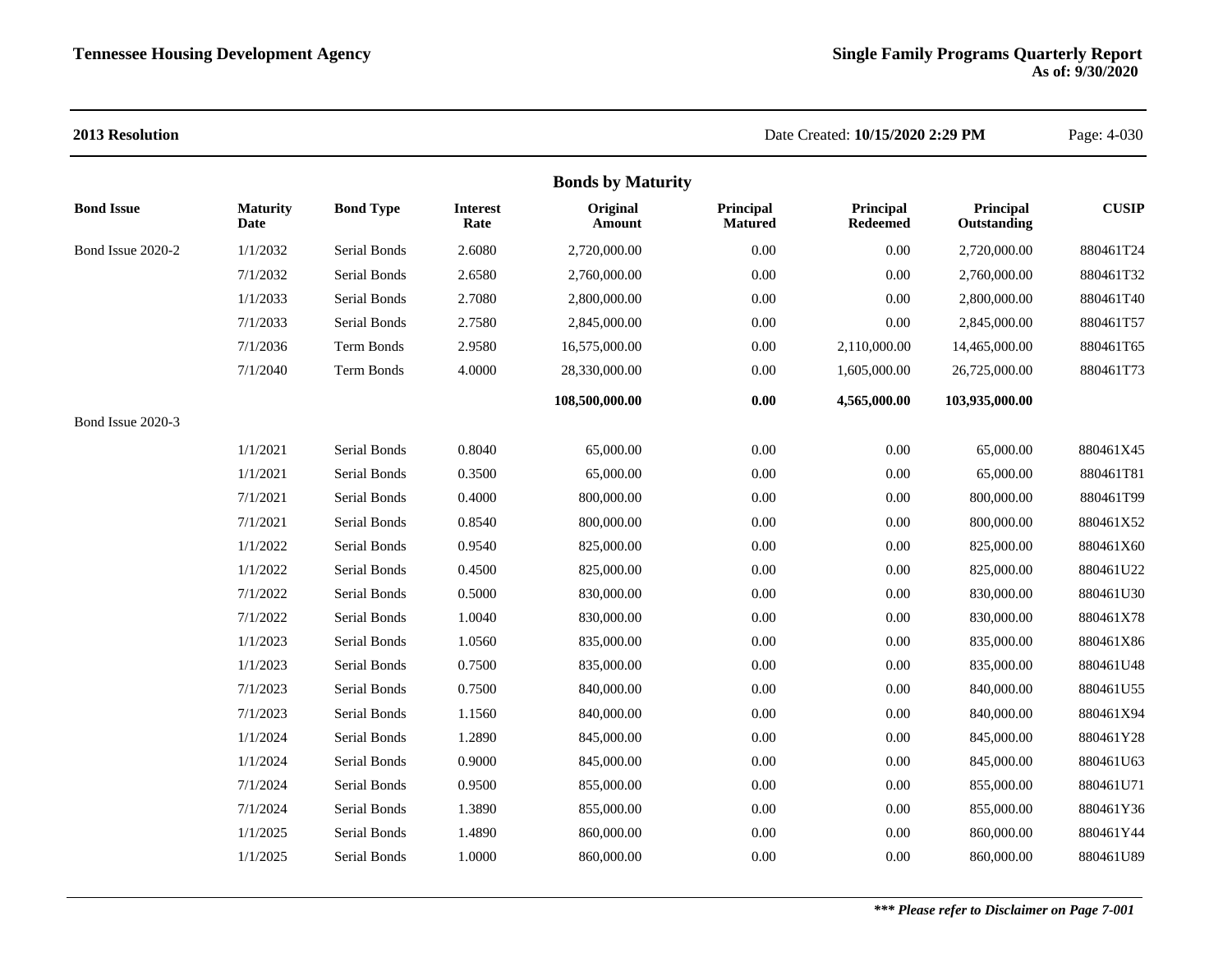|                   | <b>Maturity</b> |                  |                         |                           |                             |                              |                          |              |
|-------------------|-----------------|------------------|-------------------------|---------------------------|-----------------------------|------------------------------|--------------------------|--------------|
| <b>Bond Issue</b> | Date            | <b>Bond Type</b> | <b>Interest</b><br>Rate | Original<br><b>Amount</b> | Principal<br><b>Matured</b> | Principal<br><b>Redeemed</b> | Principal<br>Outstanding | <b>CUSIP</b> |
| Bond Issue 2020-3 | 7/1/2025        | Serial Bonds     | 1.0500                  | 870,000.00                | 0.00                        | $0.00\,$                     | 870,000.00               | 880461U97    |
|                   | 7/1/2025        | Serial Bonds     | 1.5890                  | 870,000.00                | 0.00                        | $0.00\,$                     | 870,000.00               | 880461Y51    |
|                   | 1/1/2026        | Serial Bonds     | 1.7950                  | 880,000.00                | 0.00                        | $0.00\,$                     | 880,000.00               | 880461Y69    |
|                   | 1/1/2026        | Serial Bonds     | 1.2500                  | 880,000.00                | 0.00                        | $0.00\,$                     | 880,000.00               | 880461V21    |
|                   | 7/1/2026        | Serial Bonds     | 1.3000                  | 890,000.00                | 0.00                        | $0.00\,$                     | 890,000.00               | 880461V39    |
|                   | 7/1/2026        | Serial Bonds     | 1.8450                  | 890,000.00                | 0.00                        | $0.00\,$                     | 890,000.00               | 880461Y77    |
|                   | 1/1/2027        | Serial Bonds     | 1.8950                  | 900,000.00                | 0.00                        | $0.00\,$                     | 900,000.00               | 880461Y85    |
|                   | 1/1/2027        | Serial Bonds     | 1.4500                  | 900,000.00                | 0.00                        | $0.00\,$                     | 900,000.00               | 880461V47    |
|                   | 7/1/2027        | Serial Bonds     | 1.5000                  | 910,000.00                | 0.00                        | $0.00\,$                     | 910,000.00               | 880461V54    |
|                   | 7/1/2027        | Serial Bonds     | 1.9450                  | 910,000.00                | 0.00                        | $0.00\,$                     | 910,000.00               | 880461Y93    |
|                   | 1/1/2028        | Serial Bonds     | 2.0790                  | 920,000.00                | 0.00                        | $0.00\,$                     | 920,000.00               | 880461Z27    |
|                   | 1/1/2028        | Serial Bonds     | 1.7000                  | 920,000.00                | 0.00                        | $0.00\,$                     | 920,000.00               | 880461V62    |
|                   | 7/1/2028        | Serial Bonds     | 1.7500                  | 935,000.00                | 0.00                        | $0.00\,$                     | 935,000.00               | 880461V70    |
|                   | 7/1/2028        | Serial Bonds     | 2.1590                  | 935,000.00                | 0.00                        | $0.00\,$                     | 935,000.00               | 880461Z35    |
|                   | 1/1/2029        | Serial Bonds     | 2.2090                  | 945,000.00                | 0.00                        | $0.00\,$                     | 945,000.00               | 880461Z43    |
|                   | 1/1/2029        | Serial Bonds     | 1.8000                  | 945,000.00                | 0.00                        | $0.00\,$                     | 945,000.00               | 880461V88    |
|                   | 7/1/2029        | Serial Bonds     | 1.8500                  | 960,000.00                | 0.00                        | $0.00\,$                     | 960,000.00               | 880461V96    |
|                   | 7/1/2029        | Serial Bonds     | 2.2590                  | 960,000.00                | 0.00                        | $0.00\,$                     | 960,000.00               | 880461Z50    |
|                   | 1/1/2030        | Serial Bonds     | 2.3090                  | 970,000.00                | 0.00                        | $0.00\,$                     | 970,000.00               | 880461Z68    |
|                   | 1/1/2030        | Serial Bonds     | 1.9000                  | 970,000.00                | 0.00                        | $0.00\,$                     | 970,000.00               | 880461W20    |
|                   | 7/1/2030        | Serial Bonds     | 1.9500                  | 985,000.00                | 0.00                        | $0.00\,$                     | 985,000.00               | 880461W38    |
|                   | 7/1/2030        | Serial Bonds     | 2.3590                  | 985,000.00                | 0.00                        | $0.00\,$                     | 985,000.00               | 880461Z76    |
|                   | 1/1/2031        | Serial Bonds     | 2.4090                  | 995,000.00                | 0.00                        | $0.00\,$                     | 995,000.00               | 880461Z84    |
|                   | 1/1/2031        | Serial Bonds     | 2.0000                  | 995,000.00                | 0.00                        | $0.00\,$                     | 995,000.00               | 880461W46    |
|                   | 7/1/2031        | Serial Bonds     | 2.0000                  | 1.010.000.00              | 0.00                        | $0.00\,$                     | 1,010,000.00             | 880461W53    |
|                   | 7/1/2031        | Serial Bonds     | 2.4590                  | 1,010,000.00              | 0.00                        | $0.00\,$                     | 1,010,000.00             | 880461Z92    |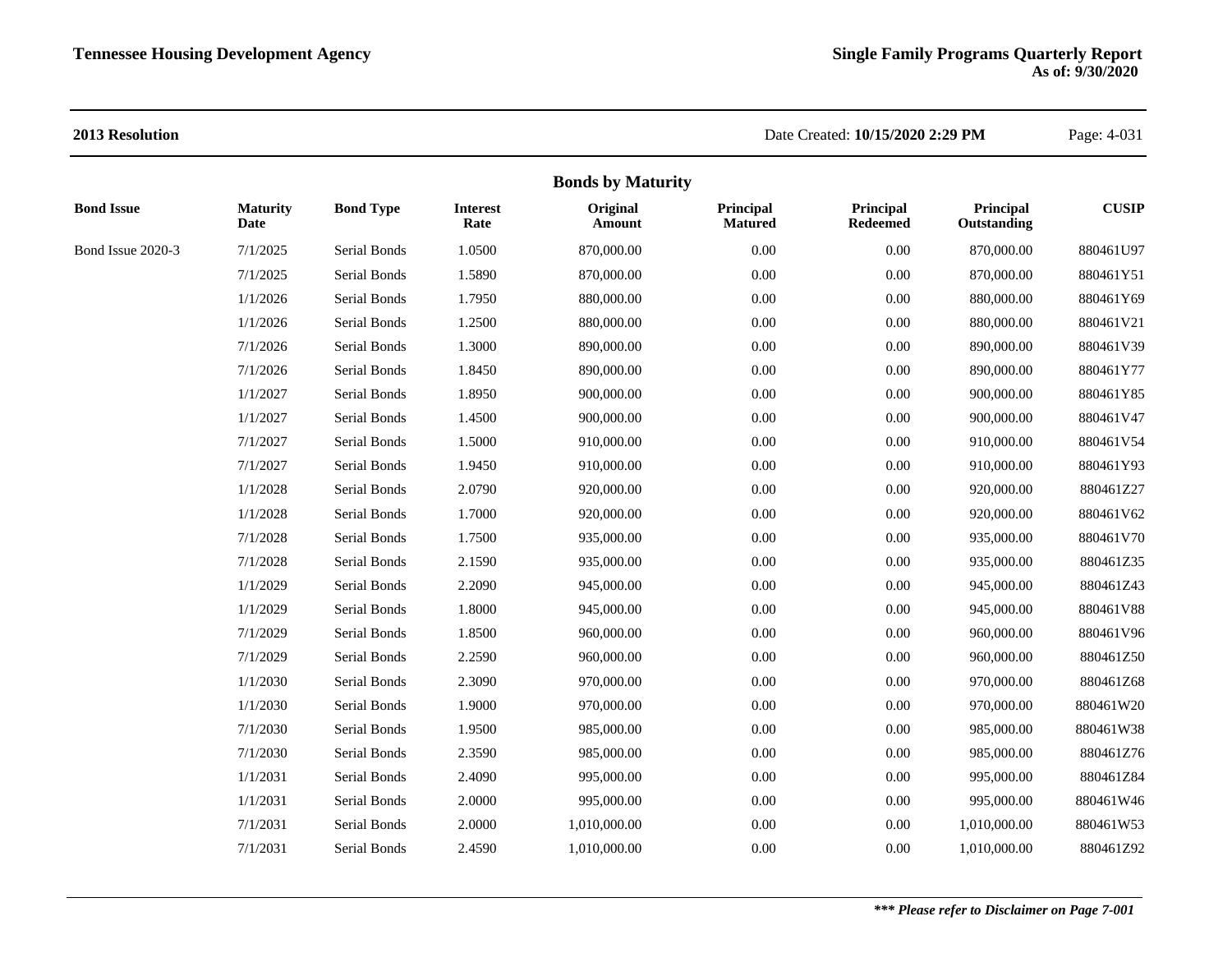| <b>Bonds by Maturity</b> |                         |                  |                         |                    |                             |                                     |                          |              |
|--------------------------|-------------------------|------------------|-------------------------|--------------------|-----------------------------|-------------------------------------|--------------------------|--------------|
| <b>Bond Issue</b>        | <b>Maturity</b><br>Date | <b>Bond Type</b> | <b>Interest</b><br>Rate | Original<br>Amount | Principal<br><b>Matured</b> | <b>Principal</b><br><b>Redeemed</b> | Principal<br>Outstanding | <b>CUSIP</b> |
| Bond Issue 2020-3        | 1/1/2032                | Serial Bonds     | 2.5090                  | 1,025,000.00       | 0.00                        | 0.00                                | 1,025,000.00             | 8804612A5    |
|                          | 1/1/2032                | Serial Bonds     | 2.0500                  | 1,025,000.00       | 0.00                        | 0.00                                | 1,025,000.00             | 880461W61    |
|                          | 7/1/2032                | Serial Bonds     | 2.0500                  | 1,040,000.00       | 0.00                        | 0.00                                | 1,040,000.00             | 880461W79    |
|                          | 7/1/2032                | Serial Bonds     | 2.5590                  | 1,040,000.00       | 0.00                        | 0.00                                | 1,040,000.00             | 8804612B3    |
|                          | 7/1/2035                | Term Bonds       | 2.7090                  | 6,570,000.00       | 0.00                        | 0.00                                | 6,570,000.00             | 8804612C1    |
|                          | 7/1/2035                | Term Bonds       | 2.1000                  | 6,570,000.00       | 0.00                        | 0.00                                | 6,570,000.00             | 880461W87    |
|                          | 7/1/2040                | Term Bonds       | 2.3500                  | 12,430,000.00      | 0.00                        | 0.00                                | 12,430,000.00            | 880461W95    |
|                          | 7/1/2040                | Term Bonds       | 3.1040                  | 12,430,000.00      | 0.00                        | 0.00                                | 12,430,000.00            | 8804612D9    |
|                          | 1/1/2045                | Term Bonds       | 3.2540                  | 11,845,000.00      | 0.00                        | 0.00                                | 11,845,000.00            | 8804612E7    |
|                          | 1/1/2045                | Term Bonds       | 2.5500                  | 11,845,000.00      | 0.00                        | 0.00                                | 11,845,000.00            | 880461X29    |
|                          | 7/1/2050                | Term Bonds       | 3.5000                  | 20,665,000.00      | 0.00                        | 0.00                                | 20,665,000.00            | 880461X37    |
|                          | 7/1/2050                | Term Bonds       | 3.5000                  | 20,665,000.00      | 0.00                        | 0.00                                | 20,665,000.00            | 8804612F4    |
|                          |                         |                  |                         | 145,000,000.00     | 0.00                        | 0.00                                | 145,000,000.00           |              |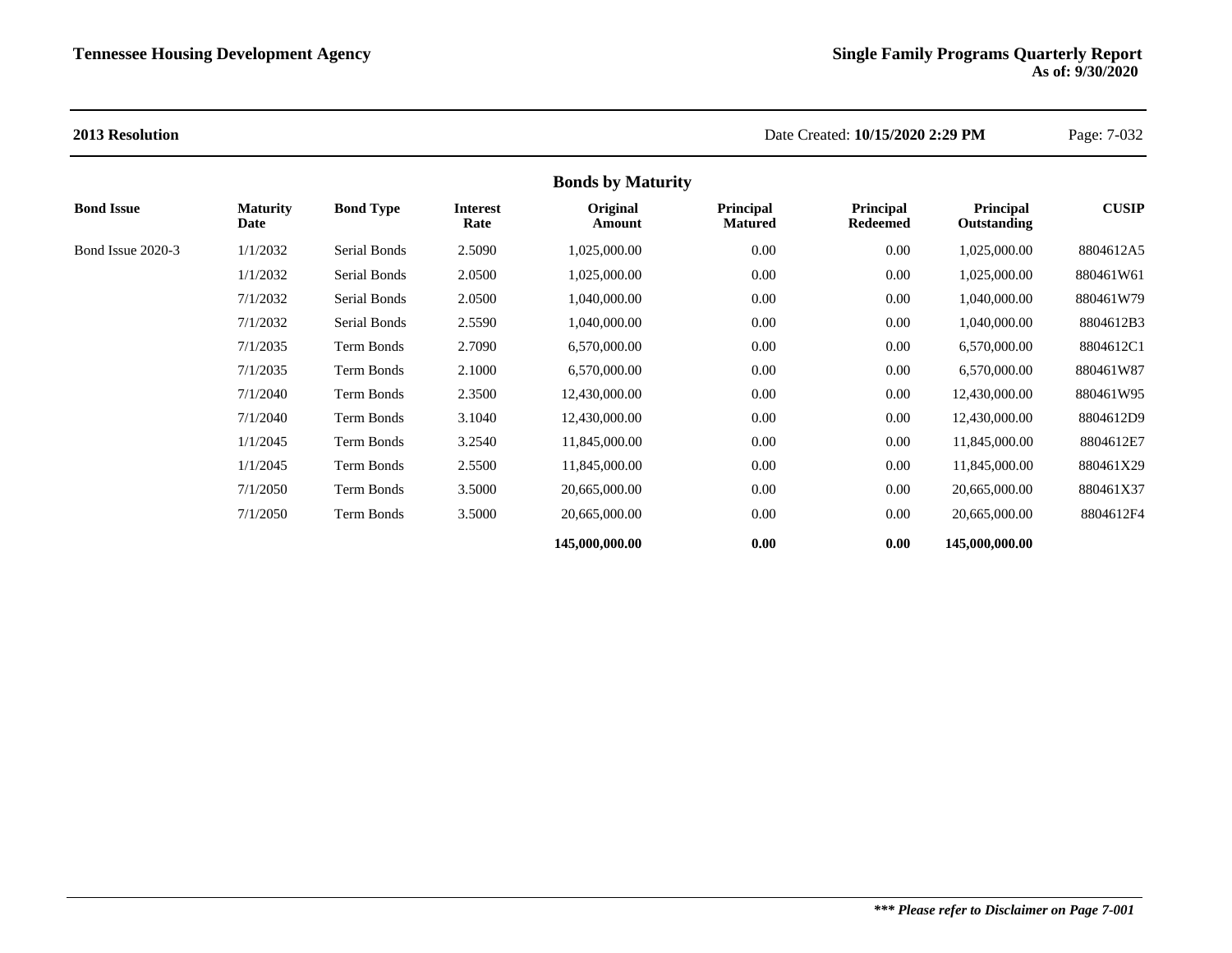# **As of: 09/30/2020**

| <b>Resolution</b>                                                                | <b>2013 BOND RESOLUTION</b>                                                                                        |                                                                                                  | Date Run: 11/03/2020                                     |                                                                            |  |  |
|----------------------------------------------------------------------------------|--------------------------------------------------------------------------------------------------------------------|--------------------------------------------------------------------------------------------------|----------------------------------------------------------|----------------------------------------------------------------------------|--|--|
| Fund                                                                             | <b>Investment Type</b>                                                                                             | <b>Outstanding Investments</b><br>(By funds over \$100,000)<br>Investment<br>Amount              | Yield                                                    | Maturity                                                                   |  |  |
| 2013 OLD 74 RES<br>2013 OLD 74 RES                                               | <b>FHLB</b><br><b>FHLB</b><br><b>FHLB Total</b>                                                                    | 2,400,000.00<br>185,000.00<br>2,585,000.00                                                       | 2.000%<br>0.122%                                         | 12/30/2021<br>1/4/2021                                                     |  |  |
|                                                                                  | 2013 OLD 74 RES Total                                                                                              | 2,585,000.00                                                                                     |                                                          |                                                                            |  |  |
| 2013-1 BRF<br>2013-1 BRF                                                         | <b>FHLB</b><br><b>FHLB</b><br><b>FHLB Total</b>                                                                    | 320,000.00<br>2,300,000.00<br>2,620,000.00                                                       | 2.080%<br>0.132%                                         | 12/18/2025<br>1/4/2021                                                     |  |  |
| 2013-1 BRF<br>2013-1 BRF<br>2013-1 BRF<br>2013-1 BRF<br>2013-1 BRF<br>2013-1 BRF | <b>FHLMC</b><br><b>FHLMC</b><br><b>FHLMC</b><br><b>FHLMC</b><br><b>FHLMC</b><br><b>FHLMC</b><br><b>FHLMC Total</b> | 531,000.00<br>531,000.00<br>500,000.00<br>500,000.00<br>375,000.00<br>375,000.00<br>2,812,000.00 | 0.400%<br>0.800%<br>0.330%<br>0.350%<br>0.500%<br>0.450% | 12/9/2022<br>6/9/2025<br>6/22/2022<br>9/22/2022<br>12/29/2023<br>6/30/2023 |  |  |
| 2013-1 BRF<br>2013-1 BRF                                                         | <b>FNMA</b><br><b>FNMA</b><br><b>FNMA Total</b>                                                                    | 500,000.00<br>905,000.00<br>1,405,000.00                                                         | 4.090%<br>0.375%                                         | 1/21/2028<br>8/24/2023                                                     |  |  |
|                                                                                  | 2013-1 BRF Total                                                                                                   | 6,837,000.00                                                                                     |                                                          |                                                                            |  |  |
| 2013-1 RF                                                                        | <b>FHLB</b><br><b>FHLB Total</b>                                                                                   | 1,510,000.00<br>1,510,000.00                                                                     | 0.112%                                                   | 11/2/2020                                                                  |  |  |
|                                                                                  | 2013-1 RF Total                                                                                                    | 1,510,000.00                                                                                     |                                                          |                                                                            |  |  |
|                                                                                  | Bond Issue 2013-1 Total                                                                                            | 8,347,000.00                                                                                     |                                                          |                                                                            |  |  |
| 2013-2 BRF                                                                       | <b>FHLB</b>                                                                                                        | 100,000.00                                                                                       | 2.080%                                                   | 12/18/2025                                                                 |  |  |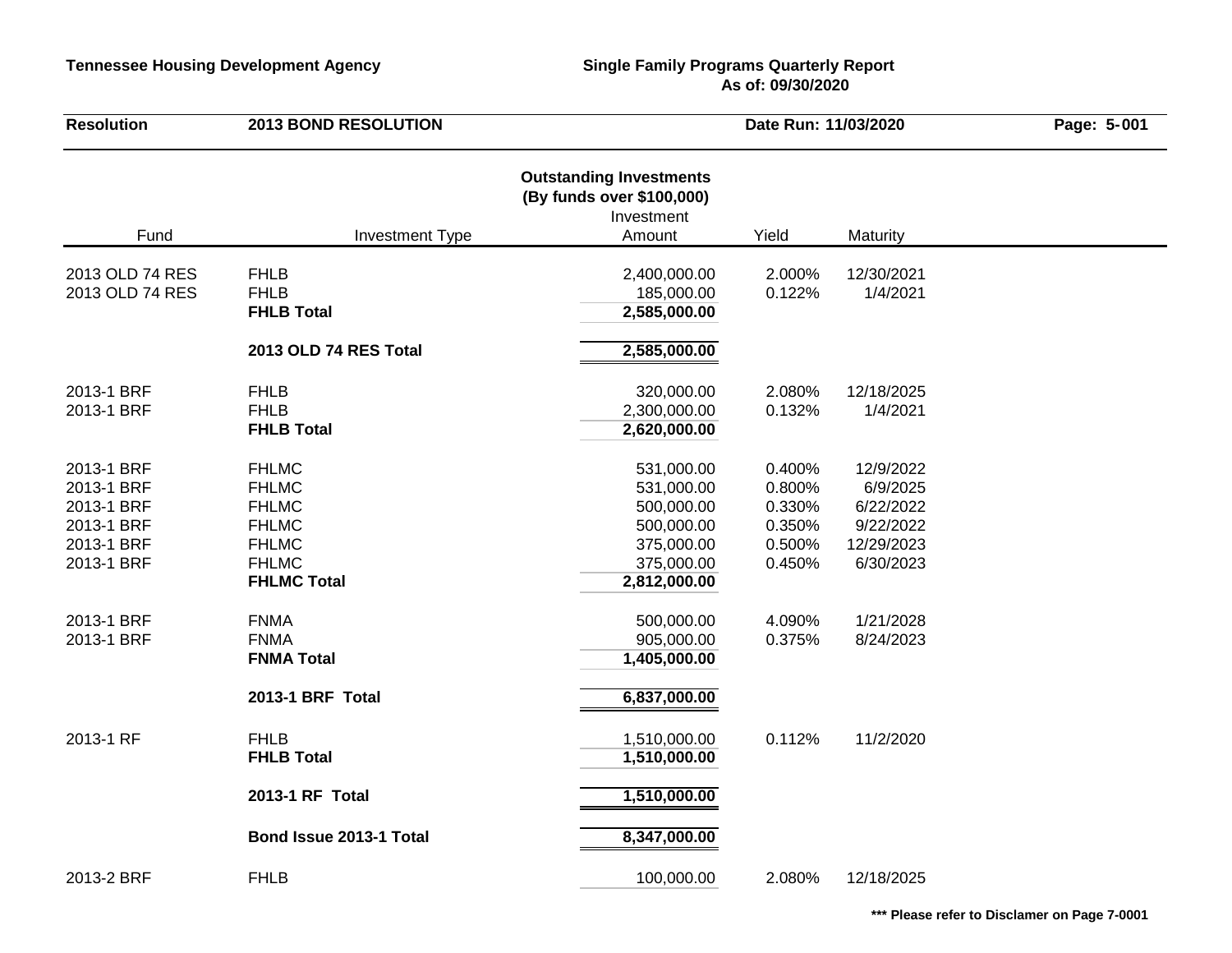# **As of: 09/30/2020**

| <b>Resolution</b>        | <b>2013 BOND RESOLUTION</b>                 | Date Run: 11/03/2020                                                                |                  | Page: 5-002           |  |
|--------------------------|---------------------------------------------|-------------------------------------------------------------------------------------|------------------|-----------------------|--|
| Fund                     |                                             | <b>Outstanding Investments</b><br>(By funds over \$100,000)<br>Investment<br>Amount | Yield            |                       |  |
|                          | <b>Investment Type</b><br><b>FHLB Total</b> | 100,000.00                                                                          |                  | Maturity              |  |
|                          |                                             |                                                                                     |                  |                       |  |
| 2013-2 BRF<br>2013-2 BRF | <b>FHLMC</b><br><b>FHLMC</b>                | 145,000.00<br>145,000.00                                                            | 0.400%<br>0.800% | 12/9/2022<br>6/9/2025 |  |
| 2013-2 BRF               | <b>FHLMC</b>                                | 200,000.00                                                                          | 0.330%           | 6/22/2022             |  |
| 2013-2 BRF               | <b>FHLMC</b>                                | 200,000.00                                                                          | 0.350%           | 9/22/2022             |  |
|                          | <b>FHLMC Total</b>                          | 690,000.00                                                                          |                  |                       |  |
|                          |                                             |                                                                                     |                  |                       |  |
| 2013-2 BRF               | <b>FNMA</b><br><b>FNMA Total</b>            | 2,960,000.00                                                                        | 0.375%           | 8/24/2023             |  |
|                          |                                             | 2,960,000.00                                                                        |                  |                       |  |
|                          | 2013-2 BRF Total                            | 3,750,000.00                                                                        |                  |                       |  |
| 2013-2 RF                | <b>FHLB</b>                                 | 1,230,000.00                                                                        | 0.112%           | 11/2/2020             |  |
|                          | <b>FHLB Total</b>                           | 1,230,000.00                                                                        |                  |                       |  |
|                          | 2013-2 RF Total                             | 1,230,000.00                                                                        |                  |                       |  |
|                          | Bond Issue 2013-2 Total                     | 4,980,000.00                                                                        |                  |                       |  |
| 2014-1 BRF               | <b>FHLB</b>                                 | 195,000.00                                                                          | 2.080%           | 12/18/2025            |  |
| 2014-1 BRF               | <b>FHLB</b>                                 | 2,000,000.00                                                                        | 0.132%           | 1/4/2021              |  |
|                          | <b>FHLB Total</b>                           | 2,195,000.00                                                                        |                  |                       |  |
| 2014-1 BRF               | <b>FHLMC</b>                                | 500,000.00                                                                          | 0.330%           | 6/22/2022             |  |
| 2014-1 BRF               | <b>FHLMC</b>                                | 500,000.00                                                                          | 0.350%           | 9/22/2022             |  |
| 2014-1 BRF               | <b>FHLMC</b>                                | 325,000.00                                                                          | 0.500%           | 12/29/2023            |  |
| 2014-1 BRF               | <b>FHLMC</b>                                | 325,000.00                                                                          | 0.450%           | 6/30/2023             |  |
|                          | <b>FHLMC Total</b>                          | 1,650,000.00                                                                        |                  |                       |  |
|                          | 2014-1 BRF Total                            | 3,845,000.00                                                                        |                  |                       |  |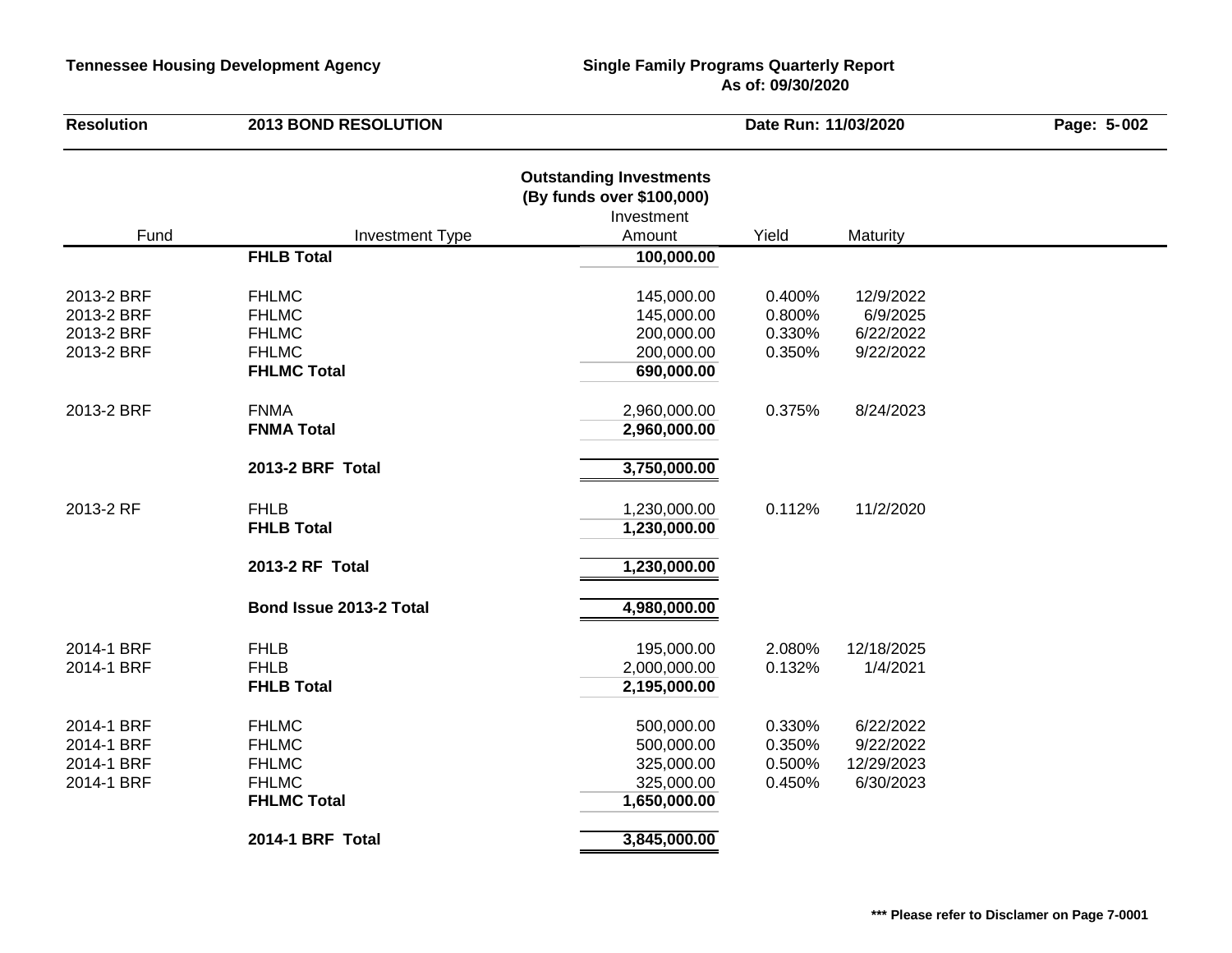# **As of: 09/30/2020**

| <b>Resolution</b>                                                                | <b>2013 BOND RESOLUTION</b>                                                                                        |                                                                                                  | Date Run: 11/03/2020                                     | Page: 5-003                                                                |  |
|----------------------------------------------------------------------------------|--------------------------------------------------------------------------------------------------------------------|--------------------------------------------------------------------------------------------------|----------------------------------------------------------|----------------------------------------------------------------------------|--|
| Fund                                                                             | <b>Investment Type</b>                                                                                             | <b>Outstanding Investments</b><br>(By funds over \$100,000)<br>Investment<br>Amount              | Yield                                                    | Maturity                                                                   |  |
| 2014-1 RF                                                                        | <b>FHLB</b><br><b>FHLB Total</b>                                                                                   | 1,025,000.00                                                                                     | 0.112%                                                   | 11/2/2020                                                                  |  |
|                                                                                  |                                                                                                                    | 1,025,000.00                                                                                     |                                                          |                                                                            |  |
|                                                                                  | 2014-1 RF Total                                                                                                    | 1,025,000.00                                                                                     |                                                          |                                                                            |  |
|                                                                                  | Bond Issue 2014-1 Total                                                                                            | 4,870,000.00                                                                                     |                                                          |                                                                            |  |
| 2014-2 BRF<br>2014-2 BRF                                                         | <b>FHLB</b><br><b>FHLB</b><br><b>FHLB Total</b>                                                                    | 220,000.00<br>1,075,000.00<br>1,295,000.00                                                       | 2.080%<br>0.132%                                         | 12/18/2025<br>1/4/2021                                                     |  |
| 2014-2 BRF<br>2014-2 BRF<br>2014-2 BRF<br>2014-2 BRF<br>2014-2 BRF<br>2014-2 BRF | <b>FHLMC</b><br><b>FHLMC</b><br><b>FHLMC</b><br><b>FHLMC</b><br><b>FHLMC</b><br><b>FHLMC</b><br><b>FHLMC Total</b> | 204,000.00<br>204,000.00<br>200,000.00<br>200,000.00<br>175,000.00<br>175,000.00<br>1,158,000.00 | 0.400%<br>0.800%<br>0.330%<br>0.350%<br>0.500%<br>0.450% | 12/9/2022<br>6/9/2025<br>6/22/2022<br>9/22/2022<br>12/29/2023<br>6/30/2023 |  |
| 2014-2 BRF                                                                       | <b>FNMA</b><br><b>FNMA Total</b>                                                                                   | 500,000.00<br>500,000.00                                                                         | 4.090%                                                   | 1/21/2028                                                                  |  |
|                                                                                  | 2014-2 BRF Total                                                                                                   | 2,953,000.00                                                                                     |                                                          |                                                                            |  |
| 2014-2 RF                                                                        | <b>FHLB</b><br><b>FHLB Total</b>                                                                                   | 1,475,000.00<br>1,475,000.00                                                                     | 0.112%                                                   | 11/2/2020                                                                  |  |
|                                                                                  | 2014-2 RF Total                                                                                                    | 1,475,000.00                                                                                     |                                                          |                                                                            |  |
|                                                                                  | Bond Issue 2014-2 Total                                                                                            | 4,428,000.00                                                                                     |                                                          |                                                                            |  |
| 2015-1 BRF                                                                       | <b>FHLB</b>                                                                                                        | 295,000.00                                                                                       | 2.080%                                                   | 12/18/2025                                                                 |  |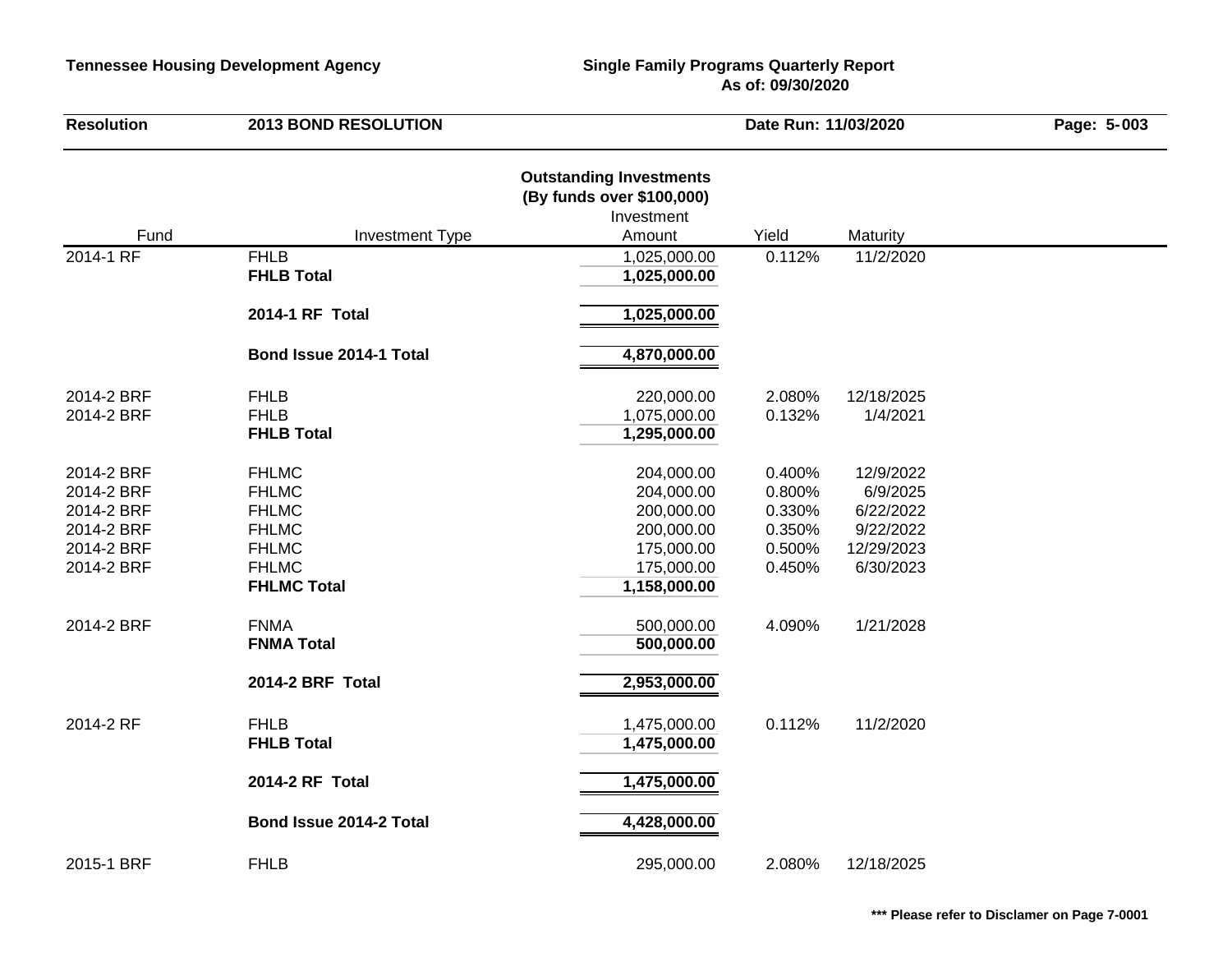| <b>Resolution</b> | <b>2013 BOND RESOLUTION</b>      |                                                                                     | Date Run: 11/03/2020 |            | Page: 5-004 |
|-------------------|----------------------------------|-------------------------------------------------------------------------------------|----------------------|------------|-------------|
| Fund              | <b>Investment Type</b>           | <b>Outstanding Investments</b><br>(By funds over \$100,000)<br>Investment<br>Amount | Yield                | Maturity   |             |
| 2015-1 BRF        | <b>FHLB</b>                      | 1,200,000.00                                                                        | 0.132%               | 1/4/2021   |             |
|                   | <b>FHLB Total</b>                | 1,495,000.00                                                                        |                      |            |             |
| 2015-1 BRF        | <b>FHLMC</b>                     | 151,000.00                                                                          | 0.400%               | 12/9/2022  |             |
| 2015-1 BRF        | <b>FHLMC</b>                     | 151,000.00                                                                          | 0.800%               | 6/9/2025   |             |
| 2015-1 BRF        | <b>FHLMC</b>                     | 250,000.00                                                                          | 0.330%               | 6/22/2022  |             |
| 2015-1 BRF        | <b>FHLMC</b>                     | 250,000.00                                                                          | 0.350%               | 9/22/2022  |             |
| 2015-1 BRF        | <b>FHLMC</b>                     | 350,000.00                                                                          | 0.500%               | 12/29/2023 |             |
| 2015-1 BRF        | <b>FHLMC</b>                     | 350,000.00                                                                          | 0.450%               | 6/30/2023  |             |
|                   | <b>FHLMC Total</b>               | 1,502,000.00                                                                        |                      |            |             |
|                   | 2015-1 BRF Total                 | 2,997,000.00                                                                        |                      |            |             |
| 2015-1 RF         | <b>FHLB</b><br><b>FHLB Total</b> | 2,245,000.00<br>2,245,000.00                                                        | 0.112%               | 11/2/2020  |             |
|                   | 2015-1 RF Total                  | 2,245,000.00                                                                        |                      |            |             |
|                   | Bond Issue 2015-1 Total          | 5,242,000.00                                                                        |                      |            |             |
| 2015-2 BRF        | <b>FHLB</b>                      | 340,000.00                                                                          | 2.080%               | 12/18/2025 |             |
| 2015-2 BRF        | <b>FHLB</b>                      | 2,050,000.00                                                                        | 0.132%               | 1/4/2021   |             |
|                   | <b>FHLB Total</b>                | 2,390,000.00                                                                        |                      |            |             |
| 2015-2 BRF        | <b>FHLMC</b>                     | 500,000.00                                                                          | 0.330%               | 6/22/2022  |             |
| 2015-2 BRF        | <b>FHLMC</b>                     | 500,000.00                                                                          | 0.350%               | 9/22/2022  |             |
| 2015-2 BRF        | <b>FHLMC</b>                     | 335,000.00                                                                          | 0.500%               | 12/29/2023 |             |
| 2015-2 BRF        | <b>FHLMC</b>                     | 335,000.00                                                                          | 0.450%               | 6/30/2023  |             |
|                   | <b>FHLMC Total</b>               | 1,670,000.00                                                                        |                      |            |             |
| 2015-2 BRF        | <b>FNMA</b>                      | 115,000.00                                                                          | 0.375%               | 8/24/2023  |             |
|                   | <b>FNMA Total</b>                | 115,000.00                                                                          |                      |            |             |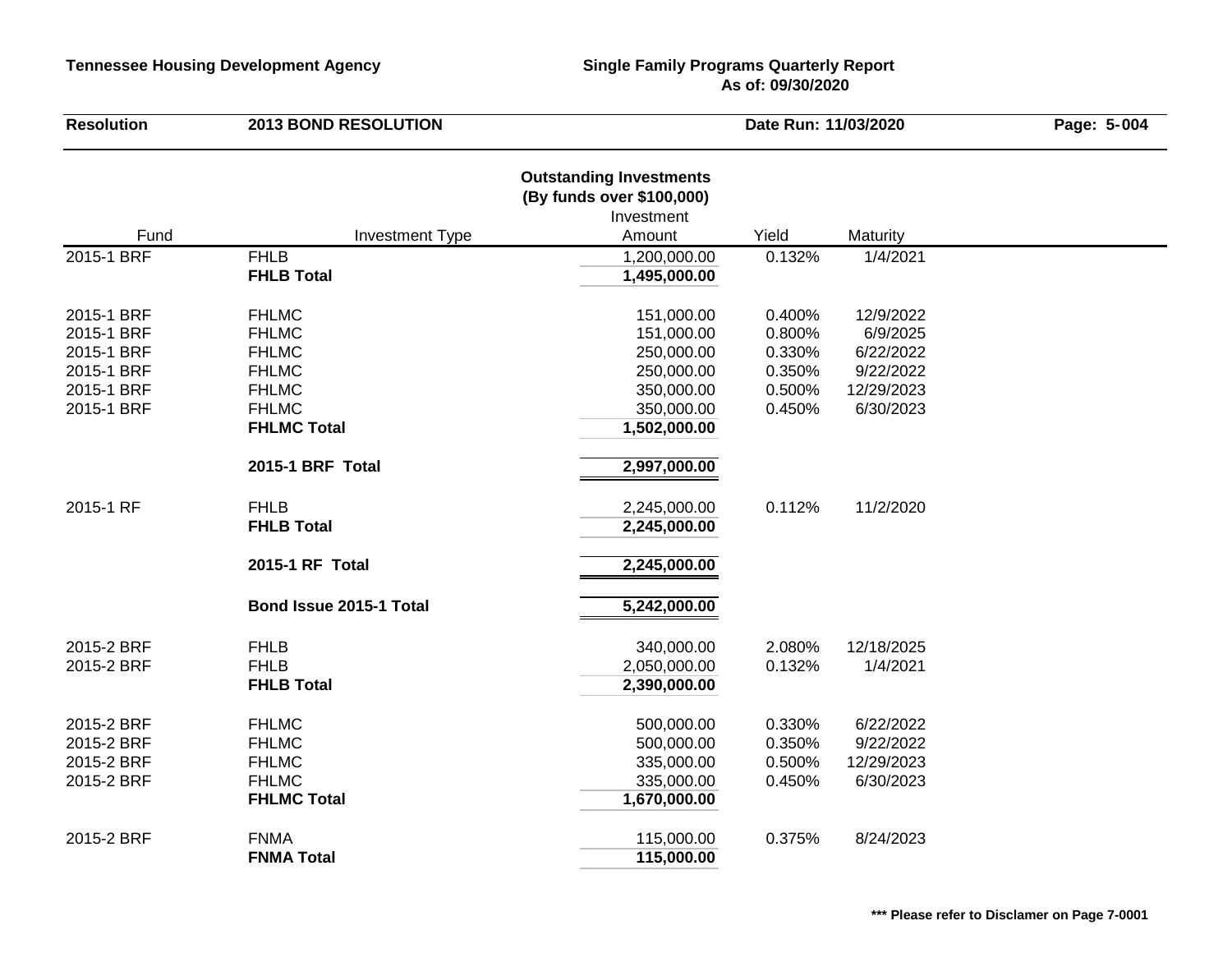| <b>Resolution</b>                                                                | <b>2013 BOND RESOLUTION</b>                                                                                        | Date Run: 11/03/2020                                                                                 |                                                          | Page: 5-005                                                                |  |
|----------------------------------------------------------------------------------|--------------------------------------------------------------------------------------------------------------------|------------------------------------------------------------------------------------------------------|----------------------------------------------------------|----------------------------------------------------------------------------|--|
| Fund                                                                             | <b>Investment Type</b>                                                                                             | <b>Outstanding Investments</b><br>(By funds over \$100,000)<br>Investment<br>Amount                  | Yield                                                    | Maturity                                                                   |  |
|                                                                                  | 2015-2 BRF Total                                                                                                   | 4,175,000.00                                                                                         |                                                          |                                                                            |  |
| 2015-2 RF                                                                        | <b>FHLB</b><br><b>FHLB Total</b>                                                                                   | 1,565,000.00<br>1,565,000.00                                                                         | 0.112%                                                   | 11/2/2020                                                                  |  |
|                                                                                  | 2015-2 RF Total                                                                                                    | 1,565,000.00                                                                                         |                                                          |                                                                            |  |
|                                                                                  | Bond Issue 2015-2 Total                                                                                            | 5,740,000.00                                                                                         |                                                          |                                                                            |  |
| 2016-1 BRF<br>2016-1 BRF                                                         | <b>FHLB</b><br><b>FHLB</b><br><b>FHLB Total</b>                                                                    | 165,000.00<br>4,500,000.00<br>4,665,000.00                                                           | 2.080%<br>0.132%                                         | 12/18/2025<br>1/4/2021                                                     |  |
| 2016-1 BRF<br>2016-1 BRF<br>2016-1 BRF<br>2016-1 BRF<br>2016-1 BRF<br>2016-1 BRF | <b>FHLMC</b><br><b>FHLMC</b><br><b>FHLMC</b><br><b>FHLMC</b><br><b>FHLMC</b><br><b>FHLMC</b><br><b>FHLMC Total</b> | 398,000.00<br>398,000.00<br>1,250,000.00<br>1,250,000.00<br>750,000.00<br>750,000.00<br>4,796,000.00 | 0.400%<br>0.800%<br>0.330%<br>0.350%<br>0.500%<br>0.450% | 12/9/2022<br>6/9/2025<br>6/22/2022<br>9/22/2022<br>12/29/2023<br>6/30/2023 |  |
| 2016-1 BRF                                                                       | <b>FNMA</b><br><b>FNMA Total</b>                                                                                   | 140,000.00<br>140,000.00                                                                             | 0.375%                                                   | 8/24/2023                                                                  |  |
|                                                                                  | 2016-1 BRF Total                                                                                                   | 9,601,000.00                                                                                         |                                                          |                                                                            |  |
| 2016-1 RF                                                                        | <b>FHLB</b><br><b>FHLB Total</b>                                                                                   | 1,770,000.00<br>1,770,000.00                                                                         | 0.112%                                                   | 11/2/2020                                                                  |  |
|                                                                                  | 2016-1 RF Total                                                                                                    | 1,770,000.00                                                                                         |                                                          |                                                                            |  |
|                                                                                  | Bond Issue 2016-1 Total                                                                                            | 11,371,000.00                                                                                        |                                                          |                                                                            |  |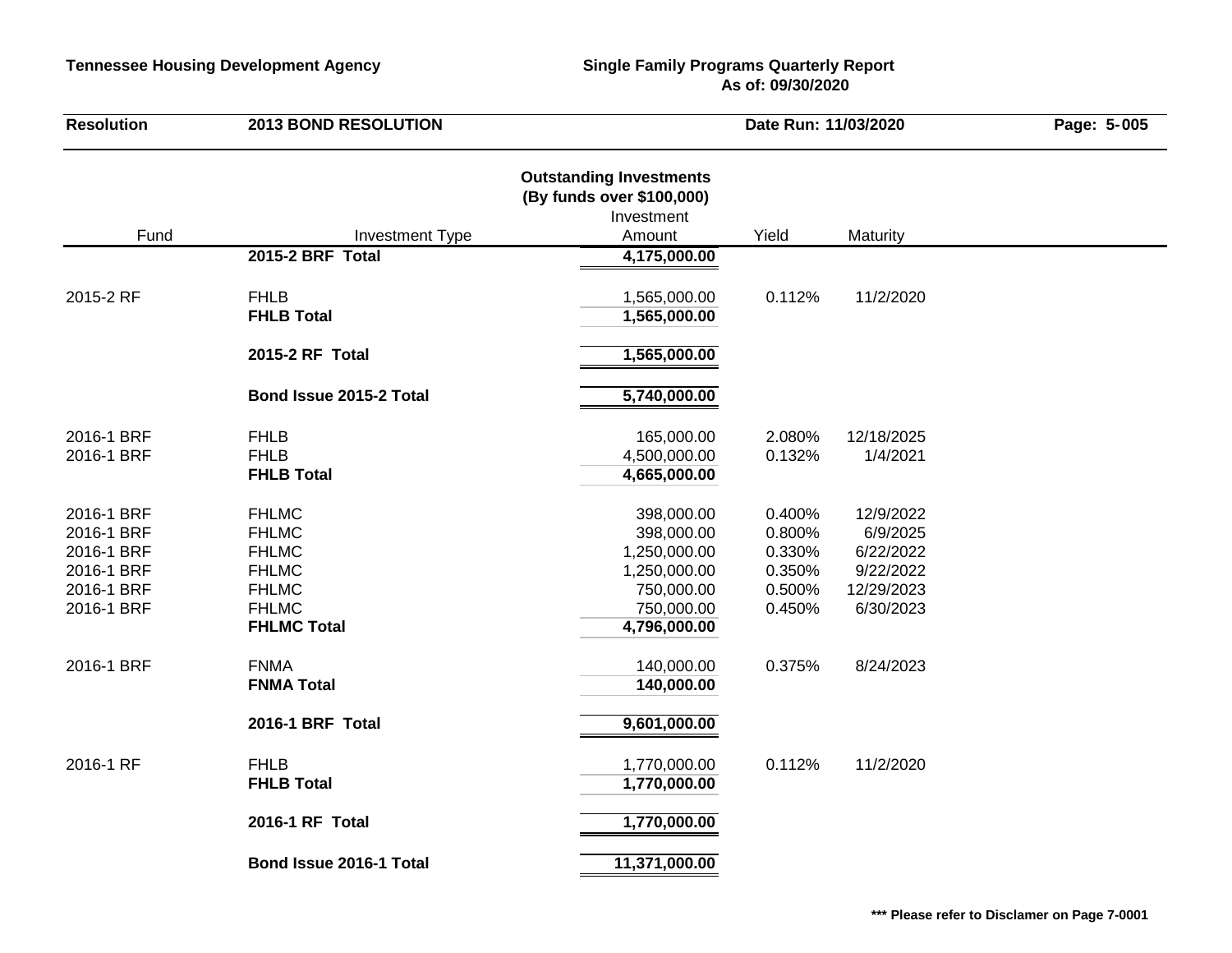| <b>Resolution</b>        | <b>2013 BOND RESOLUTION</b>                        | Date Run: 11/03/2020                                                                |                  | Page: 5-006             |  |
|--------------------------|----------------------------------------------------|-------------------------------------------------------------------------------------|------------------|-------------------------|--|
| Fund                     | <b>Investment Type</b>                             | <b>Outstanding Investments</b><br>(By funds over \$100,000)<br>Investment<br>Amount | Yield            | Maturity                |  |
| 2016-2 BRF               | <b>FHLB</b><br><b>FHLB Total</b>                   | 1,285,000.00<br>1,285,000.00                                                        | 0.132%           | 1/4/2021                |  |
| 2016-2 BRF<br>2016-2 BRF | <b>FHLMC</b><br><b>FHLMC</b><br><b>FHLMC Total</b> | 250,000.00<br>250,000.00<br>500,000.00                                              | 0.330%<br>0.350% | 6/22/2022<br>9/22/2022  |  |
|                          | 2016-2 BRF Total                                   | 1,785,000.00                                                                        |                  |                         |  |
| 2016-2 RF                | <b>FHLB</b><br><b>FHLB Total</b>                   | 2,105,000.00<br>2,105,000.00                                                        | 0.112%           | 11/2/2020               |  |
|                          | 2016-2 RF Total                                    | 2,105,000.00                                                                        |                  |                         |  |
|                          | Bond Issue 2016-2 Total                            | 3,890,000.00                                                                        |                  |                         |  |
| 2016-3 BRF<br>2016-3 BRF | <b>FHLB</b><br><b>FHLB</b><br><b>FHLB Total</b>    | 130,000.00<br>650,000.00<br>780,000.00                                              | 2.080%<br>0.132% | 12/18/2025<br>1/4/2021  |  |
| 2016-3 BRF<br>2016-3 BRF | <b>FHLMC</b><br><b>FHLMC</b><br><b>FHLMC Total</b> | 115,000.00<br>115,000.00<br>230,000.00                                              | 0.500%<br>0.450% | 12/29/2023<br>6/30/2023 |  |
|                          | 2016-3 BRF Total                                   | 1,010,000.00                                                                        |                  |                         |  |
| 2016-3 RF                | <b>FHLB</b><br><b>FHLB Total</b>                   | 925,000.00<br>925,000.00                                                            | 0.112%           | 11/2/2020               |  |
|                          | 2016-3 RF Total                                    | 925,000.00                                                                          |                  |                         |  |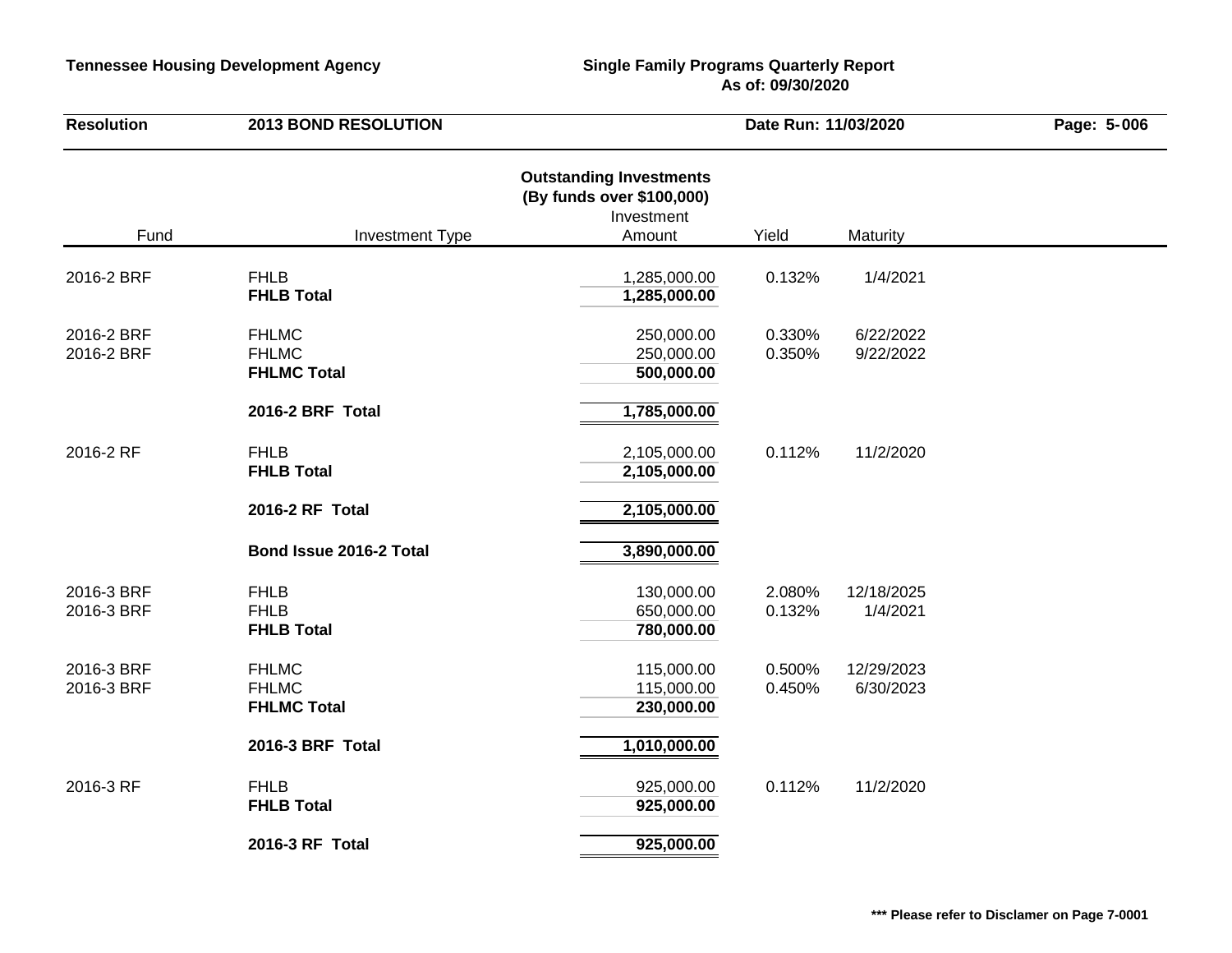| <b>Resolution</b> | <b>2013 BOND RESOLUTION</b> |                                                                                     | Date Run: 11/03/2020 |            | Page: 5-007 |
|-------------------|-----------------------------|-------------------------------------------------------------------------------------|----------------------|------------|-------------|
| Fund              | <b>Investment Type</b>      | <b>Outstanding Investments</b><br>(By funds over \$100,000)<br>Investment<br>Amount | Yield                | Maturity   |             |
|                   | Bond Issue 2016-3 Total     | 1,935,000.00                                                                        |                      |            |             |
|                   |                             |                                                                                     |                      |            |             |
| 2017-1 BRF        | <b>FHLB</b>                 | 125,000.00                                                                          | 2.080%               | 12/18/2025 |             |
| 2017-1 BRF        | <b>FHLB</b>                 | 900,000.00                                                                          | 0.132%               | 1/4/2021   |             |
|                   | <b>FHLB Total</b>           | 1,025,000.00                                                                        |                      |            |             |
| 2017-1 BRF        | <b>FNMA</b>                 | 500,000.00                                                                          | 4.090%               | 1/21/2028  |             |
|                   | <b>FNMA Total</b>           | 500,000.00                                                                          |                      |            |             |
|                   | 2017-1 BRF Total            | 1,525,000.00                                                                        |                      |            |             |
|                   |                             |                                                                                     |                      |            |             |
| 2017-1 RF         | <b>FHLB</b>                 | 550,000.00                                                                          | 0.112%               | 11/2/2020  |             |
|                   | <b>FHLB Total</b>           | 550,000.00                                                                          |                      |            |             |
|                   | 2017-1 RF Total             | 550,000.00                                                                          |                      |            |             |
|                   | Bond Issue 2017-1 Total     | 2,075,000.00                                                                        |                      |            |             |
| 2017-2 BRF        | <b>FHLB</b>                 | 190,000.00                                                                          | 2.080%               | 12/18/2025 |             |
| 2017-2 BRF        | <b>FHLB</b>                 | 1,350,000.00                                                                        | 0.132%               | 1/4/2021   |             |
|                   | <b>FHLB Total</b>           | 1,540,000.00                                                                        |                      |            |             |
| 2017-2 BRF        | <b>FHLMC</b>                | 170,000.00                                                                          | 0.400%               | 12/9/2022  |             |
| 2017-2 BRF        | <b>FHLMC</b>                | 170,000.00                                                                          | 0.800%               | 6/9/2025   |             |
| 2017-2 BRF        | <b>FHLMC</b>                | 250,000.00                                                                          | 0.330%               | 6/22/2022  |             |
| 2017-2 BRF        | <b>FHLMC</b>                | 250,000.00                                                                          | 0.350%               | 9/22/2022  |             |
| 2017-2 BRF        | <b>FHLMC</b>                | 225,000.00                                                                          | 0.500%               | 12/29/2023 |             |
| 2017-2 BRF        | <b>FHLMC</b>                | 225,000.00                                                                          | 0.450%               | 6/30/2023  |             |
|                   | <b>FHLMC Total</b>          | 1,290,000.00                                                                        |                      |            |             |
| 2017-2 BRF        | <b>FNMA</b>                 | 150,000.00                                                                          | 0.375%               | 8/24/2023  |             |
|                   | <b>FNMA Total</b>           | 150,000.00                                                                          |                      |            |             |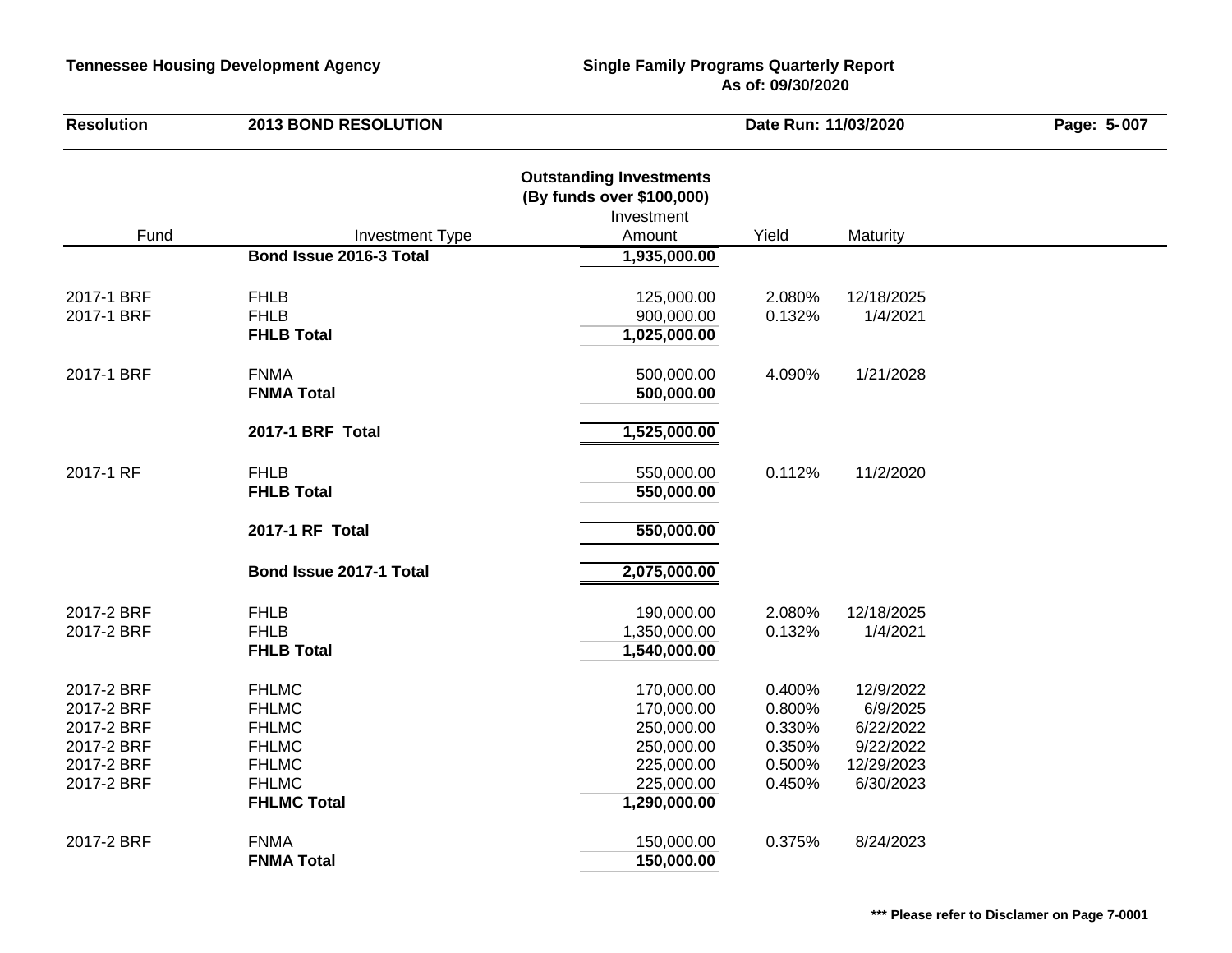| <b>Resolution</b>                                    | <b>2013 BOND RESOLUTION</b>                                                        |                                                                                     | Date Run: 11/03/2020                 |                                                 | Page: 5-008 |
|------------------------------------------------------|------------------------------------------------------------------------------------|-------------------------------------------------------------------------------------|--------------------------------------|-------------------------------------------------|-------------|
| Fund                                                 | <b>Investment Type</b>                                                             | <b>Outstanding Investments</b><br>(By funds over \$100,000)<br>Investment<br>Amount | Yield                                | Maturity                                        |             |
|                                                      | 2017-2 BRF Total                                                                   | 2,980,000.00                                                                        |                                      |                                                 |             |
| 2017-2 RF                                            | <b>FHLB</b><br><b>FHLB Total</b>                                                   | 1,650,000.00<br>1,650,000.00                                                        | 0.112%                               | 11/2/2020                                       |             |
|                                                      | 2017-2 RF Total                                                                    | 1,650,000.00                                                                        |                                      |                                                 |             |
|                                                      | Bond Issue 2017-2 Total                                                            | 4,630,000.00                                                                        |                                      |                                                 |             |
| 2017-3 BRF<br>2017-3 BRF                             | <b>FHLB</b><br><b>FHLB</b><br><b>FHLB Total</b>                                    | 155,000.00<br>250,000.00<br>405,000.00                                              | 2.080%<br>0.132%                     | 12/18/2025<br>1/4/2021                          |             |
| 2017-3 BRF<br>2017-3 BRF<br>2017-3 BRF<br>2017-3 BRF | <b>FHLMC</b><br><b>FHLMC</b><br><b>FHLMC</b><br><b>FHLMC</b><br><b>FHLMC Total</b> | 100,000.00<br>100,000.00<br>100,000.00<br>100,000.00<br>400,000.00                  | 0.400%<br>0.800%<br>0.330%<br>0.350% | 12/9/2022<br>6/9/2025<br>6/22/2022<br>9/22/2022 |             |
|                                                      | 2017-3 BRF Total                                                                   | 805,000.00                                                                          |                                      |                                                 |             |
| 2017-3 RF                                            | <b>FHLB</b><br><b>FHLB Total</b>                                                   | 1,195,000.00<br>1,195,000.00                                                        | 0.112%                               | 11/2/2020                                       |             |
|                                                      | 2017-3 RF Total                                                                    | 1,195,000.00                                                                        |                                      |                                                 |             |
|                                                      | Bond Issue 2017-3 Total                                                            | 2,000,000.00                                                                        |                                      |                                                 |             |
| 2017-4 BRF<br>2017-4 BRF                             | <b>FHLB</b><br><b>FHLB</b><br><b>FHLB Total</b>                                    | 125,000.00<br>600,000.00<br>725,000.00                                              | 2.080%<br>0.132%                     | 12/18/2025<br>1/4/2021                          |             |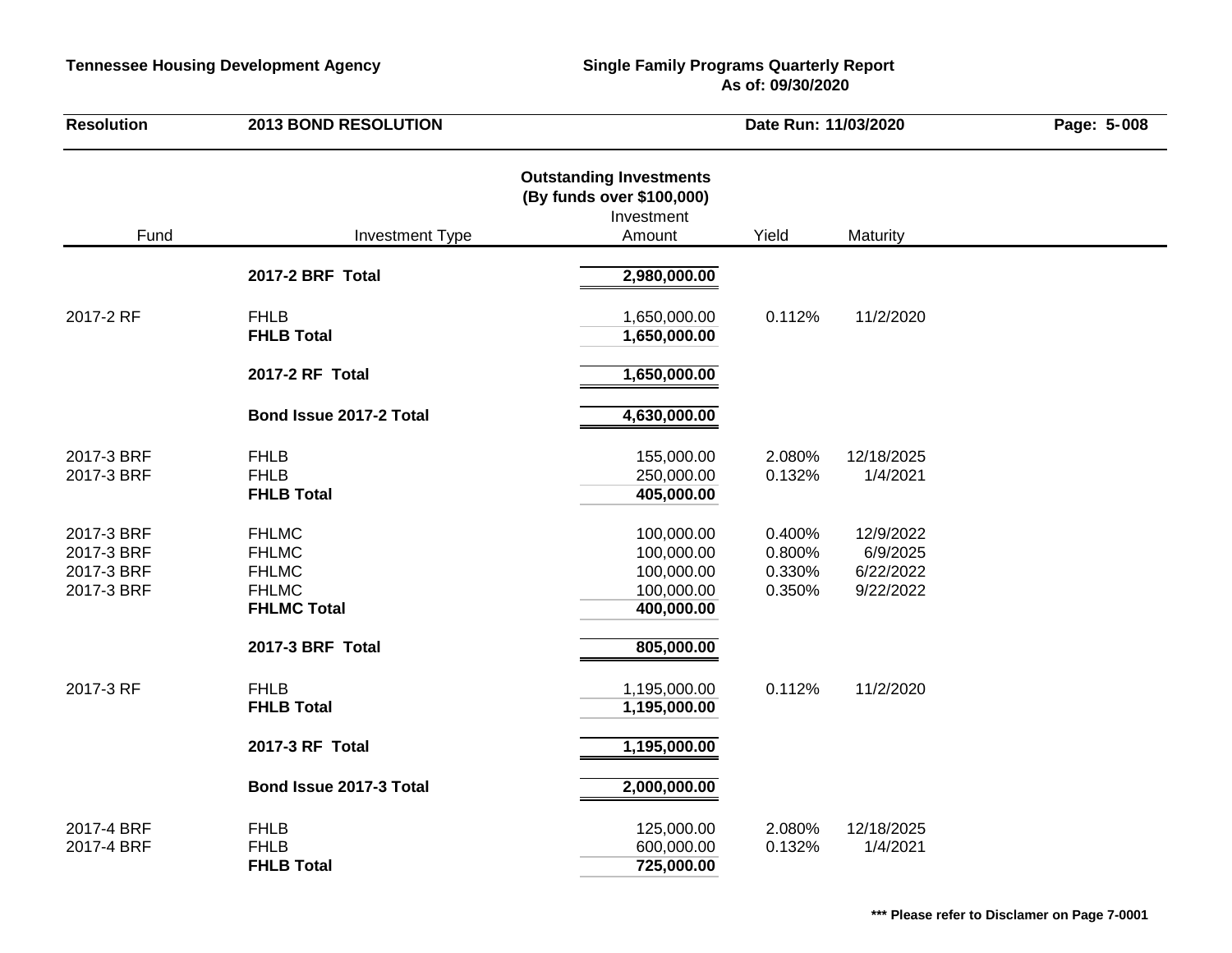| <b>Resolution</b>                                    | <b>2013 BOND RESOLUTION</b>                                                        | Date Run: 11/03/2020                                                                |                                      | Page: 5-009                                       |  |
|------------------------------------------------------|------------------------------------------------------------------------------------|-------------------------------------------------------------------------------------|--------------------------------------|---------------------------------------------------|--|
| Fund                                                 | <b>Investment Type</b>                                                             | <b>Outstanding Investments</b><br>(By funds over \$100,000)<br>Investment<br>Amount | Yield                                | Maturity                                          |  |
|                                                      |                                                                                    |                                                                                     |                                      |                                                   |  |
| 2017-4 BRF<br>2017-4 BRF<br>2017-4 BRF<br>2017-4 BRF | <b>FHLMC</b><br><b>FHLMC</b><br><b>FHLMC</b><br><b>FHLMC</b><br><b>FHLMC Total</b> | 100,000.00<br>100,000.00<br>100,000.00<br>100,000.00<br>400,000.00                  | 0.330%<br>0.350%<br>0.500%<br>0.450% | 6/22/2022<br>9/22/2022<br>12/29/2023<br>6/30/2023 |  |
|                                                      | 2017-4 BRF Total                                                                   | 1,125,000.00                                                                        |                                      |                                                   |  |
| 2017-4 RF                                            | <b>FHLB</b><br><b>FHLB Total</b>                                                   | 385,000.00<br>385,000.00                                                            | 0.066%                               | 11/2/2020                                         |  |
|                                                      | 2017-4 RF Total                                                                    | 385,000.00                                                                          |                                      |                                                   |  |
|                                                      | Bond Issue 2017-4 Total                                                            | 1,510,000.00                                                                        |                                      |                                                   |  |
| 2018-1 BRF                                           | <b>FHLB</b><br><b>FHLB Total</b>                                                   | 250,000.00<br>250,000.00                                                            | 0.132%                               | 1/4/2021                                          |  |
|                                                      | 2018-1 BRF Total                                                                   | 250,000.00                                                                          |                                      |                                                   |  |
| 2018-1 RF                                            | <b>FHLB</b><br><b>FHLB Total</b>                                                   | 1,055,000.00<br>1,055,000.00                                                        | 0.112%                               | 11/2/2020                                         |  |
|                                                      | 2018-1 RF Total                                                                    | 1,055,000.00                                                                        |                                      |                                                   |  |
|                                                      | Bond Issue 2018-1 Total                                                            | 1,305,000.00                                                                        |                                      |                                                   |  |
| 2018-2 BRF<br>2018-2 BRF                             | <b>FHLB</b><br><b>FHLB</b><br><b>FHLB Total</b>                                    | 150,000.00<br>700,000.00<br>850,000.00                                              | 2.080%<br>0.132%                     | 12/18/2025<br>1/4/2021                            |  |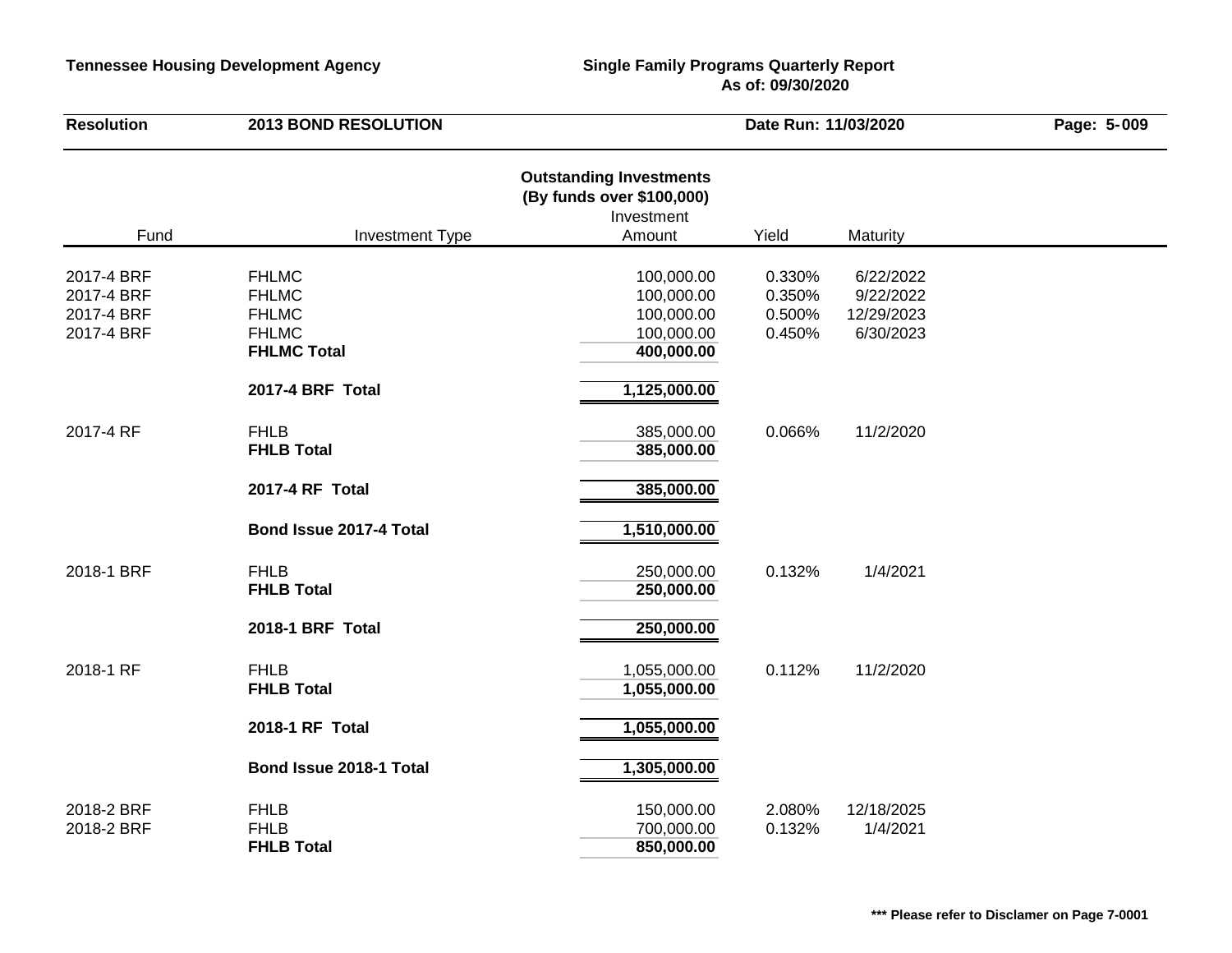| <b>Resolution</b> | <b>2013 BOND RESOLUTION</b>        |                                                                                     | Date Run: 11/03/2020 |            | Page: 5-010 |
|-------------------|------------------------------------|-------------------------------------------------------------------------------------|----------------------|------------|-------------|
| Fund              | <b>Investment Type</b>             | <b>Outstanding Investments</b><br>(By funds over \$100,000)<br>Investment<br>Amount | Yield                | Maturity   |             |
| 2018-2 BRF        | <b>FHLMC</b>                       | 100,000.00                                                                          | 0.330%               | 6/22/2022  |             |
| 2018-2 BRF        | <b>FHLMC</b>                       | 100,000.00                                                                          | 0.350%               | 9/22/2022  |             |
| 2018-2 BRF        | <b>FHLMC</b>                       | 120,000.00                                                                          | 0.500%               | 12/29/2023 |             |
| 2018-2 BRF        | <b>FHLMC</b>                       | 120,000.00                                                                          | 0.450%               | 6/30/2023  |             |
|                   | <b>FHLMC Total</b>                 | 440,000.00                                                                          |                      |            |             |
| 2018-2 BRF        | <b>FNMA</b><br><b>FNMA Total</b>   | 500,000.00<br>500,000.00                                                            | 4.090%               | 1/21/2028  |             |
|                   | 2018-2 BRF Total                   | 1,790,000.00                                                                        |                      |            |             |
| 2018-2 RF         | <b>FHLB</b><br><b>FHLB Total</b>   | 1,220,000.00<br>1,220,000.00                                                        | 0.112%               | 11/2/2020  |             |
|                   | 2018-2 RF Total                    | 1,220,000.00                                                                        |                      |            |             |
|                   | Bond Issue 2018-2 Total            | 3,010,000.00                                                                        |                      |            |             |
| 2018-3 BRF        | <b>FHLB</b><br><b>FHLB Total</b>   | 650,000.00<br>650,000.00                                                            | 0.132%               | 1/4/2021   |             |
| 2018-3 BRF        | <b>FHLMC</b>                       | 1,510,000.00                                                                        | 0.400%               | 12/9/2022  |             |
| 2018-3 BRF        | <b>FHLMC</b>                       | 1,510,000.00                                                                        | 0.800%               | 6/9/2025   |             |
| 2018-3 BRF        | <b>FHLMC</b>                       | 150,000.00                                                                          | 0.330%               | 6/22/2022  |             |
| 2018-3 BRF        | <b>FHLMC</b><br><b>FHLMC Total</b> | 150,000.00<br>3,320,000.00                                                          | 0.350%               | 9/22/2022  |             |
|                   | 2018-3 BRF Total                   | 3,970,000.00                                                                        |                      |            |             |
| 2018-3 RF         | <b>FHLB</b><br><b>FHLB Total</b>   | 480,000.00<br>480,000.00                                                            | 0.112%               | 11/2/2020  |             |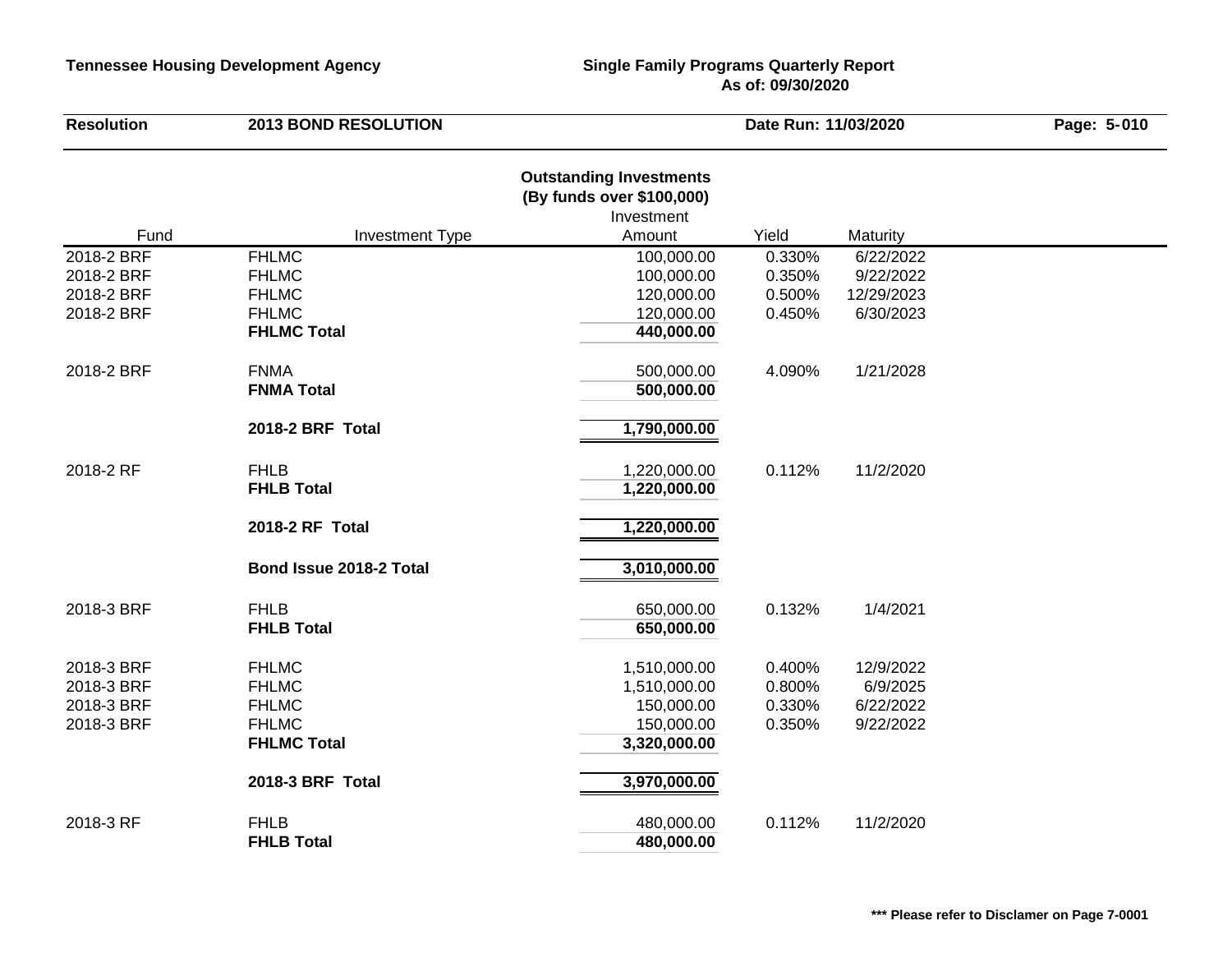| <b>Resolution</b>                                                                | <b>2013 BOND RESOLUTION</b>                                                                                        |                                                                                                  | Date Run: 11/03/2020                                     |                                                                            | Page: 5-011 |
|----------------------------------------------------------------------------------|--------------------------------------------------------------------------------------------------------------------|--------------------------------------------------------------------------------------------------|----------------------------------------------------------|----------------------------------------------------------------------------|-------------|
|                                                                                  | <b>Investment Type</b>                                                                                             | <b>Outstanding Investments</b><br>(By funds over \$100,000)<br>Investment<br>Amount              | Yield                                                    | Maturity                                                                   |             |
| Fund                                                                             | 2018-3 RF Total                                                                                                    | 480,000.00                                                                                       |                                                          |                                                                            |             |
|                                                                                  | Bond Issue 2018-3 Total                                                                                            | 4,450,000.00                                                                                     |                                                          |                                                                            |             |
| 2018-4 BRF<br>2018-4 BRF                                                         | <b>FHLB</b><br><b>FHLB</b><br><b>FHLB Total</b>                                                                    | 510,000.00<br>2,200,000.00<br>2,710,000.00                                                       | 2.080%<br>0.132%                                         | 12/18/2025<br>1/4/2021                                                     |             |
| 2018-4 BRF<br>2018-4 BRF<br>2018-4 BRF<br>2018-4 BRF<br>2018-4 BRF<br>2018-4 BRF | <b>FHLMC</b><br><b>FHLMC</b><br><b>FHLMC</b><br><b>FHLMC</b><br><b>FHLMC</b><br><b>FHLMC</b><br><b>FHLMC Total</b> | 443,000.00<br>443,000.00<br>500,000.00<br>500,000.00<br>363,000.00<br>363,000.00<br>2,612,000.00 | 0.400%<br>0.800%<br>0.330%<br>0.350%<br>0.500%<br>0.450% | 12/9/2022<br>6/9/2025<br>6/22/2022<br>9/22/2022<br>12/29/2023<br>6/30/2023 |             |
| 2018-4 RF                                                                        | 2018-4 BRF Total<br><b>FHLB</b>                                                                                    | 5,322,000.00<br>1,770,000.00                                                                     | 0.076%                                                   | 10/1/2020                                                                  |             |
| 2018-4 RF                                                                        | <b>FHLB</b><br><b>FHLB Total</b>                                                                                   | 2,610,000.00<br>4,380,000.00                                                                     | 0.066%                                                   | 11/2/2020                                                                  |             |
|                                                                                  | 2018-4 RF Total                                                                                                    | 4,380,000.00                                                                                     |                                                          |                                                                            |             |
|                                                                                  | Bond Issue 2018-4 Total                                                                                            | 9,702,000.00                                                                                     |                                                          |                                                                            |             |
| 2019-1 BRF<br>2019-1 BRF                                                         | <b>FHLB</b><br><b>FHLB</b><br><b>FHLB Total</b>                                                                    | 260,000.00<br>1,650,000.00<br>1,910,000.00                                                       | 2.080%<br>0.132%                                         | 12/18/2025<br>1/4/2021                                                     |             |
| 2019-1 BRF<br>2019-1 BRF                                                         | <b>FHLMC</b><br><b>FHLMC</b>                                                                                       | 500,000.00<br>500,000.00                                                                         | 0.330%<br>0.350%                                         | 6/22/2022<br>9/22/2022                                                     |             |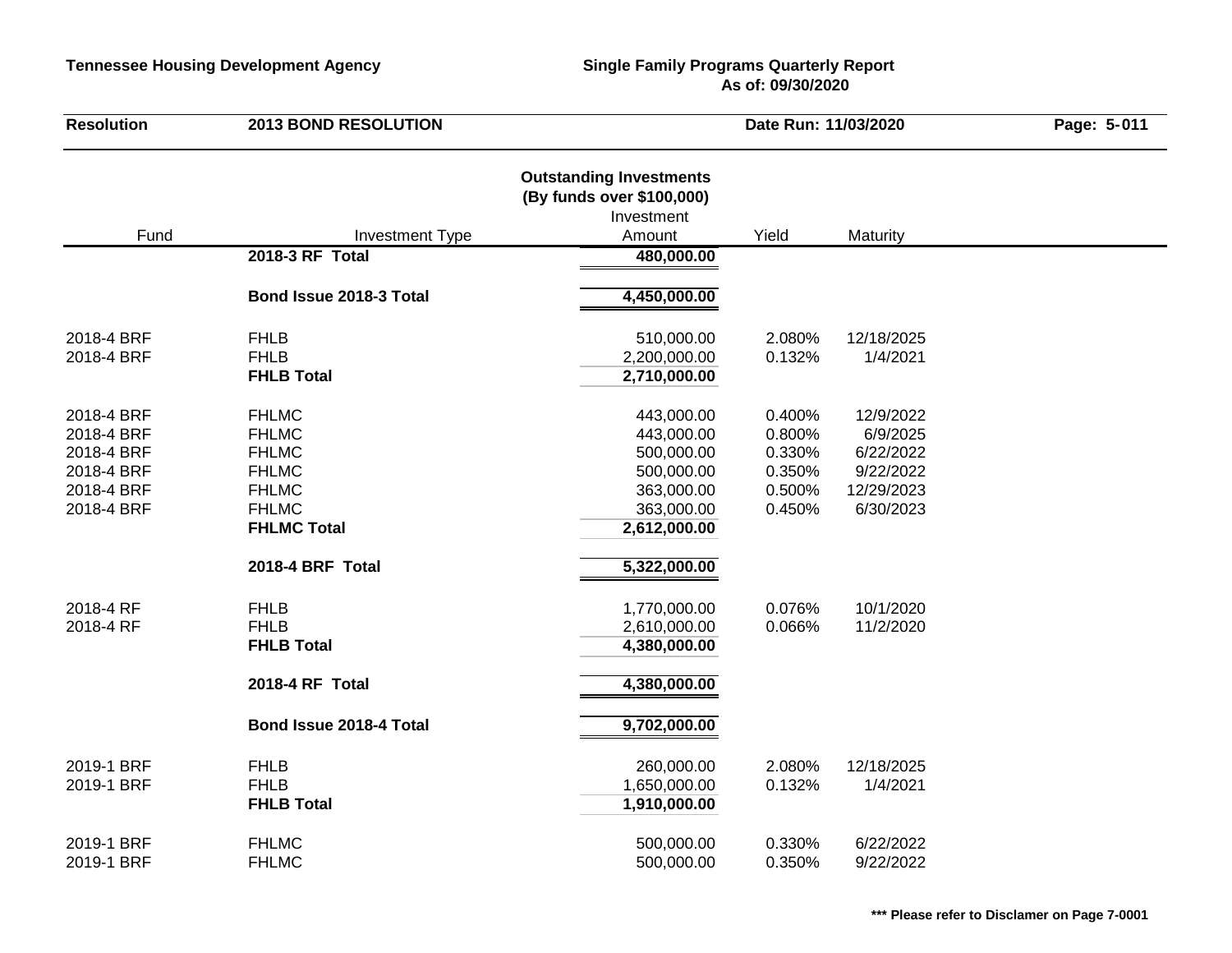| <b>Resolution</b>                                                  | <b>2013 BOND RESOLUTION</b>                                  | Date Run: 11/03/2020                                                                |                                      | Page: 5-012                                       |  |
|--------------------------------------------------------------------|--------------------------------------------------------------|-------------------------------------------------------------------------------------|--------------------------------------|---------------------------------------------------|--|
| Fund                                                               | <b>Investment Type</b>                                       | <b>Outstanding Investments</b><br>(By funds over \$100,000)<br>Investment<br>Amount | Yield                                | Maturity                                          |  |
| 2019-1 BRF                                                         | <b>FHLMC</b>                                                 | 250,000.00                                                                          | 0.500%                               | 12/29/2023                                        |  |
| 2019-1 BRF                                                         | <b>FHLMC</b><br><b>FHLMC Total</b>                           | 250,000.00<br>1,500,000.00                                                          | 0.450%                               | 6/30/2023                                         |  |
|                                                                    | 2019-1 BRF Total                                             | 3,410,000.00                                                                        |                                      |                                                   |  |
| 2019-1 RF<br>2019-1 RF                                             | <b>FHLB</b><br><b>FHLB</b><br><b>FHLB Total</b>              | 545,000.00<br>1,180,000.00<br>1,725,000.00                                          | 0.076%<br>0.066%                     | 10/1/2020<br>11/2/2020                            |  |
|                                                                    | 2019-1 RF Total                                              | 1,725,000.00                                                                        |                                      |                                                   |  |
|                                                                    | Bond Issue 2019-1 Total                                      | 5,135,000.00                                                                        |                                      |                                                   |  |
| 2019-2 BRF<br>2019-2 BRF                                           | <b>FHLB</b><br><b>FHLB</b><br><b>FHLB Total</b>              | 515,000.00<br>2,600,000.00<br>3,115,000.00                                          | 2.080%<br>0.132%                     | 12/18/2025<br>1/4/2021                            |  |
| 2019-2 BRF                                                         | <b>FHLMC</b><br><b>FHLMC</b>                                 | 47,000.00<br>47,000.00                                                              | 0.400%<br>0.800%                     | 12/9/2022<br>6/9/2025                             |  |
| 2019-2 BRF<br>2019-2 BRF<br>2019-2 BRF<br>2019-2 BRF<br>2019-2 BRF | <b>FHLMC</b><br><b>FHLMC</b><br><b>FHLMC</b><br><b>FHLMC</b> | 700,000.00<br>700,000.00<br>437,000.00<br>437,000.00                                | 0.330%<br>0.350%<br>0.500%<br>0.450% | 6/22/2022<br>9/22/2022<br>12/29/2023<br>6/30/2023 |  |
|                                                                    | <b>FHLMC Total</b>                                           | 2,368,000.00                                                                        |                                      |                                                   |  |
|                                                                    | 2019-2 BRF Total                                             | 5,483,000.00                                                                        |                                      |                                                   |  |
| 2019-2 LF<br>2019-2 LF                                             | <b>FHLB</b><br><b>FHLB</b><br><b>FHLB Total</b>              | 531,000.00<br>820,000.00<br>1,351,000.00                                            | 0.122%<br>0.066%                     | 12/31/2020<br>11/2/2020                           |  |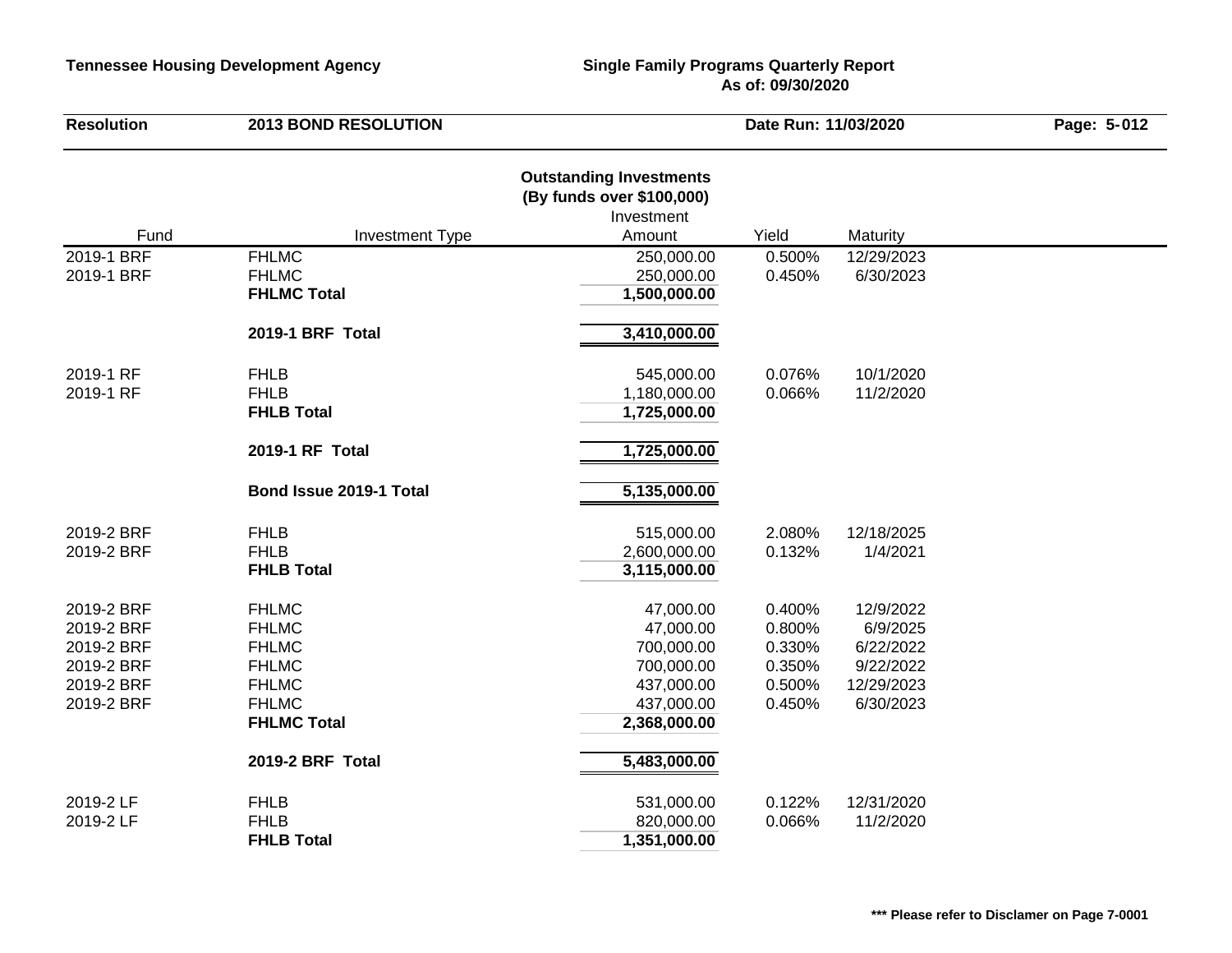| <b>Resolution</b>        | <b>2013 BOND RESOLUTION</b>                        | Date Run: 11/03/2020                                                                |                  | Page: 5-013            |  |
|--------------------------|----------------------------------------------------|-------------------------------------------------------------------------------------|------------------|------------------------|--|
| Fund                     | <b>Investment Type</b>                             | <b>Outstanding Investments</b><br>(By funds over \$100,000)<br>Investment<br>Amount | Yield            | Maturity               |  |
|                          | 2019-2 LF Total                                    | 1,351,000.00                                                                        |                  |                        |  |
| 2019-2 RF<br>2019-2 RF   | <b>FHLB</b><br><b>FHLB</b><br><b>FHLB Total</b>    | 1,195,000.00<br>1,025,000.00<br>2,220,000.00                                        | 0.076%<br>0.066% | 10/1/2020<br>11/2/2020 |  |
|                          | 2019-2 RF Total                                    | 2,220,000.00                                                                        |                  |                        |  |
|                          | Bond Issue 2019-2 Total                            | 9,054,000.00                                                                        |                  |                        |  |
| 2019-3 BRF<br>2019-3 BRF | <b>FHLB</b><br><b>FHLB</b><br><b>FHLB Total</b>    | 1,500,000.00<br>225,000.00<br>1,725,000.00                                          | 2.510%<br>0.132% | 3/30/2035<br>1/4/2021  |  |
| 2019-3 BRF<br>2019-3 BRF | <b>FHLMC</b><br><b>FHLMC</b><br><b>FHLMC Total</b> | 763,000.00<br>763,000.00<br>1,526,000.00                                            | 0.400%<br>0.800% | 12/9/2022<br>6/9/2025  |  |
|                          | 2019-3 BRF Total                                   | 3,251,000.00                                                                        |                  |                        |  |
| 2019-3 RF<br>2019-3 RF   | <b>FHLB</b><br><b>FHLB</b><br><b>FHLB Total</b>    | 560,000.00<br>985,000.00<br>1,545,000.00                                            | 0.076%<br>0.066% | 10/1/2020<br>11/2/2020 |  |
|                          | 2019-3 RF Total                                    | 1,545,000.00                                                                        |                  |                        |  |
|                          | Bond Issue 2019-3 Total                            | 4,796,000.00                                                                        |                  |                        |  |
| 2019-4 BRF<br>2019-4 BRF | <b>FHLB</b><br><b>FHLB</b><br><b>FHLB Total</b>    | 835,000.00<br>3,450,000.00<br>4,285,000.00                                          | 2.080%<br>0.132% | 12/18/2025<br>1/4/2021 |  |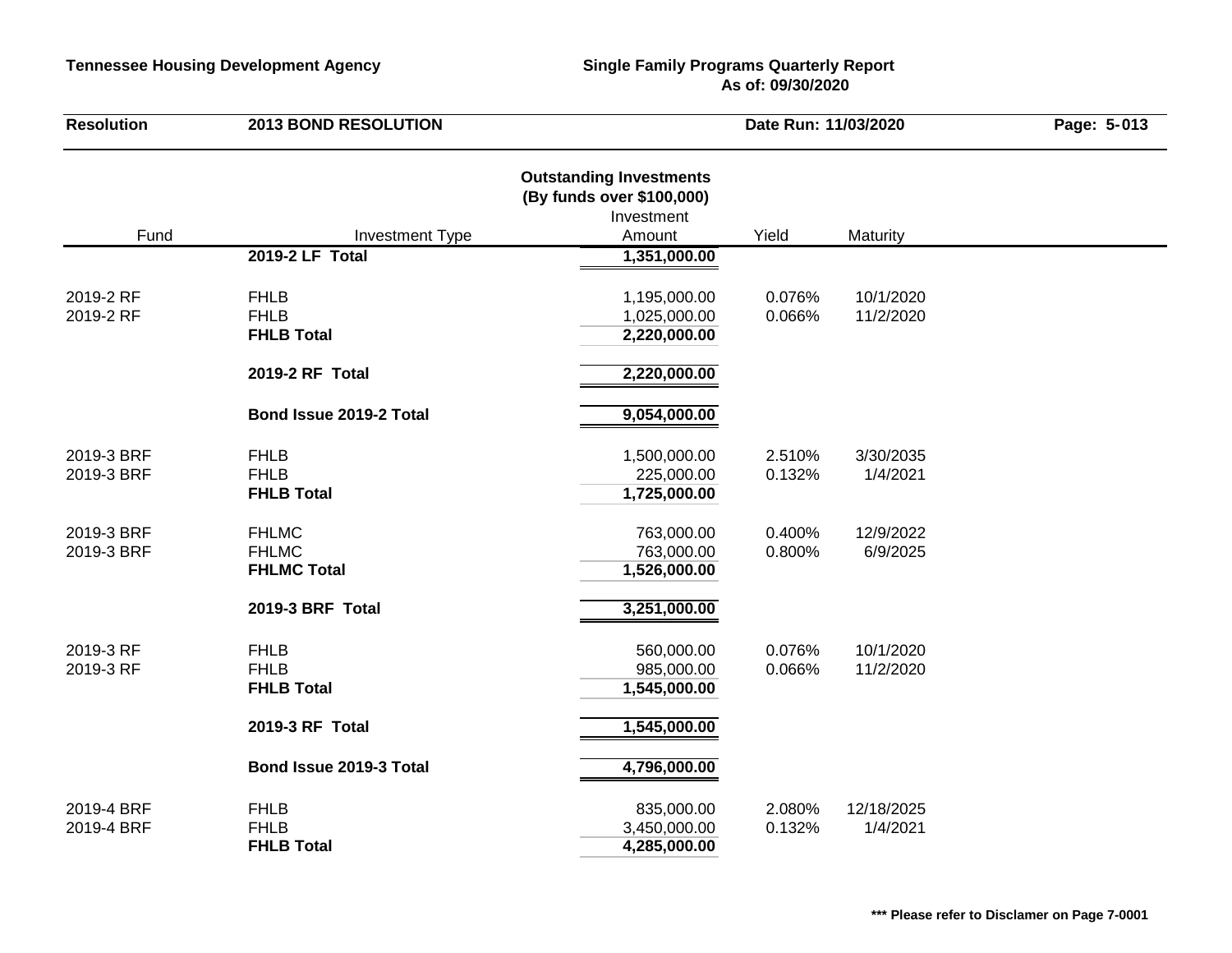| <b>Resolution</b> | <b>2013 BOND RESOLUTION</b> |                                                                           | Date Run: 11/03/2020 |            | Page: 5-014 |
|-------------------|-----------------------------|---------------------------------------------------------------------------|----------------------|------------|-------------|
|                   |                             | <b>Outstanding Investments</b><br>(By funds over \$100,000)<br>Investment |                      |            |             |
| Fund              | <b>Investment Type</b>      | Amount                                                                    | Yield                | Maturity   |             |
| 2019-4 BRF        | <b>FHLMC</b>                | 110,000.00                                                                | 0.400%               | 12/9/2022  |             |
| 2019-4 BRF        | <b>FHLMC</b>                | 110,000.00                                                                | 0.800%               | 6/9/2025   |             |
| 2019-4 BRF        | <b>FHLMC</b>                | 800,000.00                                                                | 0.330%               | 6/22/2022  |             |
| 2019-4 BRF        | <b>FHLMC</b>                | 800,000.00                                                                | 0.350%               | 9/22/2022  |             |
| 2019-4 BRF        | <b>FHLMC</b>                | 580,000.00                                                                | 0.500%               | 12/29/2023 |             |
| 2019-4 BRF        | <b>FHLMC</b>                | 580,000.00                                                                | 0.450%               | 6/30/2023  |             |
|                   | <b>FHLMC Total</b>          | 2,980,000.00                                                              |                      |            |             |
|                   | 2019-4 BRF Total            | 7,265,000.00                                                              |                      |            |             |
| 2019-4 LF         | <b>FHLB</b>                 | 990,000.00                                                                | 0.112%               | 11/2/2020  |             |
| 2019-4 LF         | <b>FHLB</b>                 | 10,000,000.00                                                             | 0.081%               | 12/1/2020  |             |
|                   | <b>FHLB Total</b>           | 10,990,000.00                                                             |                      |            |             |
|                   | 2019-4 LF Total             | 10,990,000.00                                                             |                      |            |             |
| 2019-4 RF         | <b>FHLB</b>                 | 1,115,000.00                                                              | 0.076%               | 10/1/2020  |             |
| 2019-4 RF         | <b>FHLB</b>                 | 1,020,000.00                                                              | 0.066%               | 11/2/2020  |             |
|                   | <b>FHLB Total</b>           | 2,135,000.00                                                              |                      |            |             |
|                   | 2019-4 RF Total             | 2,135,000.00                                                              |                      |            |             |
|                   | Bond Issue 2019-4 Total     | 20,390,000.00                                                             |                      |            |             |
| 2020-1 BRF        | <b>FHLB</b>                 | 3,500,000.00                                                              | 2.510%               | 3/30/2035  |             |
|                   | <b>FHLB Total</b>           | 3,500,000.00                                                              |                      |            |             |
|                   | 2020-1 BRF Total            | 3,500,000.00                                                              |                      |            |             |
| 2020-1 RF         | <b>FHLB</b>                 | 580,000.00                                                                | 0.076%               | 10/1/2020  |             |
| 2020-1 RF         | <b>FHLB</b>                 | 705,000.00                                                                | 0.066%               | 11/2/2020  |             |
|                   | <b>FHLB Total</b>           | 1,285,000.00                                                              |                      |            |             |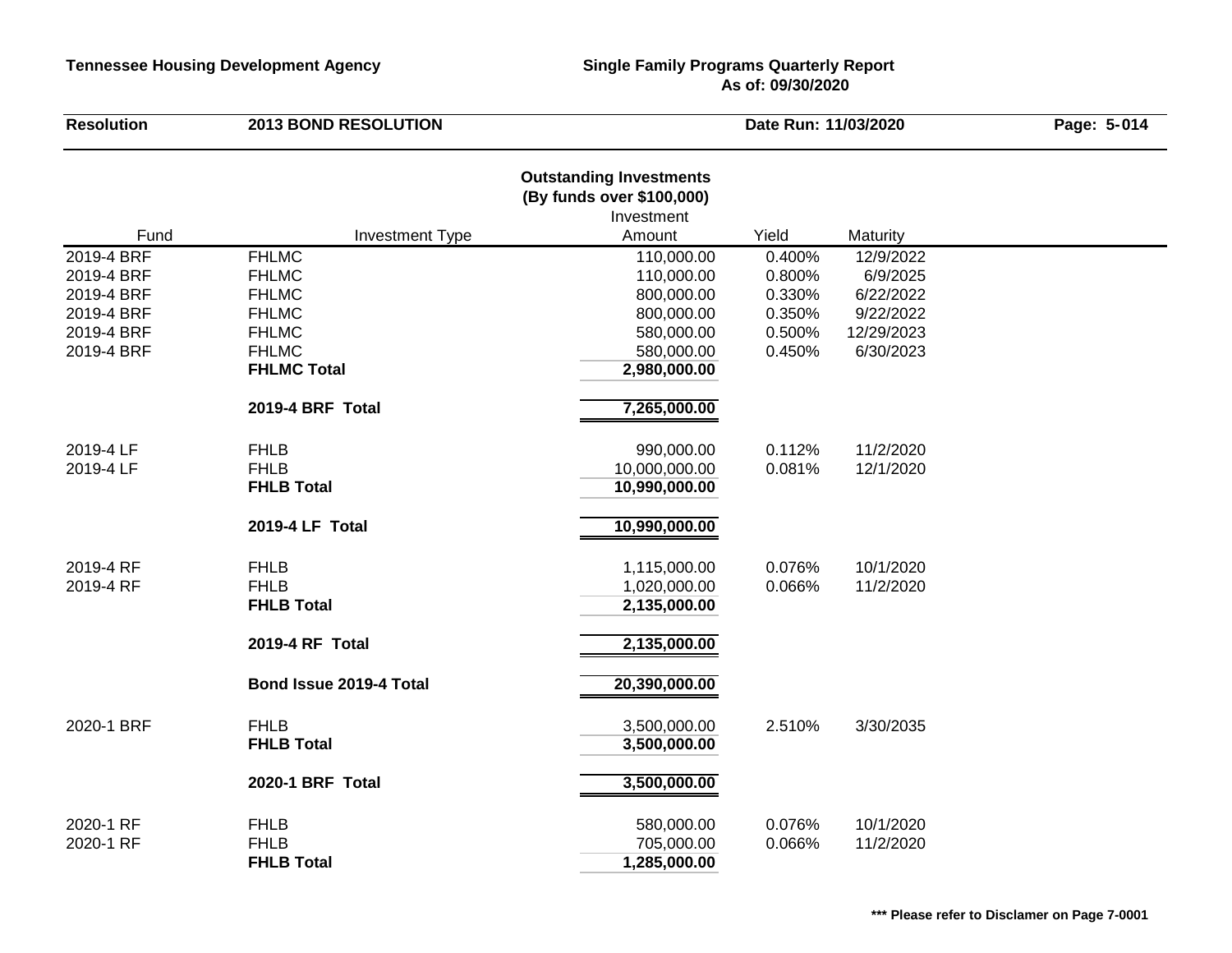| <b>Resolution</b>                                                                | <b>2013 BOND RESOLUTION</b>                                                                                        |                                                                                                               | Date Run: 11/03/2020                                     |                                                                            | Page: 5-015 |
|----------------------------------------------------------------------------------|--------------------------------------------------------------------------------------------------------------------|---------------------------------------------------------------------------------------------------------------|----------------------------------------------------------|----------------------------------------------------------------------------|-------------|
| Fund                                                                             | <b>Investment Type</b>                                                                                             | <b>Outstanding Investments</b><br>(By funds over \$100,000)<br>Investment<br>Amount                           | Yield                                                    | Maturity                                                                   |             |
|                                                                                  | 2020-1 RF Total                                                                                                    | 1,285,000.00                                                                                                  |                                                          |                                                                            |             |
|                                                                                  | Bond Issue 2020-1 Total                                                                                            | 4,785,000.00                                                                                                  |                                                          |                                                                            |             |
| 2020-2 BRF                                                                       | <b>FHLB</b><br><b>FHLB Total</b>                                                                                   | 12,350,000.00<br>12,350,000.00                                                                                | 0.132%                                                   | 1/4/2021                                                                   |             |
| 2020-2 BRF<br>2020-2 BRF<br>2020-2 BRF<br>2020-2 BRF<br>2020-2 BRF<br>2020-2 BRF | <b>FHLMC</b><br><b>FHLMC</b><br><b>FHLMC</b><br><b>FHLMC</b><br><b>FHLMC</b><br><b>FHLMC</b><br><b>FHLMC Total</b> | 1,000,000.00<br>1,000,000.00<br>2,500,000.00<br>2,500,000.00<br>2,000,000.00<br>2,000,000.00<br>11,000,000.00 | 0.400%<br>0.800%<br>0.330%<br>0.350%<br>0.500%<br>0.450% | 12/9/2022<br>6/9/2025<br>6/22/2022<br>9/22/2022<br>12/29/2023<br>6/30/2023 |             |
| 2020-2 BRF                                                                       | <b>FNMA</b><br><b>FNMA Total</b>                                                                                   | 2,500,000.00<br>2,500,000.00                                                                                  | 0.375%                                                   | 8/24/2023                                                                  |             |
|                                                                                  | 2020-2 BRF Total                                                                                                   | 25,850,000.00                                                                                                 |                                                          |                                                                            |             |
| 2020-2 RF<br>2020-2 RF                                                           | <b>FHLB</b><br><b>FHLB</b><br><b>FHLB Total</b>                                                                    | 2,965,000.00<br>1,270,000.00<br>4,235,000.00                                                                  | 0.076%<br>0.066%                                         | 10/1/2020<br>11/2/2020                                                     |             |
|                                                                                  | 2020-2 RF Total                                                                                                    | 4,235,000.00                                                                                                  |                                                          |                                                                            |             |
|                                                                                  | Bond Issue 2020-2 Total                                                                                            | 30,085,000.00                                                                                                 |                                                          |                                                                            |             |
| 2020-3 BRF                                                                       | <b>FNMA</b><br><b>FNMA Total</b>                                                                                   | 1,395,000.00<br>1,395,000.00                                                                                  | 0.375%                                                   | 8/24/2023                                                                  |             |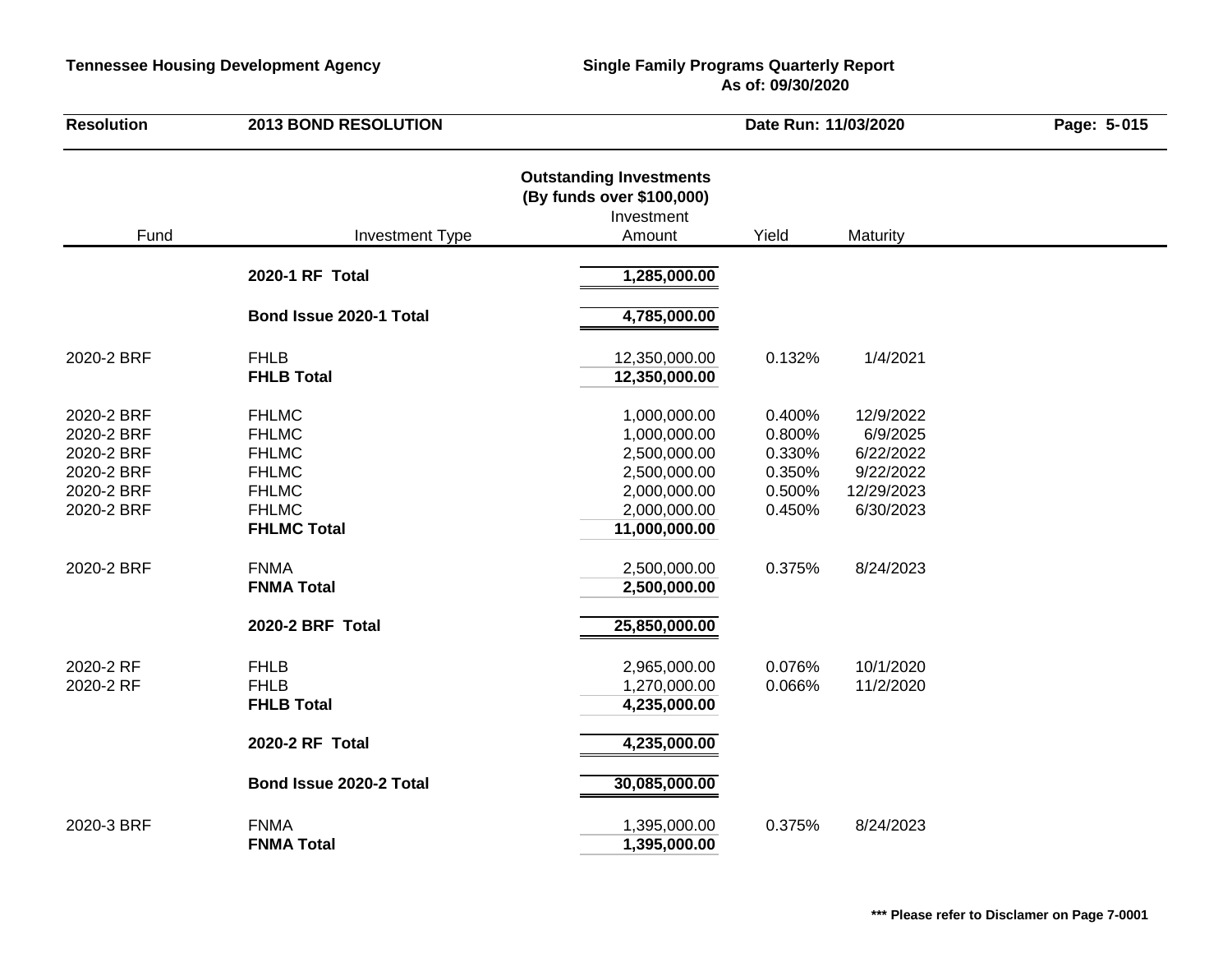| <b>Resolution</b> | <b>2013 BOND RESOLUTION</b> |                                                                           | Date Run: 11/03/2020 |            | Page: 5-016 |
|-------------------|-----------------------------|---------------------------------------------------------------------------|----------------------|------------|-------------|
|                   |                             | <b>Outstanding Investments</b><br>(By funds over \$100,000)<br>Investment |                      |            |             |
| Fund              | Investment Type             | Amount                                                                    | Yield                | Maturity   |             |
|                   | 2020-3 BRF Total            | 1,395,000.00                                                              |                      |            |             |
| 2020-3 LF         | <b>FHLB</b>                 | 1,410,000.00                                                              | 0.112%               | 11/2/2020  |             |
| 2020-3 LF         | <b>FHLB</b>                 | 477,000.00                                                                | 0.122%               | 12/31/2020 |             |
| 2020-3 LF         | <b>FHLB</b>                 | 25,000,000.00                                                             | 0.071%               | 12/1/2020  |             |
|                   | <b>FHLB Total</b>           | 26,887,000.00                                                             |                      |            |             |
|                   | 2020-3 LF Total             | 26,887,000.00                                                             |                      |            |             |
|                   | Bond Issue 2020-3 Total     | 28,282,000.00                                                             |                      |            |             |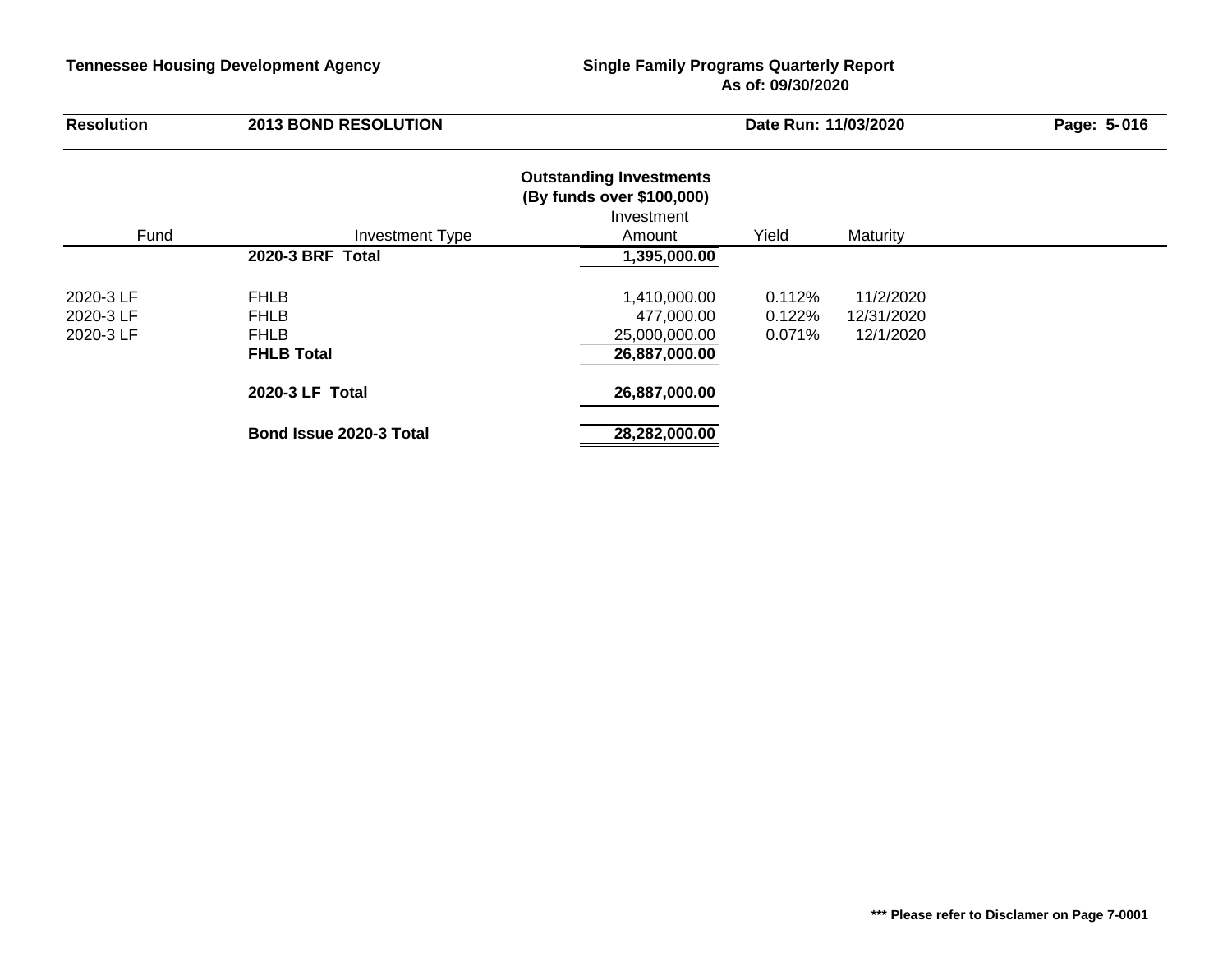| <b>Resolution</b>                        | <b>2013 BOND RESOLUTION</b> | Date Run: 11/03/2020                                                                |       |          | Page: 5-017 |  |
|------------------------------------------|-----------------------------|-------------------------------------------------------------------------------------|-------|----------|-------------|--|
| Fund                                     | <b>Investment Type</b>      | <b>Outstanding Investments</b><br>(By funds over \$100,000)<br>Investment<br>Amount | Yield | Maturity |             |  |
| <b>Investment Summary</b>                |                             |                                                                                     |       |          |             |  |
| Revenue Fund                             |                             | 37,910,000.00                                                                       |       |          |             |  |
| Old 74 Cash/Inv                          |                             | 2,585,000.00                                                                        |       |          |             |  |
| Debt Service Reserve Fund                |                             | 104,874,000.00                                                                      |       |          |             |  |
| Loan Fund                                |                             | 39,228,000.00                                                                       |       |          |             |  |
| <b>Total Investments 2013 Resolution</b> |                             | \$184,597,000.00                                                                    |       |          |             |  |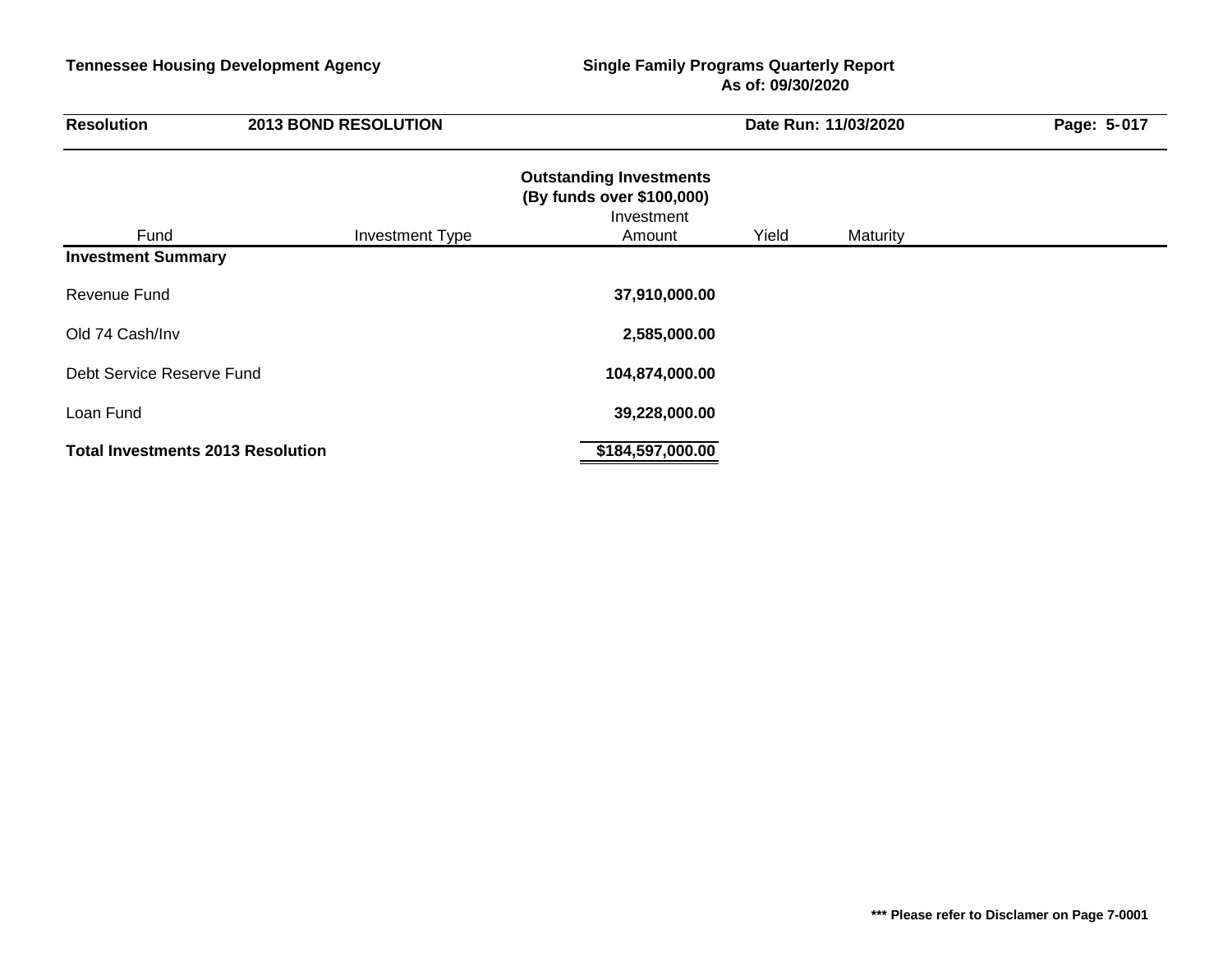| <b>Resolution</b>                     | <b>2013 BOND RESOLUTION</b>          |                                                                           | Date Run: 11/03/2020 |          | Page: 5-018 |
|---------------------------------------|--------------------------------------|---------------------------------------------------------------------------|----------------------|----------|-------------|
|                                       |                                      | <b>Outstanding Investments</b><br>(By funds over \$100,000)<br>Investment |                      |          |             |
| Fund                                  | <b>Investment Type</b>               | Amount                                                                    | Yield                | Maturity |             |
| Demand Deposits at September 30, 2020 |                                      |                                                                           |                      |          |             |
| 2013 OLD 74 RES                       | 1st American US Govt Obligation MMKT | 25,655,982.15                                                             | 0.006%               |          |             |
| 2013-1 RF                             | 1st American US Govt Obligation MMKT | 4,625,949.23                                                              | 0.006%               |          |             |
| 2013-1 BRF                            | 1st American US Govt Obligation MMKT | 130,207.48                                                                | 0.006%               |          |             |
| 2013-2 RF                             | 1st American US Govt Obligation MMKT | 2,772,436.50                                                              | 0.006%               |          |             |
| 2013-2 BRF                            | 1st American US Govt Obligation MMKT | 30,744.05                                                                 | 0.006%               |          |             |
| 2014-1 RF                             | 1st American US Govt Obligation MMKT | 3,910,780.30                                                              | 0.006%               |          |             |
| 2014-1 BRF                            | 1st American US Govt Obligation MMKT | 670,937.83                                                                | 0.006%               |          |             |
| 2014-2 RF                             | 1st American US Govt Obligation MMKT | 2,792,895.20                                                              | 0.006%               |          |             |
| 2014-2 BRF                            | 1st American US Govt Obligation MMKT | 1,168,370.62                                                              | 0.006%               |          |             |
| 2015-1 RF                             | 1st American US Govt Obligation MMKT | 4,494,829.02                                                              | 0.006%               |          |             |
| 2015-1 BRF                            | 1st American US Govt Obligation MMKT | 29,750.76                                                                 | 0.006%               |          |             |
| 2015-2 RF                             | 1st American US Govt Obligation MMKT | 4,600,958.38                                                              | 0.006%               |          |             |
| 2015-2 BRF                            | 1st American US Govt Obligation MMKT | 211,672.41                                                                | 0.006%               |          |             |
| 2016-1 RF                             | 1st American US Govt Obligation MMKT | 4,139,638.33                                                              | 0.006%               |          |             |
| 2016-1 BRF                            | 1st American US Govt Obligation MMKT | 53,486.84                                                                 | 0.006%               |          |             |
| 2016-2 RF                             | 1st American US Govt Obligation MMKT | 3,472,209.63                                                              | 0.006%               |          |             |
| 2016-2 BRF                            | 1st American US Govt Obligation MMKT | 5,006.59                                                                  | 0.006%               |          |             |
| 2016-3 RF                             | 1st American US Govt Obligation MMKT | 2,234,609.99                                                              | 0.006%               |          |             |
| 2016-3 BRF                            | 1st American US Govt Obligation MMKT | 42,477.80                                                                 | 0.006%               |          |             |
| 2017-1 RF                             | 1st American US Govt Obligation MMKT | 5,390,314.76                                                              | 0.006%               |          |             |
| 2017-1 BRF                            | 1st American US Govt Obligation MMKT | 28,257.93                                                                 | 0.006%               |          |             |
| 2017-2 RF                             | 1st American US Govt Obligation MMKT | 6,742,537.65                                                              | 0.006%               |          |             |
| 2017-2 BRF                            | 1st American US Govt Obligation MMKT | 2,040.85                                                                  | 0.006%               |          |             |
| 2017-3 RF                             | 1st American US Govt Obligation MMKT | 2,841,393.67                                                              | 0.006%               |          |             |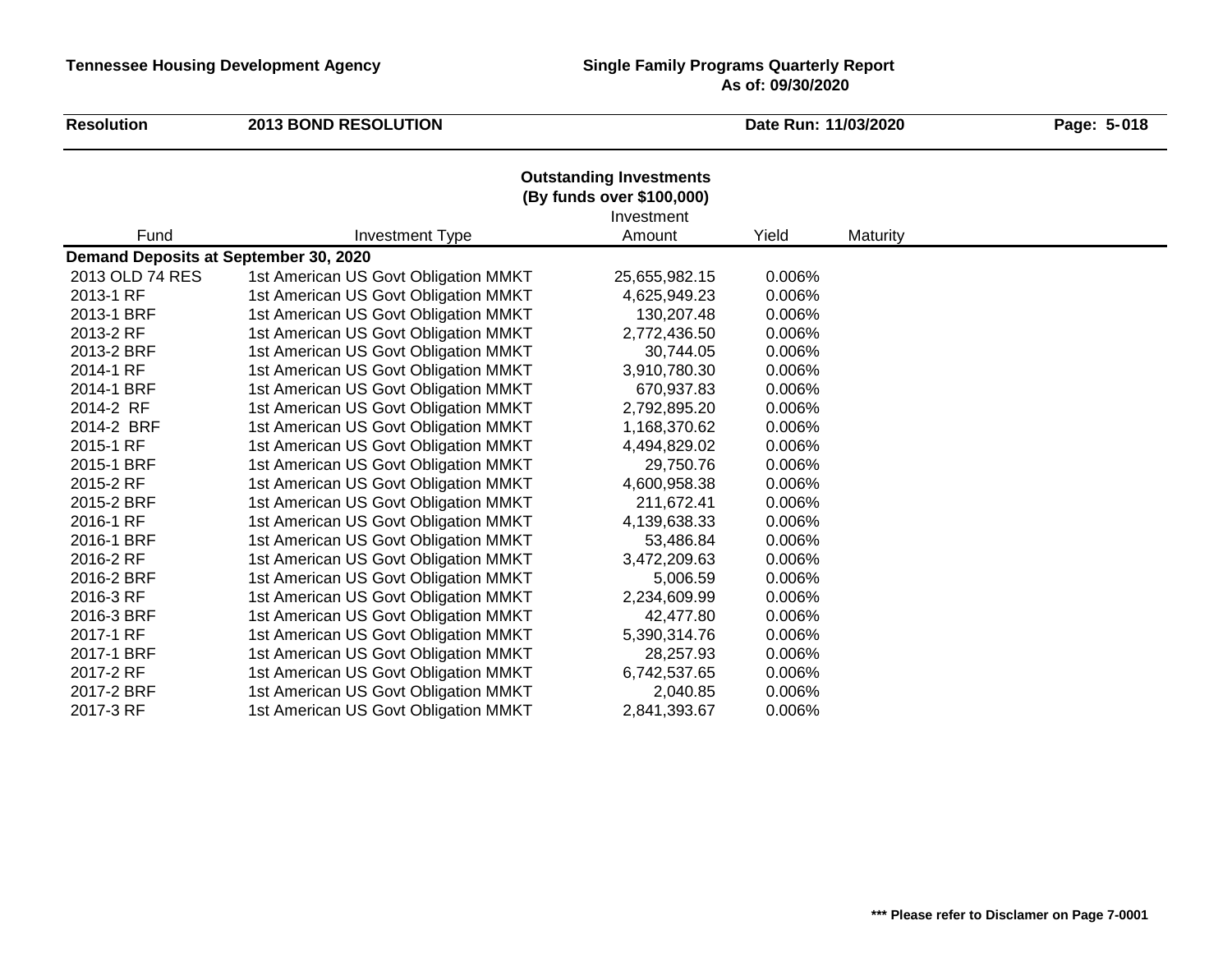#### **Resolution**<br>**Resolution**<br>**Date Run:** 11/03/2020

 **019**

#### **Outstanding Investments (By funds over \$100,000)**

|            |                                      | Investment       |        |          |
|------------|--------------------------------------|------------------|--------|----------|
| Fund       | <b>Investment Type</b>               | Amount           | Yield  | Maturity |
| 2017-3 BRF | 1st American US Govt Obligation MMKT | 154,372.86       | 0.006% |          |
| 2017-4 RF  | 1st American US Govt Obligation MMKT | 2,432,601.96     | 0.006% |          |
| 2017-4 BRF | 1st American US Govt Obligation MMKT | 37,723.36        | 0.006% |          |
| 2018-1 RF  | 1st American US Govt Obligation MMKT | 4,294,238.13     | 0.006% |          |
| 2018-1 BRF | 1st American US Govt Obligation MMKT | 178,732.44       | 0.006% |          |
| 2018-2 RF  | 1st American US Govt Obligation MMKT | 5,529,045.74     | 0.006% |          |
| 2018-2 BRF | 1st American US Govt Obligation MMKT | 27,722.98        | 0.006% |          |
| 2018-3 RF  | 1st American US Govt Obligation MMKT | 5,139,113.76     | 0.006% |          |
| 2018-3 BRF | 1st American US Govt Obligation MMKT | 170,051.61       | 0.006% |          |
| 2018-4 RF  | 1st American US Govt Obligation MMKT | 4,378,857.60     | 0.006% |          |
| 2018-4 BRF | 1st American US Govt Obligation MMKT | 1,193,421.23     | 0.006% |          |
| 2019-1 RF  | 1st American US Govt Obligation MMKT | 3,881,330.68     | 0.006% |          |
| 2019-1 BRF | 1st American US Govt Obligation MMKT | 107,324.37       | 0.006% |          |
| 2019-2 LF  | 1st American US Govt Obligation MMKT | 37,620,636.89    | 0.006% |          |
| 2019-2 RF  | 1st American US Govt Obligation MMKT | 4,079,087.58     | 0.006% |          |
| 2019-2 BRF | 1st American US Govt Obligation MMKT | 1,963,690.41     | 0.006% |          |
| 2019-3 RF  | 1st American US Govt Obligation MMKT | 2,335,194.84     | 0.006% |          |
| 2019-3 BRF | 1st American US Govt Obligation MMKT | 42,015.53        | 0.006% |          |
| 2019-4 LF  | 1st American US Govt Obligation MMKT | 29,467,233.63    | 0.006% |          |
| 2019-4 RF  | 1st American US Govt Obligation MMKT | 3,511,374.97     | 0.006% |          |
| 2019-4 BRF | 1st American US Govt Obligation MMKT | 1,815,422.00     | 0.006% |          |
| 2020-1 RF  | 1st American US Govt Obligation MMKT | 2,442,337.80     | 0.006% |          |
| 2020-1 BRF | 1st American US Govt Obligation MMKT | 26,796.72        | 0.006% |          |
| 2020-2 RF  | 1st American US Govt Obligation MMKT | 9,365,064.29     | 0.006% |          |
| 2020-2 BRF | 1st American US Govt Obligation MMKT | 4,420.22         | 0.006% |          |
| 2020-3 LF  | 1st American US Govt Obligation MMKT | 15,222,120.56    | 0.006% |          |
| 2020-3 RF  | 1st American US Govt Obligation MMKT | 1,818,282.86     | 0.006% |          |
| 2020-3 BRF | 1st American US Govt Obligation MMKT | 3,531.64         | 0.006% |          |
|            | <b>US Govt Oblig MMKT Total</b>      | \$213,289,234.63 |        |          |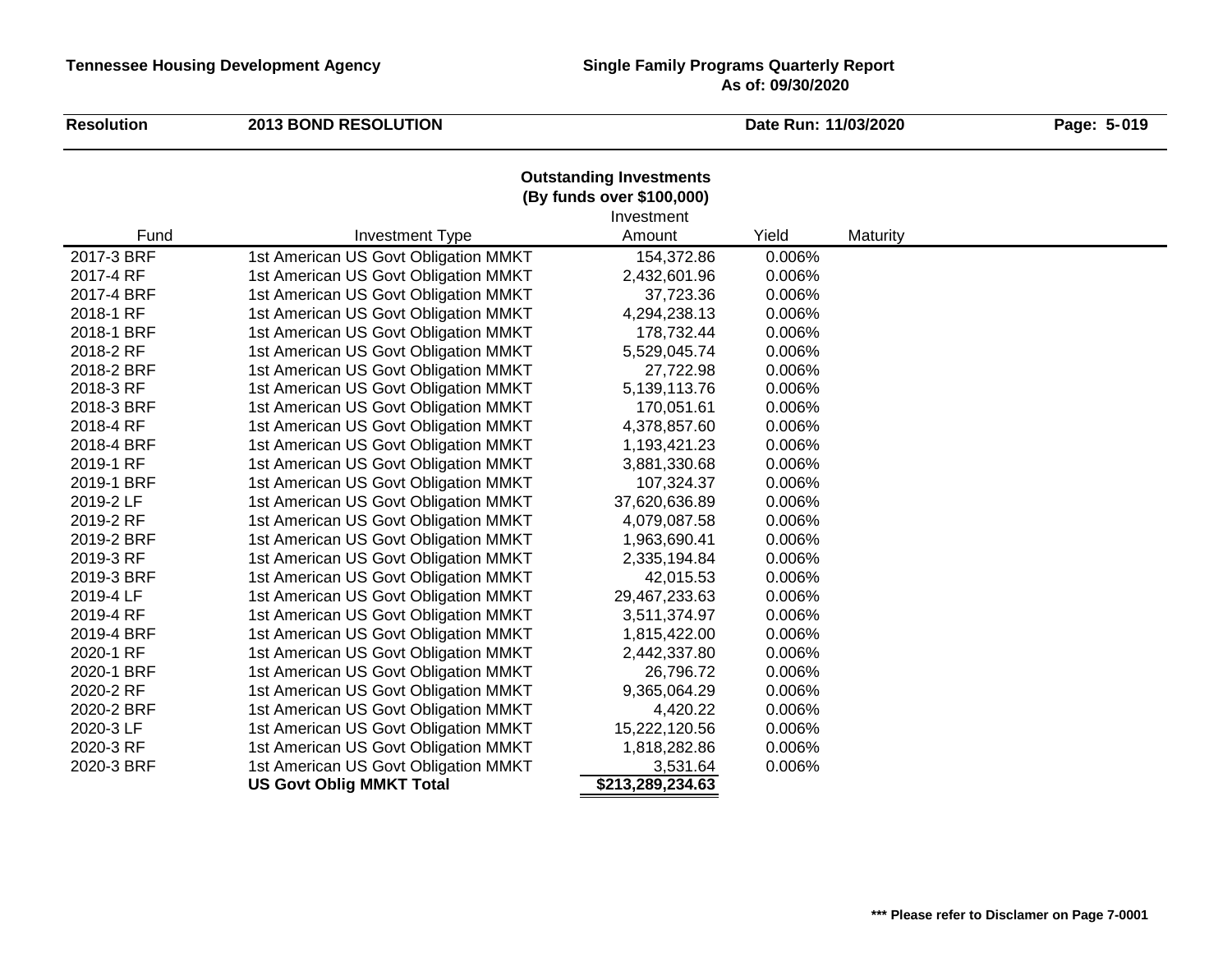| <b>Resolution 2013 Bond Resolution</b> | Date Run: | 11/13/2020 | $6 - 001$<br>Page: |
|----------------------------------------|-----------|------------|--------------------|

|              | <b>Reserve Funds</b> |                   | <b>Equity</b>   |                      |                         |
|--------------|----------------------|-------------------|-----------------|----------------------|-------------------------|
| <b>Notes</b> | Original<br>Amount   | Current<br>Amount | Total<br>Assets | Total<br>Liabilities | Surplus or<br>(Deficit) |
| 2013-1       | 6,900,000<br>$\$\$   | 7,036,640         | 86,406,219      | 61,501,433           | 24,904,786              |
| 2013-2       | 3,750,000            | 3,783,395         | 49,968,362      | 45,853,367           | 4,114,995               |
| 2014-1       | 4,477,186            | 4,517,772         | 74,254,210      | 61,579,712           | 12,674,498              |
| 2014-2       | 4,125,000            | 4,188,236         | 84,703,906      | 78,194,832           | 6,509,073               |
| 2015-1       | 3,000,000            | 3,029,581         | 88,254,135      | 84,492,796           | 3,761,339               |
| 2015-2       | 4,345,725            | 4,389,410         | 110,553,829     | 101,883,309          | 8,670,520               |
| 2016-1       | 9,601,720            | 9,658,782         | 101,784,668     | 87,817,584           | 13,967,084              |
| 2016-2       | 1,792,464            | 1,790,037         | 93,101,853      | 89,170,463           | 3,931,389               |
| 2016-3       | 1,052,027            | 1,053,179         | 38,461,268      | 27,417,936           | 11,043,333              |
| 2017-1       | 1,527,761            | 1,618,257         | 90,859,694      | 69,633,907           | 21,225,787              |
| 2017-2       | 2,981,105            | 2,984,162         | 156,143,933     | 135,343,462          | 20,800,470              |
| 2017-3       | 961,166              | 960,771           | 90,202,243      | 88,871,088           | 1,331,155               |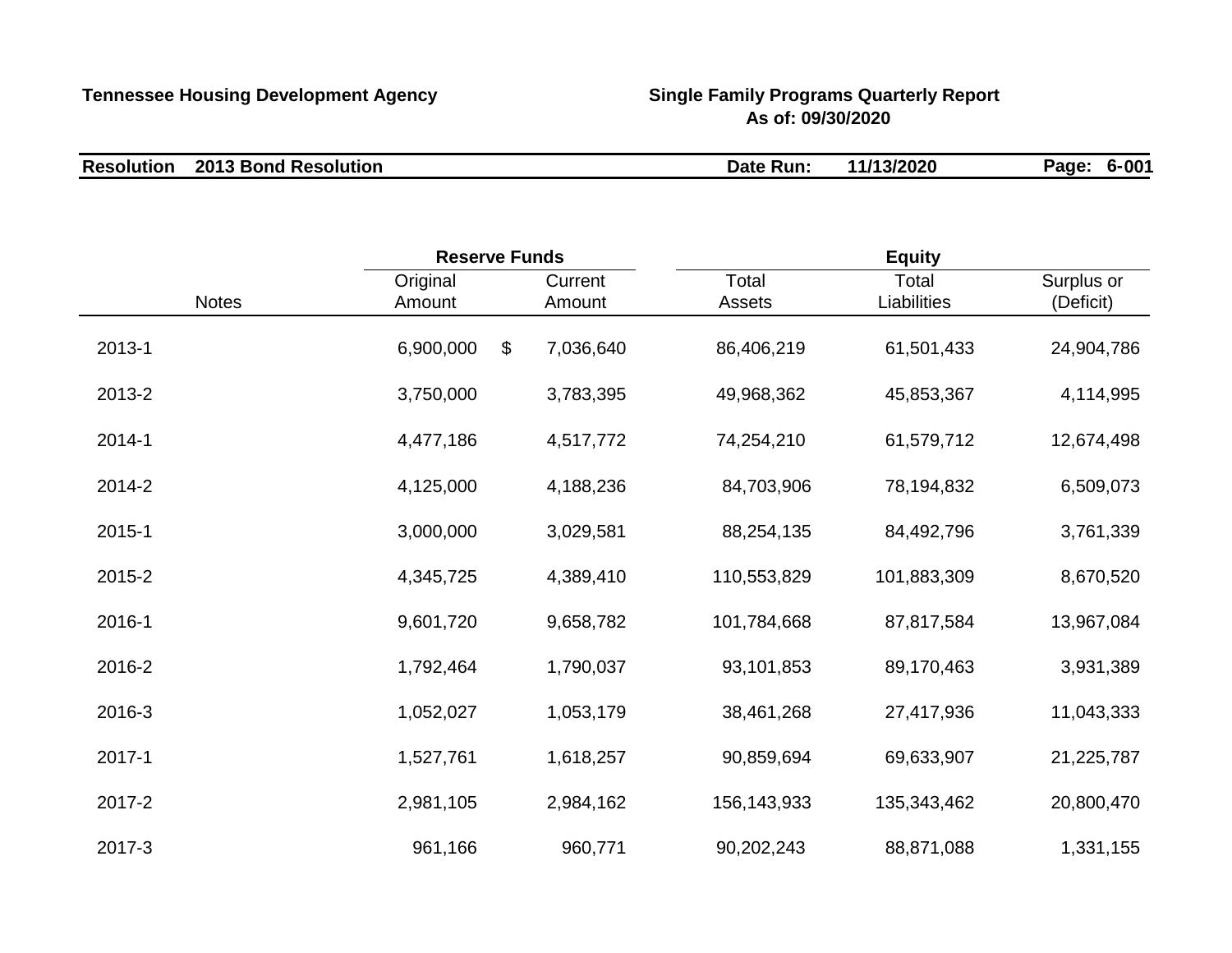| <b>Resolution</b> | 2013 Bond Resolution | Date Run: | 11/13/2020 | 6-002<br>Page: |
|-------------------|----------------------|-----------|------------|----------------|
|                   |                      |           |            |                |

|              | <b>Reserve Funds</b> |                   | <b>Equity</b>   |                      |                         |  |
|--------------|----------------------|-------------------|-----------------|----------------------|-------------------------|--|
| <b>Notes</b> | Original<br>Amount   | Current<br>Amount | Total<br>Assets | Total<br>Liabilities | Surplus or<br>(Deficit) |  |
|              |                      |                   |                 |                      |                         |  |
| 2017-4       | 1,162,307            | 1,163,579         | 89,086,745      | 87,654,619           | 1,432,126               |  |
| 2018-1       | 429,395              | 428,647           | 100,235,983     | 89,517,142           | 10,718,841              |  |
| 2018-2       | 1,817,238            | 1,883,280         | 151,983,948     | 147,969,157          | 4,014,791               |  |
| 2018-3       | 4,141,987            | 4,145,748         | 147,156,901     | 143,368,240          | 3,788,661               |  |
| 2018-4       | 6,468,238            | 6,520,765         | 223,400,444     | 215,205,997          | 8,194,446               |  |
| 2019-1       | 3,492,762            | 3,519,568         | 178, 155, 942   | 174,470,846          | 3,685,096               |  |
| 2019-2       | 7,434,341            | 7,450,919         | 211,775,590     | 199, 121, 852        | 12,653,739              |  |
| 2019-3       | 3,291,007            | 3,294,080         | 156,810,784     | 155,300,263          | 1,510,521               |  |
| 2019-4       | 9,069,180            | 9,086,872         | 211,220,366     | 202,821,576          | 8,398,790               |  |
| 2020-1       | 3,522,474            | 3,522,811         | 205,451,407     | 206,582,733          | (1, 131, 326)           |  |
| 2020-2       | 25,845,858           | 25,862,170        | 179,303,320     | 106,424,253          | 72,879,067              |  |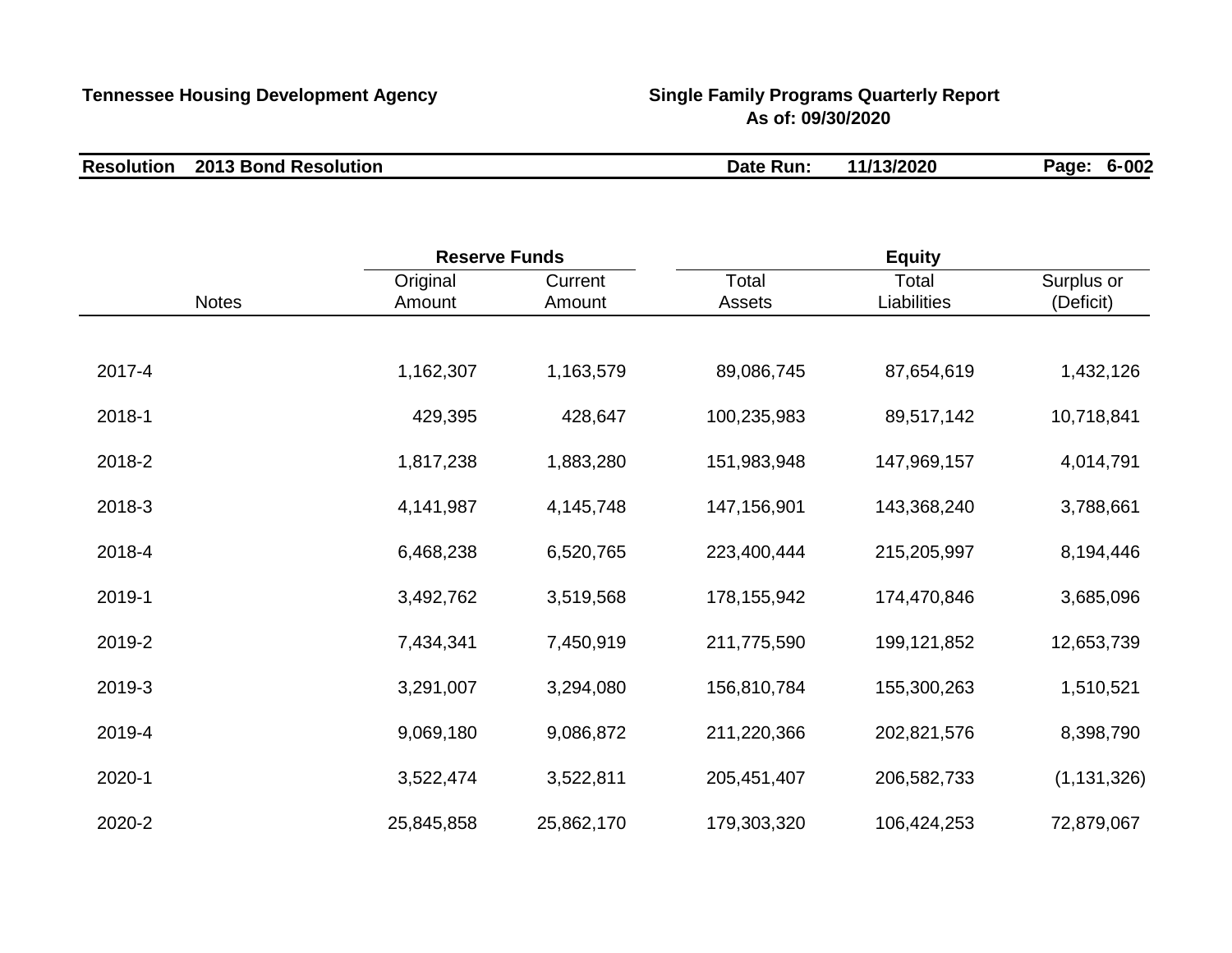| <b>Resolution 2013 Bond Resolution</b> | Date Run: | 11/13/2020 | Page: 6-003 |  |
|----------------------------------------|-----------|------------|-------------|--|
|                                        |           |            |             |  |

|                               | <b>Reserve Funds</b> |                   | <b>Equity</b>   |                      |                         |
|-------------------------------|----------------------|-------------------|-----------------|----------------------|-------------------------|
| <b>Notes</b>                  | Original<br>Amount   | Current<br>Amount | Total<br>Assets | Total<br>Liabilities | Surplus or<br>(Deficit) |
| 2020-3                        | 1,398,532            | 1,399,069         | 147,687,383     | 149,271,170          | (1,583,786)             |
| Total for the 2013 Resolution | 112,587,472          | 113,287,730       | 3,086,743,005   | 2,811,087,732        | 275,655,274             |